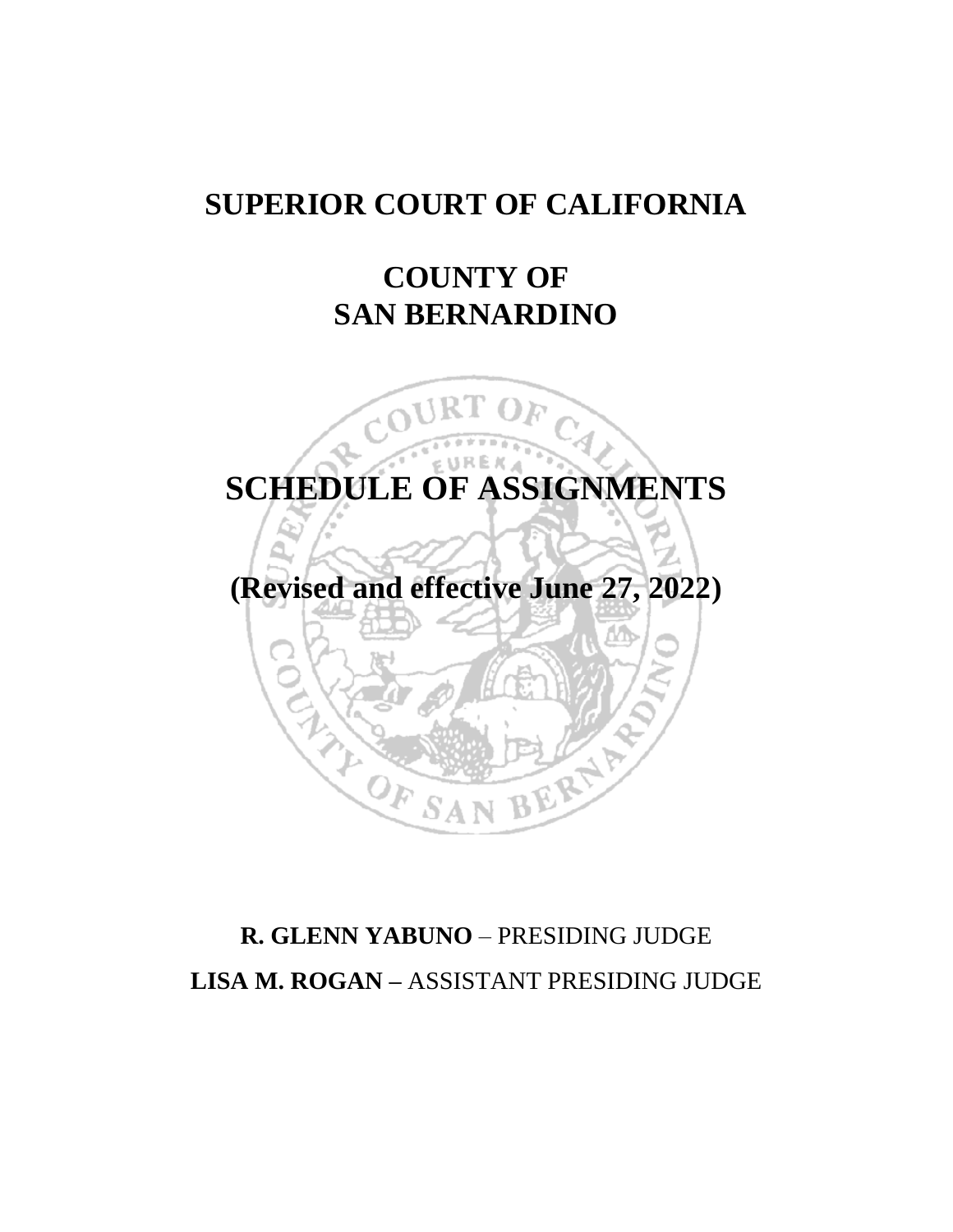# **TABLE OF CONTENTS**

| <b>SAN BERNARDINO - CHILD SUPPORT  126</b> |  |
|--------------------------------------------|--|
|                                            |  |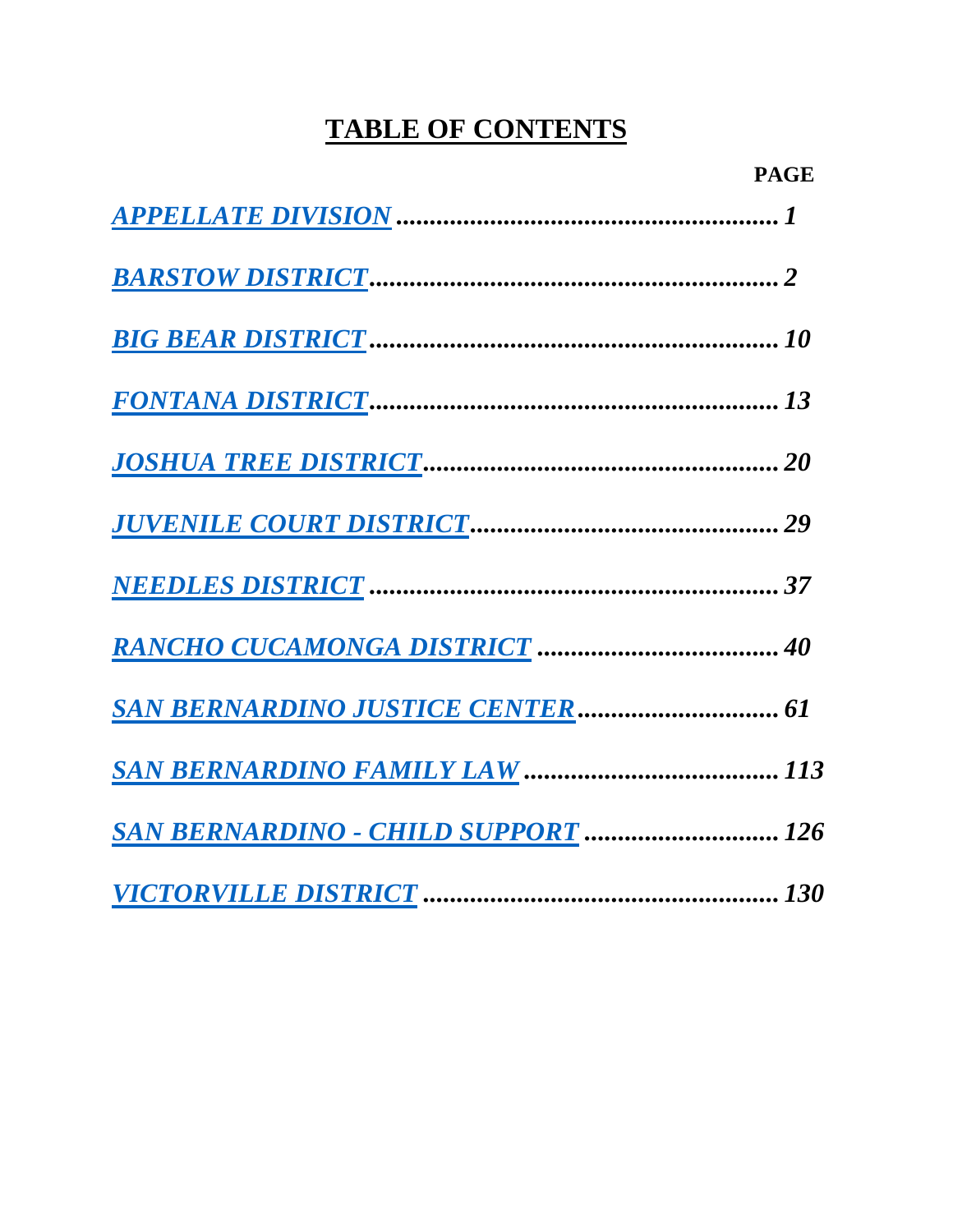# **SUPERIOR COURT OF CALIFORNIA COUNTY OF SAN BERNARDINO**

# <span id="page-2-0"></span>**SCHEDULE OF ASSIGNMENTS**

# **APPELLATE DIVISION**

July 2021 – June 2022

**COREY G. LEE Presiding Judge of the Appellate Division**

> **WINSTON S. KEH Judge of the Appellate Division**

> **TONY RAPHAEL Judge of the Appellate Division**

> **BRYAN K. STODGHILL Judge of the Appellate Division**

\_\_\_\_\_\_\_\_\_\_\_\_\_\_\_\_\_\_\_\_\_\_\_\_\_\_\_\_\_\_\_\_\_\_\_\_\_\_\_\_\_\_\_\_\_\_\_\_\_\_

APPELLATE CALENDAR HEARD ON THE FOURTH FRIDAY OF EVERY MONTH AT 1:30 PM AT THE RANCHO CUCAMONGA DISTRICT 8303 HAVEN AVE., DEPARTMENT R-7, RANCHO CUCAMONGA, CA 91730

\_\_\_\_\_\_\_\_\_\_\_\_\_\_\_\_\_\_\_\_\_\_\_\_\_\_\_\_\_\_\_\_\_\_\_\_\_\_\_\_\_\_\_\_\_\_\_\_\_\_\_\_\_\_\_\_\_\_\_\_\_\_\_\_\_\_\_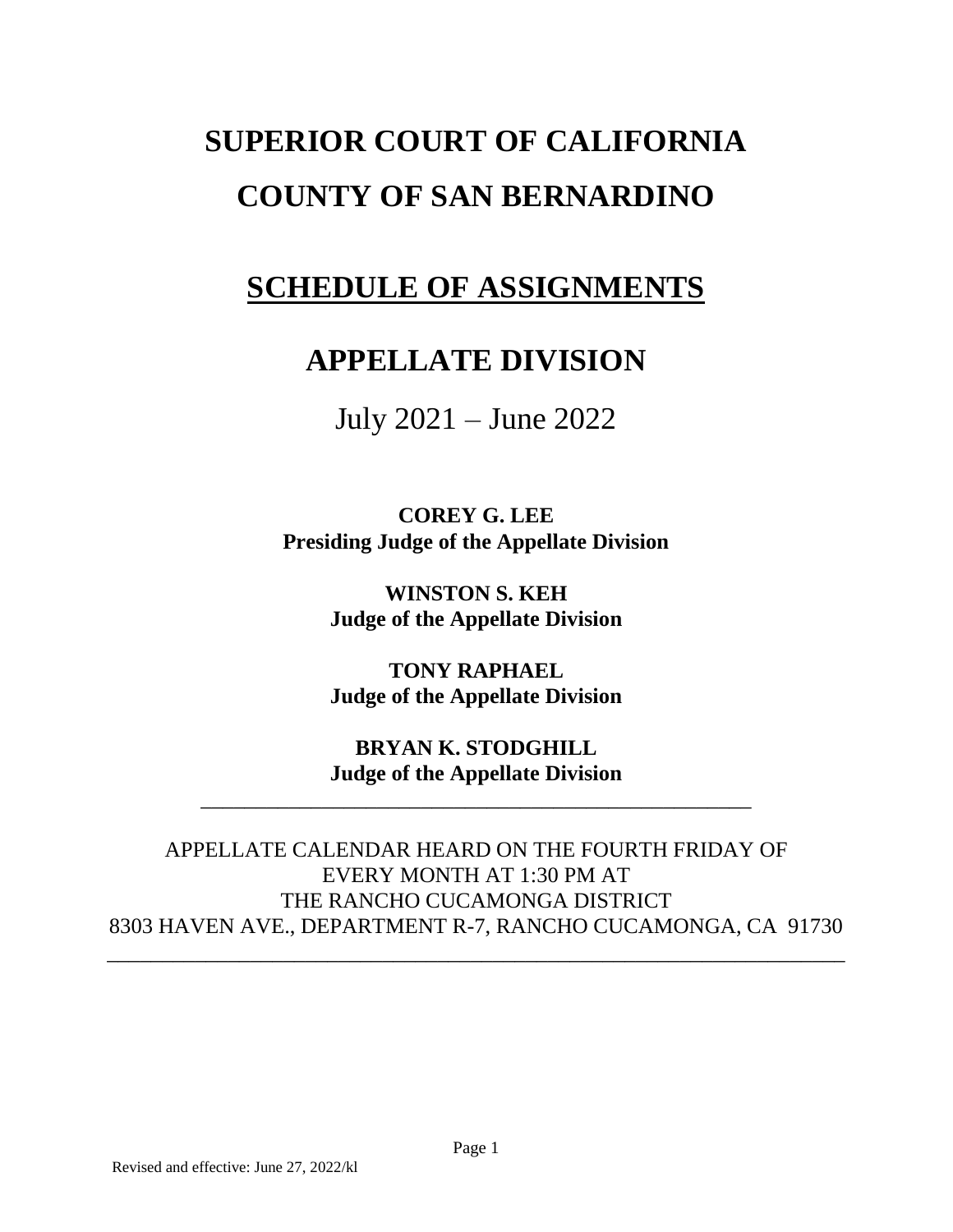# <span id="page-3-0"></span>**SCHEDULE OF ASSIGNMENTS**

# **BARSTOW DISTRICT**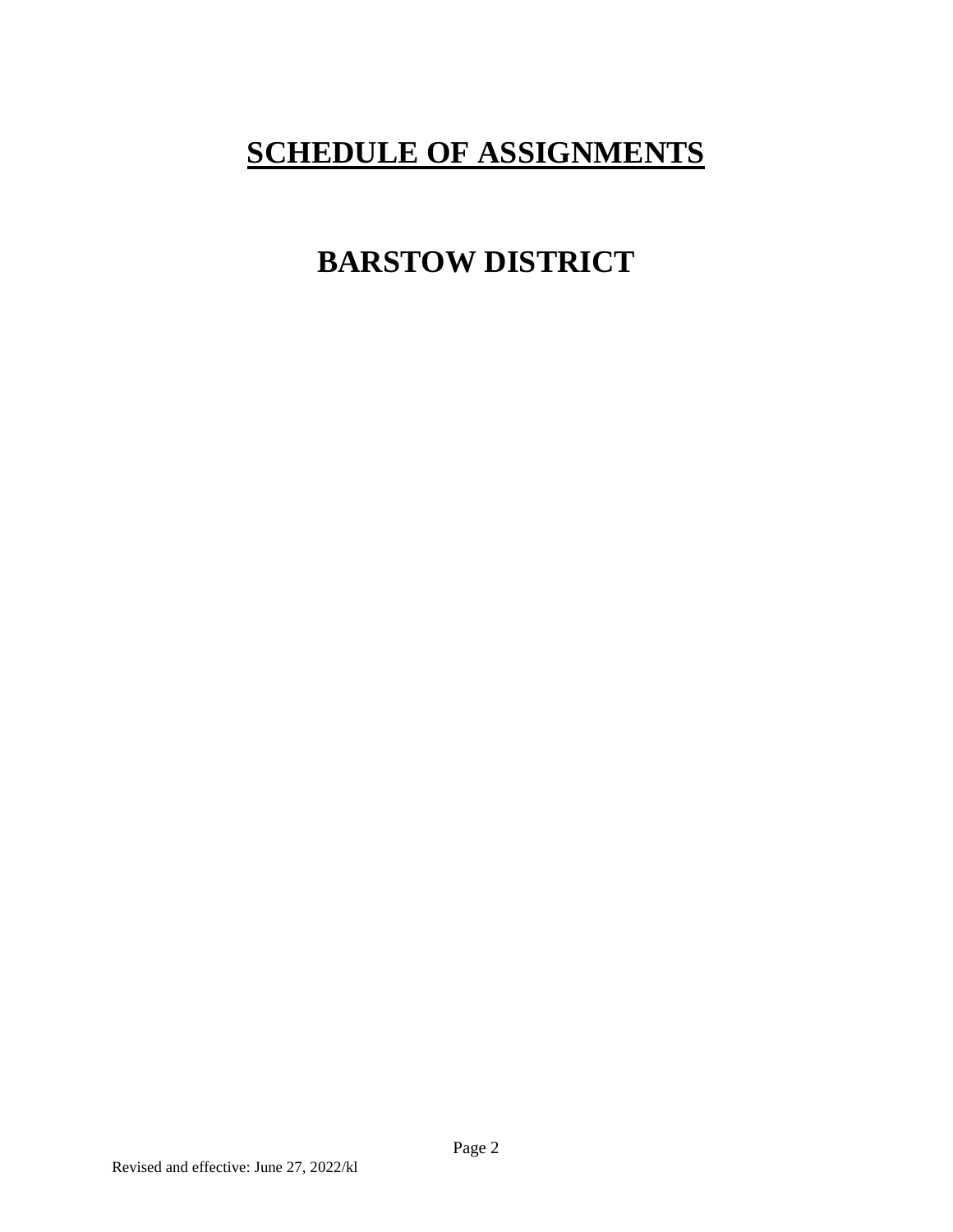# **BARSTOW CALENDAR OF ASSIGNMENTS**

| <b>DEPARTMENT B1</b> | <b>COMMISSIONER JAMES R. BAXTER</b>                                             |
|----------------------|---------------------------------------------------------------------------------|
| <b>DEPARTMENT B2</b> | <b>COMMISSIONER CARRIE HALGRIMSON</b>                                           |
| <b>DEPARTMENT B3</b> | <b>COMMISSIONER J. BRUCE MINTON</b>                                             |
| <b>DEPARTMENT B4</b> | <b>JUDGE GUY A. BOVÉE</b><br><b>SUPERVISING JUDGE</b><br><b>BARSTOW/NEEDLES</b> |
| NED 4 DAMARNA DE     | <b>HIDAR ADIINA D DADDIAA</b>                                                   |

**DEPARTMENT B5 JUDGE ARUNA P. RODRIGO**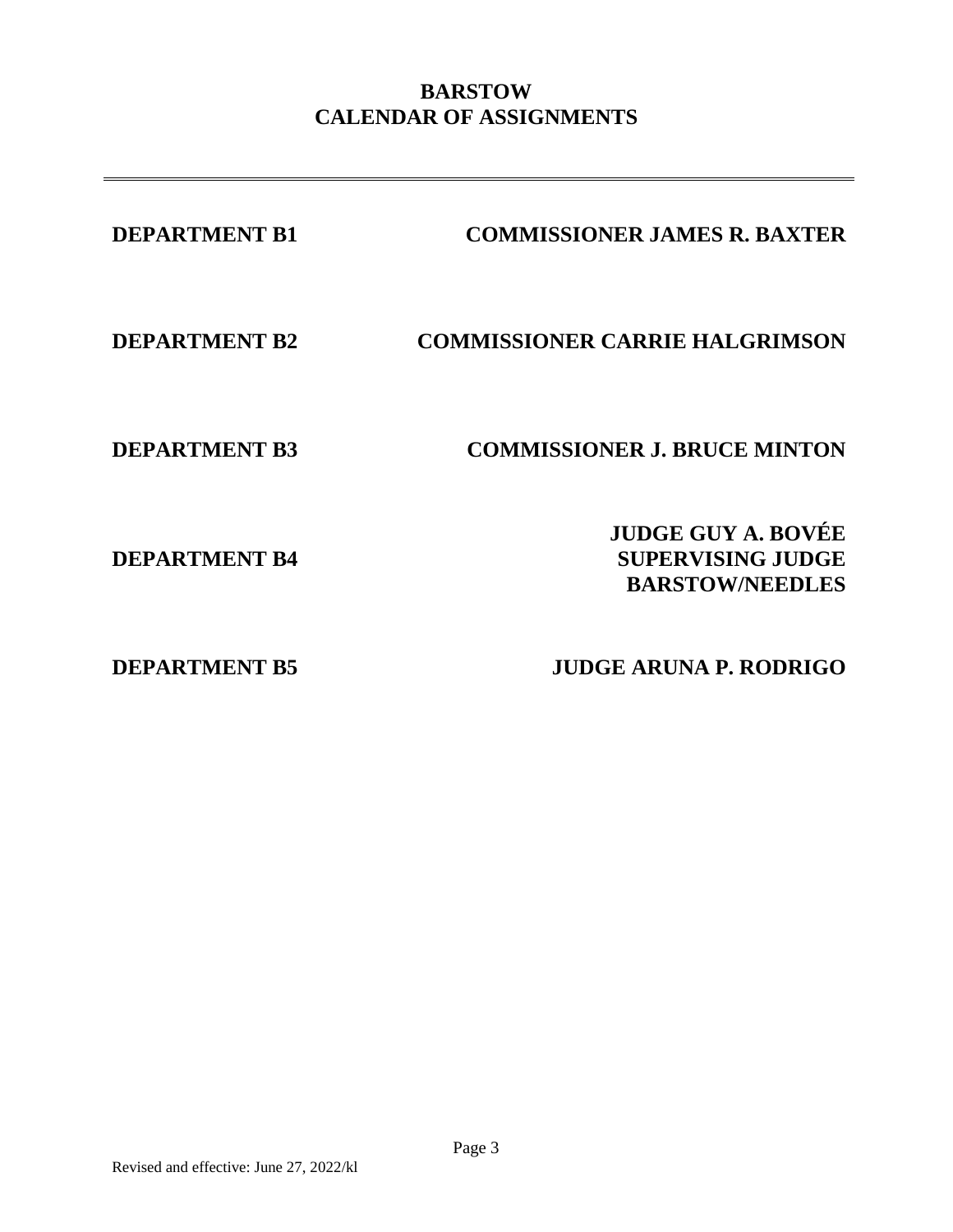## **DEPARTMENT B-1 COMMISSIONER JAMES RUSSELL BAXTER**

## **ODD NUMBER CASE SPLIT**

#### EX PARTE UNLAWFUL DETAINER

Heard Wednesday through Friday at 8:30 a.m. Heard Friday at 10:00 a.m. (Needles cases)

#### CLAIM OF EXEMPTION

Heard Wednesday at 1:30 p.m. Heard Friday at 10:00 a.m. (Needles cases)

#### CLAIMS TO RIGHT OF POSSESSION

Heard Wednesday and Thursday at 8:30 a.m. Heard Friday at 10:00 a.m. (Needles cases)

#### TRAFFIC COURT TRIALS

Heard Wednesday at 9:30 a.m. (VV CHP)

#### FEE WAIVERS

Heard Friday at 8:30 a.m.

#### TRIALS – LANDLORD TENANT

Heard Thursday at 8:30 a.m. (Self-Represented Litigants) Heard Thursday at 1:30 p.m. (Represented by Attorney) Heard Friday at 10:00 a.m. (Needles cases)

#### LANDLORD TENANT MOTIONS

Heard Thursday at 8:30 a.m. Heard Friday at 10:00 a.m. (Needles cases)

#### RESERVE A COURT DATE AND TRAFFIC ARRAIGNMENTS

Heard Tuesdays at 1:30 p.m. Heard Wednesday at 1:30 p.m. Heard Friday at 10:00 a.m. (Needles cases) Heard Friday at 1:30 p.m.

#### SMALL CLAIMS HEARINGS

Heard Fridays at 8:30 a.m. (Pro Pers) Heard Friday at 10:00 a.m. (Needles cases)

#### REMOTE VIDEO PROCEEDINGS – TRAFFIC/NON-TRAFFIC ARRAIGNMENTS Heard  $1<sup>st</sup>$  Friday of the month at 10:00 a.m. (Needles District)

SMALL CLAIMS, CLAIM OF EXEMPTION (BUSINESS) Heard Friday at 8:30 a.m.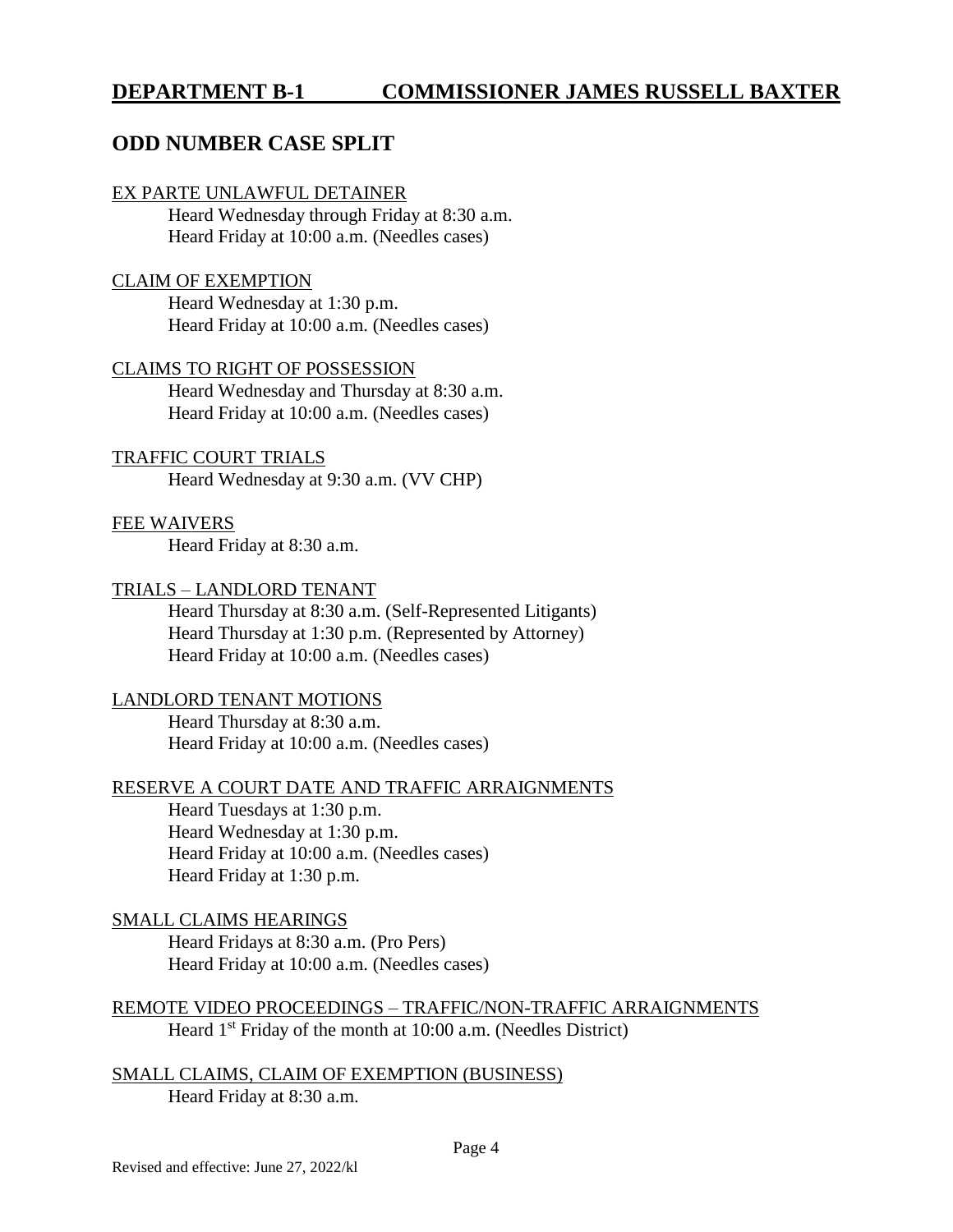### SMALL CLAIMS APPEALS FROM B2

Heard Thursday at 1:30 p.m.

## SMALL CLAIMS, ORAPS

Heard Friday at 8:30 a.m., 10:00 a.m. (Needles cases)

#### DCSS CONTEMPT

Heard Tuesday at 10:00 a.m.

#### DCSS RFO WITH CHILD SUPPORT ISSUES, MOTIONS

Heard Monday and Tuesday at 8:30 a.m. and 1:30 p.m. Heard Tuesday at 8:30 a.m.

### DCSS TRIALS

Heard Monday and Tuesday at 10:00 a.m.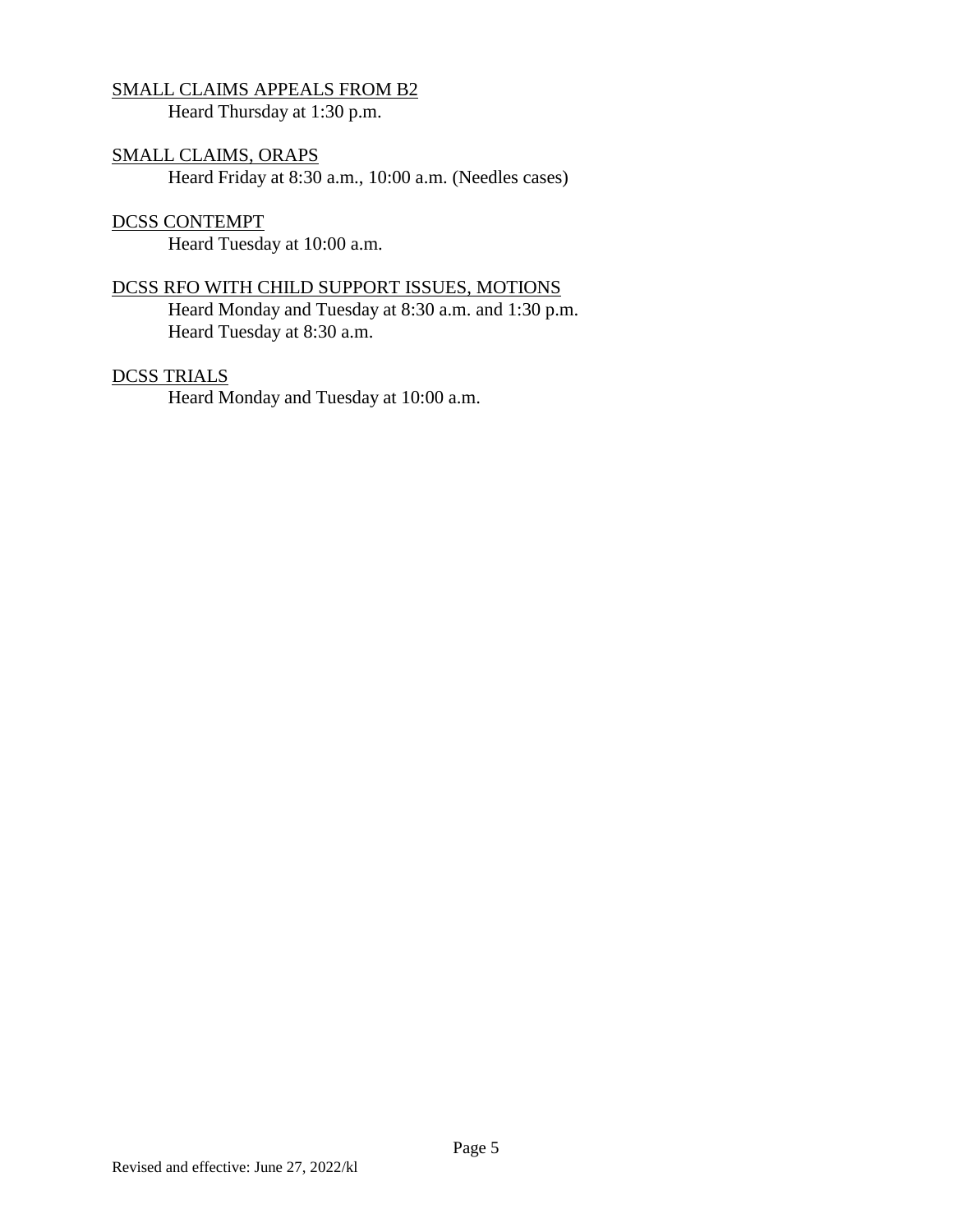## **DEPARTMENT B-2 COMMISSIONER CARRIE HALGRIMSON**

## **EVEN NUMBER CASE SPLIT**

#### TRAFFIC COURT TRIALS,

Heard Tuesday at 8:30 a.m. (Apple Valley, Hesperia, Big Bear, Victorville PD) Heard Tuesday at 9:30 a.m. (CHP/Needles [A-L]) Heard Wednesday at 9:00 a.m. (County Agency for Adelanto, Victorville, Apple Valley, Hesperia and Big Bear, Barstow Police, Victorville/Barstow School) Heard Wednesday at 9:30 a.m. (CHP/Needles [M-Z]) Heard Thursday at 9:00 a.m. (CHP, Barstow)

#### ELDER ABUSE

Heard Monday, Tuesday and Friday at 1:30 p.m.

### EX PARTE CIVIL HARASSMENT

Heard Monday through Friday at 8:30 a.m.

#### FEE WAIVERS

Heard Wednesday and Thursday at 8:30 a.m.

#### NAME CHANGE

Heard Monday at 1:30 p.m.

#### RESERVE A COURT DATE AND TRAFFIC ARRAIGNMENTS Heard Wednesday and Thursday at 1:30 p.m.

### SARB/SCHOOL POLICE CITATIONS/CODE ENFORCEMENT Heard Wednesday 8:30 a.m. (Victorville, Hesperia, Adelanto and Apple Valley)

#### SMALL CLAIMS (BUSINESS)

Heard Monday at 1:30 p.m. Heard Friday at 8:30 a.m.

#### SMALL CLAIMS APPEALS FROM B1 Heard Friday at 8:30 a.m.

## SMALL CLAIMS, ORAPS

Heard Monday at 8:30 a.m. Heard Friday at 8:30 a.m. (Business)

# CIVIL HARASSMENT TRIALS

Heard Monday, Tuesday and Friday 1:30 p.m.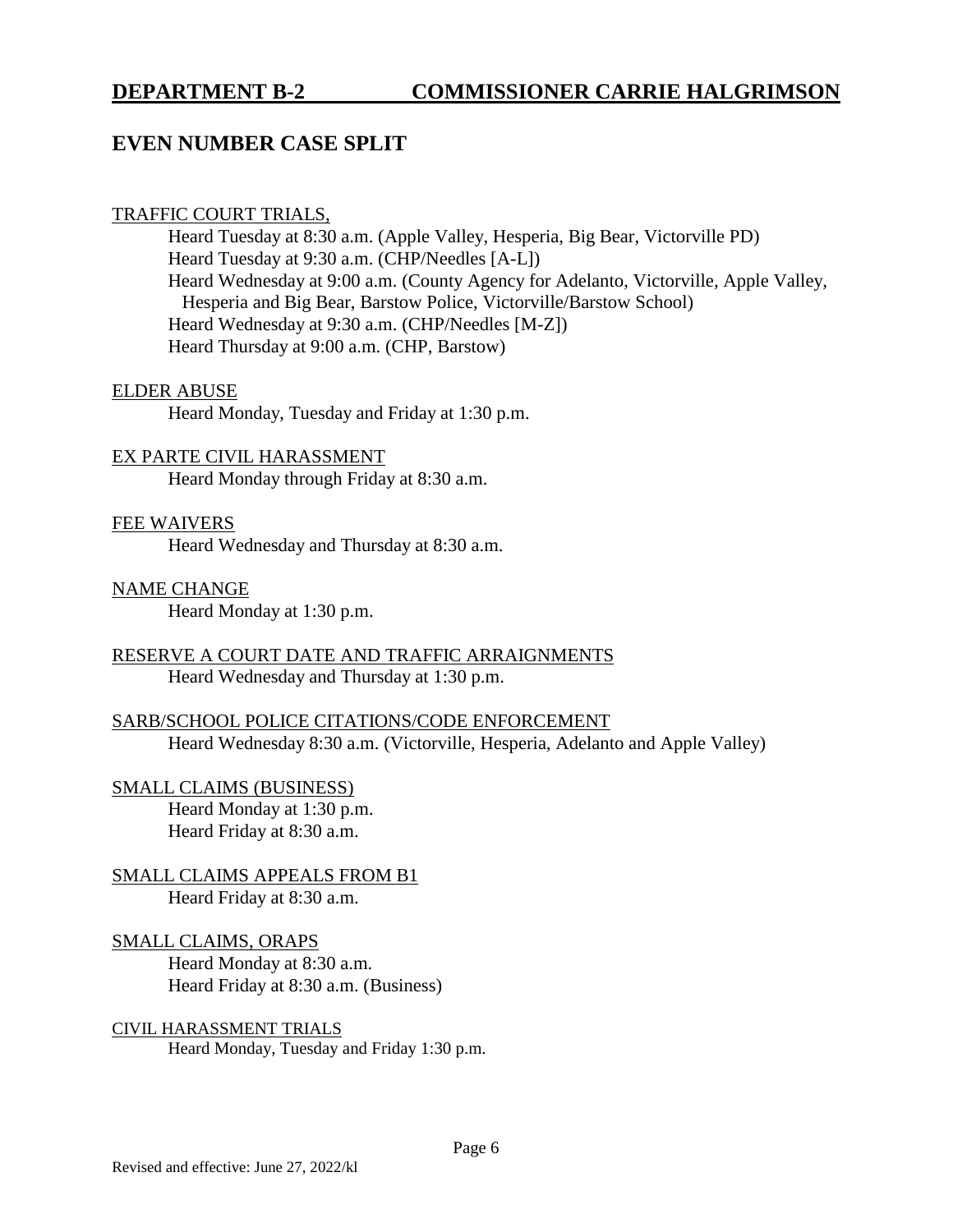### **FAMILY LAW CALENDAR (CASES ENDING 4, 5, 6 BACK SPLIT 0)**

#### ADOPTIONS

Heard  $1<sup>st</sup>$  Friday of the Month at 1:30 p.m.

#### EX PARTES

Heard Monday through Friday 8:30 a.m.

FEE WAIVER HEARINGS Heard Friday at 10:30 a.m.

#### JUDICIAL MSC's, STATUS CONFERENCE, TRIAL READINESS, TRIAL SETTLEMENT **CONFERENCE**

Heard Friday at 8:30 a.m. and 10:30 a.m.

#### REQUEST FOR ORDER, MOTIONS

Heard Monday and Tuesday at 8:30 a.m., 10:30 a.m. and 1:30 p.m.

#### DOMESTIC VIOLENCE HEARINGS

Heard Monday through Thursday at 8:30 a.m.

#### DEFAULTS

Heard Friday at 8:30 a.m. and 10:30 a.m.

#### TRIALS

Heard Wednesday and Thursday at 8:30 a.m., 10:30 a.m. and 1:30 p.m.

#### FAMILY LAW MEDIATIONS

Heard 2<sup>nd</sup> and 4<sup>th</sup> Friday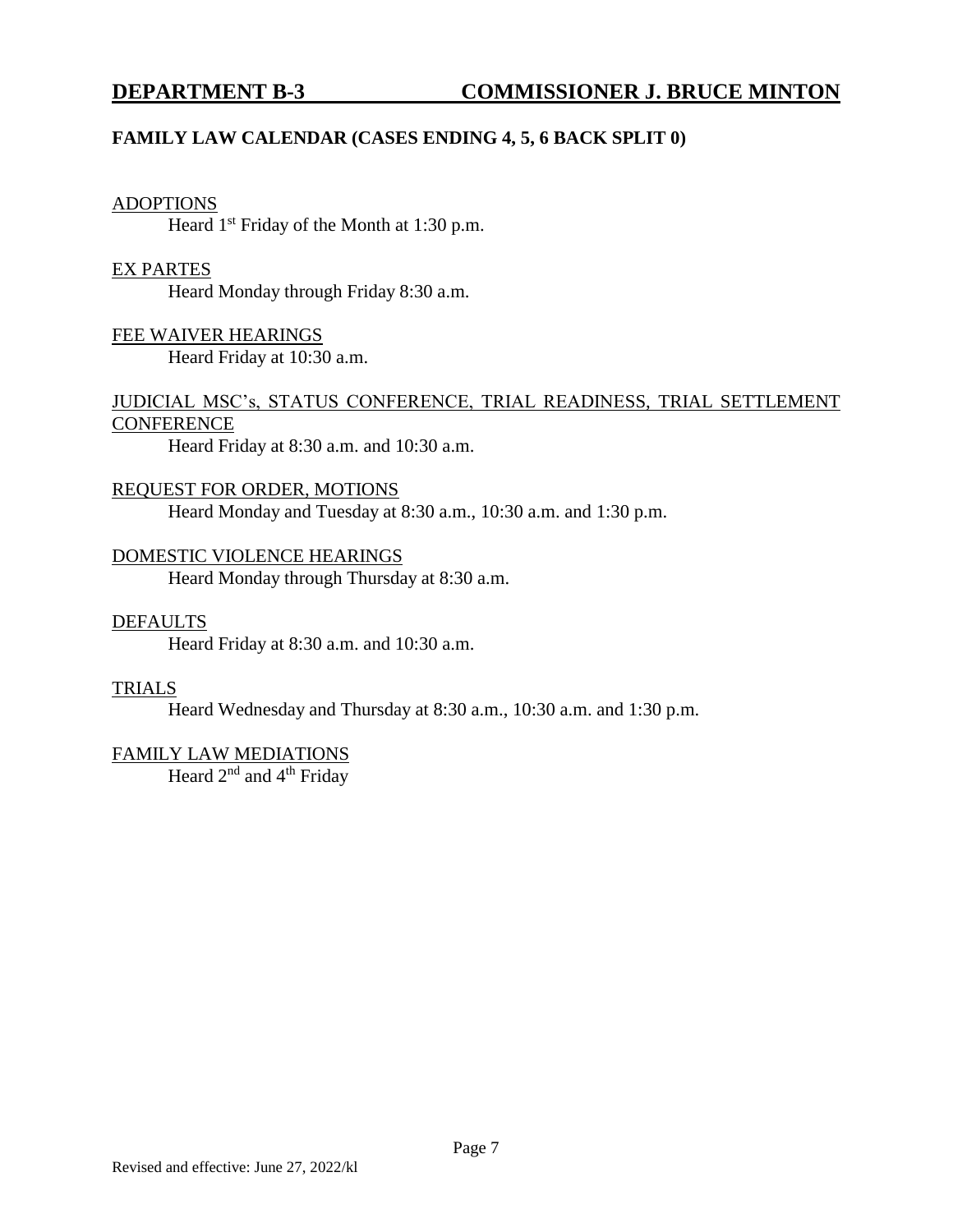#### **FAMILY LAW CALENDAR (CASES ENDING 1, 2, 3 BACK SPLIT 0)**

#### ADOPTIONS

Heard  $1<sup>st</sup>$  Friday of the Month at 1:30 p.m.

#### EX PARTES

Heard Monday through Friday 8:30 a.m.

#### FEE WAIVER HEARINGS

Heard Friday at 10:30 a.m.

### JUDICIAL MSC's, STATUS CONFERENCE, TRIAL READINESS, TRIAL SETTLEMENT **CONFERENCE**

Heard Friday at 8:30 a.m. and 10:30 a.m.

#### REQUEST FOR ORDER, MOTIONS

Heard Monday and Tuesday at 8:30 a.m., 10:30 a.m. and 1:30 p.m.

#### DOMESTIC VIOLENCE HEARINGS

Heard Monday through Thursday at 8:30 a.m.

#### DEFAULTS

Heard Friday at 8:30 a.m. and 10:30 a.m.

#### TRIALS

Heard Wednesday and Thursday at 8:30 a.m., 10:30 a.m. and 1:30 p.m.

#### FAMILY LAW MEDIATIONS

Heard 2<sup>nd</sup> and 4<sup>th</sup> Friday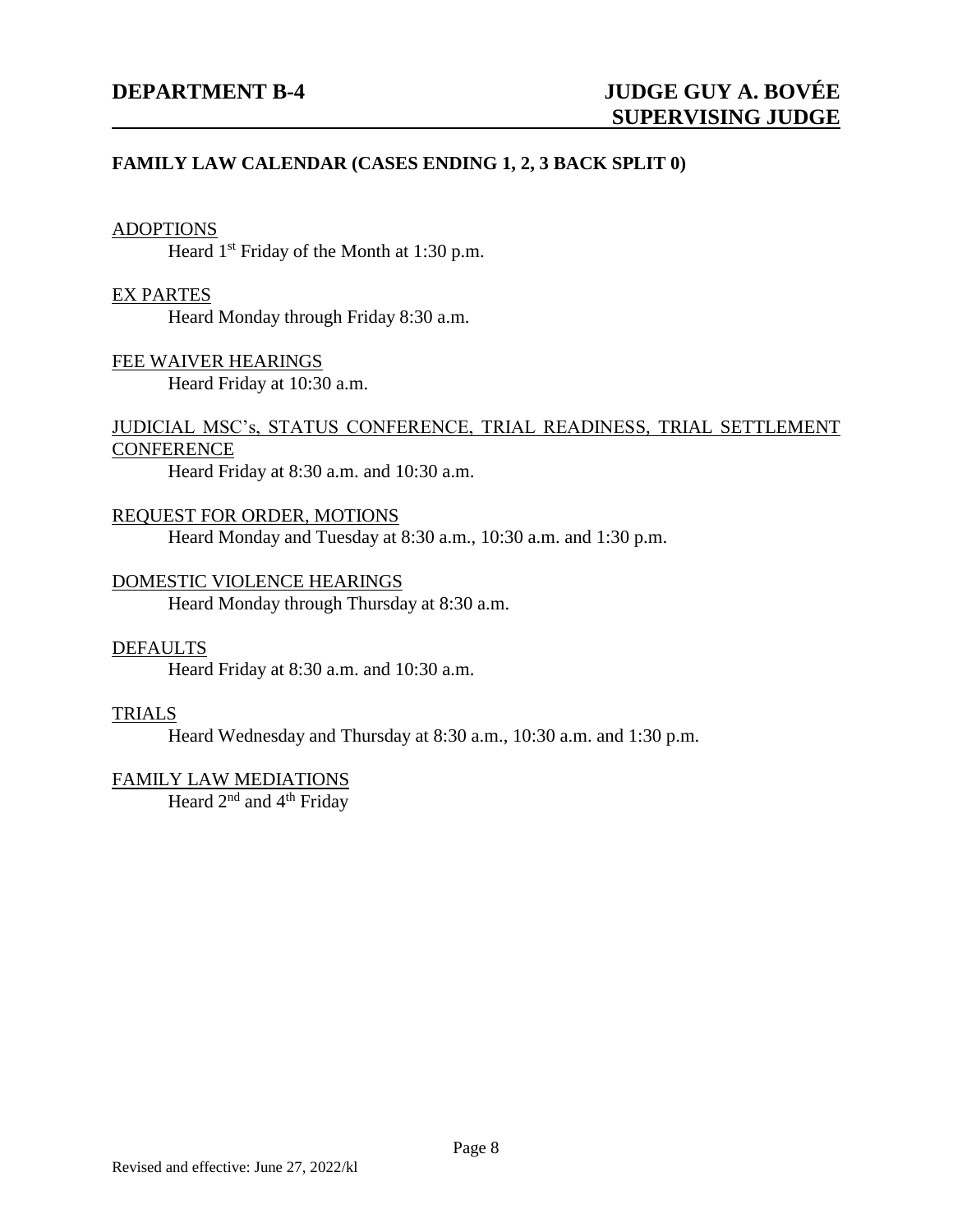#### **FAMILY LAW CALENDAR (CASES ENDING 7, 8, 9 BACK SPLIT 0)**

#### ADOPTIONS

Heard  $1<sup>st</sup>$  Friday of the Month at 1:30 p.m.

#### EX PARTES

Heard Monday through Friday 8:30 a.m.

FEE WAIVER HEARINGS Heard Friday at 10:30 a.m.

#### JUDICIAL MSC's, STATUS CONFERENCE, TRIAL READINESS, TRIAL SETTLEMENT **CONFERENCE**

Heard Friday at 8:30 a.m. and 10:30 a.m.

#### REQUEST FOR ORDER, MOTIONS

Heard Monday and Tuesday at 8:30 a.m., 10:30 a.m. and 1:30 p.m.

#### DOMESTIC VIOLENCE HEARINGS

Heard Monday through Thursday at 8:30 a.m.

#### DEFAULTS

Heard Friday at 8:30 a.m. and 10:30 a.m.

#### TRIALS

Heard Wednesday and Thursday at 8:30 a.m., 10:30 a.m., and 1:30 p.m.

#### FAMILY LAW MEDIATIONS

Heard 2<sup>nd</sup> and 4<sup>th</sup> Friday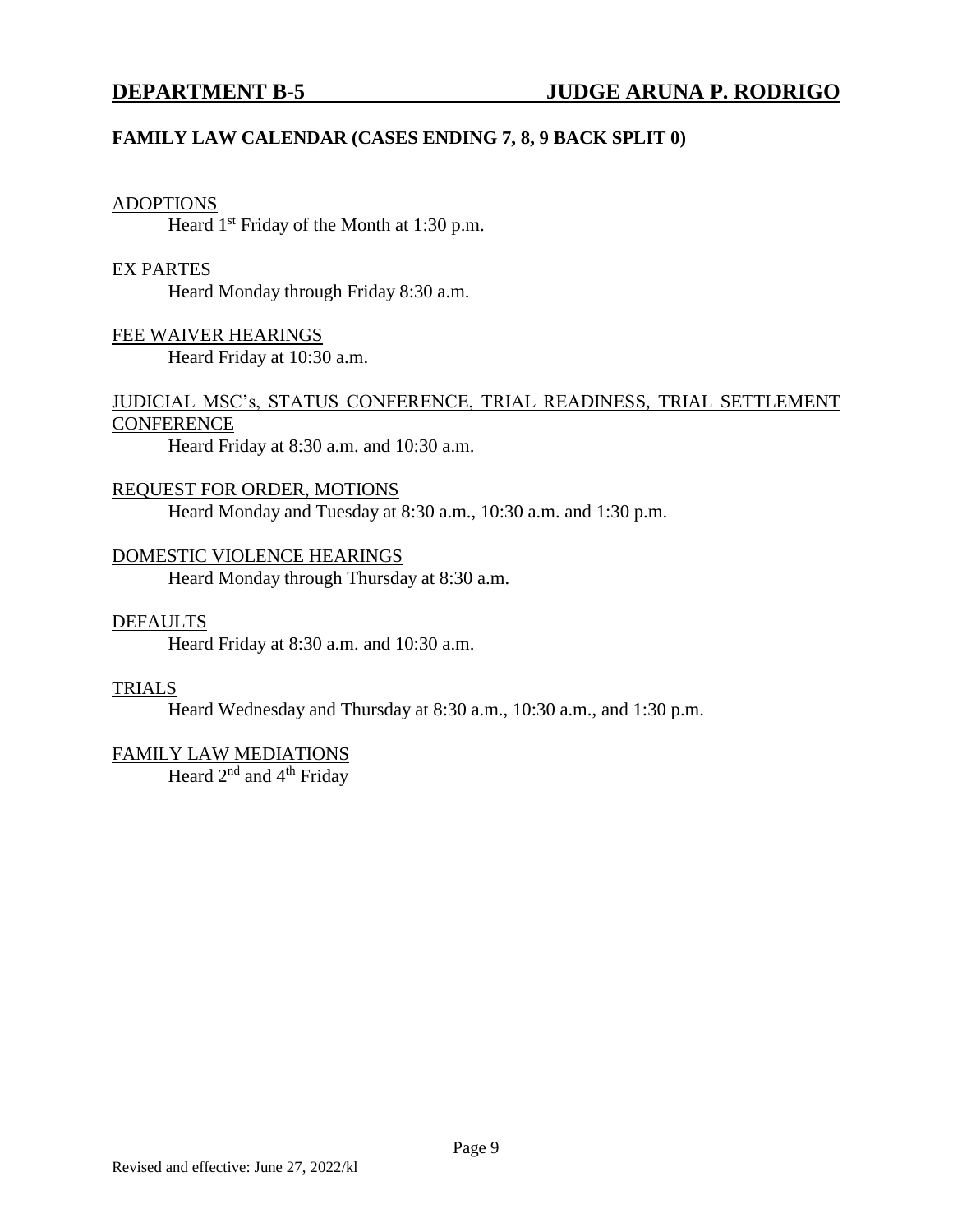# <span id="page-11-0"></span>**SCHEDULE OF ASSIGNMENTS**

# **BIG BEAR DISTRICT**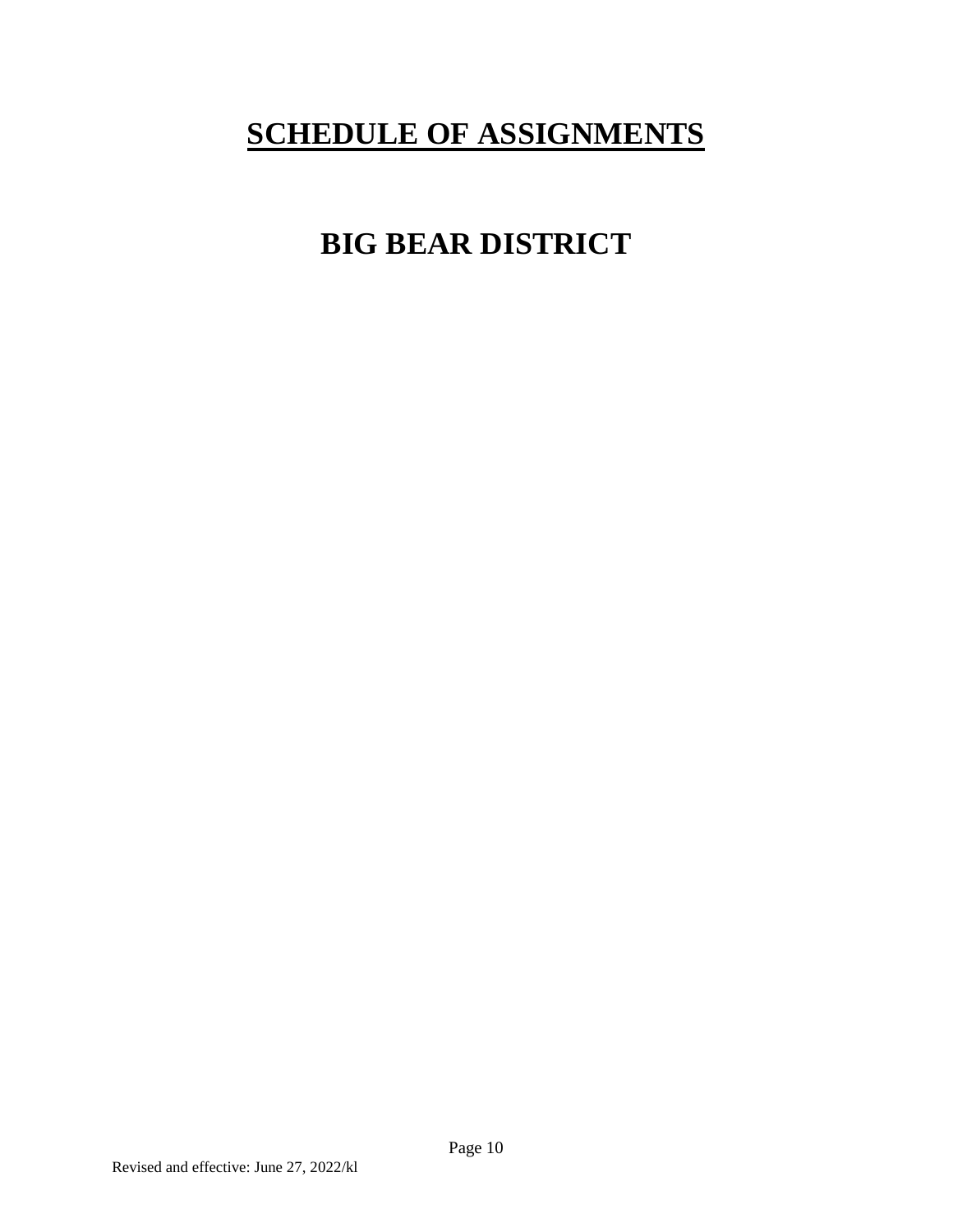# **BIG BEAR CALENDAR OF ASSIGNMENTS**

# **DEPARTMENT M3 (DEPT. H1 REMOTE VIDEO) TBD**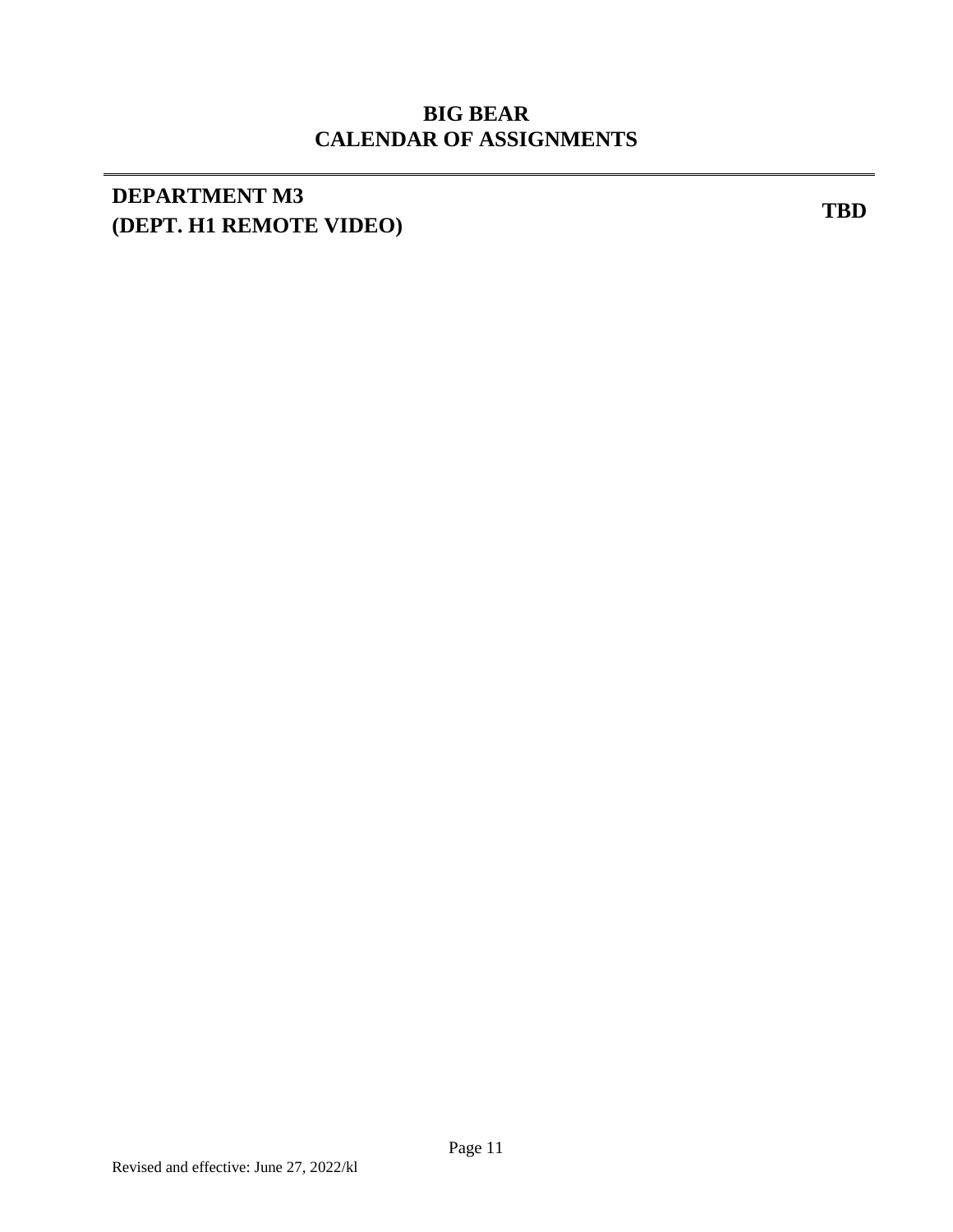### REMOTE VIDEO PROCEEDINGS

RESERVE A COURT DATE HEARINGS Heard 1<sup>st</sup> Wednesday of the month at 10:00 a.m.

PROBATION MODIFICATIONS/VIOLATIONS (MISDEMEANOR) Heard 1<sup>st</sup> Wednesday of the month at 10:00 a.m.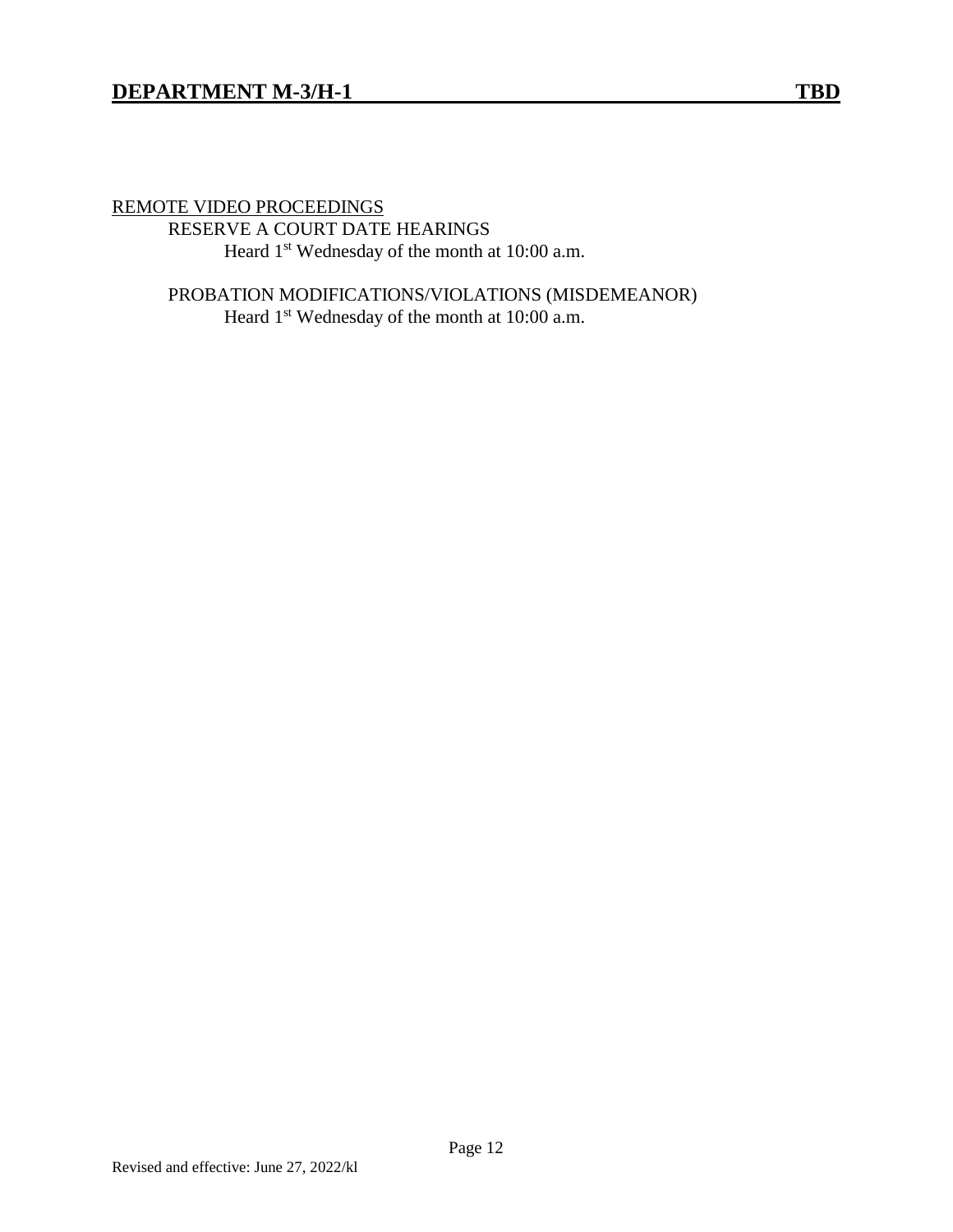# <span id="page-14-0"></span>**SCHEDULE OF ASSIGNMENTS**

# **FONTANA DISTRICT**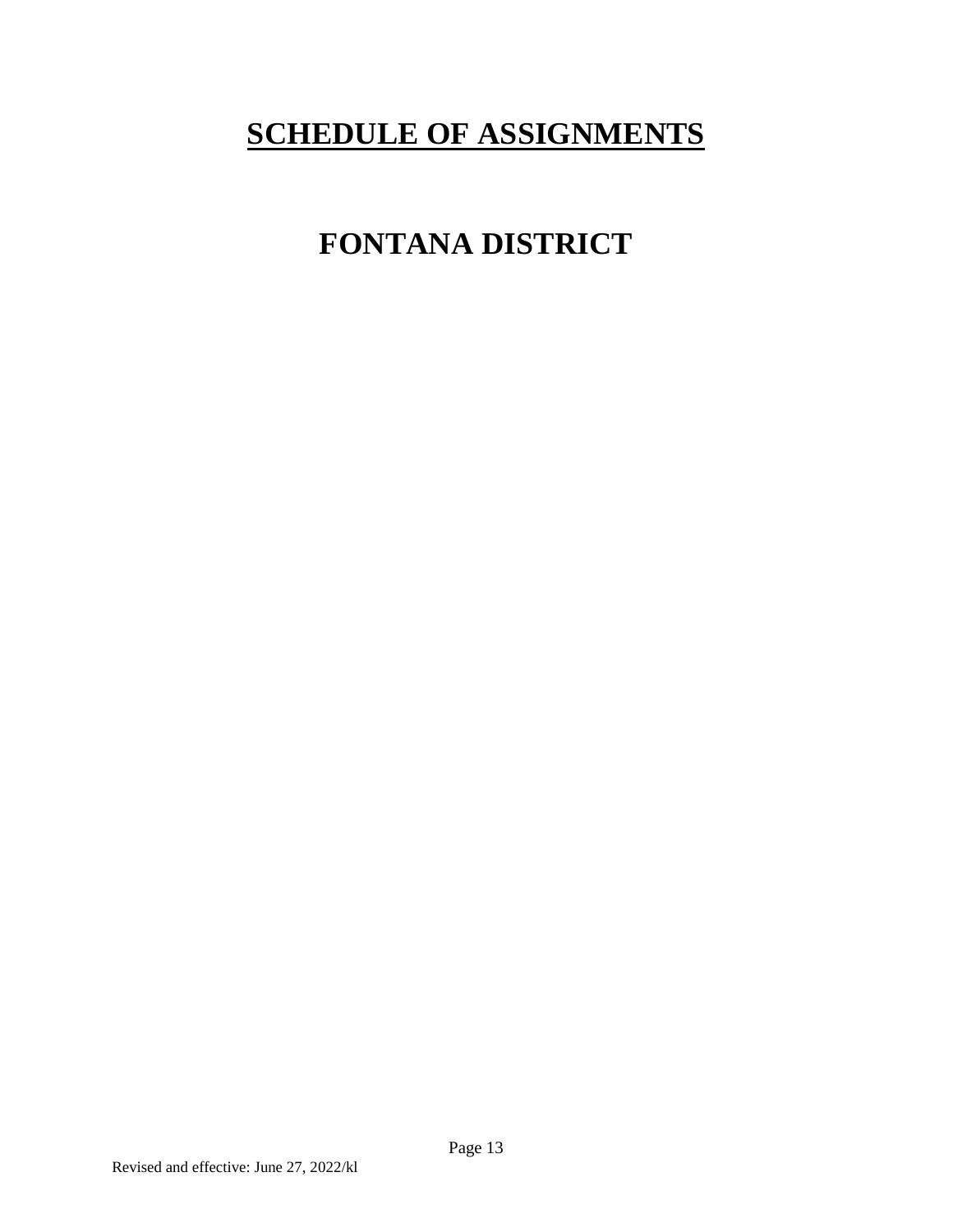# **FONTANA CALENDAR OF ASSIGNMENTS**

| <b>DEPARTMENT F1</b> | <b>VACANT</b>                                            |
|----------------------|----------------------------------------------------------|
| <b>DEPARTMENT F2</b> | <b>VACANT</b>                                            |
| <b>DEPARTMENT F3</b> | <b>JUDGE LILY L. SINFIELD</b>                            |
| <b>DEPARTMENT F4</b> | <b>JUDGE JAMES J. HOSKING</b>                            |
| <b>DEPARTMENT F5</b> | <b>VACANT</b>                                            |
| <b>DEPARTMENT F6</b> | <b>COMMISSIONER ROBERT DRIESSEN</b>                      |
| <b>DEPARTMENT F7</b> | <b>JUDGE JAY H. ROBINSON</b><br><b>SUPERVISING JUDGE</b> |
| <b>DEPARTMENT F8</b> | <b>COMMISSIONER GERALDINE</b><br><b>WONG-WILLIAMS</b>    |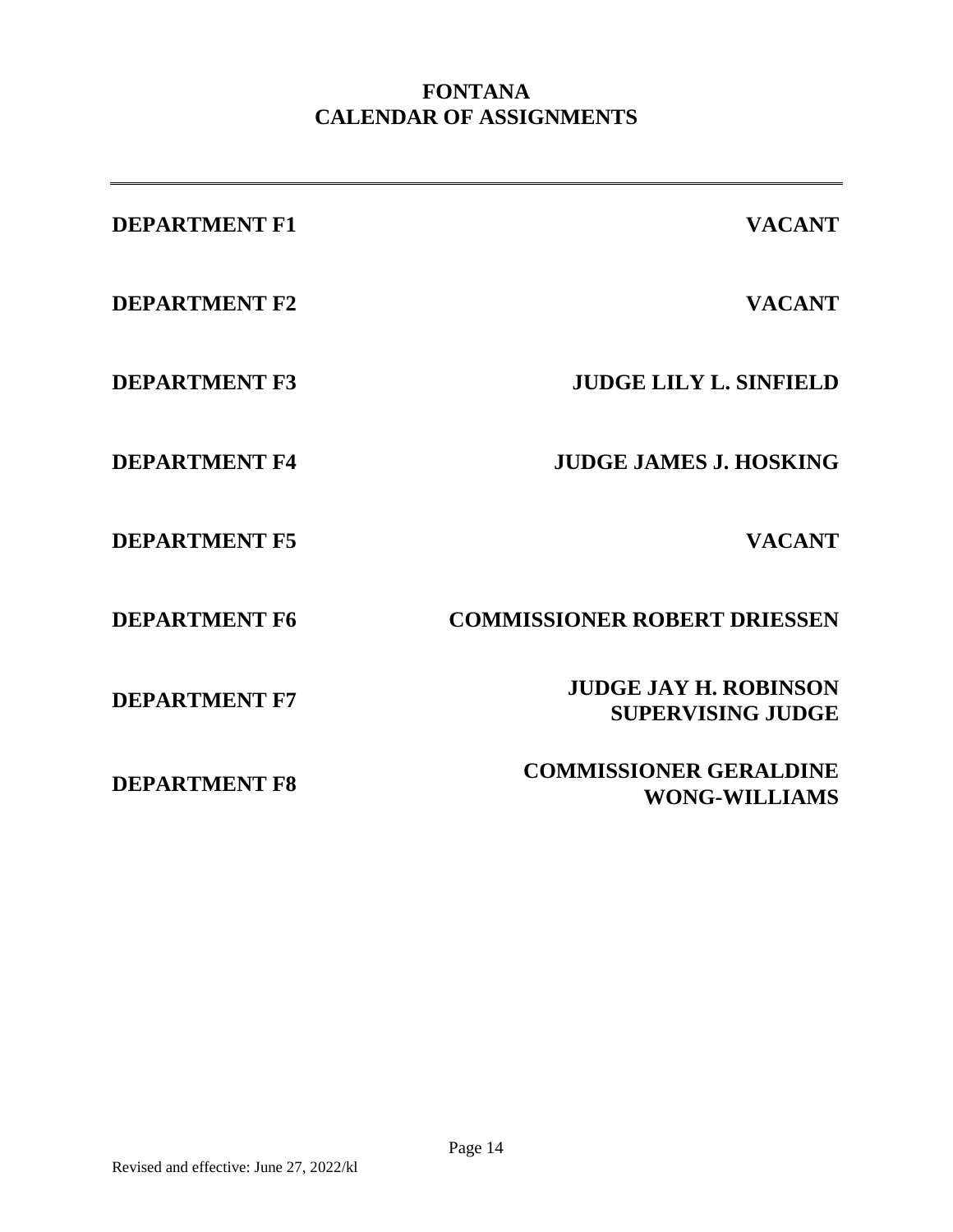*Traffic and Non-Traffic Infractions Court Trials: Law Enforcement Agencies*

#### **INFRACTIONS**

Heard Monday through Friday at 8:30 a.m.

#### COURT TRIALS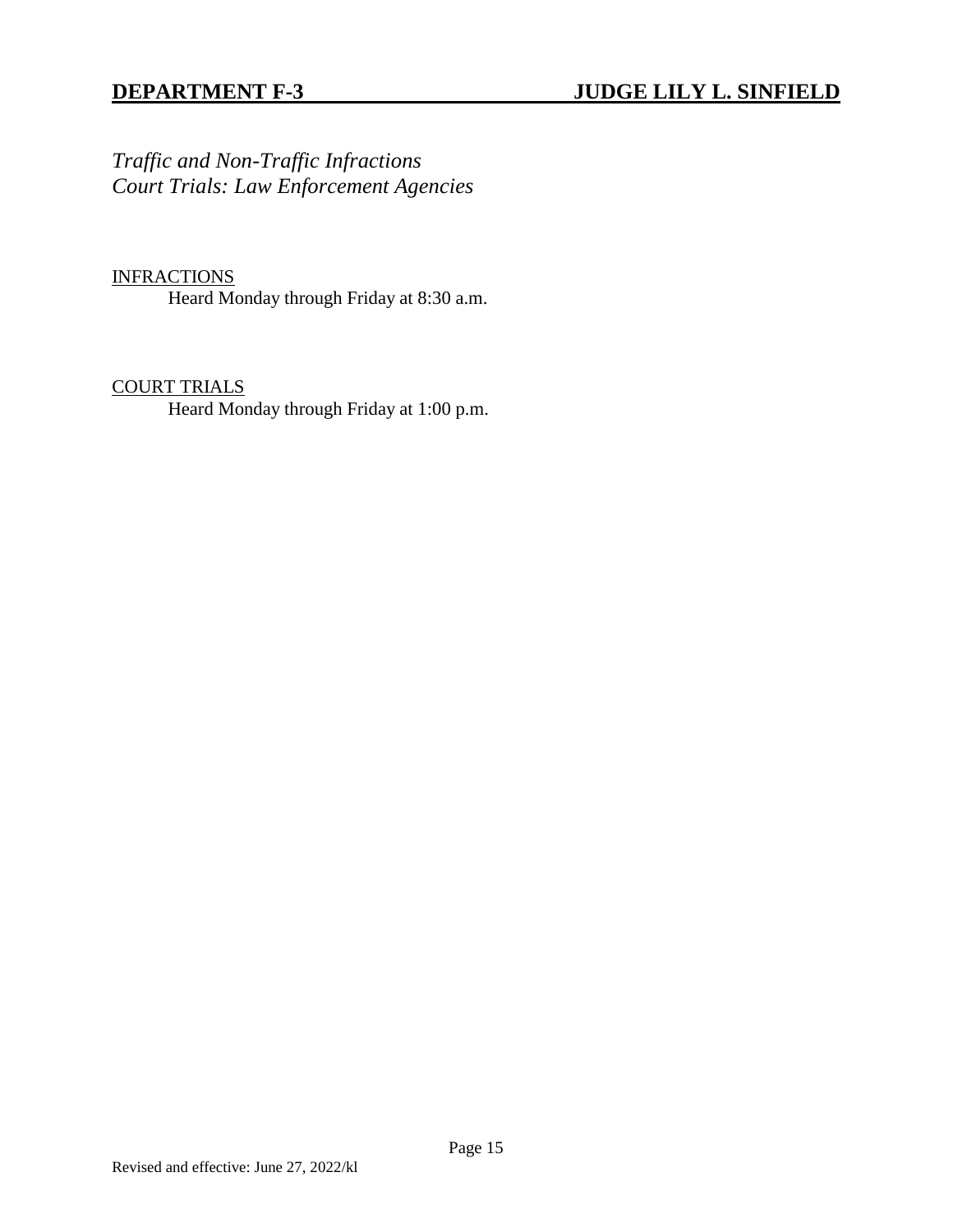*Traffic and Non-Traffic Infractions Court Trials: California Highway Patrol*

INFRACTIONS (CALIFORNIA HIGHWAY PATROL) Heard Monday through Friday at 8:30 a.m.

COURT TRIALS (CALIFORNIA HIGHWAY PATROL) Heard Monday through Friday at 1:00 p.m.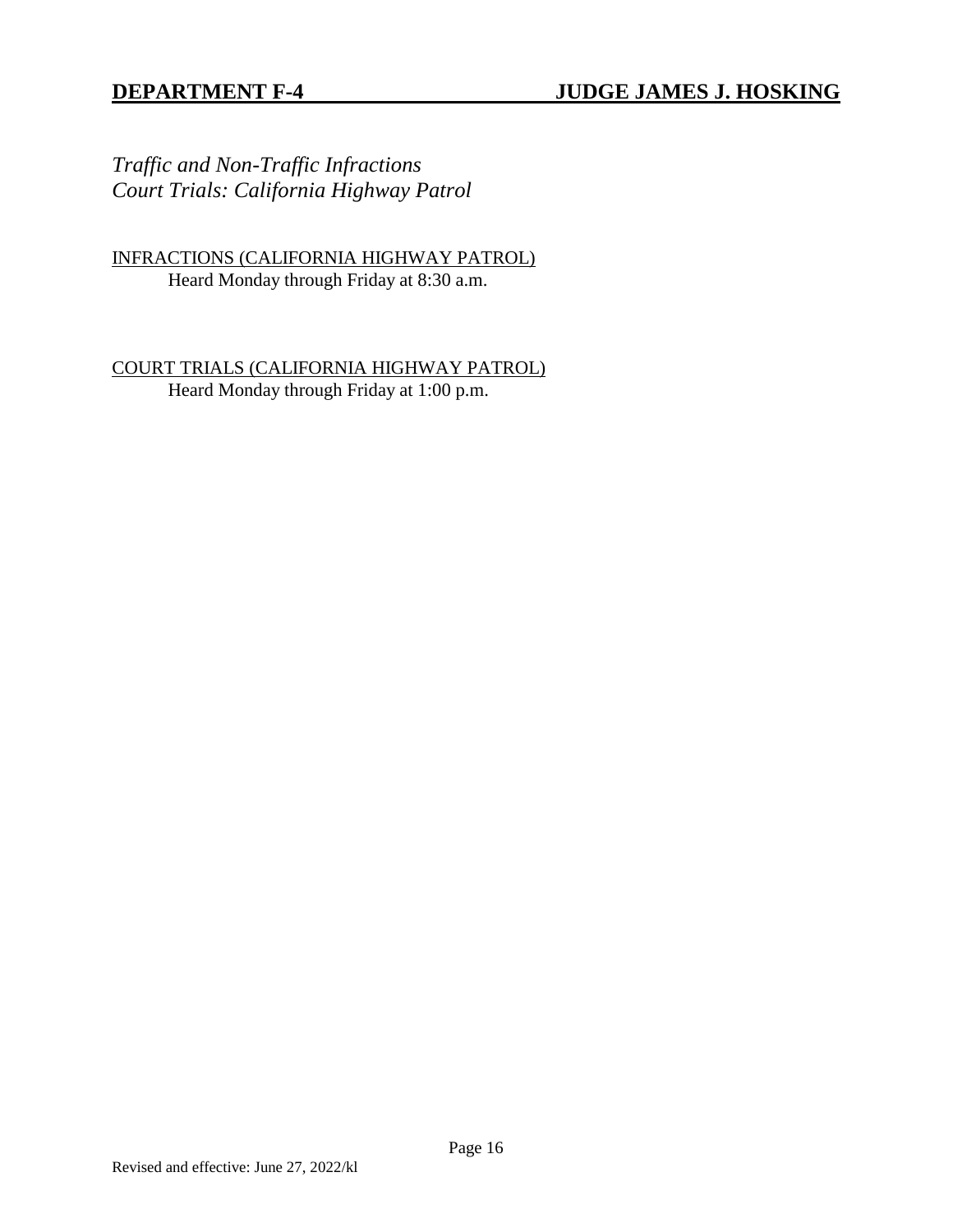*Landlord Tenant and Small Claims: Case numbers ending in 0, 1, 2, 3, Fee Waiver Small Claims Appeals Parking Appeals* 

#### LANDLORD TENANT

Heard Monday through Friday at 8:00 a.m. (15 cases per day)

SMALL CLAIMS (Pro per litigants) & FEE WAIVERS Heard Monday through Friday at 8:30 a.m. (6 cases per day)

#### SMALL CLAIMS (Businesses)

Heard Monday through Friday at 1:30 p.m. (40 cases per day)

## SMALL CLAIMS APPEALS

Heard Monday through Friday at 1:30 p.m. (1 case per day)

#### PARKING APPEALS

Heard Monday through Friday at 1:00 p.m. (2 cases per day)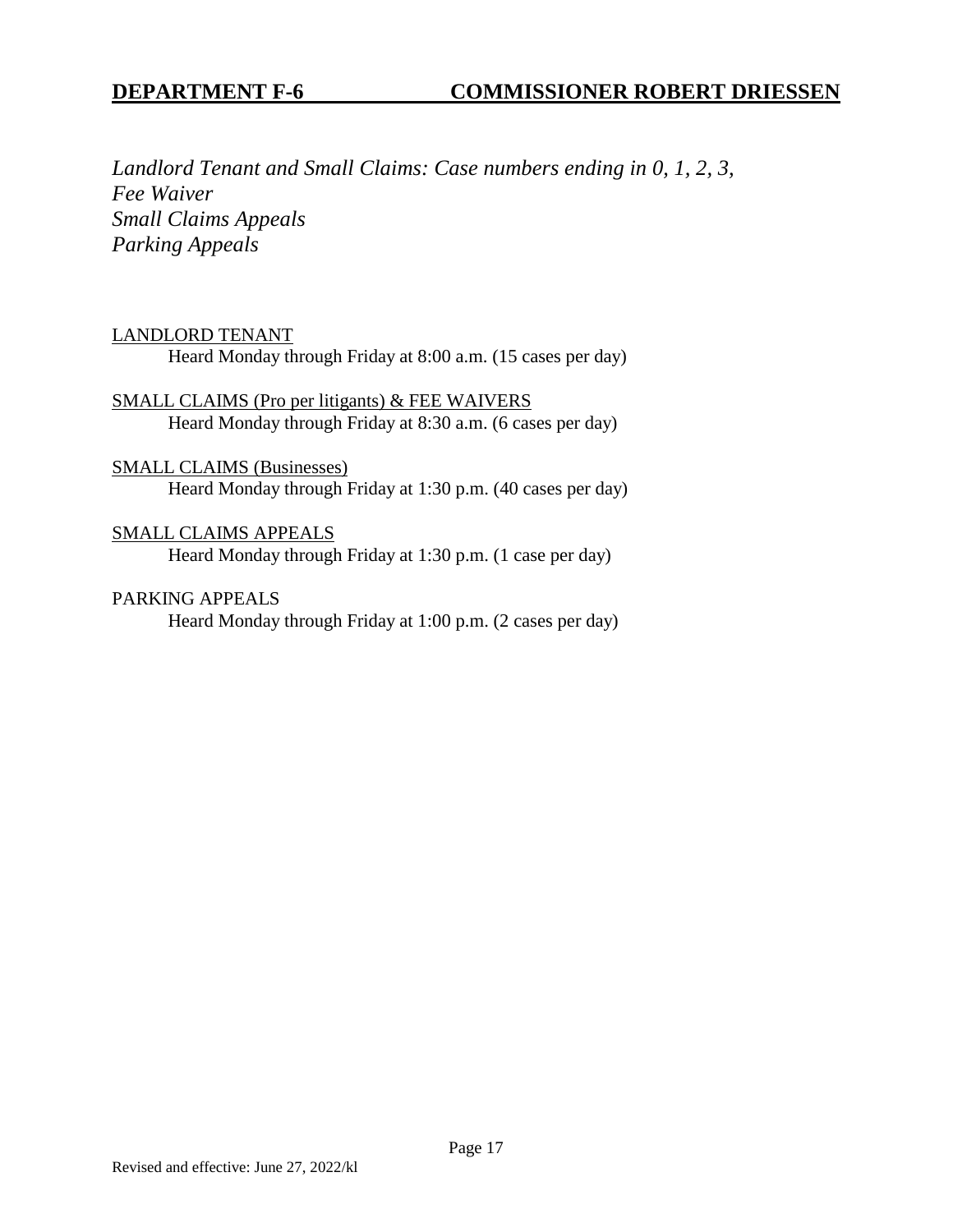*Landlord Tenant: Case numbers ending in 4,5Fee Waiver* Small Claims Appeals

#### LANDLORD TENANT

Heard Monday through Friday at 8:00 a.m. (15 cases max per day)

SMALL CLAIMS (Pro per litigants) & FEE WAIVERS Heard Monday through Friday at 8:30 a.m. (4 cases per day)

SMALL CLAIMS (Businesses) Heard Monday through Friday at 1:30 p.m. (20 cases per day)

SMALL CLAIMS APPEALS Heard Monday through Friday at 1:30 p.m. (1 case per day)

TRAFFIC INFRACTIONS (Arraignments only) Heard Monday through Friday at 1:00 p.m. (20 cases max per day)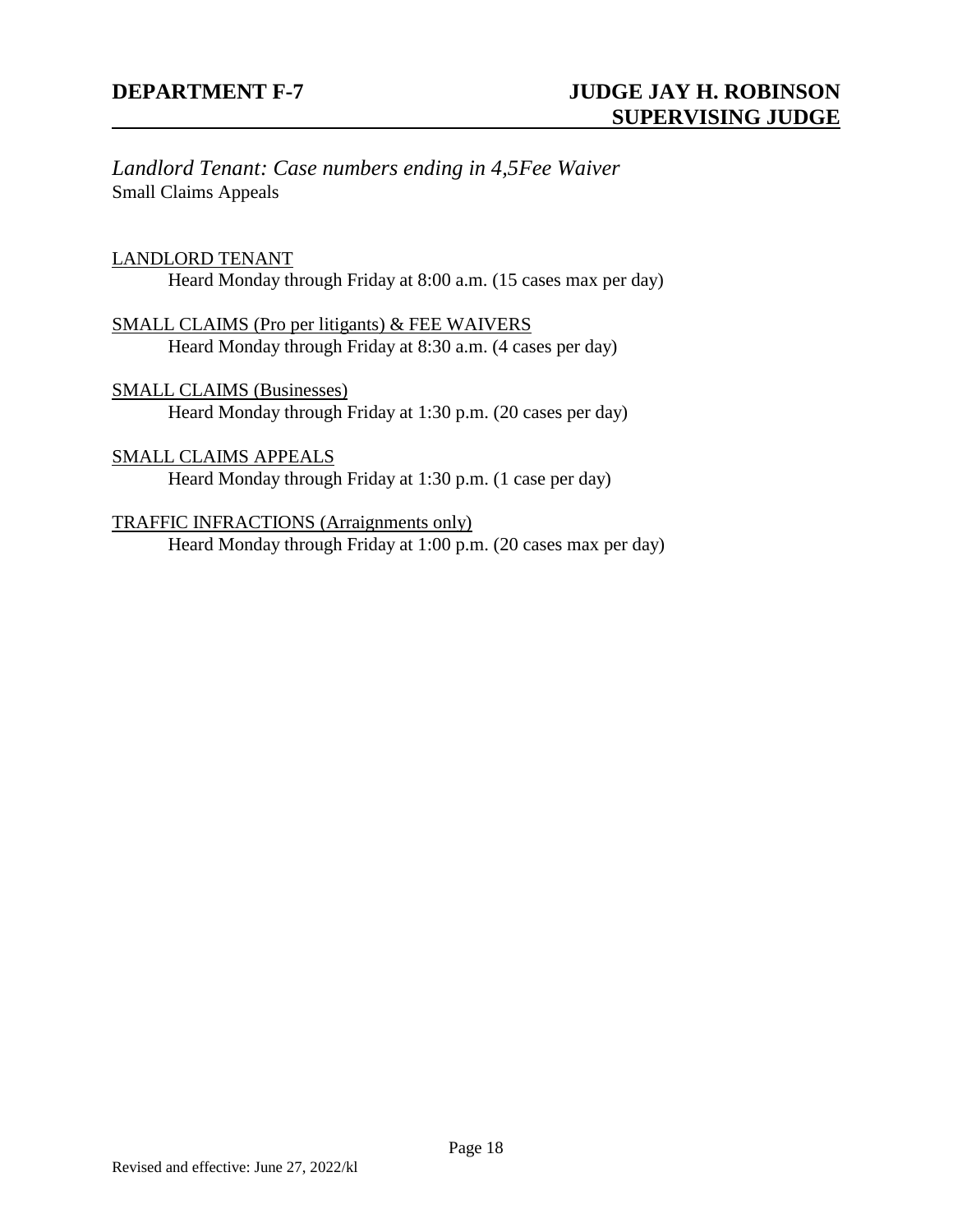## **DEPARTMENT F-8 COMMISSIONER GERALDINE WONG-WILLIAMS**

*Small Claims: Case numbers ending in 6, 7, 8, 9. Fee Waiver Small Claims Appeals*

#### LANDLORD TENANT

Heard Monday through Friday at 8:00 a.m. (15 cases max per day)

SMALL CLAIMS (Pro per litigants) & FEE WAIVERS Heard Monday through Friday at 8:30 a.m. (4 cases per day)

SMALL CLAIMS (Businesses) Heard Monday through Friday at 1:30 p.m. (20 cases per day)

#### SMALL CLAIMS APPEALS

Heard Monday through Friday at 1:30 p.m. (1 case per day)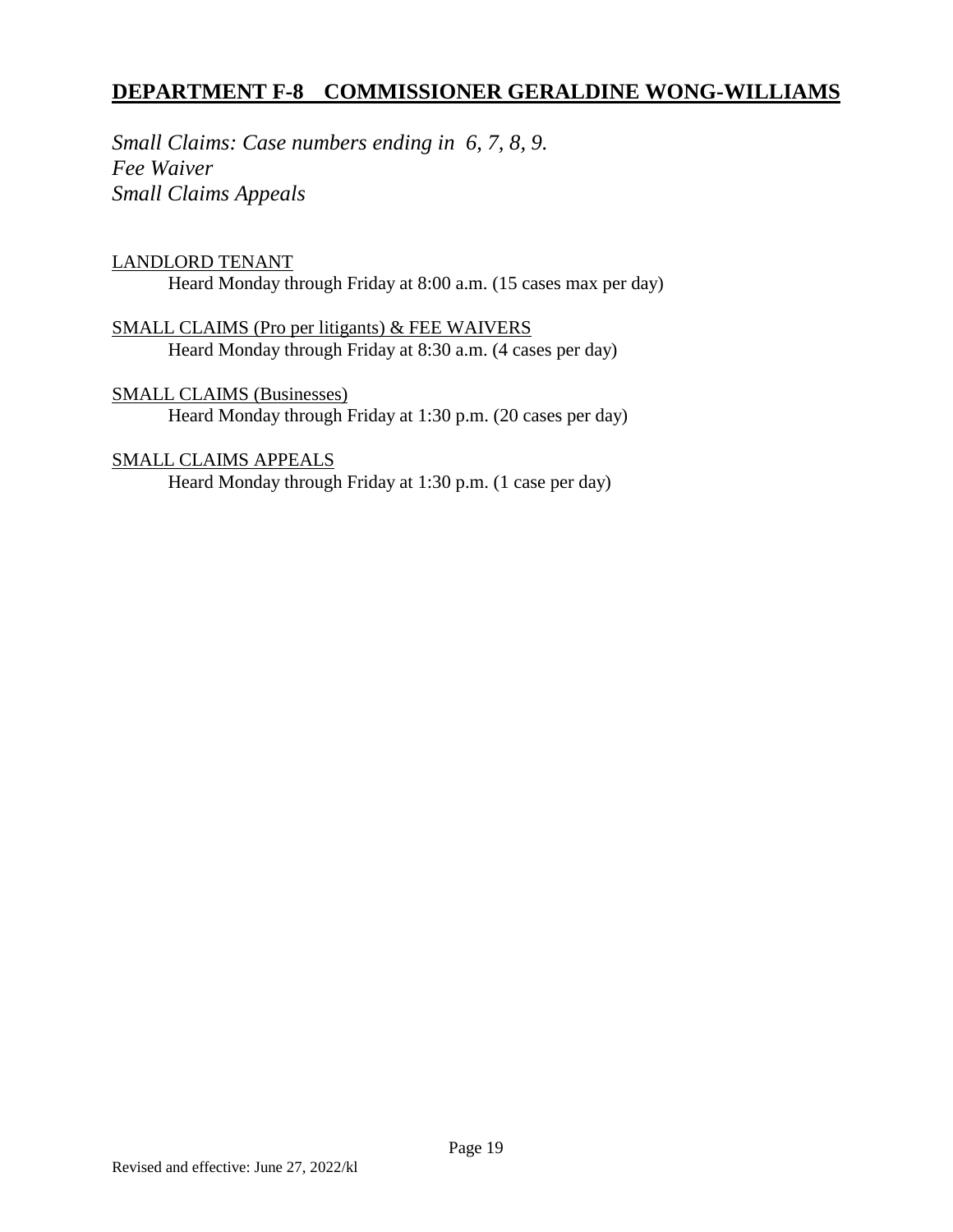# <span id="page-21-0"></span>**SCHEDULE OF ASSIGNMENTS**

# **JOSHUA TREE DISTRICT**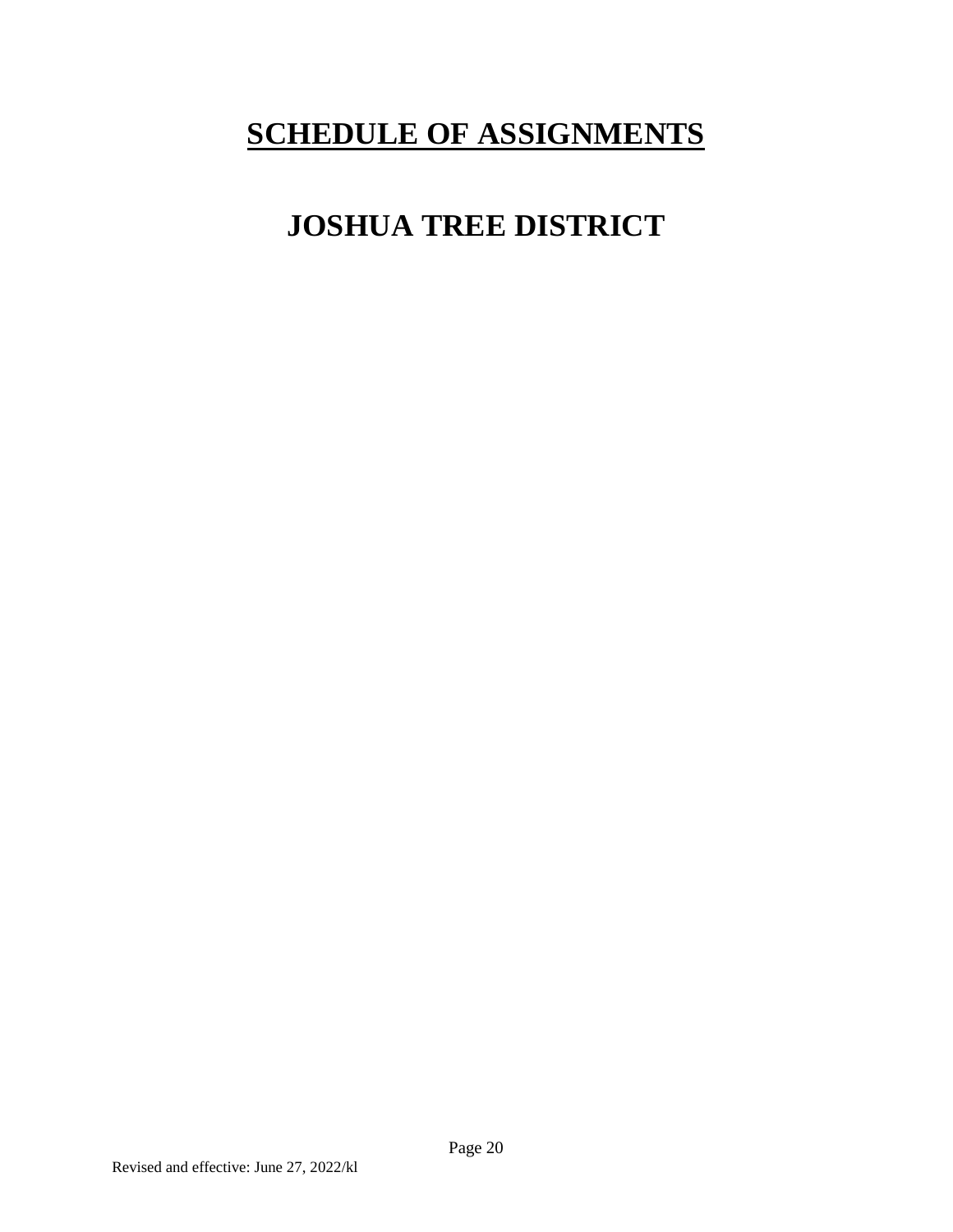## **JOSHUA TREE CALENDAR OF ASSIGNMENTS**

## **DEPARTMENT M1 JUDGE JOSEPH ORTIZ**

**DEPARTMENT M2**

**JUDGE RODNEY CORTEZ SUPERVISING JUDGE (JOSHUA TREE AND BIG BEAR DISTRICTS)**

# **DEPARTMENT M3 COMMISSIONER JOHN W. BURDICK**

**DEPARTMENT M4 COMMISSIONER JOHN W. BURDICK**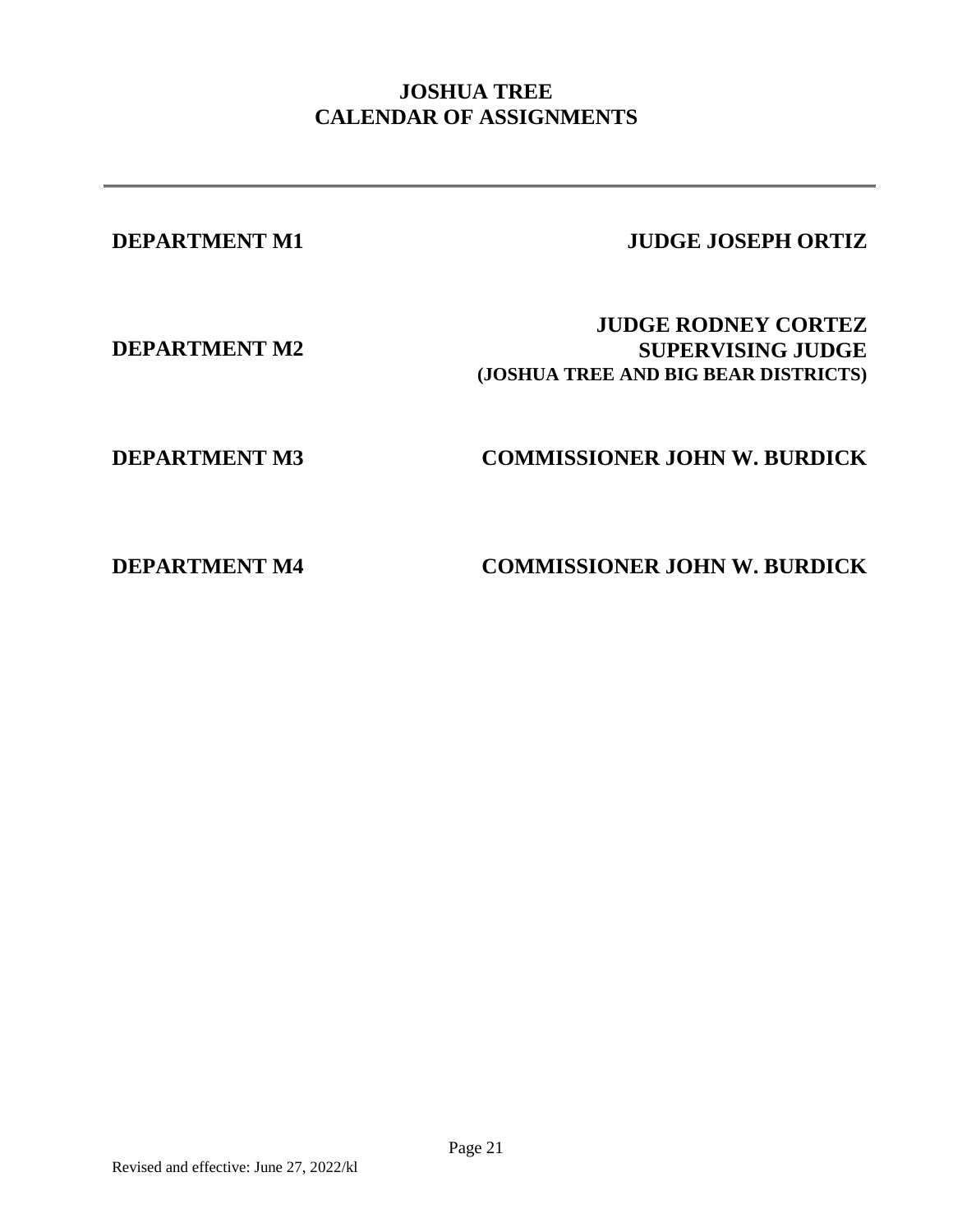#### **ODD NUMBER CASE SPLIT**

#### DRUG COURT

Alternate Mondays at 8:30 a.m.

#### DRUG COURT INT

Alternate Mondays at 8:30 a.m.

#### EARLY DISPO HEARING

Tuesday through Friday at 8:30 a.m. and 10:30 a.m.

#### FELONY ARRAIGNMENTS ON INFORMATION Tuesday through Friday at 8:30 a.m.

JURY FAILURE TO APPEAR HEARINGS Second Friday of each month at 10:30 a.m.

### JURY ORDER TO SHOW CAUSE HEARINGS Last Friday of each month at 10:30 a.m.

MENTAL DISORDER DIVERSION First and third Mondays at 1:30 p.m.

#### MENTAL HEALTH COURT Alternate Mondays at 8:30 a.m.

MENTAL HEALTH COURT INT Alternate Mondays at 8:30 a.m.

MISDEMEANOR/FELONY MOTIONS Friday at 8:30 a.m.

#### PC § 1368 AND RELATED ISSUES Tuesday through Friday at 8:30 a.m.

### PRE-PRELIMINARY HEARINGS Tuesday through Thursday at 8:30 a.m. and 10:30 a.m.

PRE-TRIALS (MISDEMEANOR/FELONIES) Friday at 8:30 a.m. and 10:30 a.m.

PROBATION MODIFICATIONS / VIOLATIONS (FELONIES) Tuesday through Thursday at 8:30 a.m.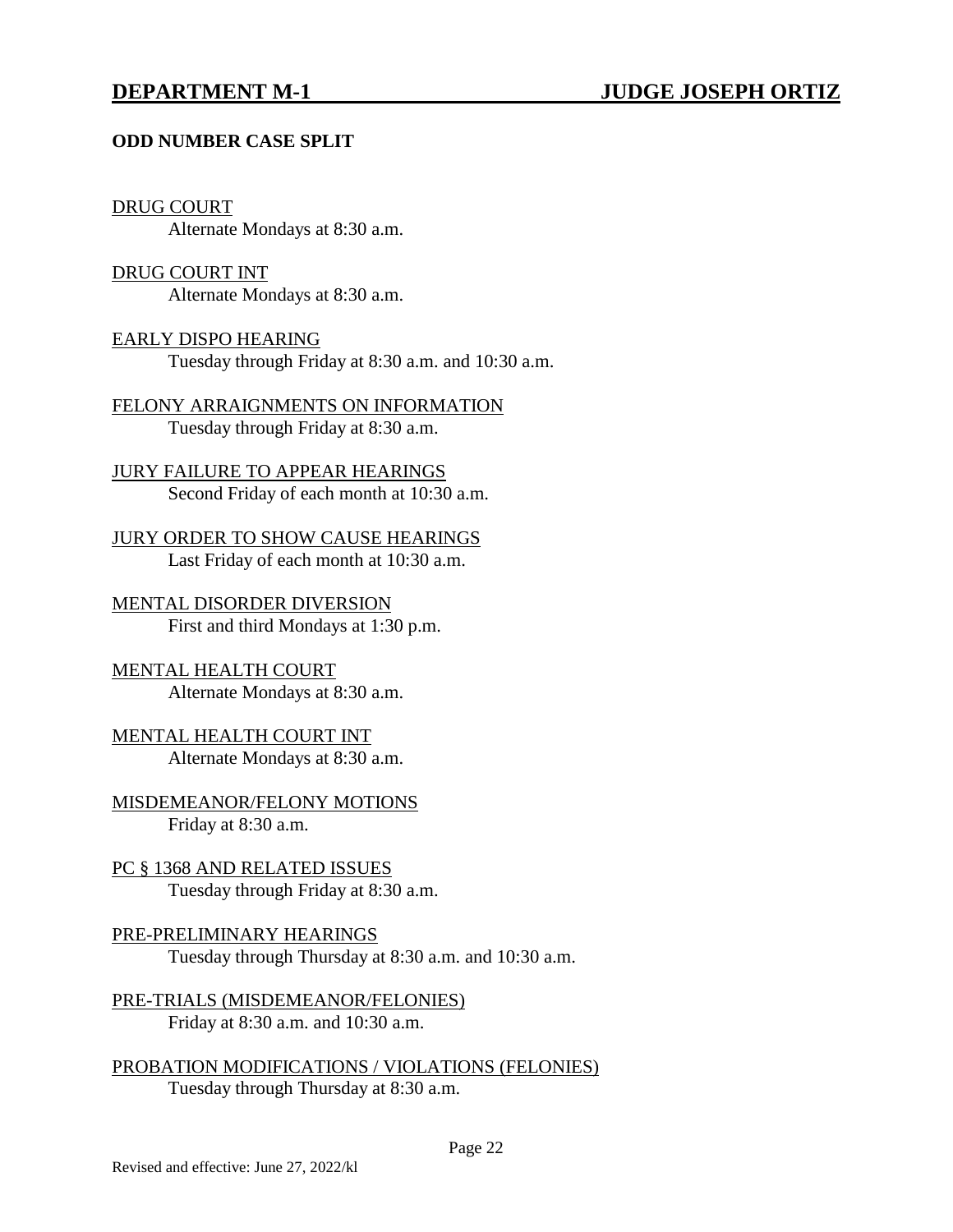#### PRONOUNCEMENT OF JUDGMENTS

Tuesday through Friday at 8:30 a.m. and 10:30 a.m.

### REQUESTED ARRAIGNMENTS

Tuesday through Friday at 10:30 a.m.

# SMALL CLAIMS APPEALS

Friday at 1:30 p.m.

#### **TRIALS**

Tuesday through Thursday at 10:00 a.m. & 1:30 p.m. (Note: if other scheduled calendars are brief or not necessary, trial schedule will increase using those time slots.)

#### TRIAL READINESS HEARINGS Friday at 8:30 a.m.

#### VOP MODIFICATION OF PROBATION

Friday at 8:30 a.m. and 10:30 a.m.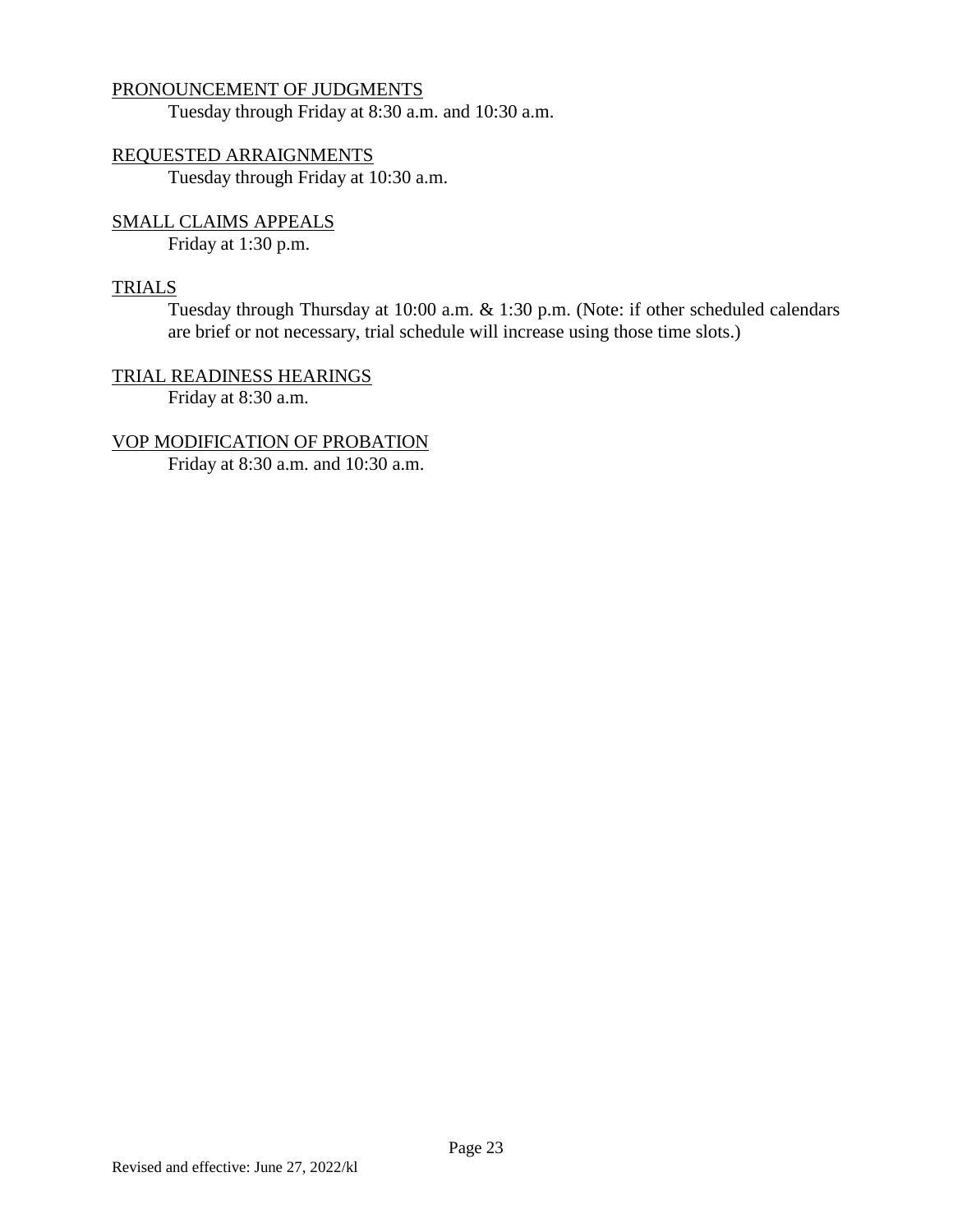#### **EVEN NUMBER CASE SPLIT**

#### EARLY DISPO HEARING

Monday, Tuesday, and Wednesday at 8:30 a.m. and 10:30 a.m.

#### FELONY ARRAIGNMENTS ON INFORMATION Monday through Friday at 8:30 a.m.

JURY ORDER TO SHOW CAUSE HEARINGS Last Friday of each month at 10:30 a.m.

MISDEMEANOR/ FELONY MOTIONS Friday at 8:30 a.m.

PC § 1368 AND RELATED ISSUES Monday, Tuesday, Wednesday, and Friday at 8:30 a.m.

#### PRE-PRELIMINARY HEARINGS Monday, Tuesday and Wednesday at 8:30 a.m. and 10:30 a.m.

# PRELIMINARY HEARINGS

Thursday at 8:30 a.m.

### PRE-TRIALS (MISDEMEANOR/FELONIES) Friday at 8:30 a.m. and 10:30 a.m.

PROBATION MODIFICATIONS / VIOLATIONS (/FELONIES) Monday, Tuesday, Wednesday and Friday at 8:30 a.m. and 10:30 a.m.

#### PRONOUNCEMENT OF JUDGMENT Monday, Tuesday, Wednesday and Friday at 8:30 a.m.

#### REQUESTED ARRAIGNMENTS Monday, Tuesday, Wednesday and Friday at 10:30 a.m.

### SCRAM HEARINGS

Thursday at 1:30pm

#### TRIALS

Monday through Thursday at 10:00 a.m. & 1:30 p.m. (Note: if other scheduled calendars are brief or not necessary, trial schedule will increase using those time slots.)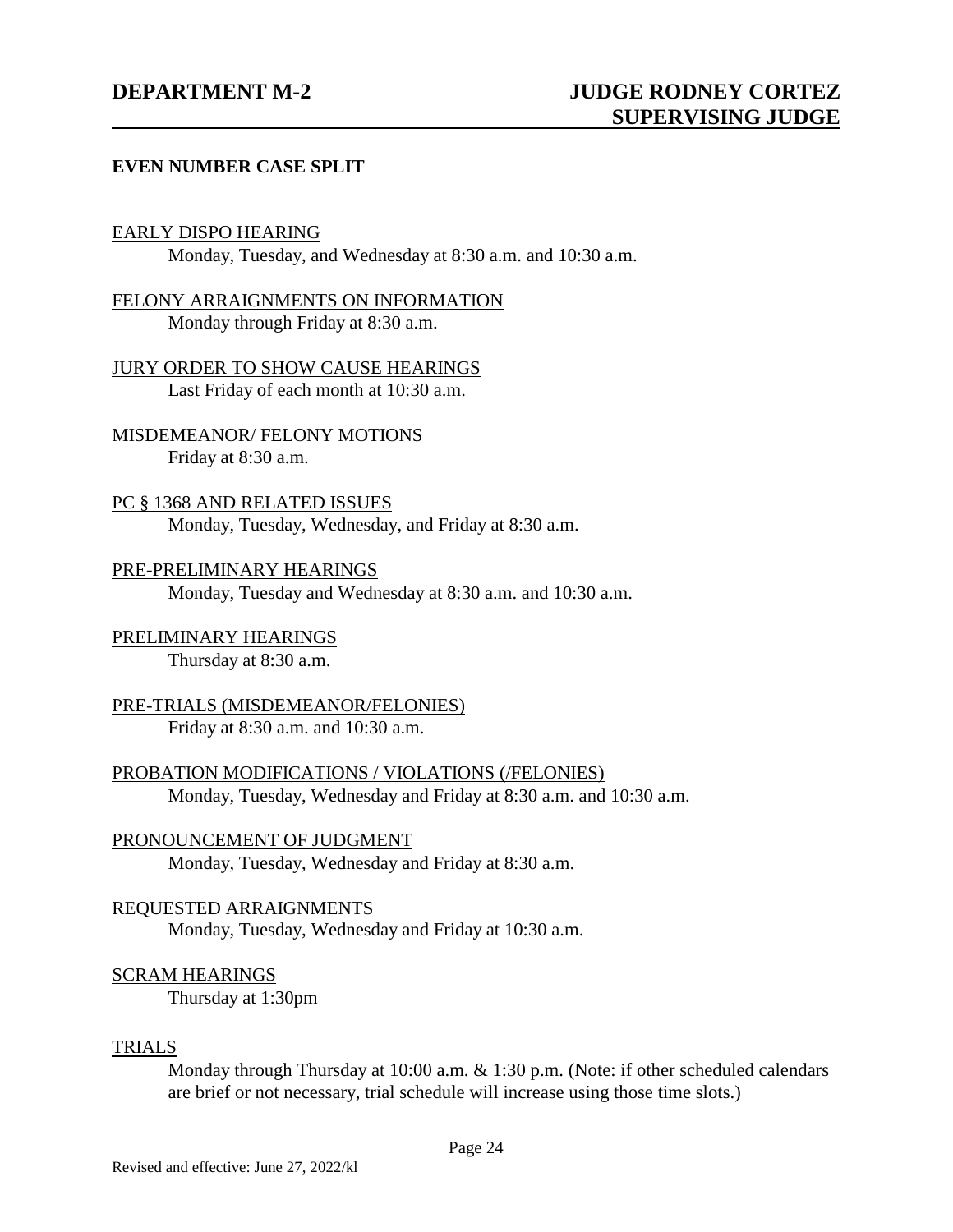# TRIAL READINESS HEARINGS

Friday at 8:30 a.m.

# VOP/MODIFICATION OF PROBATION

Friday at 8:30 a.m.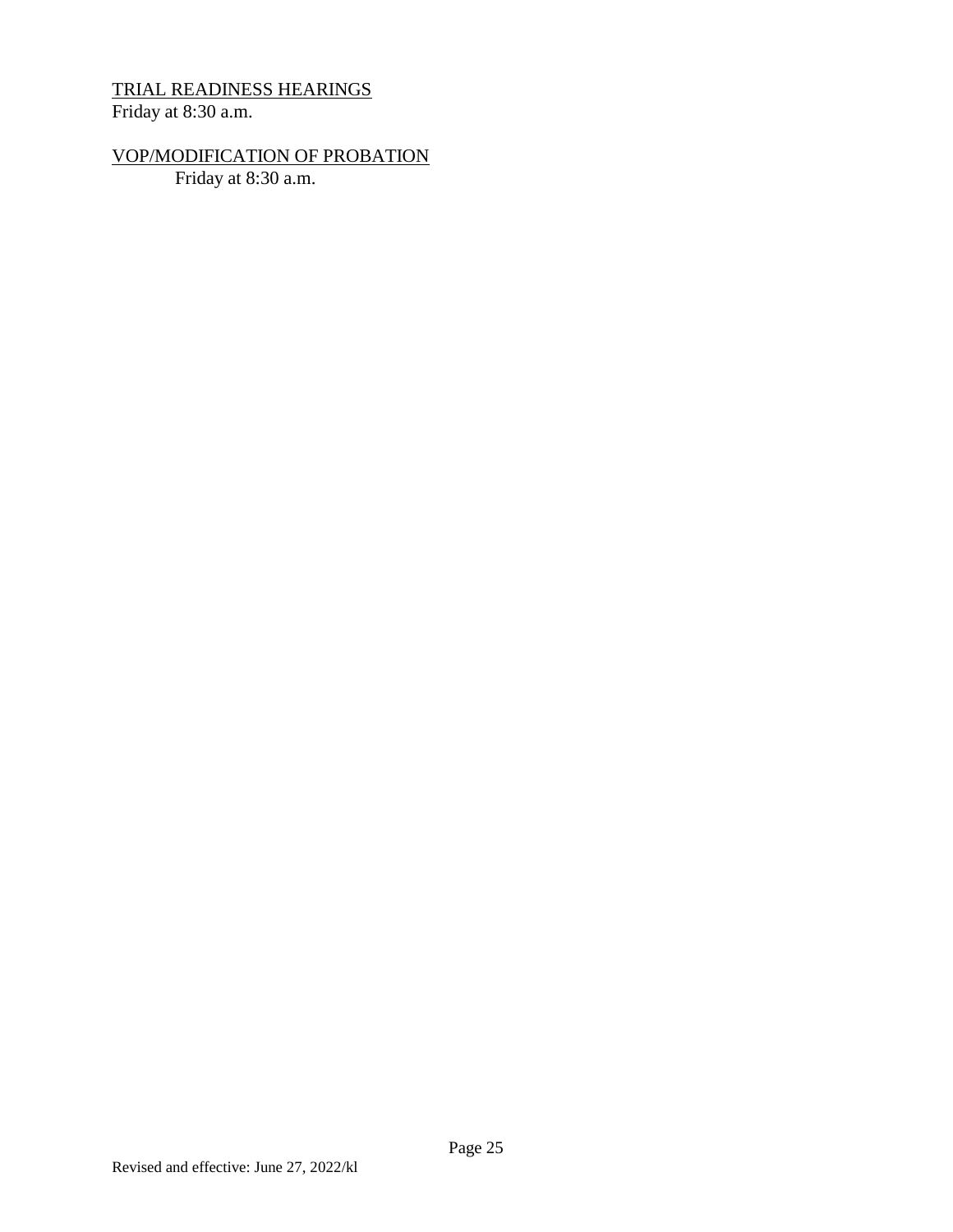REMOTE VIDEO PROCEEDINGS RESERVE A COURT DATE HEARINGS Heard 1<sup>st</sup> Wednesday of the month at 10:00 a.m.

> PROBATION MODIFICATIONS/VIOLATIONS (MISDEMEANOR) Heard 1<sup>st</sup> Wednesday of the month at 10:00 a.m.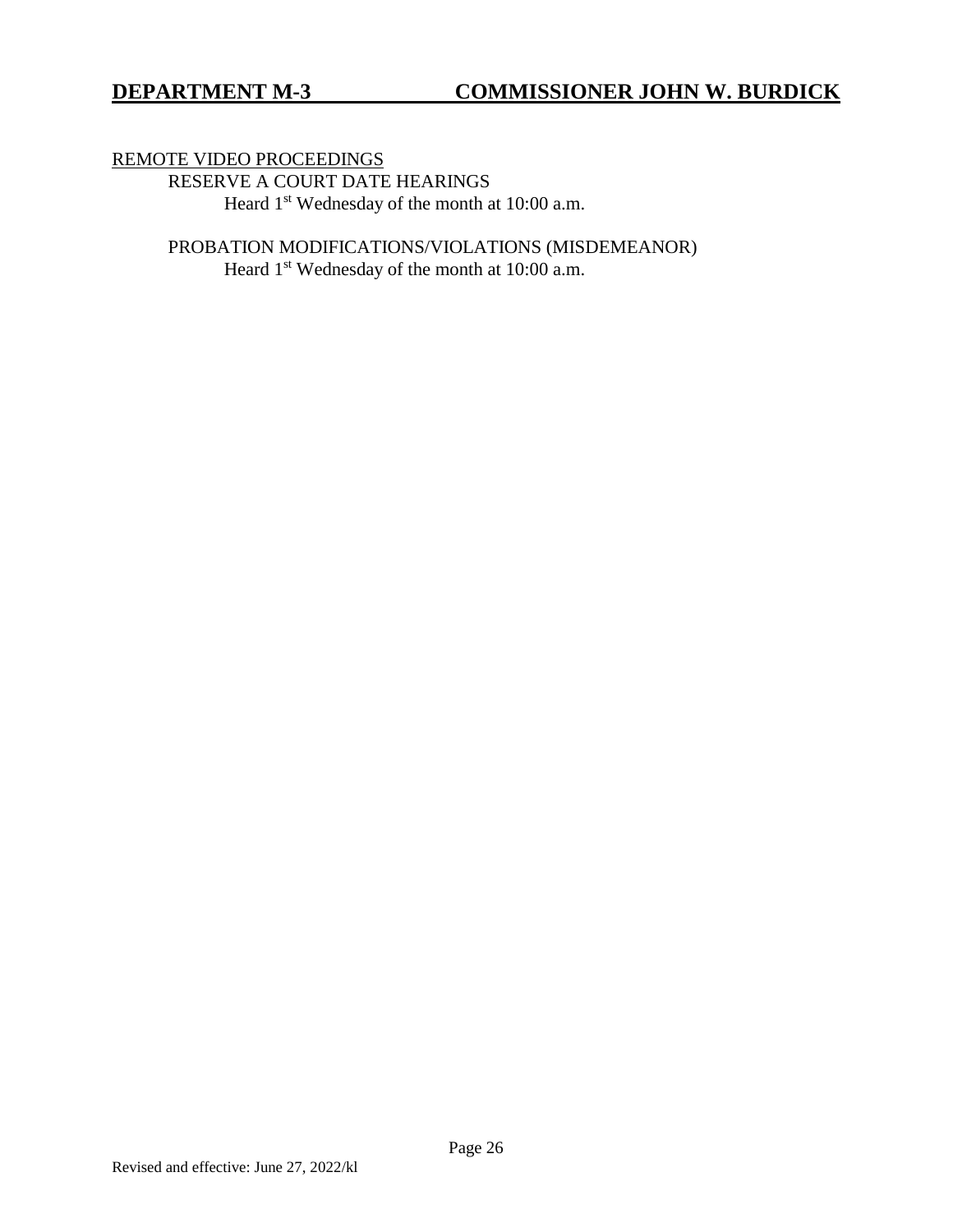ADOPTIONS

Fridays at 8:30 a.m.

DOMESTIC VIOLENCE AND CIVIL HARASSMENT RESTRAINING ORDERS Tuesday through Thursday at 9:00 a.m.

EX-PARTE HEARINGS Monday through Friday at 8:30 a.m.

FAMILY LAW ASSIGNMENT/READINESS CALENDAR Friday at 9:00 a.m.

FAMILY LAW DEFAULTS Friday at 9:00 a.m.

FAMILY LAW SETTLEMENT CONFERENCES Friday at 9:00 a.m.

FAMILY LAW MOTIONS Friday at 9:00 a.m.

FAMILY LAW REQUEST FOR ORDER Tuesday through Thursday at 9:00 a.m.

FEE WAIVER HEARINGS Friday at 8:30 a.m.

INFRACTION COURT TRIALS Friday at 1:30 p.m.

LANDLORD TENANT Monday at 8:00 am

NAME AND GENDER CHANGES Friday at 8:30 a.m.

PETITIONS FOR RETURN OF FIREARMS Friday at 8:30 a.m.

RESERVE A COURT DATE HEARINGS (INFRACTION) Monday through Friday at 8:30 a.m.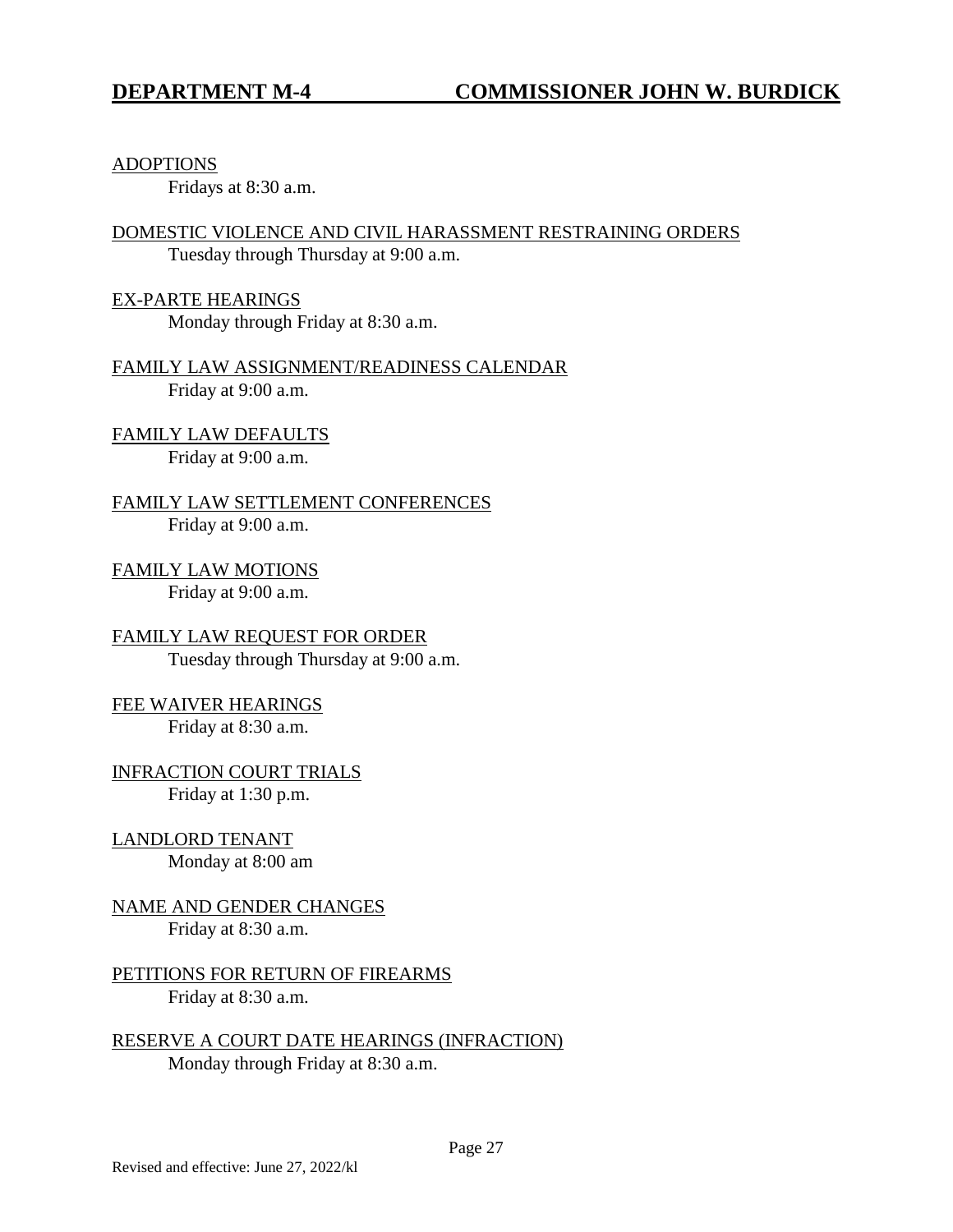## SMALL CLAIMS HEARINGS

Monday at 8:00 a.m.

## **TRIALS**

Monday through Thursday at 1:30 p.m.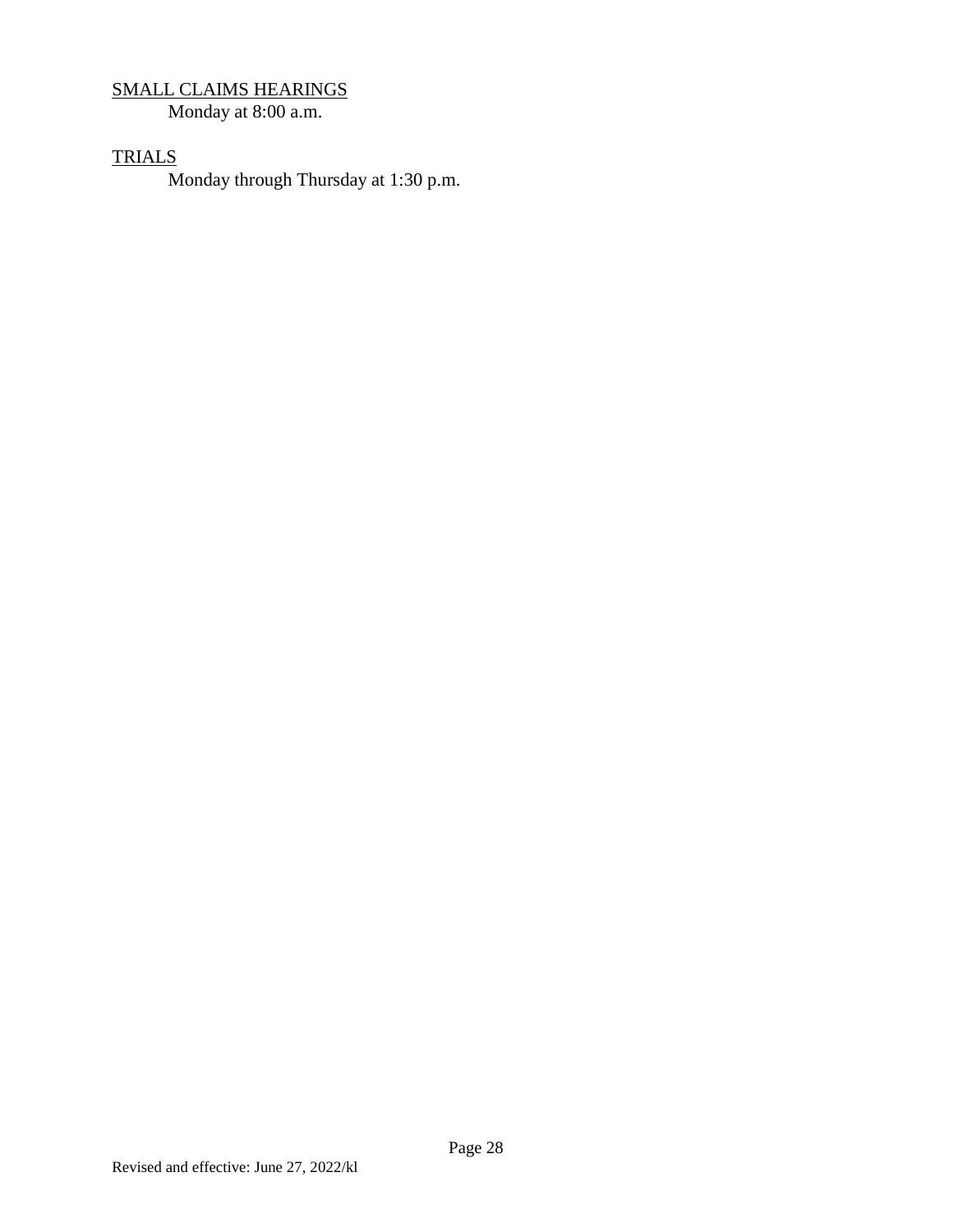# **SCHEDULE OF ASSIGNMENTS**

# <span id="page-30-0"></span>**JUVENILE COURT DISTRICT**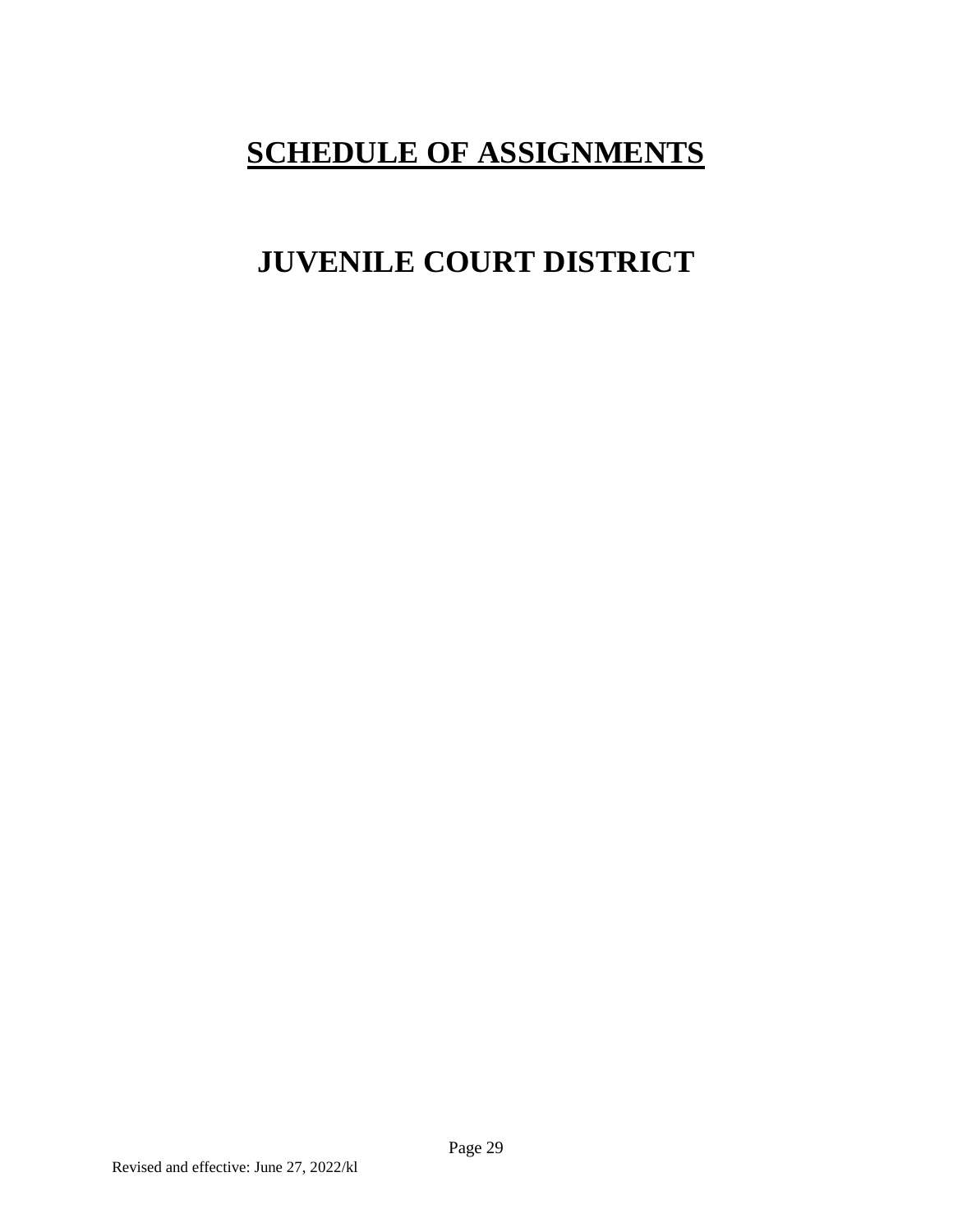## **JUVENILE CALENDAR OF ASSIGNMENTS**

### **DELINQUENCY**

**DEPARTMENT J3 VACANT**

## **DEPARTMENT J1 JUDGE TONY RAPHAEL**

**DEPARTMENT J2 JUDGE CHARLES J. UMEDA**

## **DEPENDENCY**

**DEPARTMENT J4 JUDGE ANNEMARIE PACE**

**JUVENILE COURT PRESIDING JUDGE**

**DEPARTMENT J5 DEPARTMENT J5** *DEPARTMENT J5* 

**DEPARTMENT J6 JUDGE STEVE MAPES**

**DEPARTMENT J7 JUDGE ERIN K. ALEXANDER**

**DEPARTMENT V1 VICTORVILLE**

**JUDGE DAVID E. DRISCOLL (see Victorville for calendar assignment)**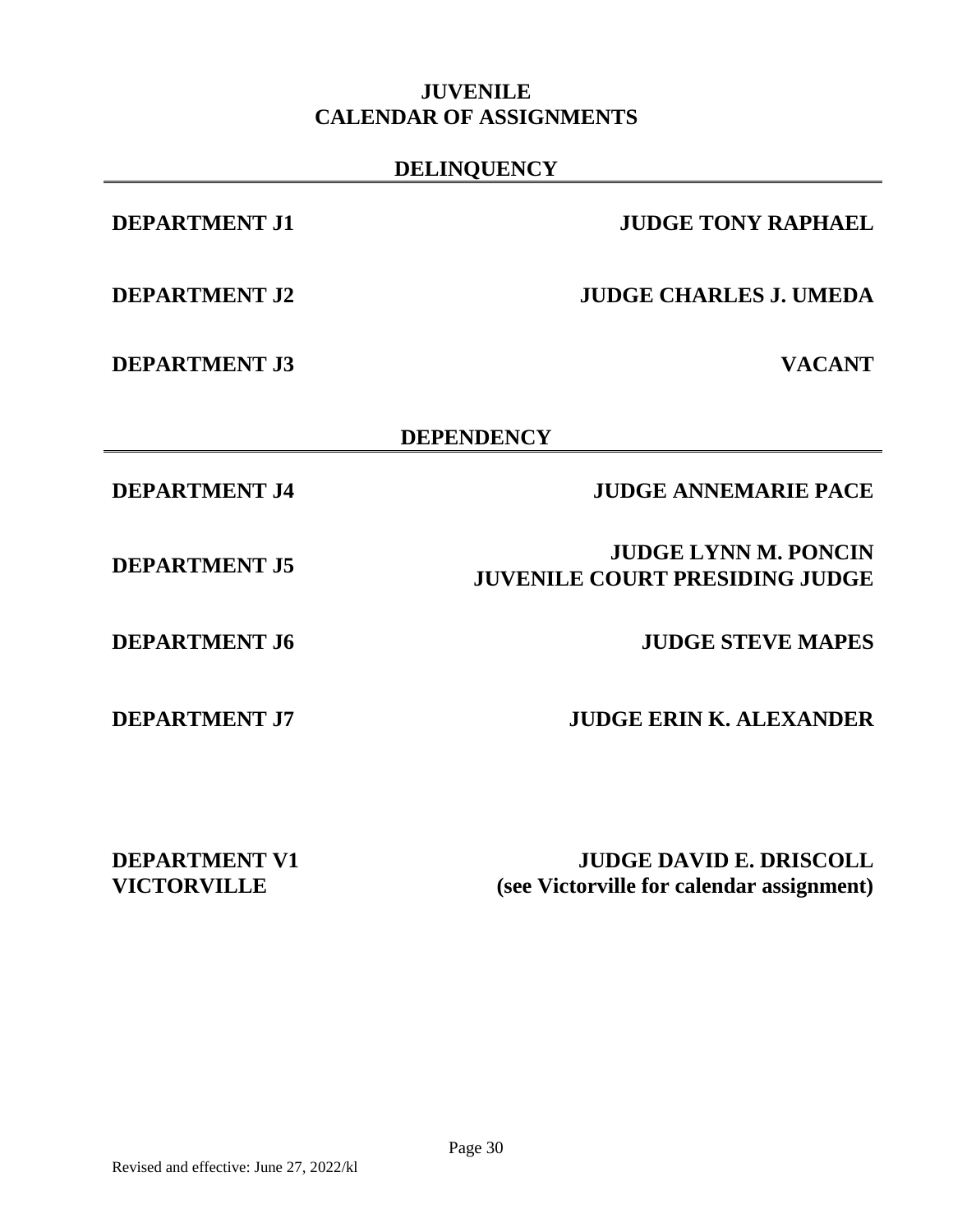### **DELINQUENCY MATTERS (602) ALTERNATING NEW FILINGS**

#### AB12 – EXTENDED FOSTER CARE Heard Monday through Friday at 8:30 a.m.

### DETENTIONS/TRANSFER-INS/TRANSFER-WI 707 (IN CUSTODY) Heard Monday through Friday at 8:30 a.m.

PRE-HEARINGS/TRANSFER-INS (OUT OF CUSTODY) Heard Monday through Friday at 8:30 a.m.

DRUG COURT (602) DELINQUENCY Heard Thursdays, (1:30 p.m. Committee), (3:00 p.m. Court)

#### JURIS

Heard Monday, Tuesday Wednesday and Friday at 1:30 p.m.

#### JUVENILE MINOR OFFENSES (W&I 256)

Walk-ins (existing cases only) heard Monday through Friday from 8:00 a.m. to 4:00 p.m.

#### PRE-TRIALS

Heard Monday through Friday at 8:30 a.m.

#### RECEIPT OF TRANSFER HEARING REPORTS

Heard Monday through Friday at 8:30 a.m. (some exceptions apply for incarcerated individuals housed in county jail, can be set Monday, Tuesday Wednesday and Friday at 1:30 p.m. for security purposes)

TRANSFER HEARINGS PURSUANT TO WI707(A)(1) Heard Monday, Tuesday, Wednesday and Friday at 1:30 p.m.

### UNCONTESTED MATTERS, DISPOSITIONS, FILING OF TRANSFER REPORTS (WI707) APPEARANCE REVIEWS, PREHEARINGS, TRANSFERS-IN, DISPOSITIONS/RESET AND PERMANENCY PLANNING HEARINGS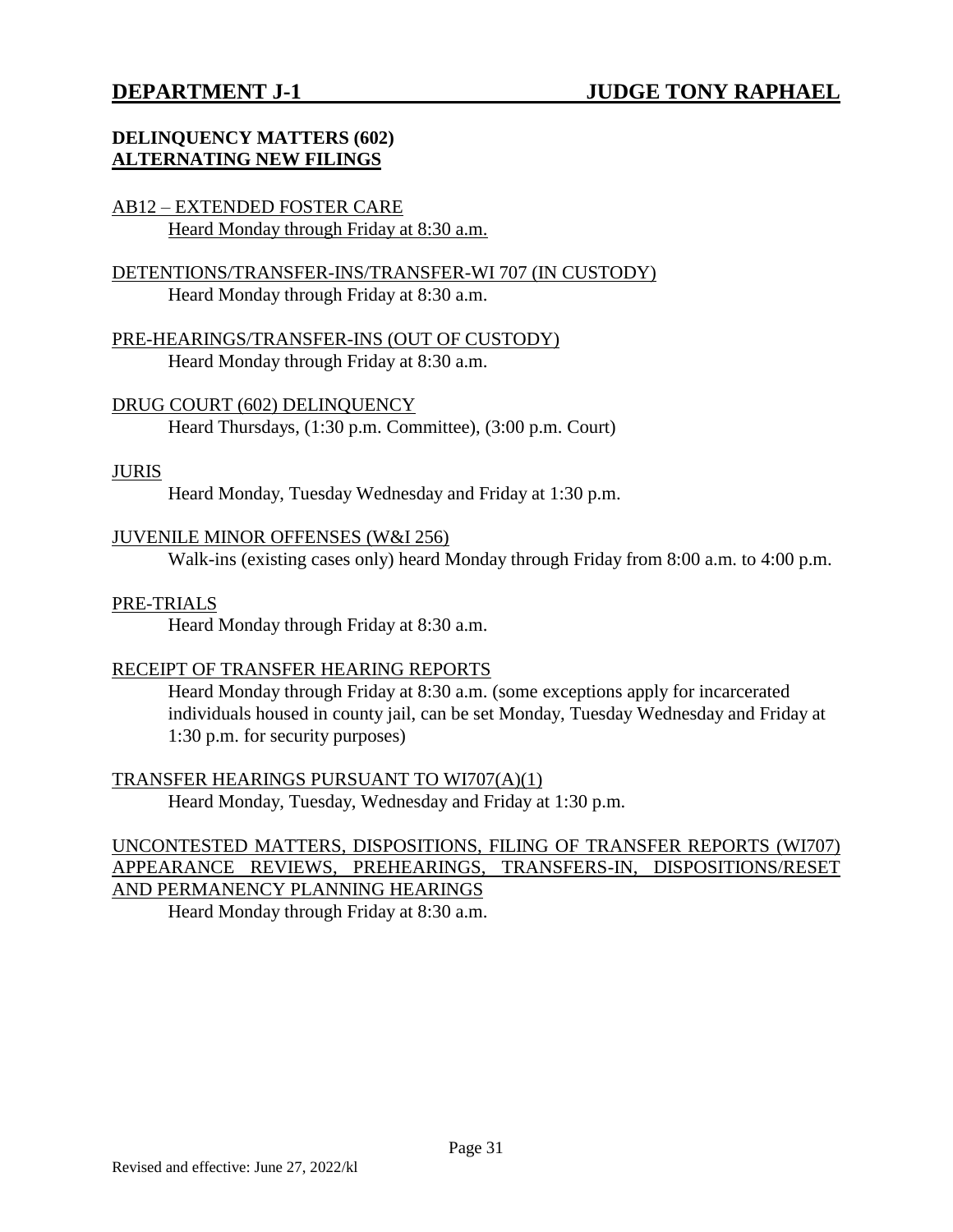## **DELINQUENCY MATTERS (602) ALTERNATING NEW FILINGS**

#### AB12 – EXTENDED FOSTER CARE

Heard Monday through Friday at 8:30 a.m.

#### ATTORNEY ONLY HEARINGS (RE: RESTITUTION OR STATUS OF CASE) Heard Monday through Friday at 8:30 a.m.

#### CONTESTED HEARINGS

Monday, Tuesday, Thursday, Friday and the 2nd and 4th Wednesday ONLY at 1:30 p.m.

#### DETENTIONS, PRE HEARINGS, TRANSFER-INS/DETENTIONS/(TRANSFER- WI 707 1ST HEARING ONLY)

Heard Monday through Friday at 8:30 a.m.

#### DJJ RETURNS

Monday through Friday at 8:30 a.m.

#### TRANSFER HEARING PURSUANT TO WI707(A) (1) (AFTER THE INITIAL HEARING)

Monday, Tuesday, Thursday, Friday and the  $2<sup>nd</sup>$  and  $4<sup>th</sup>$  Wednesday ONLY at 1:30 p.m.

#### JURIS

Monday, Tuesday, Thursday, Friday and the 2nd and 4th Wednesday ONLY at 1:30 p.m.

#### JUVENILE MINOR OFFENSES (W&I 256)

Walk-ins (existing cases only) heard Monday through Friday from 8:00 a.m. to 4:00 p.m.

#### MENTAL HEALTH

1<sup>st</sup> and 3<sup>rd</sup> Wednesday of each month at 1:30 p.m.

#### PRE-TRIALS

Heard Monday through Friday at 8:30 a.m. (some exceptions apply for incarcerated individuals housed in county jail, can be set at 1:30 p.m. for security purposes)

#### UNCONTESTED MATTERS, DISPOSITIONS, FILING OF TRANSFER REPORTS (WI708), APPEARANCE REVIEWS, PREHEARINGS, TRANSFER IN, DISPOSITIONS / RESET, AND PERMANENT PLANNING HEARINGS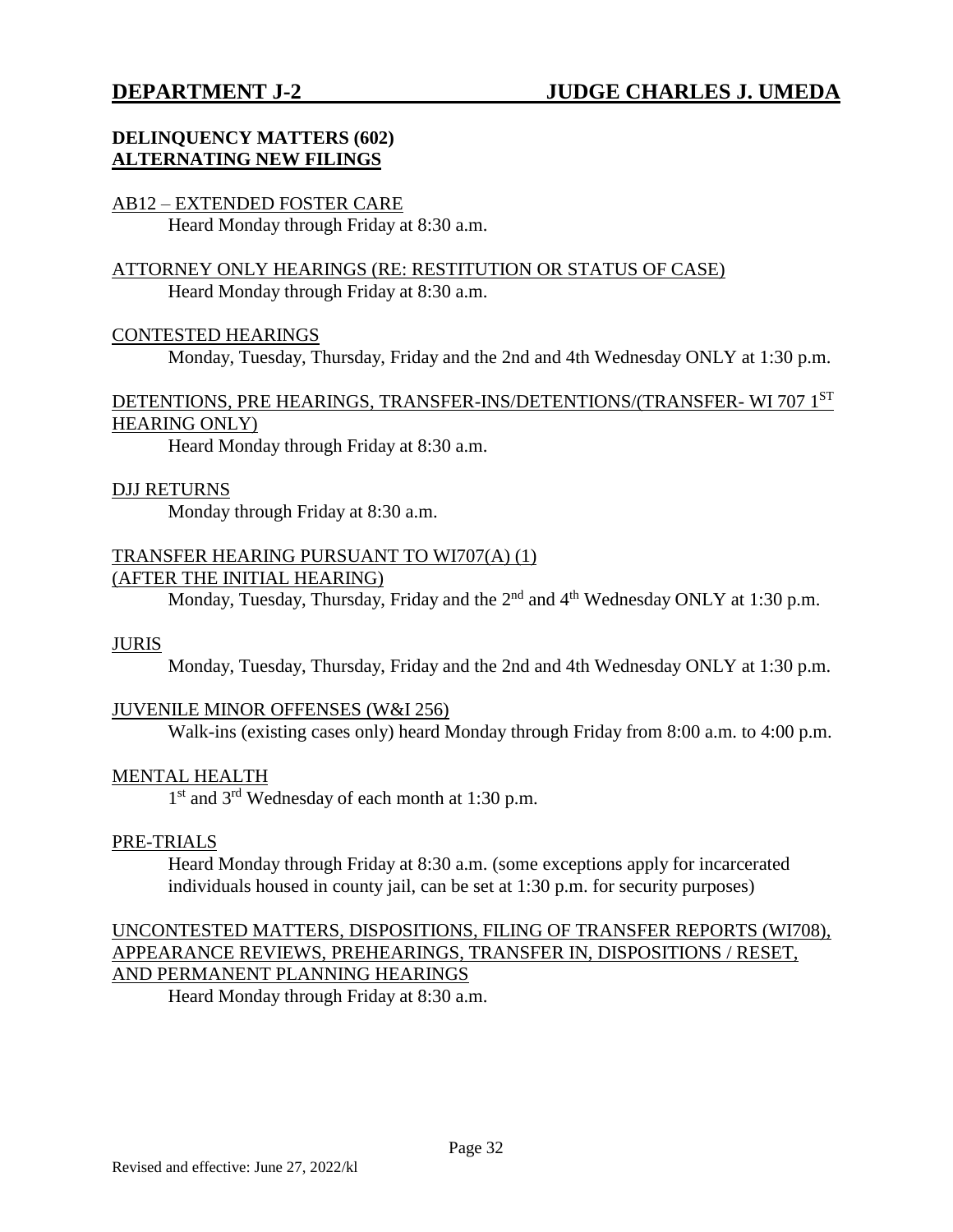#### AB-12 (EXTENDED FOSTER CARE)

Heard Monday through Friday at 8:30 a.m.

#### ADOPTIONS

Heard Monday through Thursday at 8:00 a.m.

#### CONTESTED HEARINGS

Heard Monday through Friday at 8:30 a.m. & 1:30 p.m.

#### DETENTIONS

Heard Monday through Friday at 8:30 a.m.

#### NOTICE REVIEWS

Heard Monday through Friday at 8:30 a.m.

#### OSC/SHORT CAUSE

Heard Monday through Friday at 8:30 a.m.

PPR CALENDAR – APPEARANCE Heard Monday through Friday at 8:30 a.m.

# PRE-TRIAL SETTLEMENT CONFERENCES

Heard Monday through Friday at 8:30 a.m.

#### RECEIPT OF REPORT

Heard Monday through Friday at 8:30 a.m.

#### REVIEW HEARINGS (UNCONTESTED .21(e), .21(f), .22) Heard Monday through Friday at 8:30 a.m.

SAR – SEMI-ANNUAL REVIEWS Heard Monday through Friday at 8:30 a.m.

### UNCONTESTED MATTERS, TRANSFER-INS, 388's, JURISDICTIONAL DISPOSITIONS, APPEARANCE REVIEWS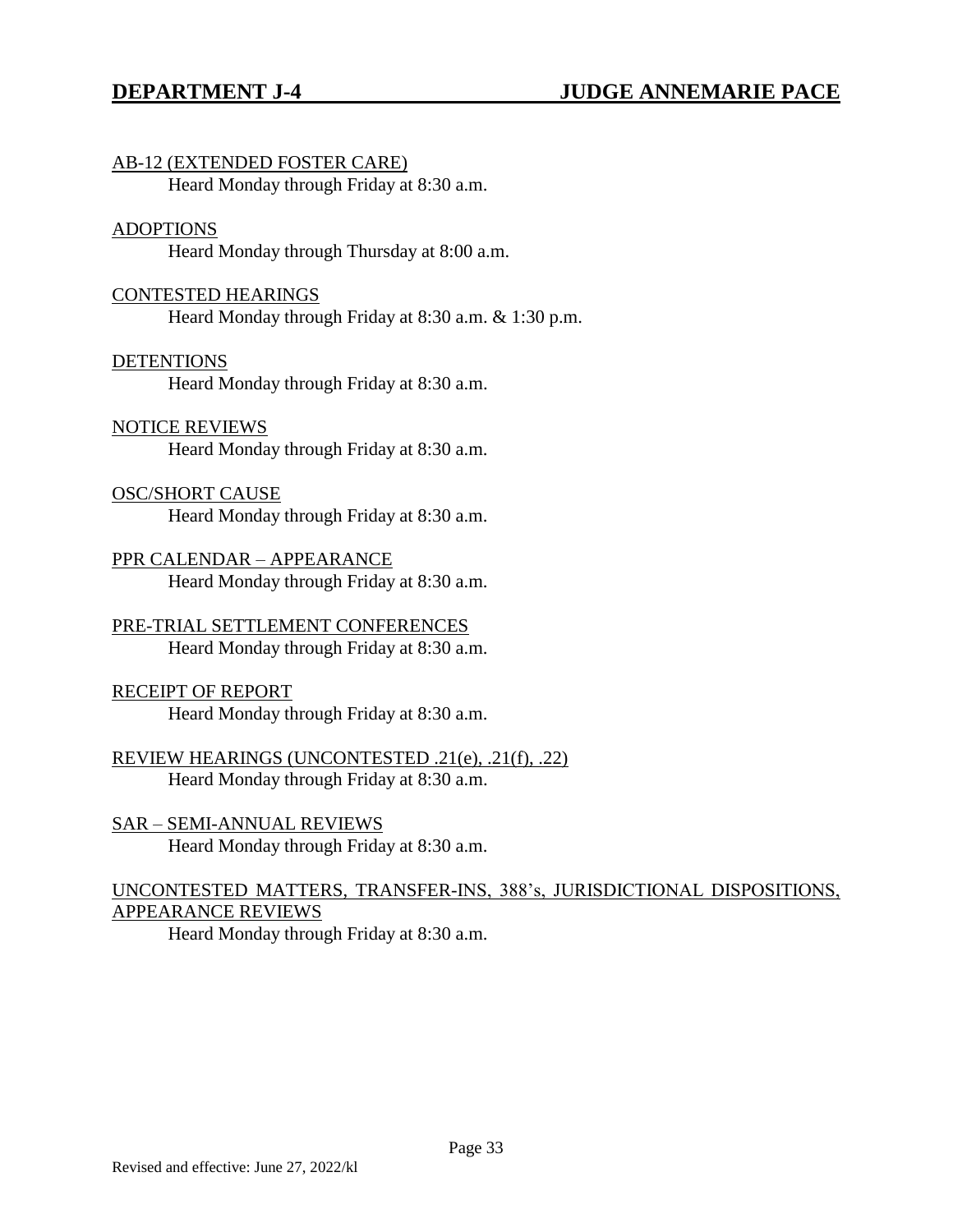#### **DEPENDENCY MATTERS (300)**

#### AB-12 (EXTENDED FOSTER CARE)

Heard Monday through Friday at 8:30 a.m.

#### ADOPTIONS

Monday through Thursday at 8:00 a.m.

### CONTESTED HEARINGS

Heard Monday through Friday at 8:30 a.m., 10:30 a.m., and 1:30 p.m.

### **DETENTIONS**

Heard Monday through Friday at 10:30 a.m.

### NOTICE REVIEWS

Heard Monday through Friday at 8:30 a.m.

### OSC/SHORT CAUSE

Heard Monday through Friday at 8:30 a.m.

#### PRE-TRIAL SETTLEMENT CONFERENCES Heard Monday through Friday at 8:30 a.m.

### PPR CONSENT CALENDAR – APPEARANCE Heard Monday through Friday at 8:00 a.m.

#### RECEIPT OF REPORT Heard Monday through Friday at 8:30 a.m.

REVIEW HEARINGS (UNCONTESTED .21(e), .21(f), .22) Heard Monday through Friday at 8:30 a.m.

### SAR – SEMI-ANNUAL REVIEWS Heard Monday through Friday at 8:30 a.m.

## UNCONTESTED MATTERS, TRANSFER-INS, 388's, JURISDICTIONAL DISPOSITIONS, APPEARANCE REVIEWS

Heard Monday through Friday at 8:30 a.m.

## **PRESIDING JUDGE ONLY:**

## OBJECTIONS TO PETITION FOR DISCLOSURES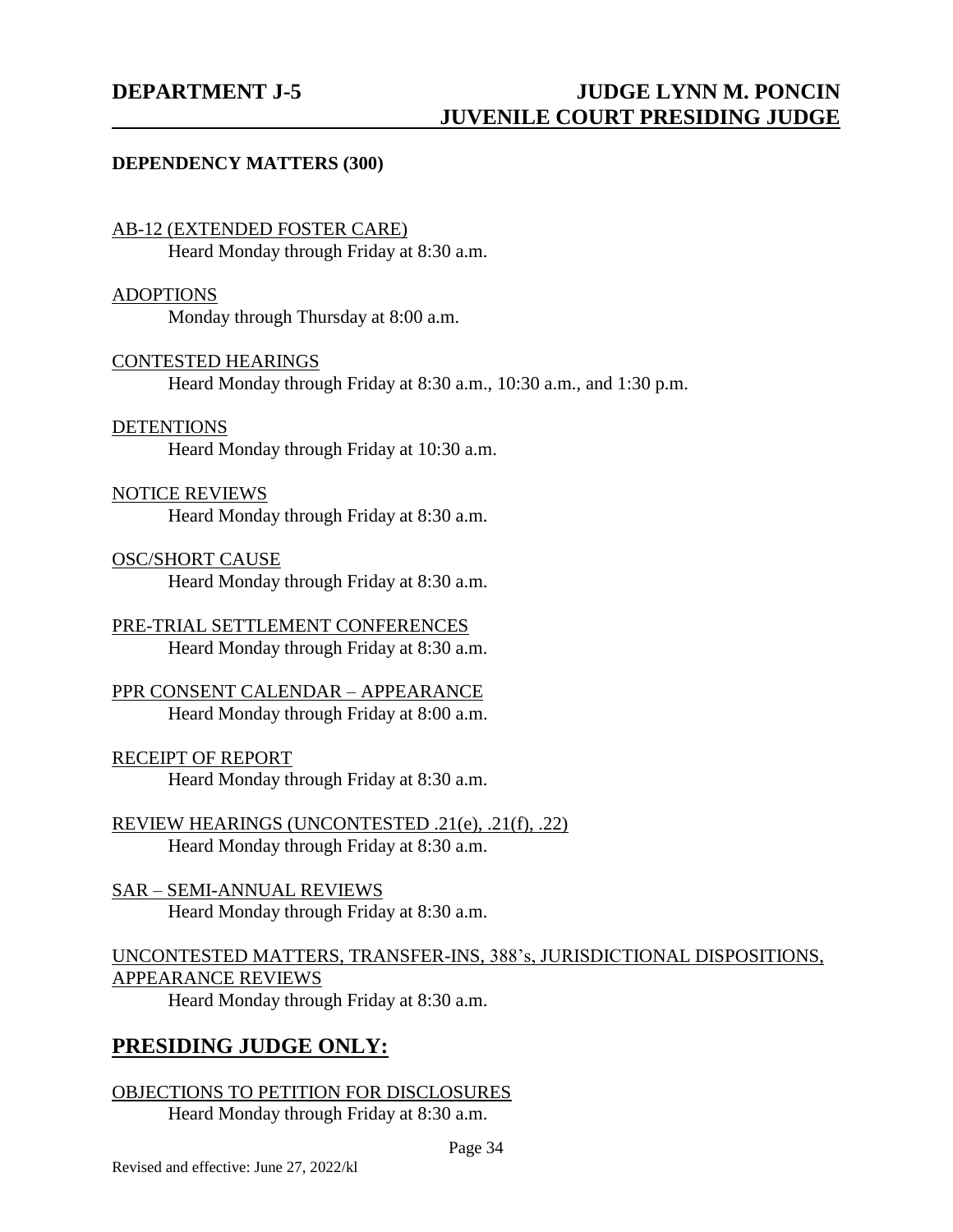### **DEPENDENCY MATTERS (300)**

#### AB-12 (EXTENDED FOSTER CARE)

Heard Friday at 8:00 a.m. and 8:30 a.m.

#### ADOPTIONS

Tuesday (up to 3 settings per designated day) at 8:00 a.m.

#### CITA CALENDAR

2<sup>nd</sup> Wednesday of each month at 2:30 p.m. (CITA Team Conference 1:30 – 2:30 p.m.)

#### CONTESTED HEARINGS

Heard Monday through Friday at 8:30 a.m. and 1:30 p.m.

#### DETENTIONS

Heard Monday through Friday at 10:30 a.m.

#### NOTICE REVIEWS

Heard Friday at 8:30 a.m.

#### OSC/SHORT CAUSE

Heard Monday through Friday at 8:30 a.m.

### PPR CONSENT CALENDAR

Heard Friday at 8:00 a.m.

#### PPR CALENDAR – APPEARANCE Heard Friday at 8:30 a.m.

PRE-TRIAL SETTLEMENT CONFERENCES Heard Monday through Friday at 8:30 a.m.

## RECEIPT OF REPORT

Heard Monday through Friday at 8:30 a.m.

REVIEW HEARINGS (UNCONTESTED .21(e), .21(f), .22) Heard Monday - Friday at 8:30 a.m.

SAR - SEMI-ANNUAL REVIEWS Heard Monday through Friday at 8:30 a.m.

## UNCONTESTED MATTERS, TRANSFER-INS, 388's, JURISDICTIONAL DISPOSITIONS, APPEARANCE REVIEWS

Heard Monday through Friday at 8:30 a.m.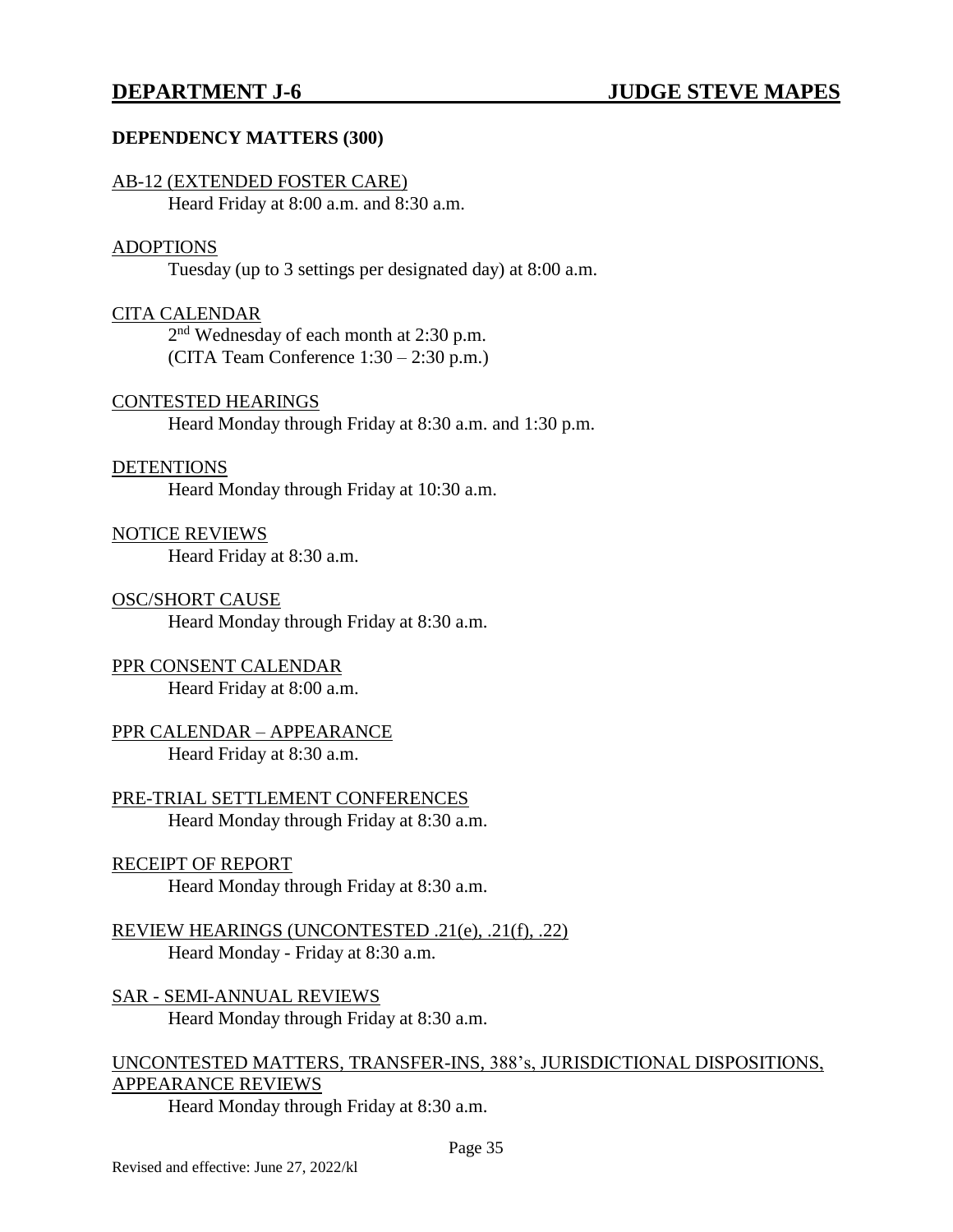## AB-12 (EXTENDED FOSTER CARE)

Heard Friday's at 8:00 a.m. and 8:30 a.m.

#### ADOPTIONS

Heard Fridays at 8:00 a.m. [Three (3) or less]

### CONTESTED HEARINGS

Heard Monday through Thursday at 10:00 a.m. (1 hour or less estimate) and 1:30 p.m.

#### **DETENTIONS**

Heard Monday through Friday at 10:30 a.m.

## G.I.R.L.S. COURT-DELINQUENCY (602)

Heard  $3<sup>rd</sup>$  Monday of each month at 1:30 p.m.

### NOTICE REVIEWS

Heard Monday through Thursday at 8:30 a.m.

### OSC/SHORT CAUSE

Heard Monday through Thursday at 8:30 a.m.

## PPR CONSENT CALENDAR - NON-APPEARANCE Heard Monday through Friday at 8:00 a.m.

## PPR CALENDAR – APPEARANCE Heard Fridays at 8:30 a.m.

### PRE-TRIAL SETTLEMENT CONFERENCES Heard Monday through Thursday at 8:30 a.m.

### RECEIPT OF REPORT

Heard Monday through Thursday at 8:30 a.m.

## REVIEW HEARINGS (UNCONTESTED .21(e), .21(f), .22) Heard Monday through Thursday at 8:30 a.m.

#### SAR – SEMI-ANNUAL REVIEWS Heard Monday through Thursday at 8:30 a.m.

## UNCONTESTED MATTERS, TRANSFER-INS, 388'S, JURISDICTIONAL DISPOSITIONS, APPEARANCE REVIEWS

Heard Monday through Thursday at 8:30 a.m.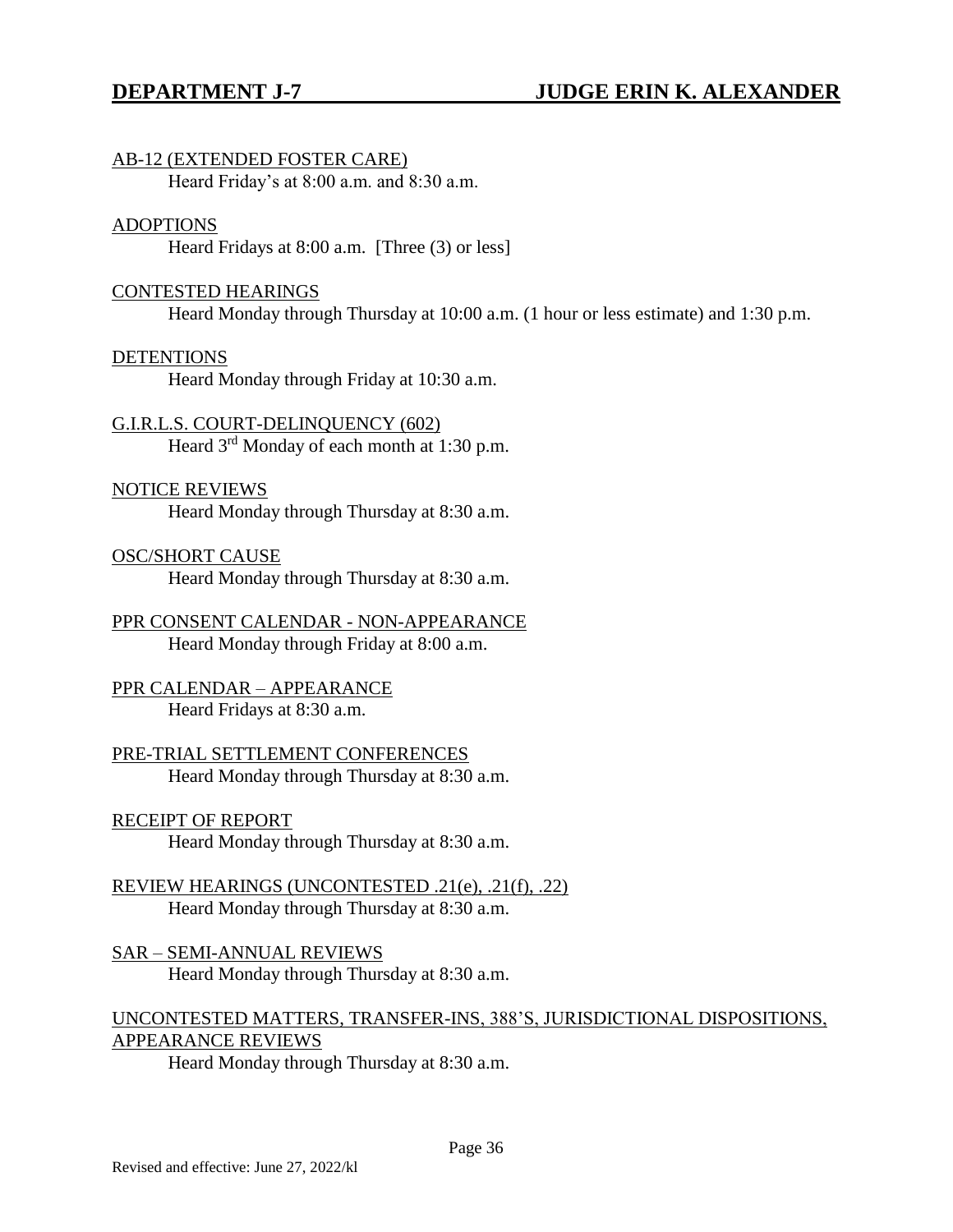# **SCHEDULE OF ASSIGNMENTS**

# **NEEDLES DISTRICT**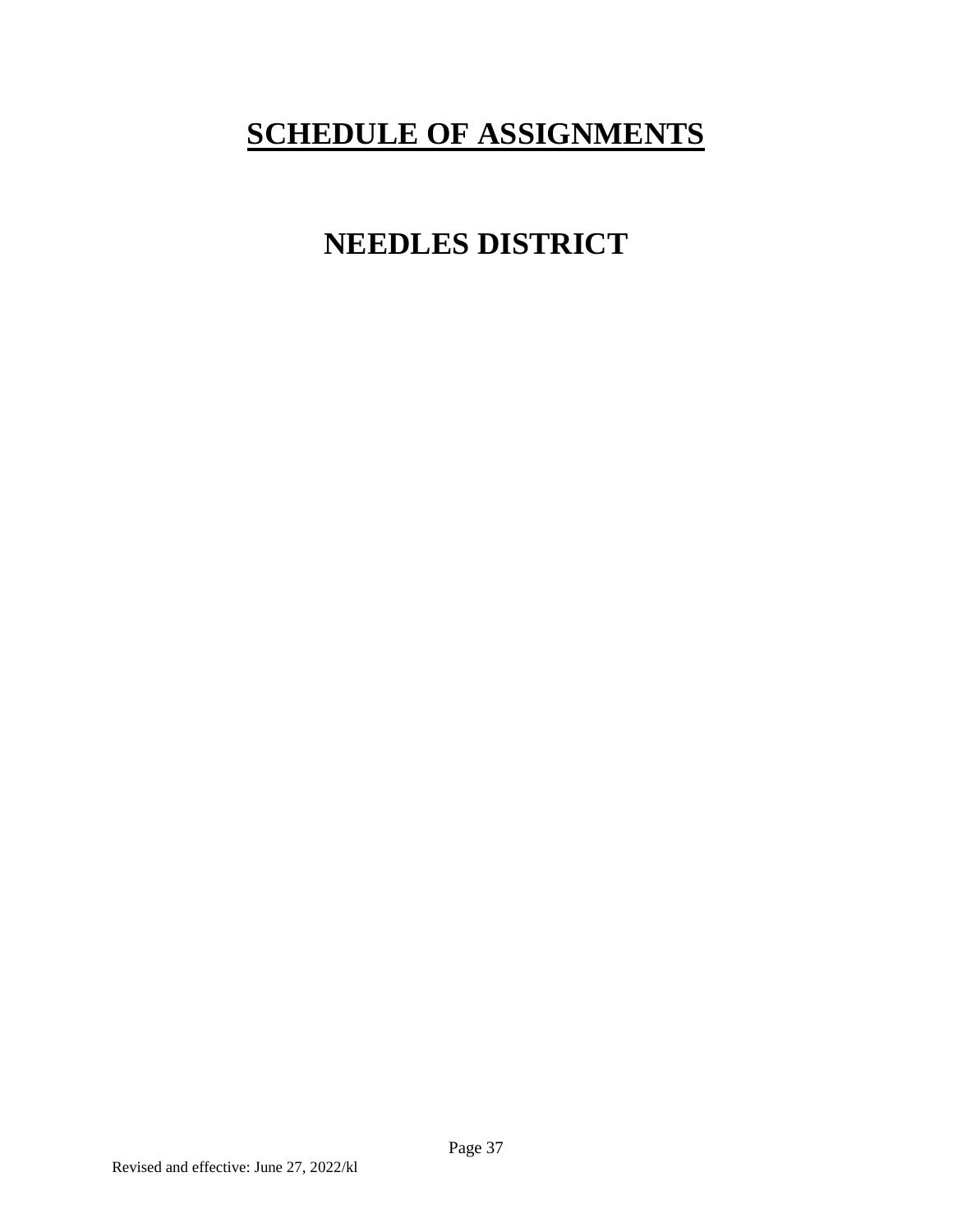## **NEEDLES CALENDAR OF ASSIGNMENTS**

## **DEPARTMENT B1 (DEPT. N1 REMOTE VIDEO)**

**COMMISSIONER JAMES R. BAXTER**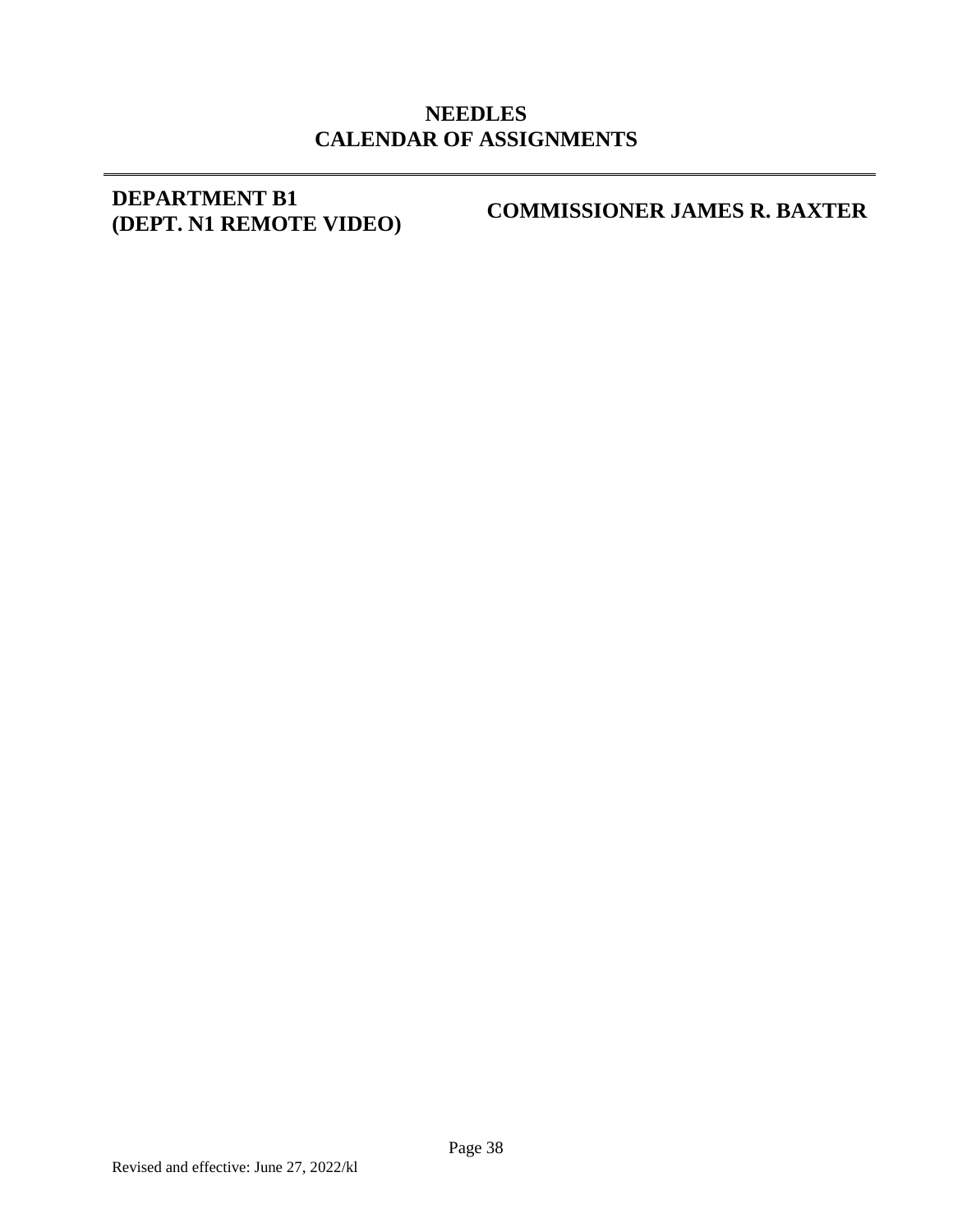## **DEPARTMENT B-1/N-1 COMMISSIONER JAMES RUSSELL BAXTER**

#### REMOTE VIDEO PROCEEDINGS

RESERVE A COURT DATE HEARINGS (INFRACTION) Heard 1<sup>st</sup> Friday of the month at 10:00 a.m.

PROBATION MODIFICATIONS/VIOLATIONS (MISDEMEANOR) Heard 1<sup>st</sup> Friday of the month at 10:00 a.m.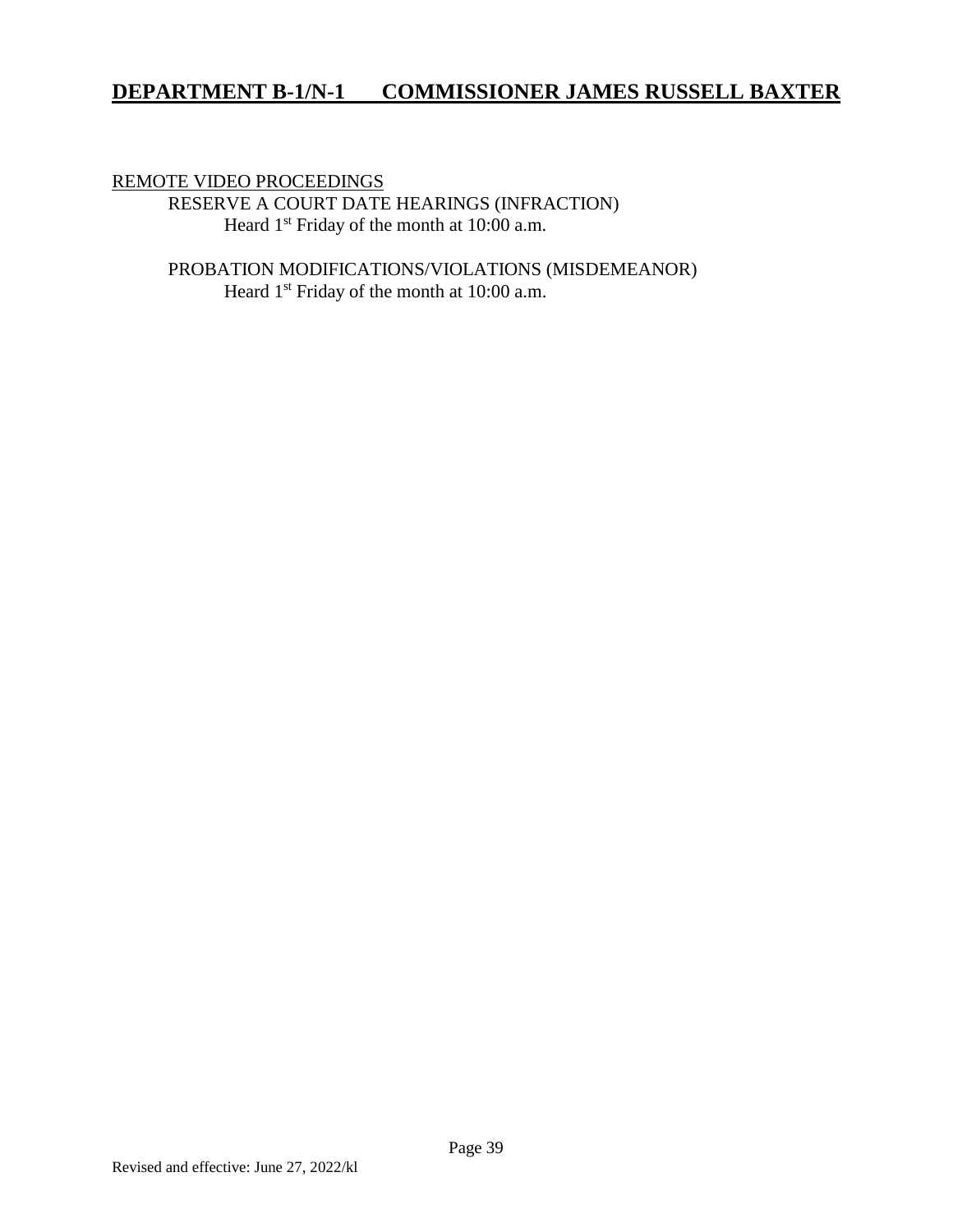# **SCHEDULE OF ASSIGNMENTS**

# **RANCHO CUCAMONGA DISTRICT**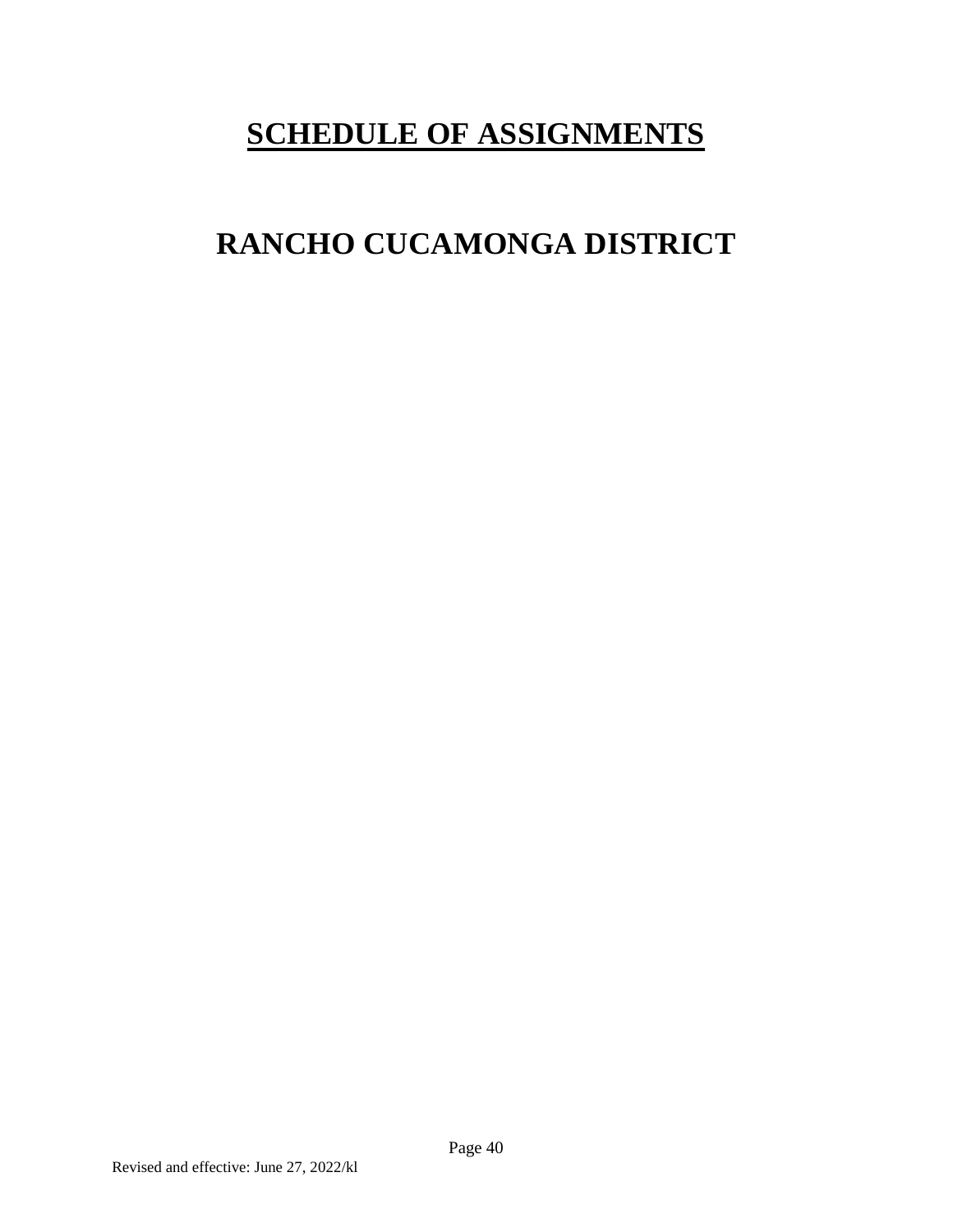## **RANCHO CUCAMONGA CALENDAR OF ASSIGNMENTS**

| <b>DEPARTMENT R1</b><br>(FRIDAYS ONLY) | <b>COMMISSIONER RONALD J. GILBERT</b>                                                       |
|----------------------------------------|---------------------------------------------------------------------------------------------|
| <b>DEPARTMENT R2</b>                   | <b>JUDGE KATRINA WEST</b>                                                                   |
| <b>DEPARTMENT R3</b>                   | <b>JUDGE MICHAEL A. KNISH</b>                                                               |
| <b>DEPARTMENT R4</b>                   | <b>JUDGE DANIEL DETIENNE</b>                                                                |
| <b>DEPARTMENT R5</b>                   | <b>JUDGE CARA D. HUTSON</b>                                                                 |
| <b>DEPARTMENT R6</b>                   | <b>JUDGE KYLE S. BRODIE</b>                                                                 |
| <b>DEPARTMENT R7</b>                   | <b>JUDGE COREY G. LEE</b>                                                                   |
| <b>DEPARTMENT R8</b>                   | <b>JUDGE JERRY E. JOHNSON</b><br><b>ASSIGNED JUDGE</b>                                      |
| <b>DEPARTMENT R9</b>                   | <b>JUDGE JON D. FERGUSON</b><br><b>SUPERVISING JUDGE</b>                                    |
| <b>DEPARTMENT R10</b>                  | <b>JUDGE INGRID A. UHLER</b>                                                                |
| <b>DEPARTMENT R11</b>                  | <b>VACANT</b>                                                                               |
| <b>DEPARTMENT R12</b>                  | <b>JUDGE MICHAEL A. CAMBER</b>                                                              |
| <b>DEPARTMENT R14</b>                  | <b>JUDGE MARY E. FULLER</b><br><b>JUDGE JOHN NHO TRONG NGUYEN</b><br><b>ASSIGNED JUDGES</b> |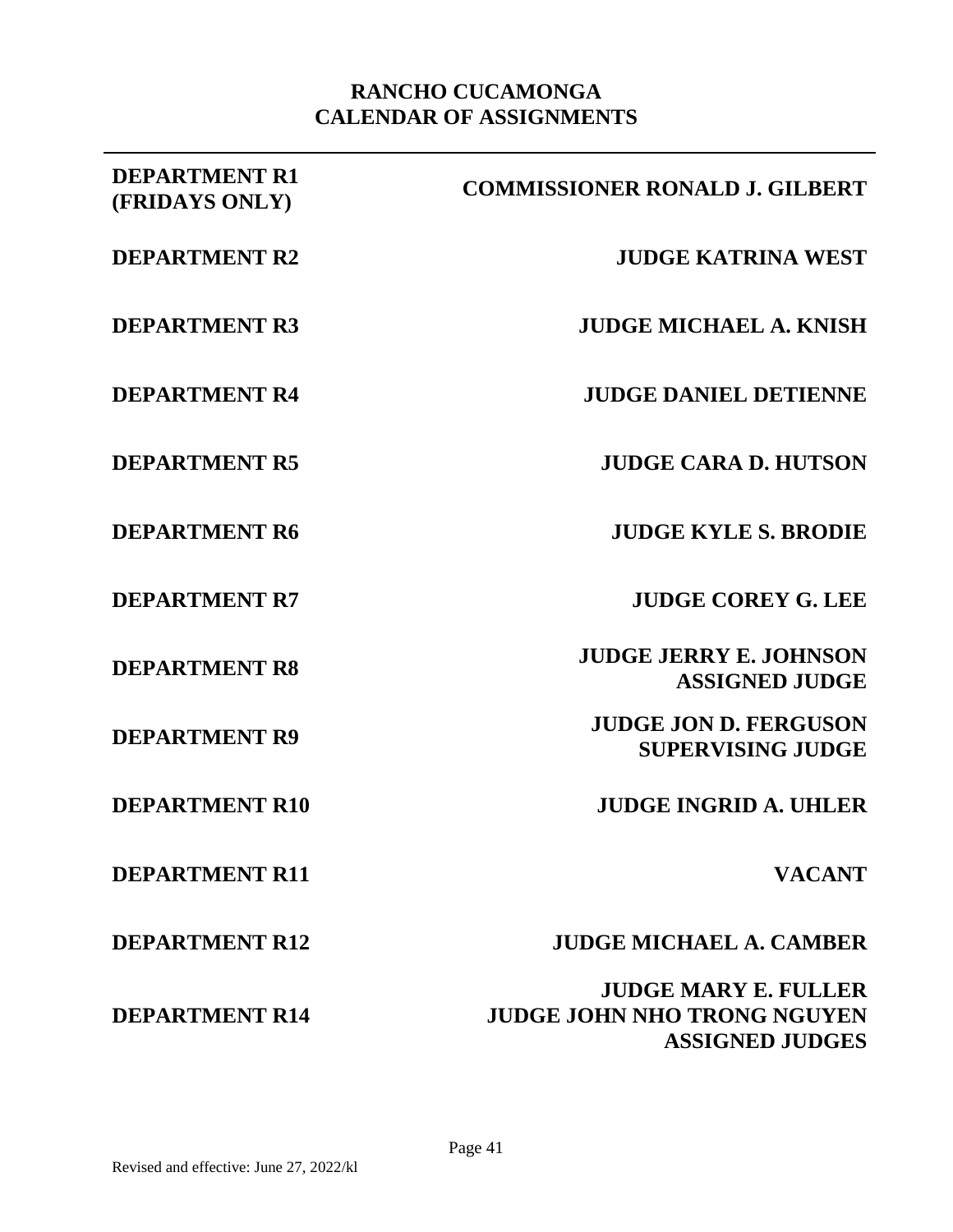**DEPARTMENT R16 VACANT**

**DEPARTMENT R15 JUDGE RICHARD V. PEEL**

**DEPARTMENT R17 BRYAN K. STODGHILL** 

**DEPARTMENT R18 JUDGE BRIDGID M. MCCANN**

**DEPARTMENT R19 JUDGE MICHAEL R. LIBUTTI**

**DEPARTMENT R20 COMMISSIONER DANIEL C. LOUGH**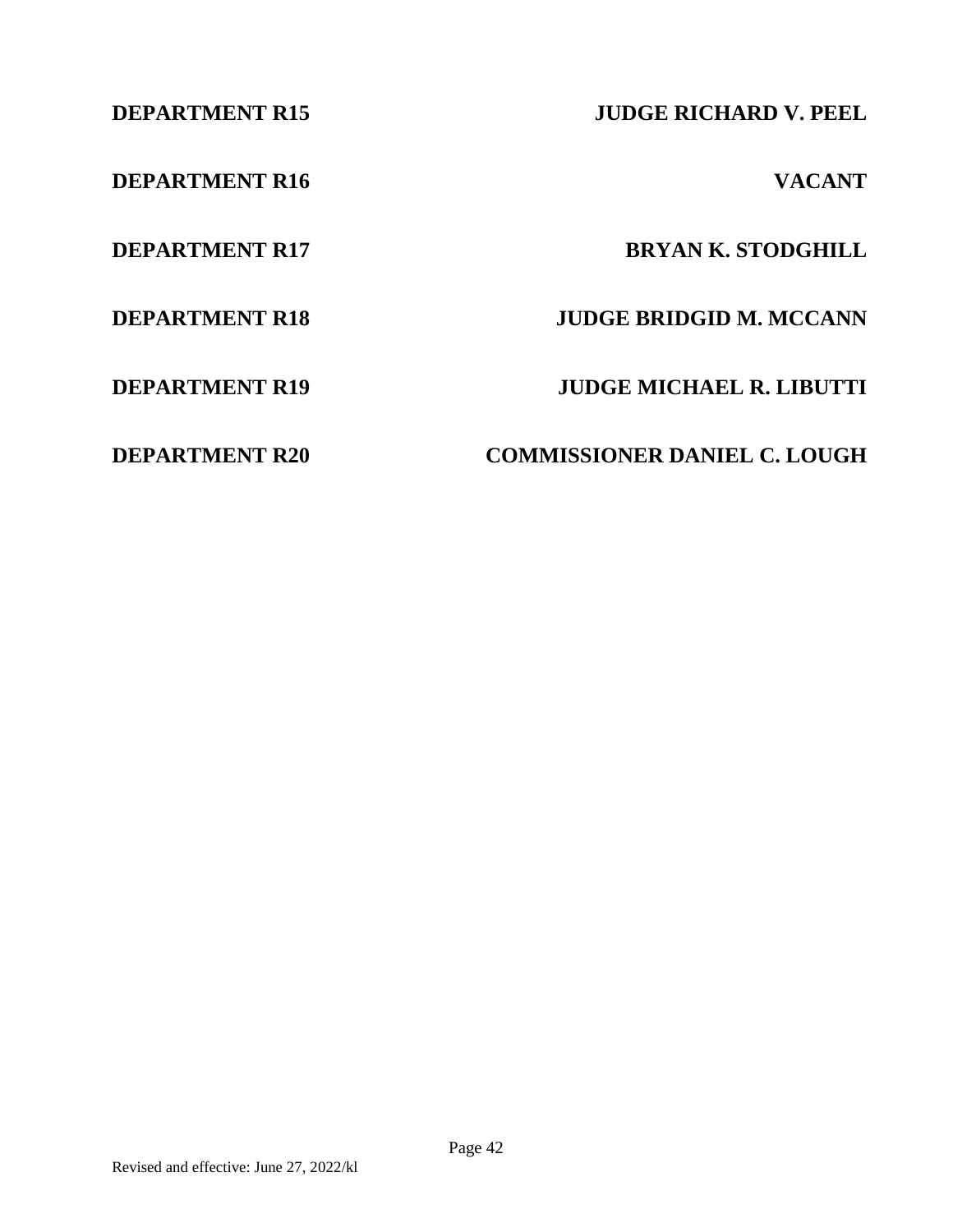## SPECIALTY CALENDARS (FRIDAYS ONLY)

## DRUG COURT

Heard Friday at 8:30 a.m.

JUVENILE DRUG COURT Heard Friday at 1:30 p.m.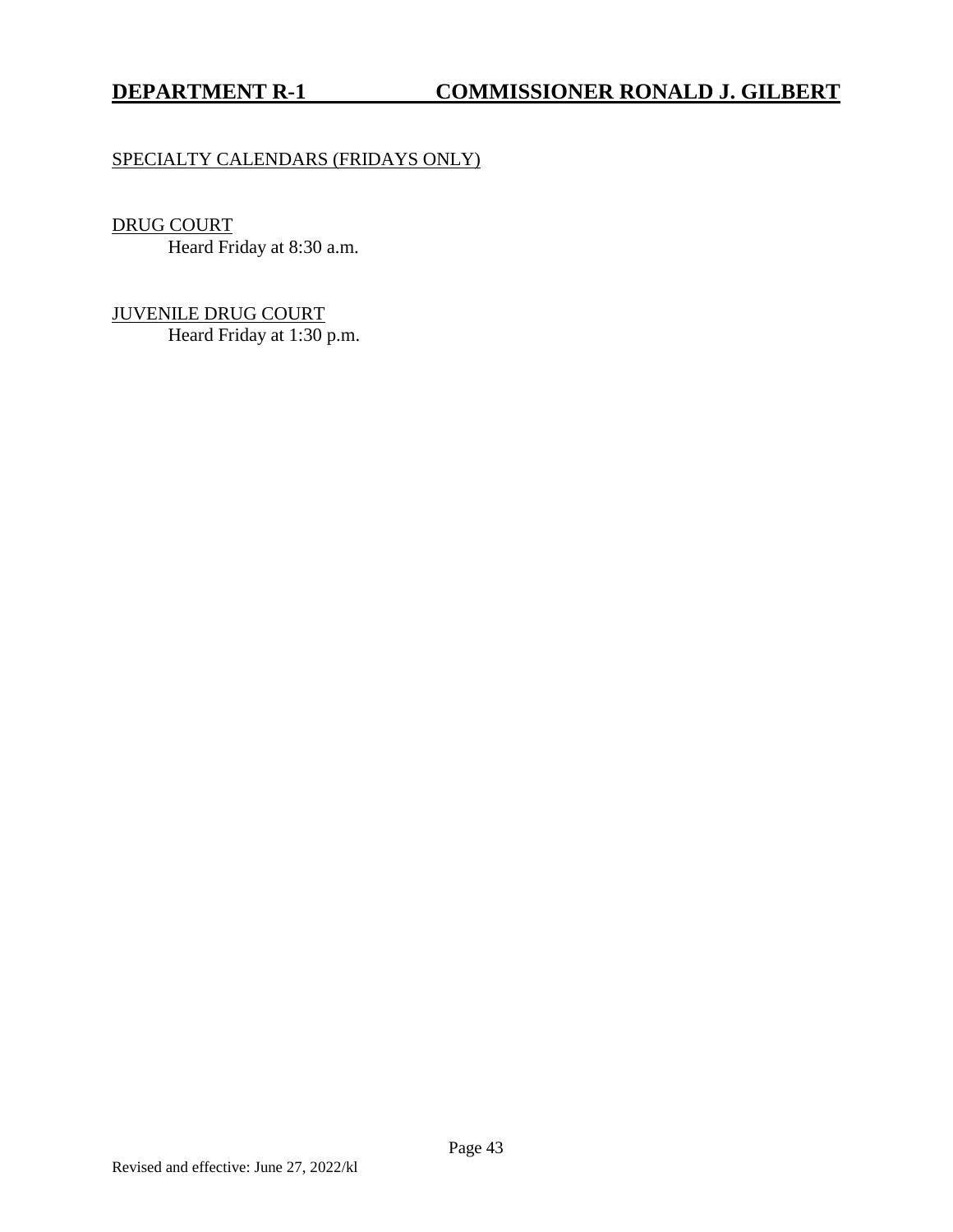## **NUMBER SPLIT 00-11**

## TRIALS, PRCS (FORMAL HEARINGS)

Heard Monday through Thursday at 8:30 a.m. and 2:00 p.m.

## ARRAIGNMENTS ON INFORMATION, FELONY PROBATION VIOLATIONS/MODIFICATIONS, FELONY PRE-TRIALS, PRONOUNCEMENTS OF JUDGMENT

Heard Tuesday at 8:30 a.m. and 2:00 p.m.

## FELONY CRIMINAL LAW AND MOTION, TRIAL READINESS, FELONY PRE-TRIALS, PRONOUNCEMENTS OF JUDGMENT

Heard Friday at 8:30 a.m. and 2:00 p.m.

Partner Judge: Judge Michael A. Knish, R3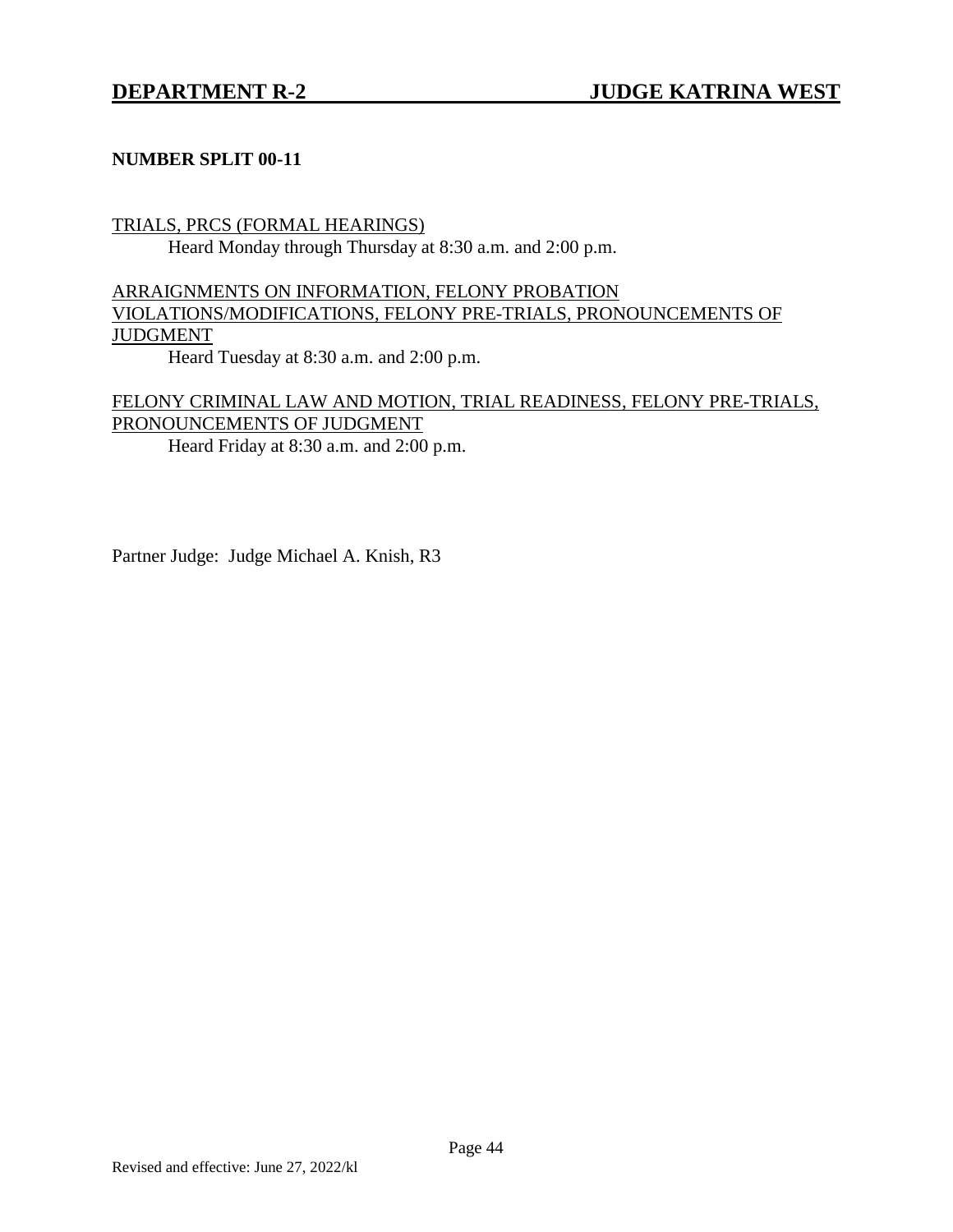## **NUMBER SPLIT 12-23**

## TRIALS, PRCS (FORMAL HEARINGS)

Heard Monday through Thursday at 8:30 a.m. and 2:00 p.m.

## ARRAIGNMENTS ON INFORMATION, FELONY PROBATION VIOLATIONS/MODIFICATIONS, FELONY PRE-TRIALS, PRONOUNCEMENTS OF JUDGMENT

Heard Tuesday at 8:30 a.m. and 2:00 p.m.

## FELONY CRIMINAL LAW AND MOTION, TRIAL READINESS, FELONY PRE-TRIALS, PRONOUNCEMENTS OF JUDGMENT

Heard Friday at 8:30 a.m. and 2:00 p.m.

## MENTAL DISORDER DIVERSION

Referrals-Heard every Friday of each month at 8:35 a.m. Reviews-Heard every Tuesday and Thursday of each month at 8:35

Partner Judge: Judge Katrina West, R2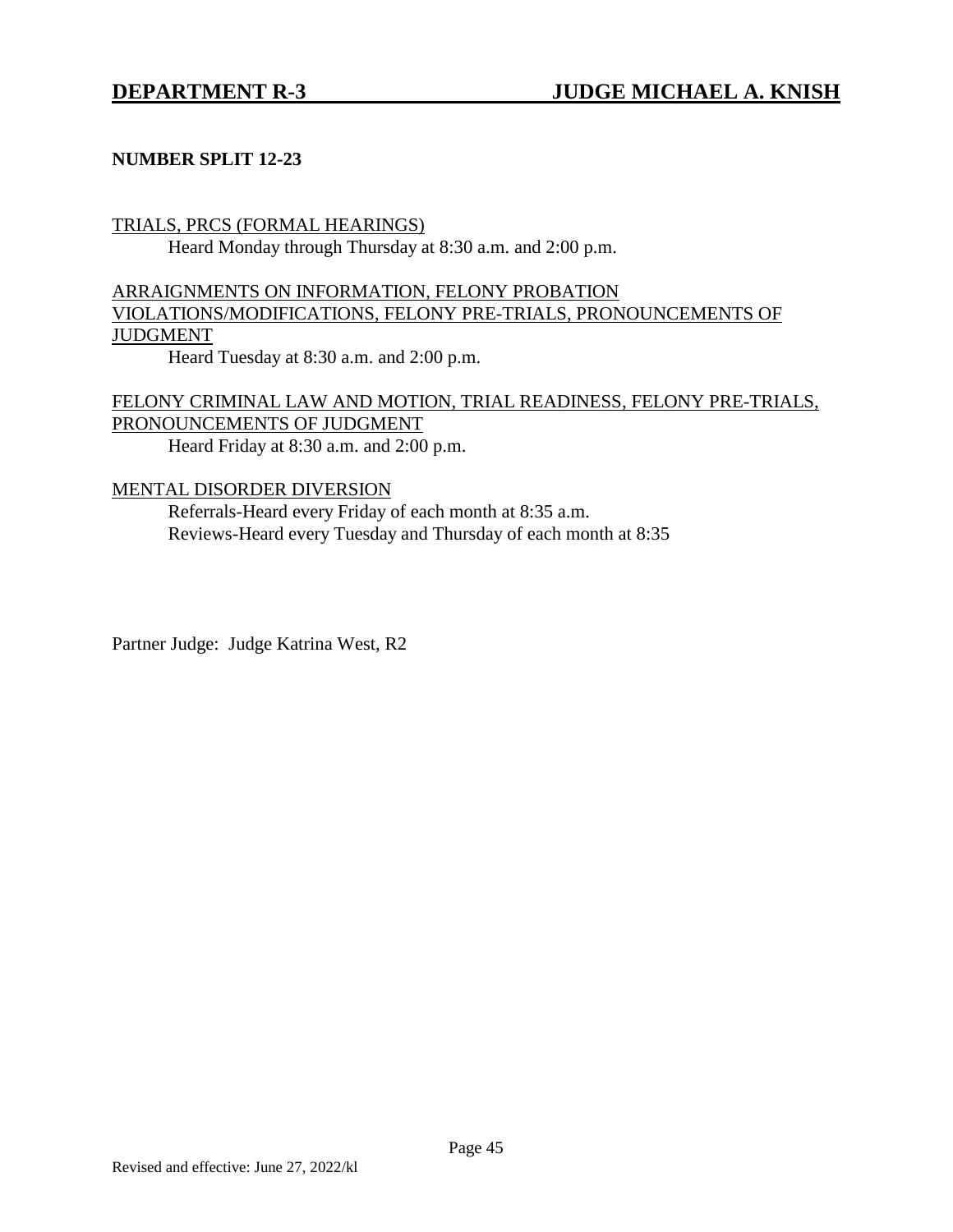## **NUMBER SPLIT 24-36**

## TRIALS, PRCS (FORMAL HEARINGS)

Heard Monday through Thursday at 8:30 a.m. and 2:00 p.m.

## ARRAIGNMENTS ON INFORMATION, FELONY PROBATION VIOLATIONS/MODIFICATIONS, FELONY PRE-TRIALS, PRONOUNCEMENTS OF JUDGMENT

Heard Tuesday at 8:30 a.m. and 2:00 p.m.

## FELONY CRIMINAL LAW AND MOTION, TRIAL READINESS, FELONY PRE-TRIALS, PRONOUNCEMENTS OF JUDGMENT

Heard Friday at 8:30 a.m. and 2:00 p.m.

Partner Judge: Judge Cara Hutson, R5, R7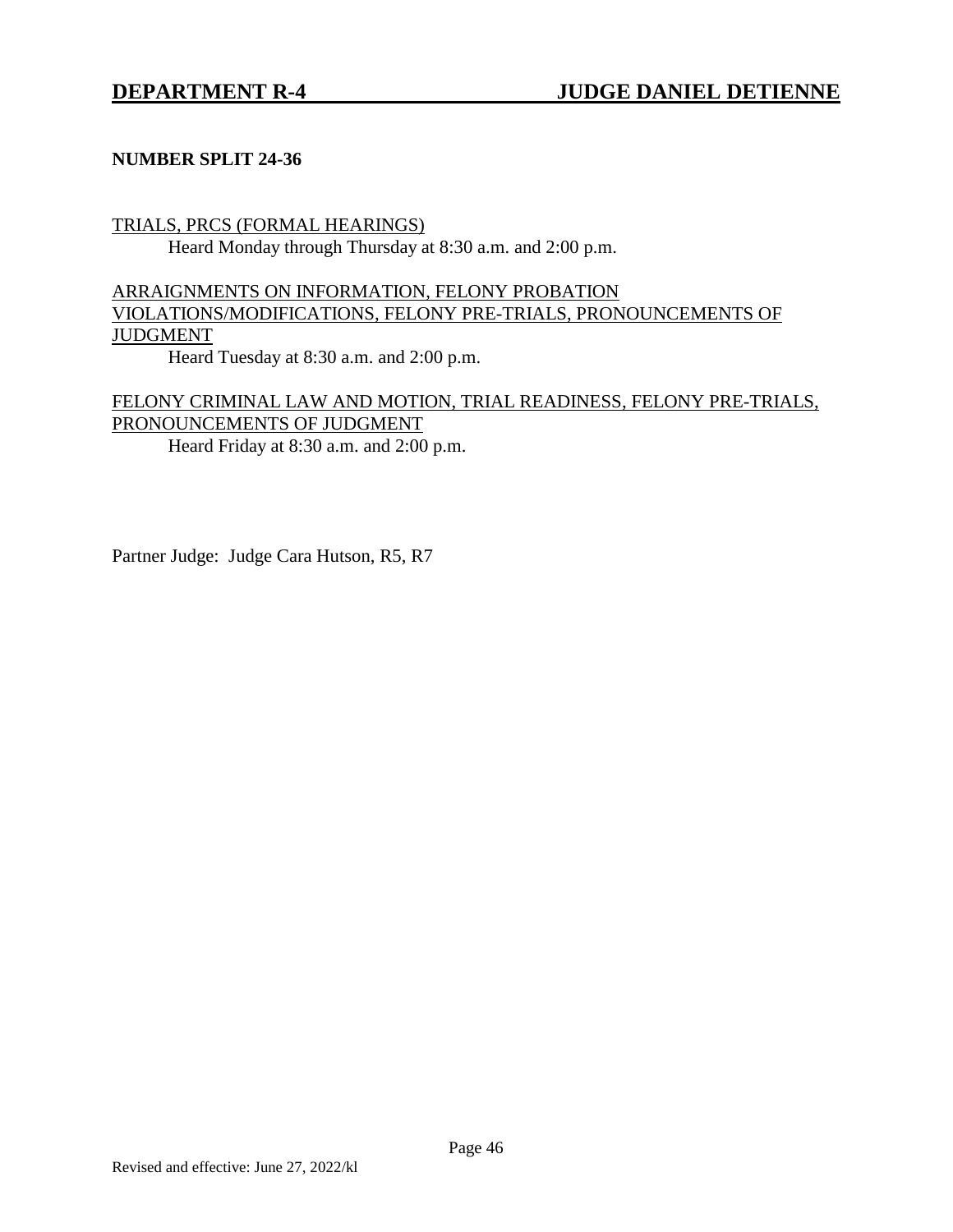## **NUMBER SPLIT 37-48**

## TRIALS, PRCS (FORMAL HEARINGS)

Heard Monday through Thursday at 8:30 a.m. and 2:00 p.m.

## ARRAIGNMENTS ON INFORMATION, FELONY PROBATION VIOLATIONS/MODIFICATIONS, FELONY PRE-TRIALS, PRONOUNCEMENTS OF JUDGMENT

Heard Tuesday at 8:30 a.m. and 2:00 p.m.

## FELONY CRIMINAL LAW AND MOTION, TRIAL READINESS, FELONY PRE-TRIALS, PRONOUNCEMENTS OF JUDGMENT

Heard Friday at 8:30 a.m. and 2:00 p.m.

Partner Judge: Judge Dan Detienne, R4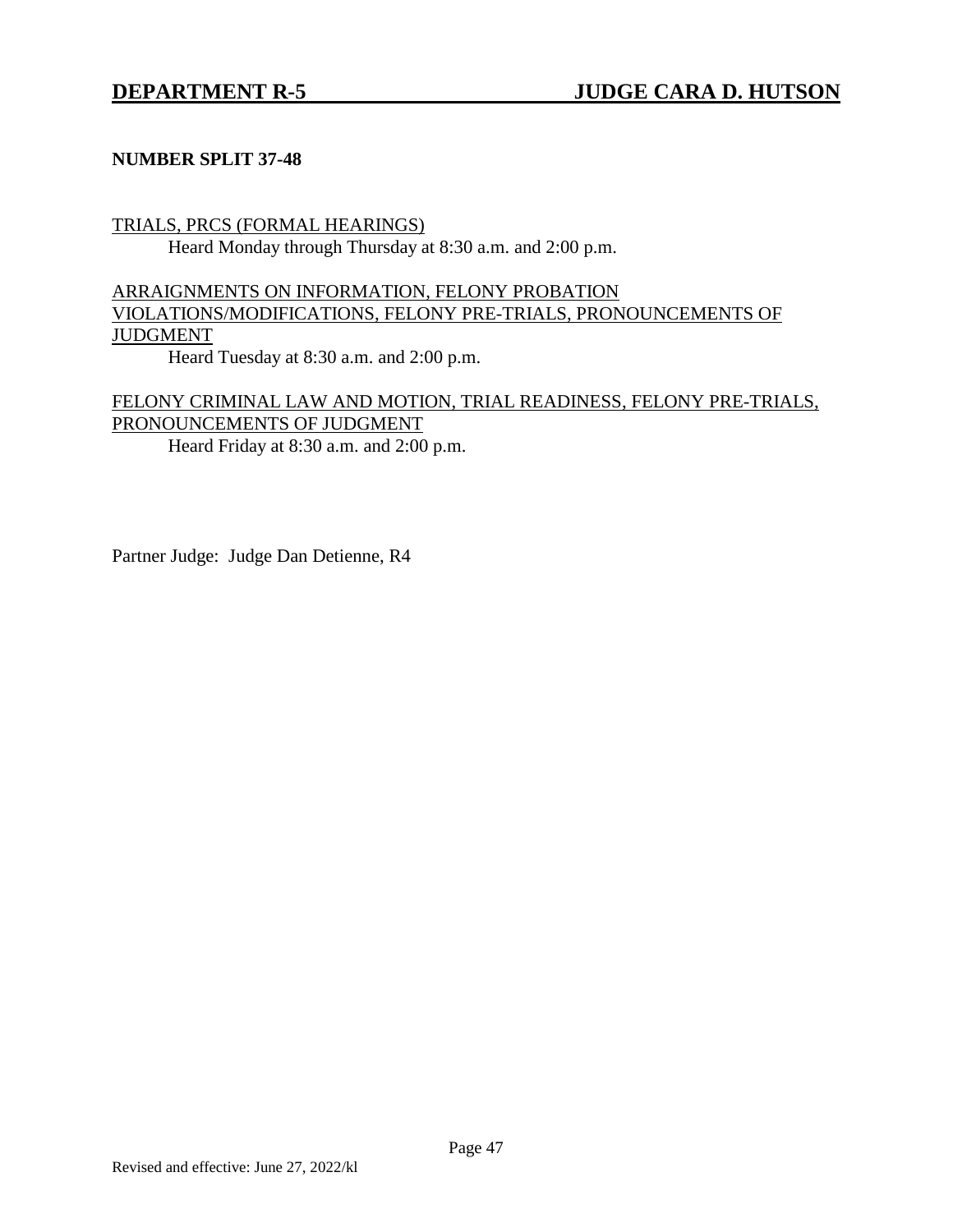**OVERFLOW**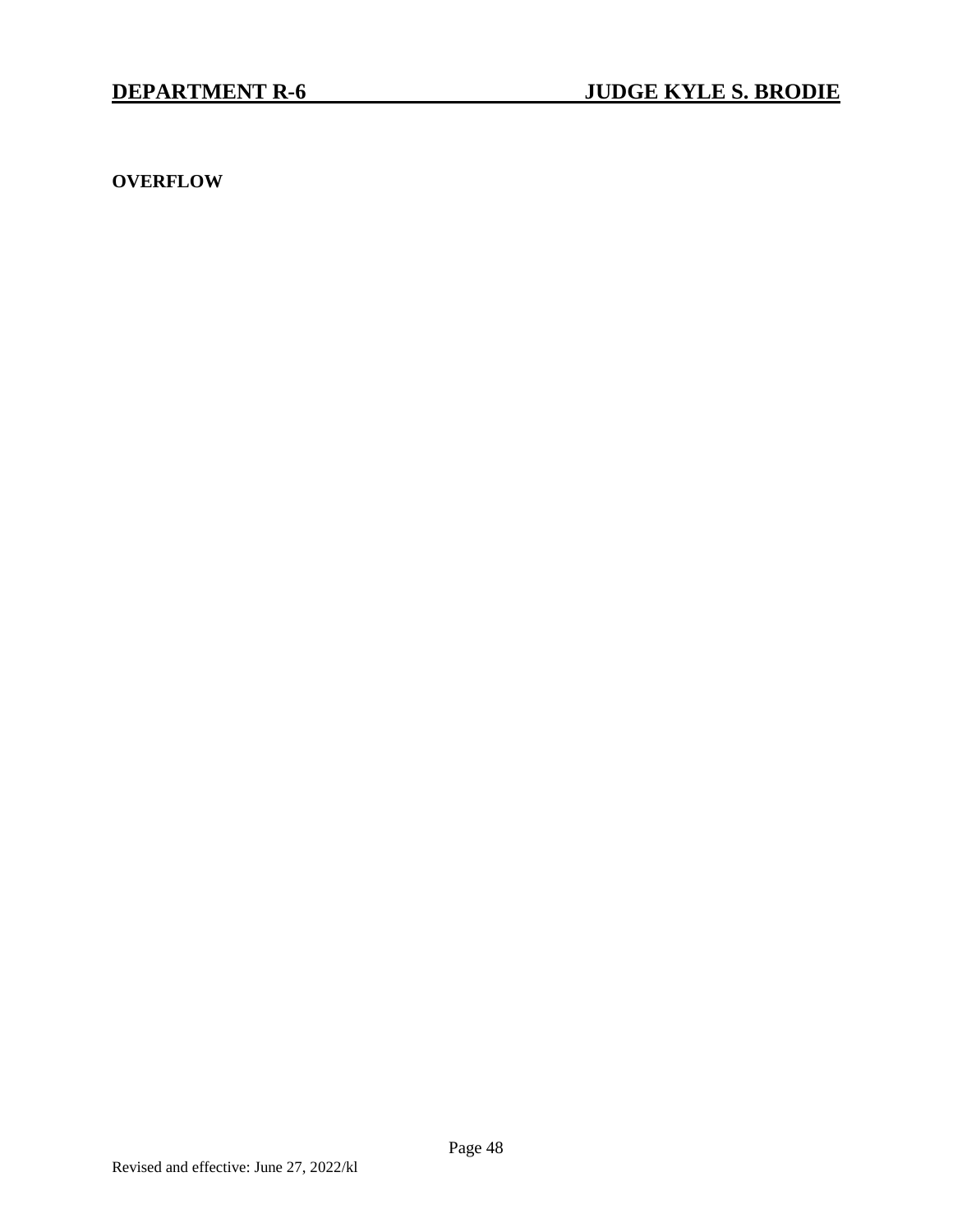## **DEPARTMENT R-7 JUDGE COREY G. LEE**

## **NUMBER SPLIT 49-61**

## TRIALS, PRCS (FORMAL HEARINGS) Heard Monday through Thursday at 8:30 a.m. and 2:00 p.m.

## ARRAIGNMENTS ON INFORMATION, FELONY PROBATION VIOLATIONS/MODIFICATIONS, FELONY PRE-TRIALS, PRONOUNCEMENTS OF JUDGMENT

Heard Wednesday at 8:30 a.m. and 2:00 p.m.

## FELONY CRIMINAL LAW AND MOTION, TRIAL READINESS, FELONY PRE-TRIALS, PRONOUNCEMENTS OF JUDGMENT

Heard Friday at 8:30 a.m. and 2:00 p.m.

Partner Judge: Judge Jon Ferguson, R9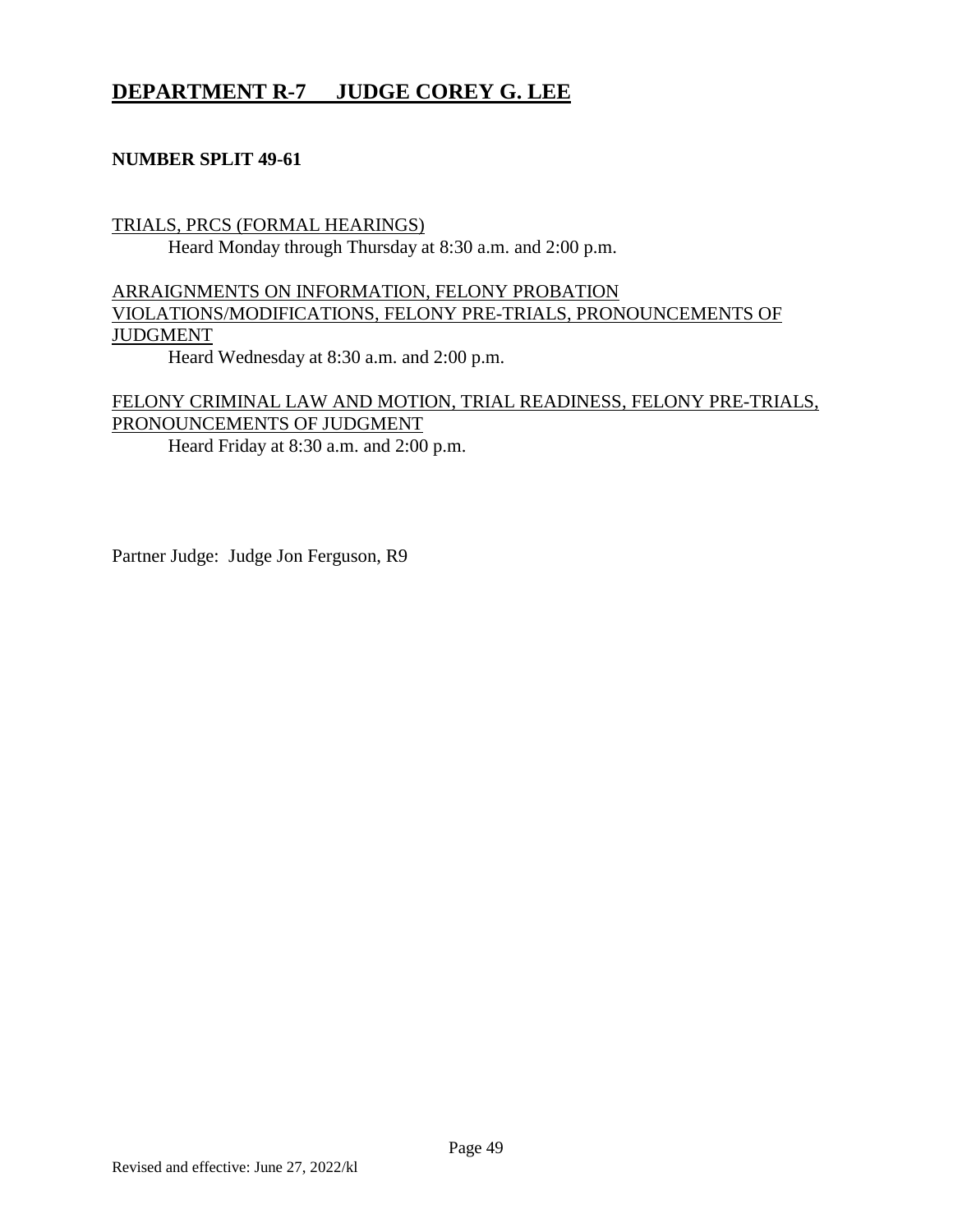## **VIDEO VIOLATION OF PROBATION/OVERFLOW**

VIOLATIONS OF PROBATION HEARINGS Heard Monday through Thursday at 8:30 a.m.

PROBATION VIOLATION (VICKERS) HEARINGS Heard Friday at 8:30 a.m.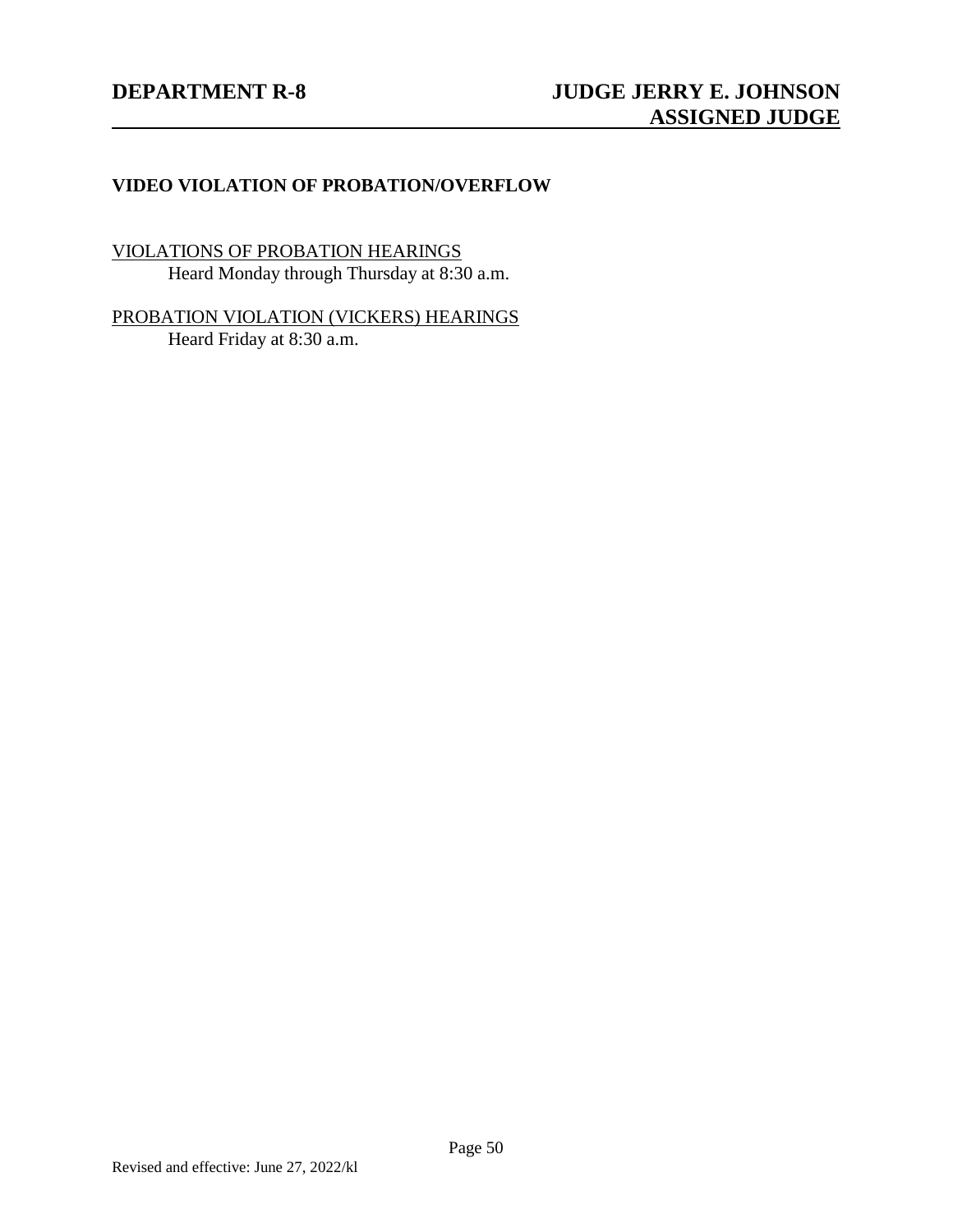## **NUMBER SPLIT 62-73**

### ASSIGNMENT CALENDAR

Heard Monday at 8:30 a.m.

READINESS CONFERENCE CALENDAR Heard Monday through Thursday at 8:30 a.m.

TRIALS, PRCS (FORMAL HEARINGS) Heard Monday through Thursday at 8:30 a.m. and 2:00 p.m.

## ARRAIGNMENTS ON INFORMATION, FELONY PROBATION VIOLATIONS/MODIFICATIONS, FELONY PRE-TRIALS, PRONOUNCEMENTS OF JUDGMENT

Heard Thursday at 8:30 a.m. and 2:00 p.m.

## FELONY CRIMINAL LAW AND MOTION, TRIAL READINESS, FELONY PRE-TRIALS, PRONOUNCEMENTS OF JUDGMENT

Heard Friday at 8:30 a.m. and 2:00 p.m.

Partner Judge: Judge Corey G. Lee, R7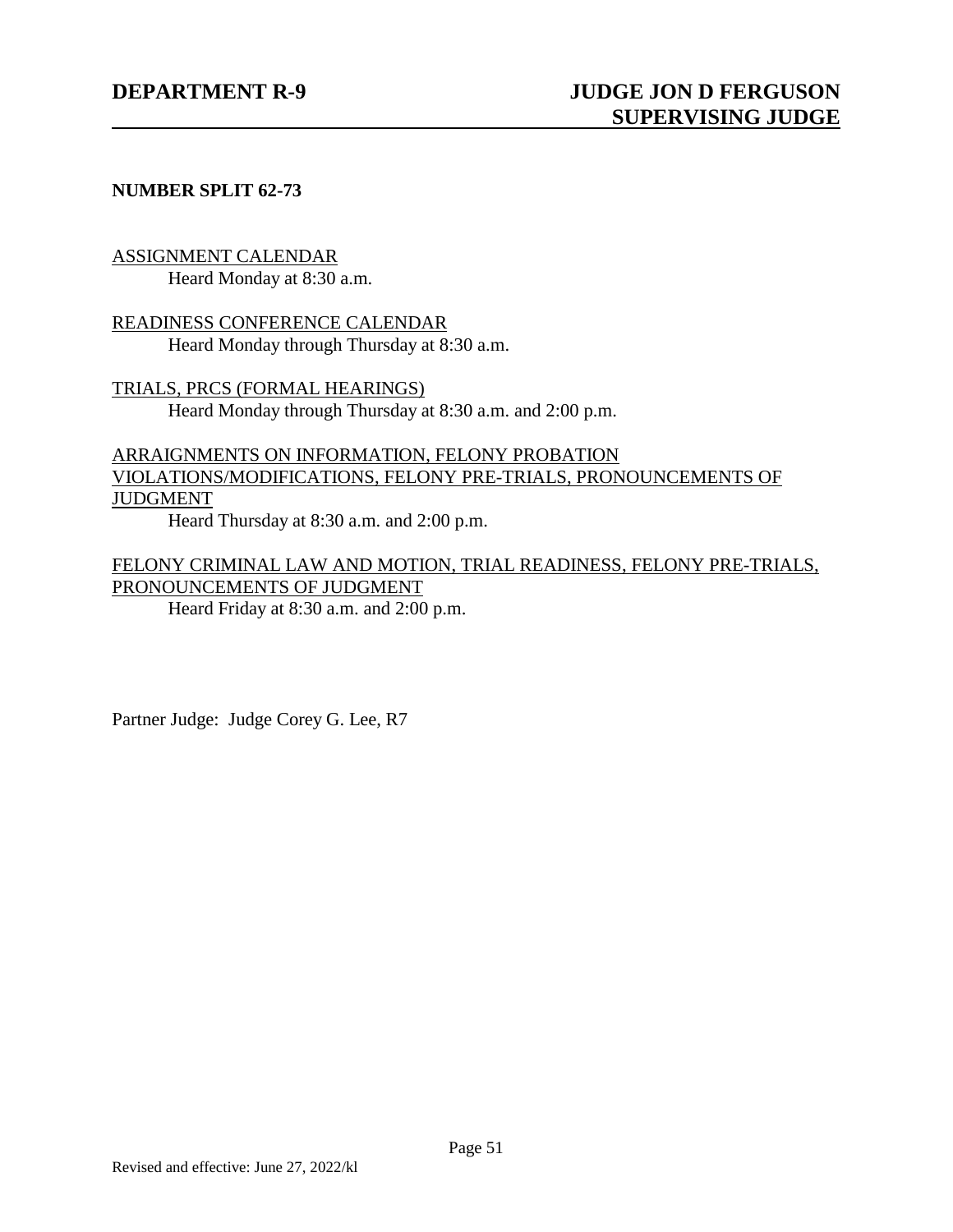## **DEPARTMENT R-10 (R-11) JUDGE INGRID A. UHLER**

## **MISDEMEANOR/ARRAIGNMENT DEPARTMENT**

## MISDEMEANORS ARRAIGNMENTS - NON-CUSTODY, WALK-INS, ARRAIGNMENT ON BONDS (NCF)

Heard Monday through Friday at 8:30 a.m.

### TRIALS

Heard Monday through Thursday at 1:30 p.m.

## SHELTER COURT

Heard 4<sup>th</sup> Friday every month at 1:30 p.m.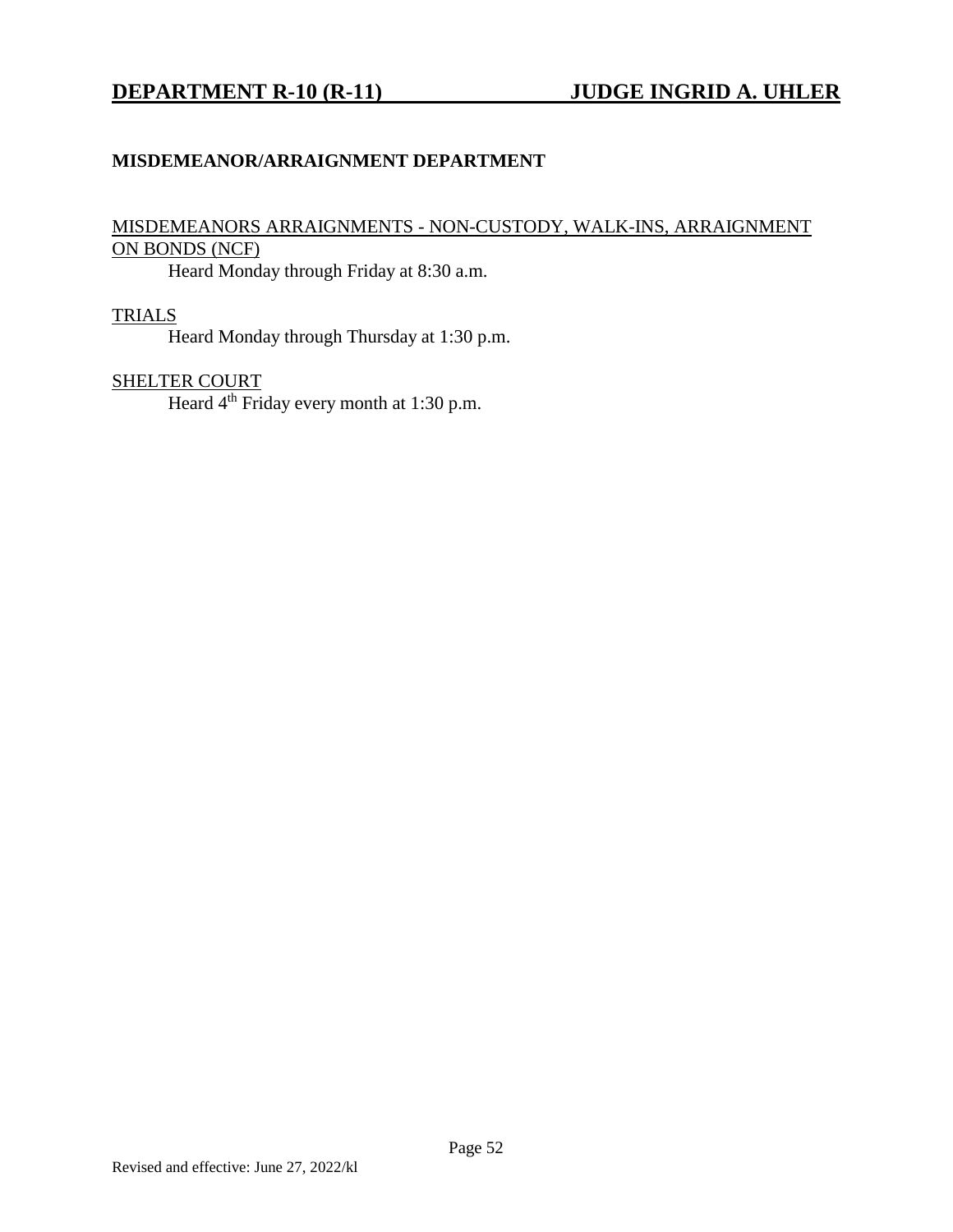## **MISDEMEANOR DEPARTMENT**

## **NUMBER SPLIT 40-99**

## OUT OF CUSTODY MISDEMEANORS PRE-TRIALS, ROR/ BAIL HEARINGS, PRONOUNCEMENTS OF JUDGMENT, MISDEMEANOR PROBATION VIOLATIONS/MODIFICATIONS, REQUESTED HEARINGS FOR OUTSTANDING WARRANTS-MISDEMEANOR

Heard Monday through Thursday at 8:30 a.m. and 10:30 a.m.

## MISDEMEANOR MOTIONS, MISDEMEANOR TRIAL READINESS & MISDEMEANOR PC1538.8 MOTIONS- 5 CASE CAP

Heard Friday at 8:00 a.m. and 10:30 a.m.

Partner Judge: Judge Bryan K. Stodghill, R17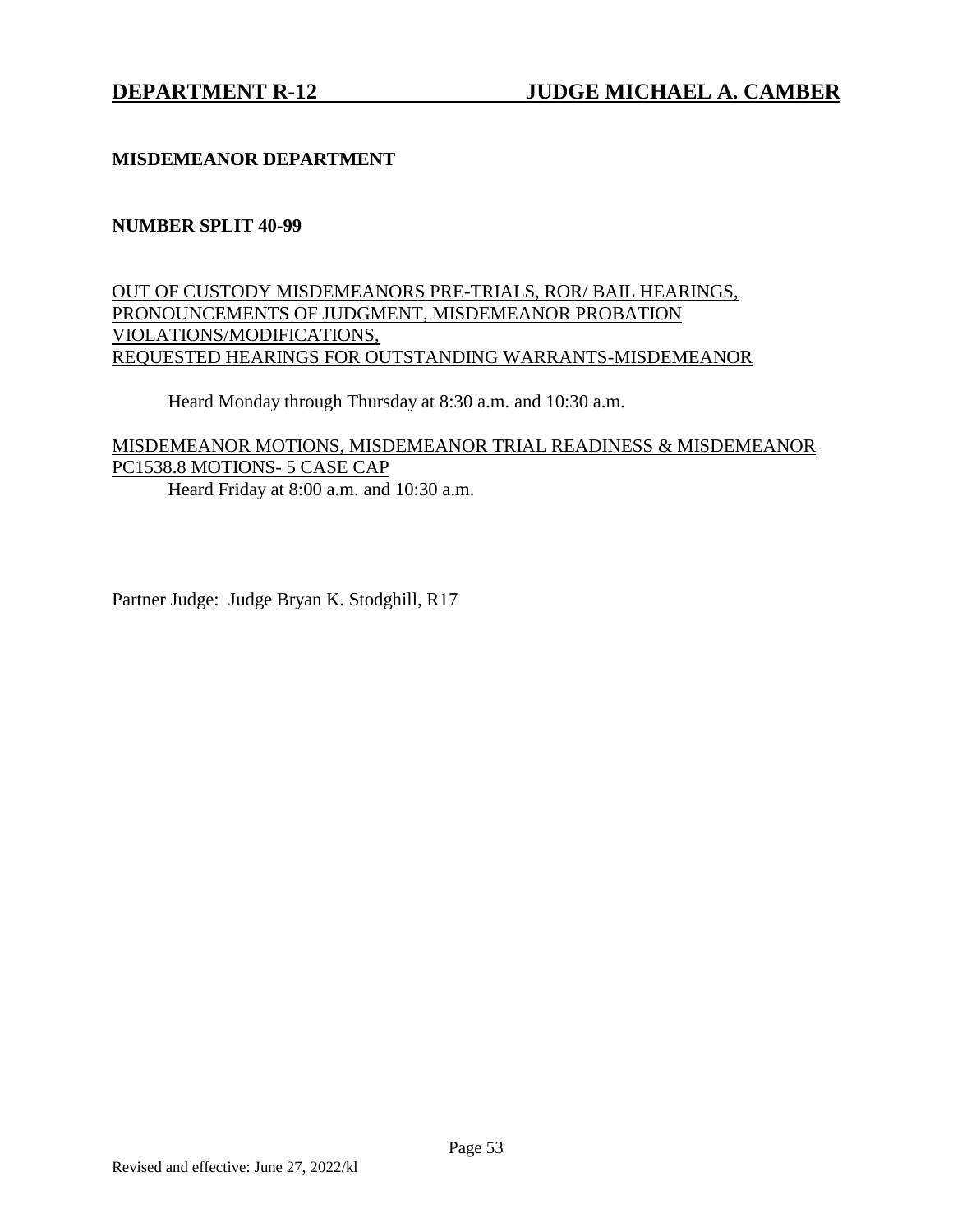## **NUMBER SPLIT 74-86**

## TRIALS, PRCS (FORMAL HEARINGS) Heard Monday through Thursday at 8:30 a.m. and 2:00 p.m.

## ARRAIGNMENTS ON INFORMATION, FELONY PROBATION VIOLATIONS/MODIFICATIONS, FELONY PRE-TRIALS, PRONOUNCEMENTS OF JUDGMENT

Heard Thursday at 8:30 a.m. and 2:00 p.m.

## FELONY CRIMINAL LAW AND MOTION, TRIAL READINESS, FELONY PRE-TRIALS, PRONOUNCEMENTS OF JUDGMENT

Heard Friday at 8:30 a.m. and 2:00 p.m.

Partner Judge: Judge Bridgid M. McCann, R18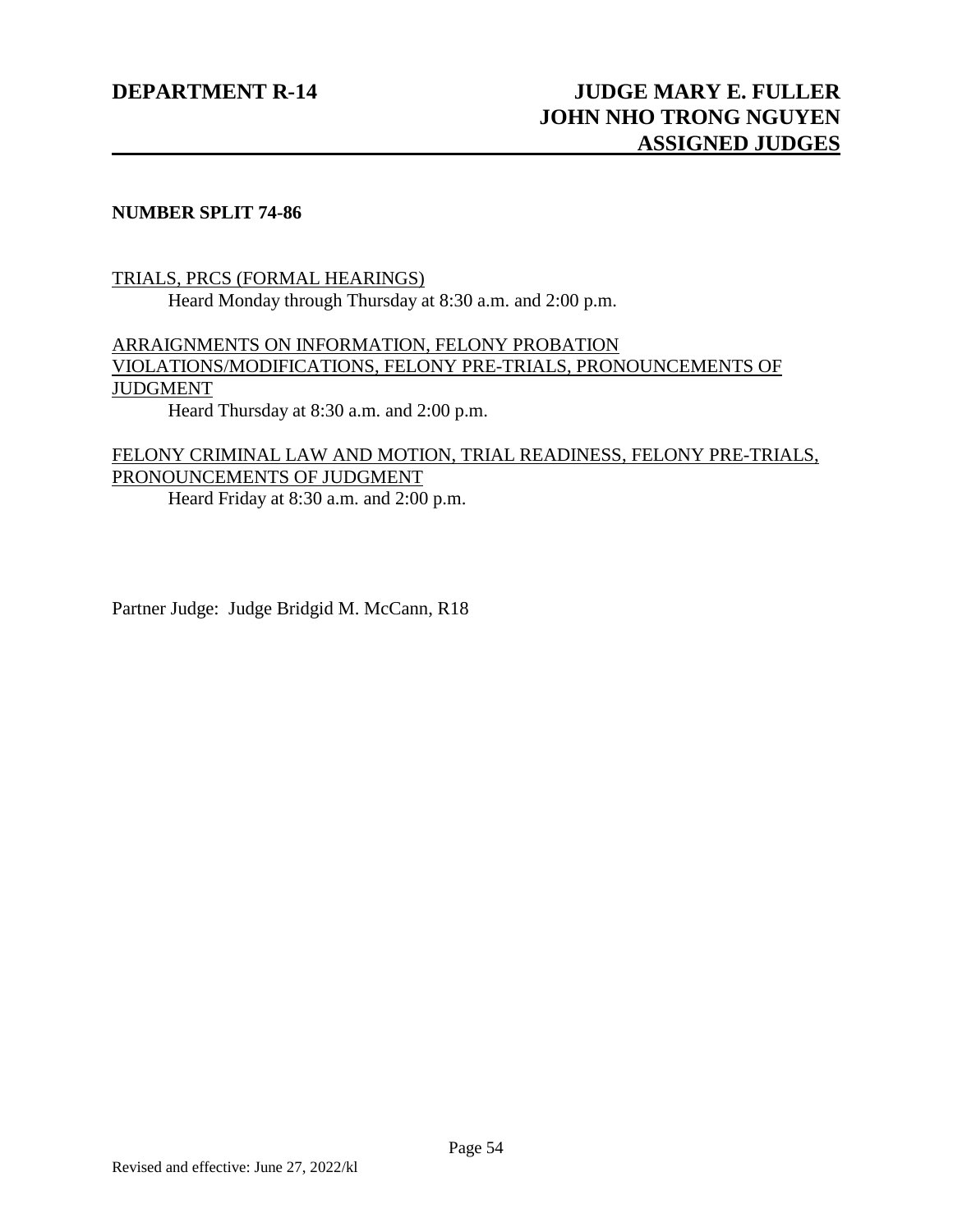## **PRE-PRELIMINARY AND PRELIMINARY DEPARTMENT**

#### **NUMBER SPLIT 50-99**

## PRE-PRELIMINARY HEARINGS, PRELIMINARY HEARINGS, 859A SENTENCING, Heard Monday through Friday at 8:30 a.m. and 2:00 p.m.

LAW AND MOTION MATTERS Heard Friday at 8:30 a.m. and 2:00 p.m.

Partner Judge: Judge Michael R Libutti, R19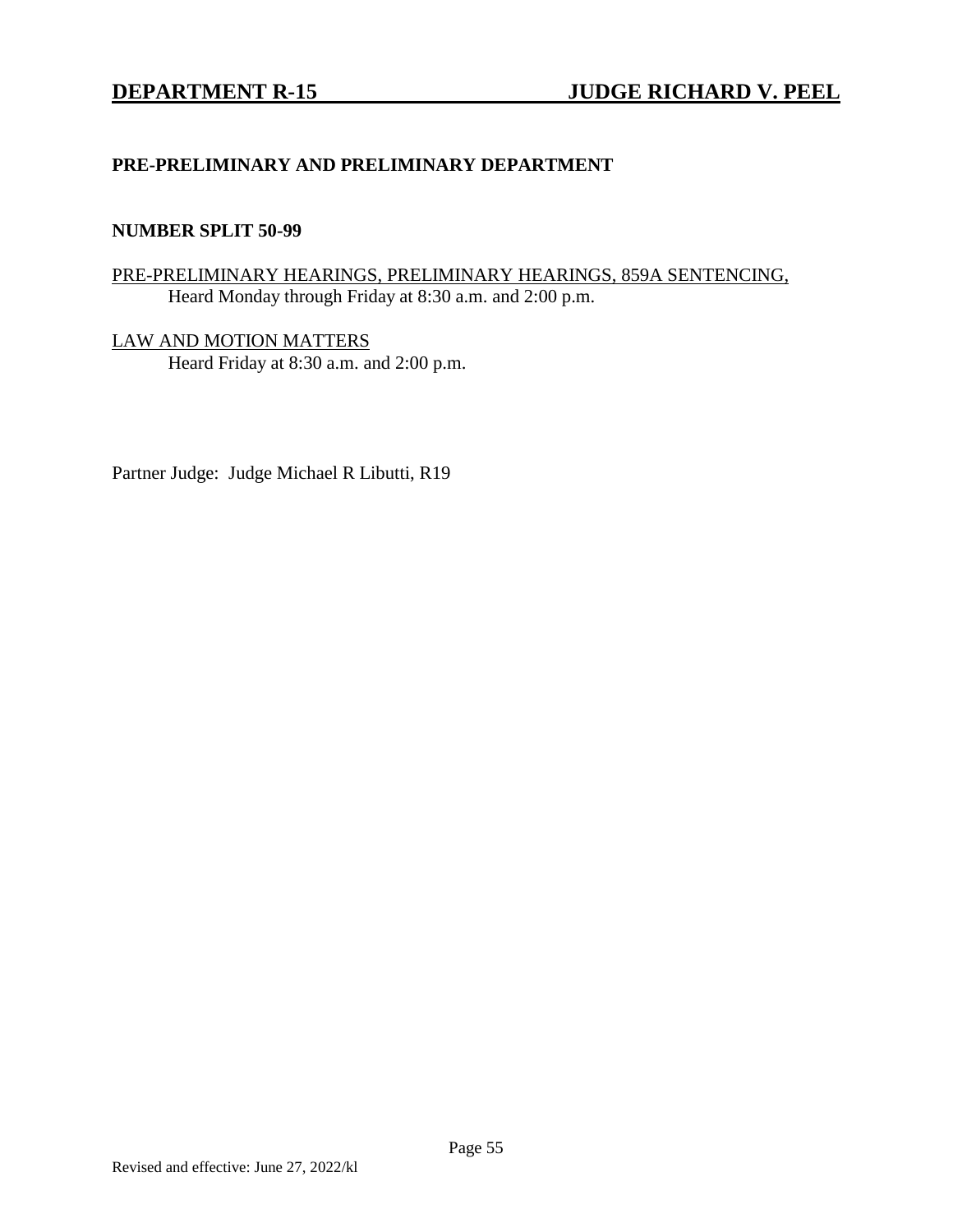**VIRTUAL HEARINGS**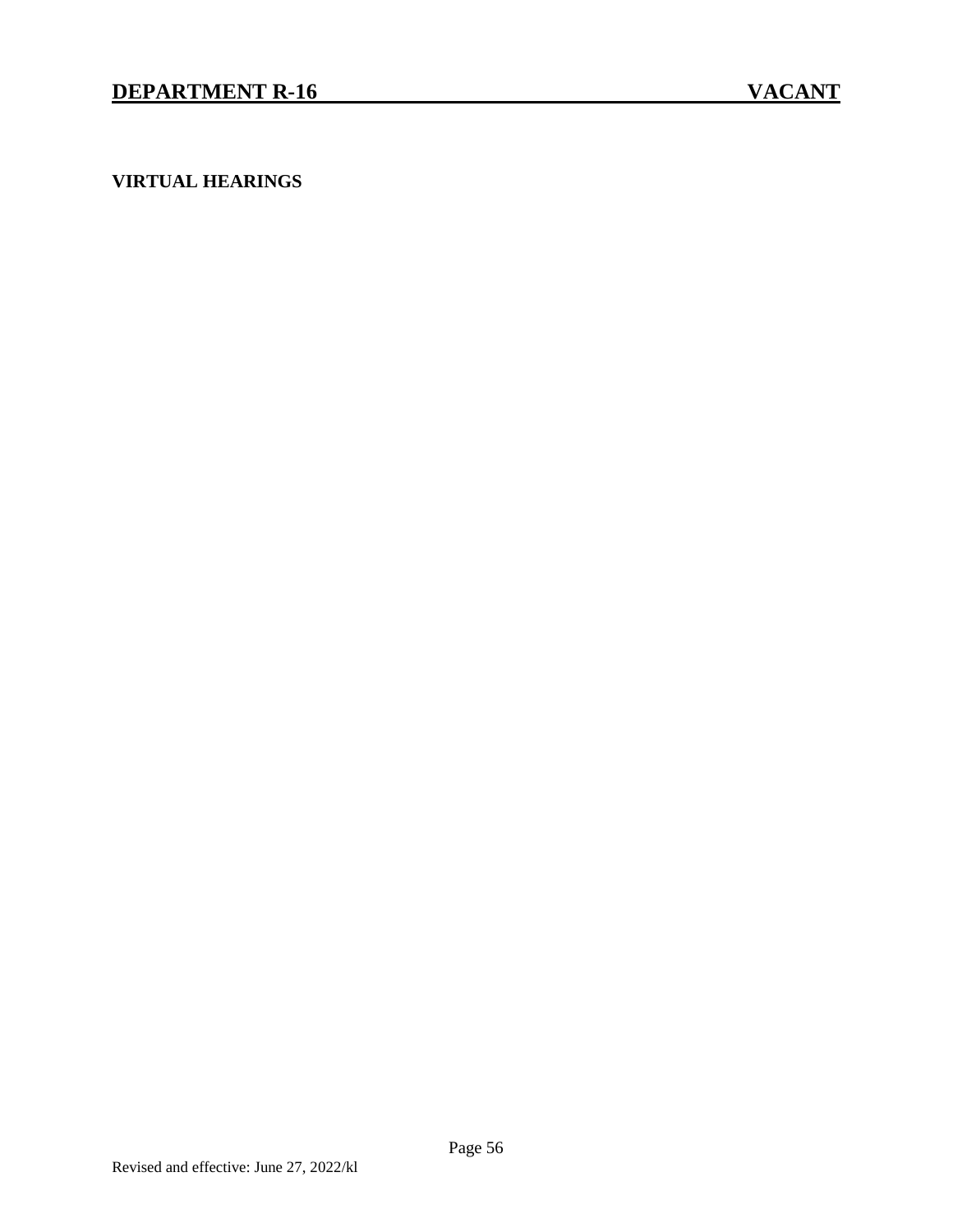## **MISDEMEANOR DEPARTMENT**

#### **NUMBER SPLIT 00-39**

## VIDEO ARRAIGNMENTS Heard Monday through Friday at 8:30 a.m.

ALL IN CUSTODY MISDEMEANORS PRE-TRIALS, ROR/ BAIL HEARINGS, PRONOUNCEMENTS OF JUDGMENT, MISDEMEANOR PROBATION VIOLATIONS/MODIFICATIONS, REQUESTED HEARINGS FOR OUTSTANDING WARRANTS-MISDEMEANOR Heard Monday through Thursday at 8:30 a.m. and 10:30 a.m.

## MISDEMEANOR MOTIONS, MISDEMEANOR TRIAL READINESS & MISDEMEANOR PC1538.8 MOTIONS- 5 CASE CAP

Heard Friday at 8:00 a.m. and 10:30 a.m.

Partner Judge: Judge Michael A. Camber, R12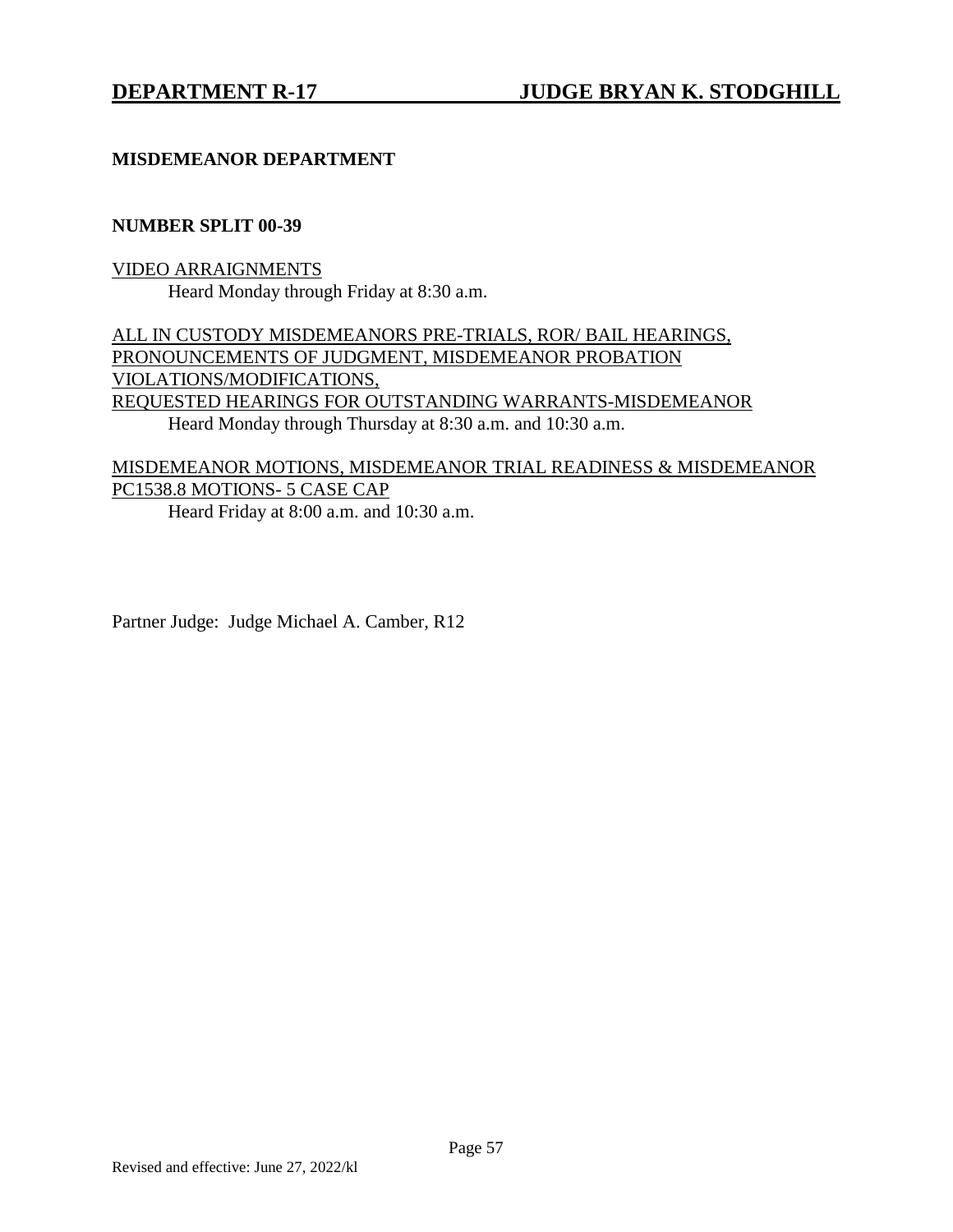### **NUMBER SPLIT 87-99**

## TRIALS, PRCS (FORMAL HEARINGS)

Heard Monday through Thursday at 8:30 a.m. and 2:00 p.m.

## ARRAIGNMENTS ON INFORMATION, FELONY PROBATION VIOLATIONS/MODIFICATIONS, FELONY PRE-TRIALS, PRONOUNCEMENTS OF JUDGMENT

Heard Thursday at 8:30 a.m. and 2:00 p.m.

## FELONY CRIMINAL LAW AND MOTION, TRIAL READINESS, FELONY PRE-TRIALS, PRONOUNCEMENTS OF JUDGMENT Heard Friday at 8:30 a.m. and 2:00 p.m.

# JUROR OSC HEARINGS

To be determined at a later date

Partner Judge: Judges Mary Fuller/John Nho Trong Nguyen, R14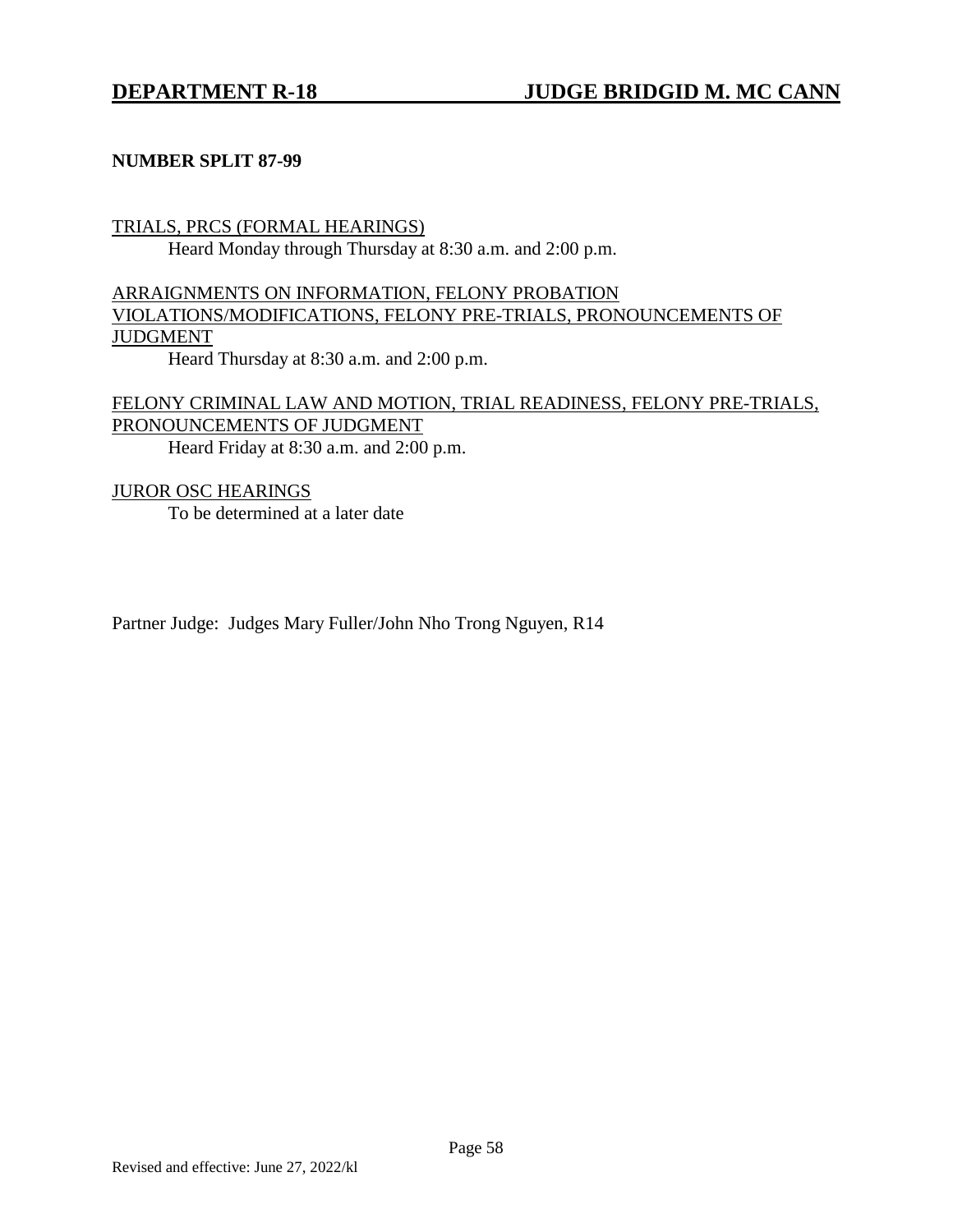## **PRE-PRELIMINARY AND PRELIMINARY DEPARTMENT**

### **NUMBER SPLIT 00-49**

## PRE-PRELIMINARY HEARINGS, PRELIMINARY HEARINGS, 859A SENTENCING, Heard Monday through Friday at 8:30 a.m. and 2:00 p.m.

LAW AND MOTION MATTERS Heard Friday at 8:30 a.m. and 2:00 p.m.

Partner Judge: Judge Richard V. Peel, R15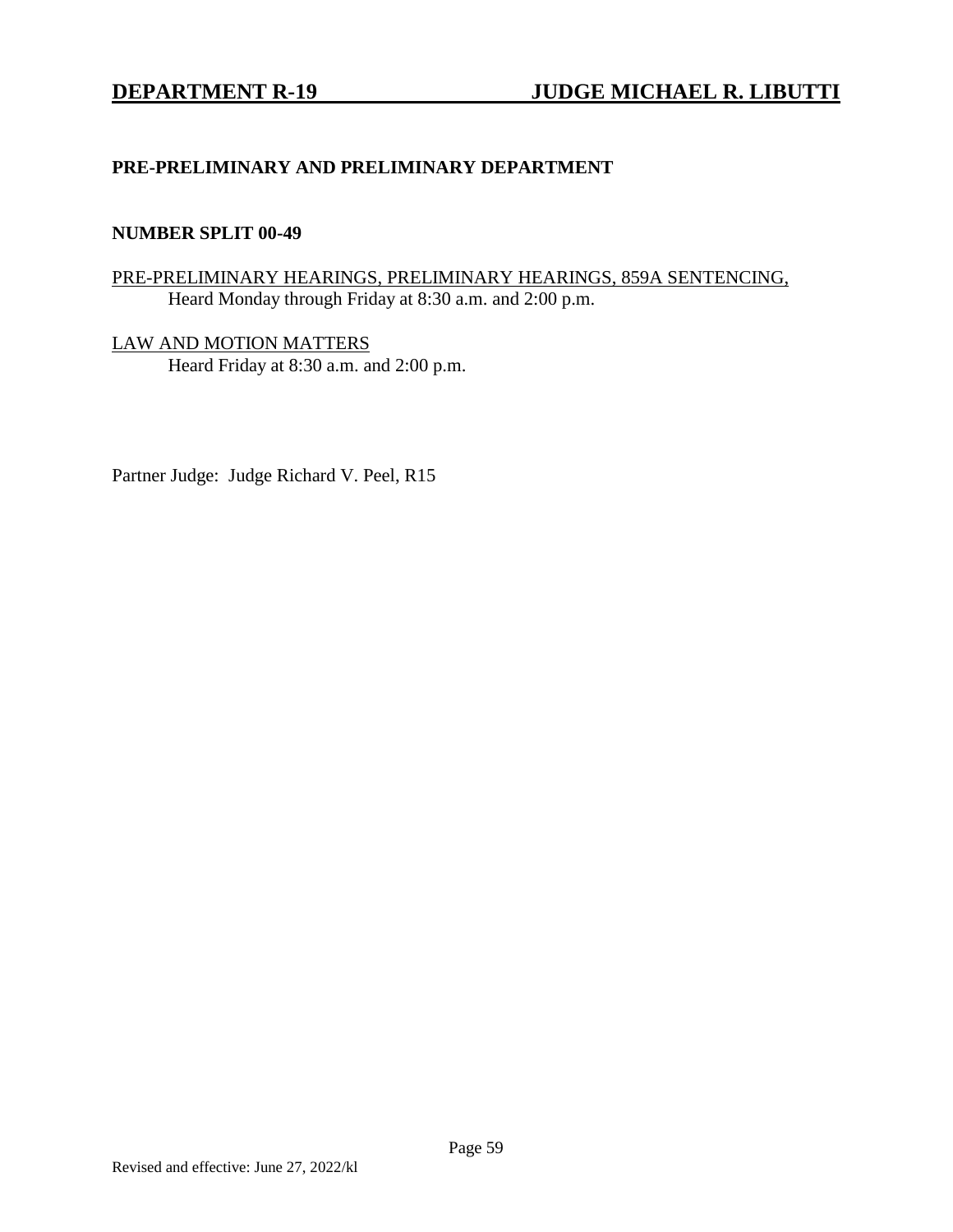## **VIDEO ARRAIGNMENTS/PRETRIAL RELEASE Rancho Cucamonga / Joshua Tree / Victorville / San Bernardino**

## VIDEO ARRAIGNMENTS

Heard Monday through Friday at 8:30 a.m. and 1:30 p.m.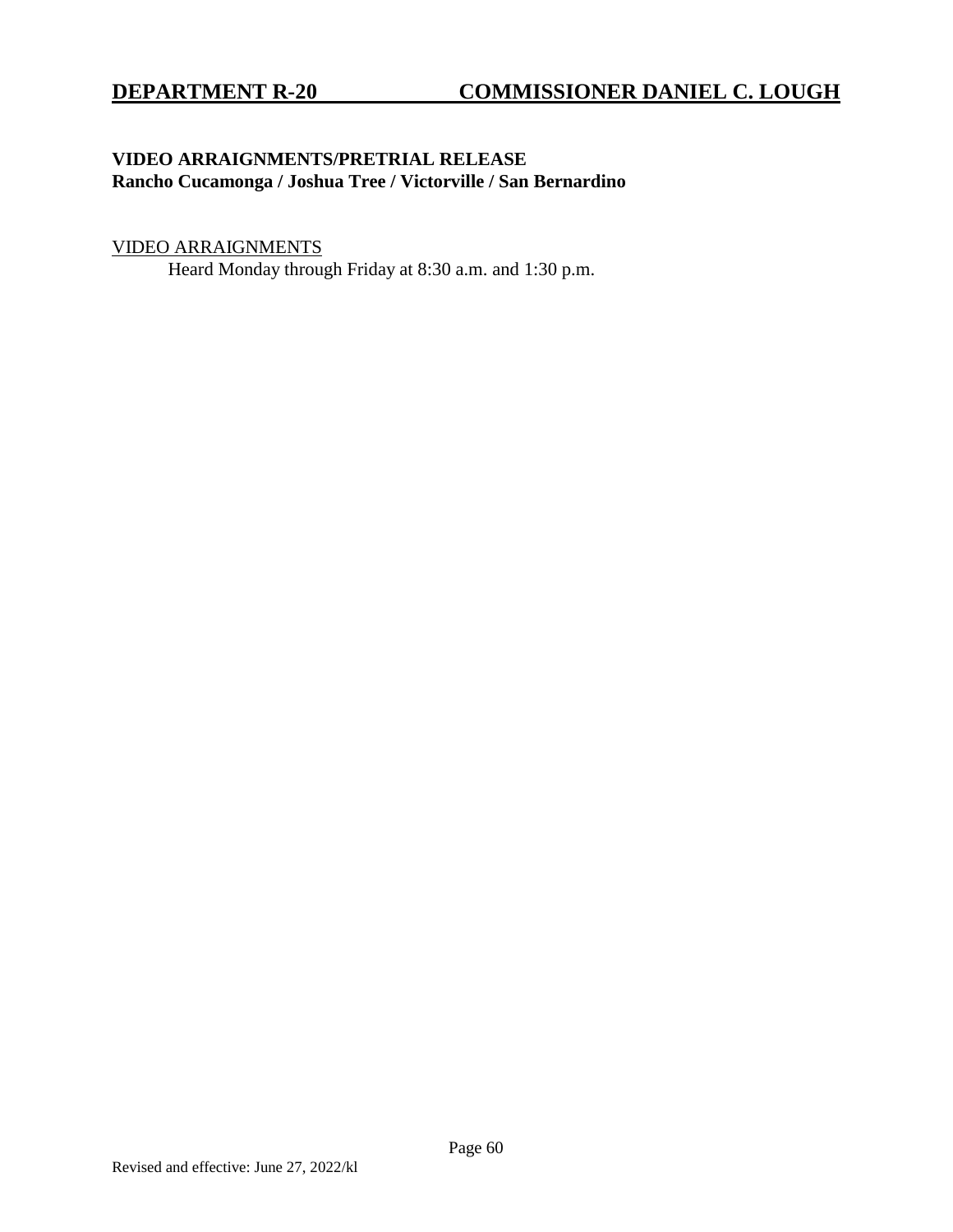# **SCHEDULE OF ASSIGNMENTS**

# **SAN BERNARDINO JUSTICE CENTER**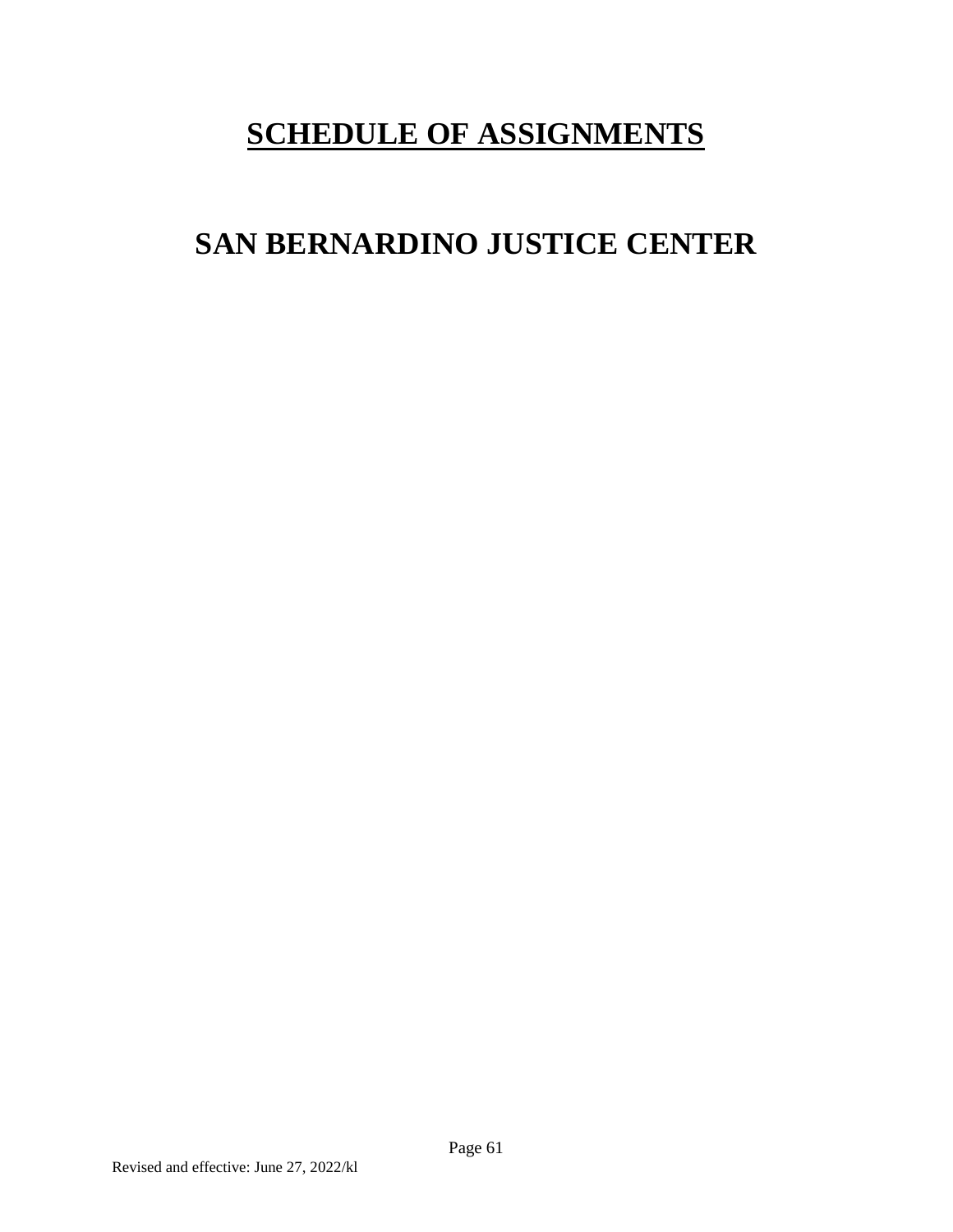## **SAN BERNARDINO JUSTICE CENTER CALENDAR OF ASSIGNMENTS**

| <b>DEPARTMENT S1</b>  | <b>VACANT</b>                                                   |
|-----------------------|-----------------------------------------------------------------|
| <b>DEPARTMENT S2</b>  | <b>JUDGE COLIN BILASH</b>                                       |
| <b>DEPARTMENT S3</b>  | <b>VACANT</b>                                                   |
| <b>DEPARTMENT S4</b>  | <b>JUDGE WM. JEFFERSON POWELL, IV</b>                           |
| <b>DEPARTMENT S5</b>  | <b>JUDGE DENISE TRAGER DVORAK</b>                               |
| <b>DEPARTMENT S6</b>  | <b>JUDGE DONNA G. GARZA</b><br><b>ASSIGNED JUDGE</b>            |
| <b>DEPARTMENT S7</b>  | <b>JUDGE LISA M. ROGAN</b><br><b>SUPERVISING CRIMINAL JUDGE</b> |
| <b>DEPARTMENT S8</b>  | <b>MISD. PRE-TRIAL CONFERENCE ROOM</b>                          |
| <b>DEPARTMENT S9</b>  | <b>COMMISSIONER RONALD J. GILBERT</b>                           |
| <b>DEPARTMENT S10</b> | <b>JUDGE LORENZO R. BALDERRAMA</b>                              |
| <b>DEPARTMENT S11</b> | <b>JUDGE J. DAVID MAZUREK</b>                                   |
| <b>DEPARTMENT S12</b> | <b>JUDGE STEVE MALONE</b>                                       |
| <b>DEPARTMENT S14</b> | <b>JUDGE RONALD M. CHRISTIANSON</b><br><b>ASSIGNED JUDGE</b>    |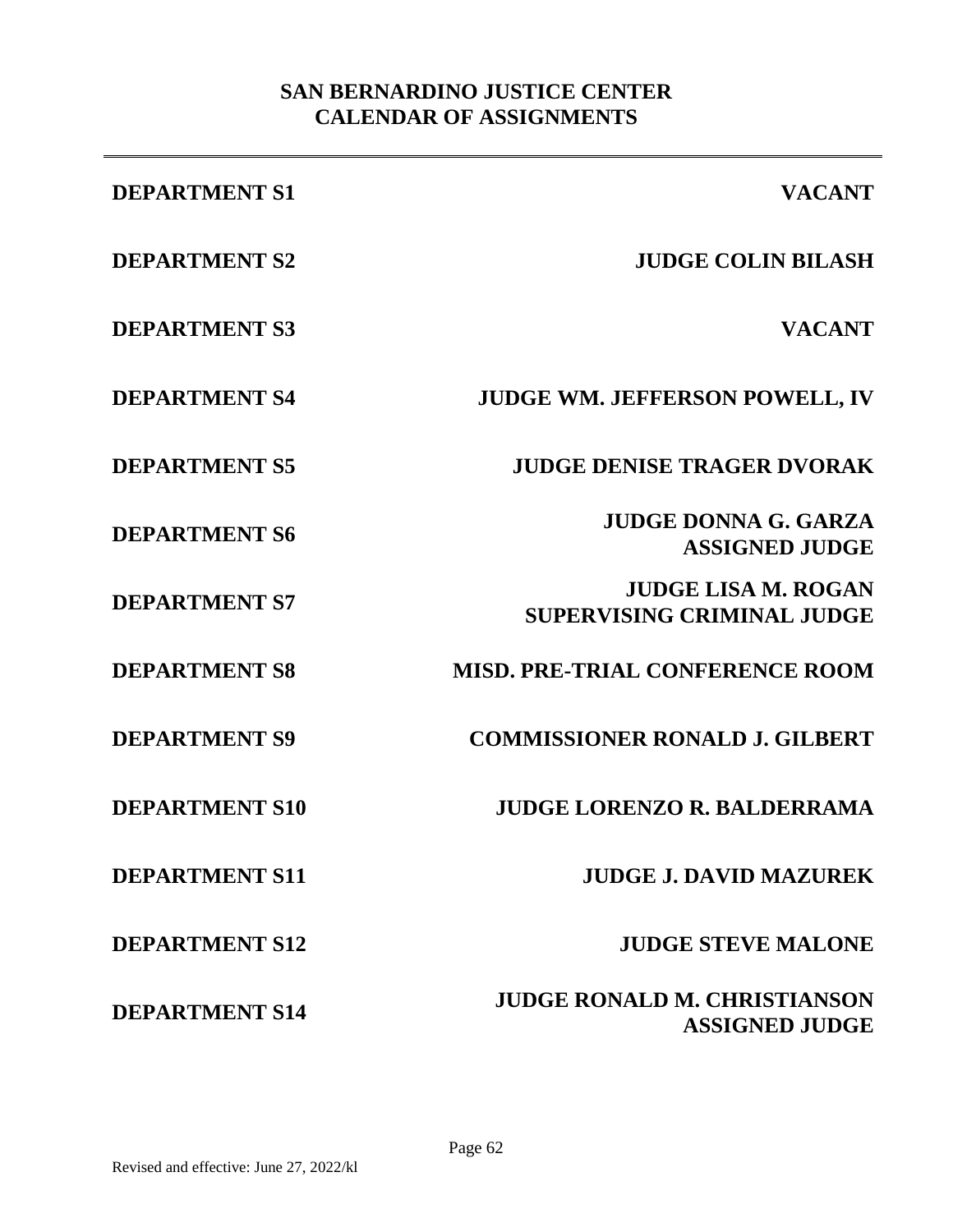| <b>DEPARTMENT S15</b> | <b>JUDGE HAROLD T. WILSON</b>                          |
|-----------------------|--------------------------------------------------------|
| <b>DEPARTMENT S16</b> | <b>UNASSIGNED</b>                                      |
| <b>DEPARTMENT S17</b> | <b>UNASSIGNED</b>                                      |
| <b>DEPARTMENT S18</b> | <b>JUDGE ALEXANDER MARTINEZ</b>                        |
| <b>DEPARTMENT S19</b> | <b>JUDGE CHERYL C. KERSEY</b>                          |
| <b>DEPARTMENT S20</b> | <b>JUDGE GREGORY S. TAVILL</b>                         |
| <b>DEPARTMENT S21</b> | <b>JUDGE MICHAEL A. SMITH</b><br><b>ASSIGNED JUDGE</b> |
| <b>DEPARTMENT S22</b> | <b>JUDGE BRYAN F. FOSTER</b>                           |
| <b>DEPARTMENT S23</b> | <b>JUDGE DONALD ALVAREZ</b>                            |
| <b>DEPARTMENT S24</b> | <b>JUDGE GILBERT G. OCHOA</b>                          |
| <b>DEPARTMENT S25</b> | <b>JUDGE KHYMBERLI S. APALOO</b>                       |
| <b>DEPARTMENT S26</b> | <b>JUDGE DAVID COHN</b>                                |
| <b>DEPARTMENT S27</b> | <b>JUDGE TOM GARZA</b>                                 |
| <b>DEPARTMENT S28</b> | <b>JUDGE MICHAEL A. SACHS</b>                          |
| <b>DEPARTMENT S29</b> | <b>JUDGE JANET M. FRANGIE</b>                          |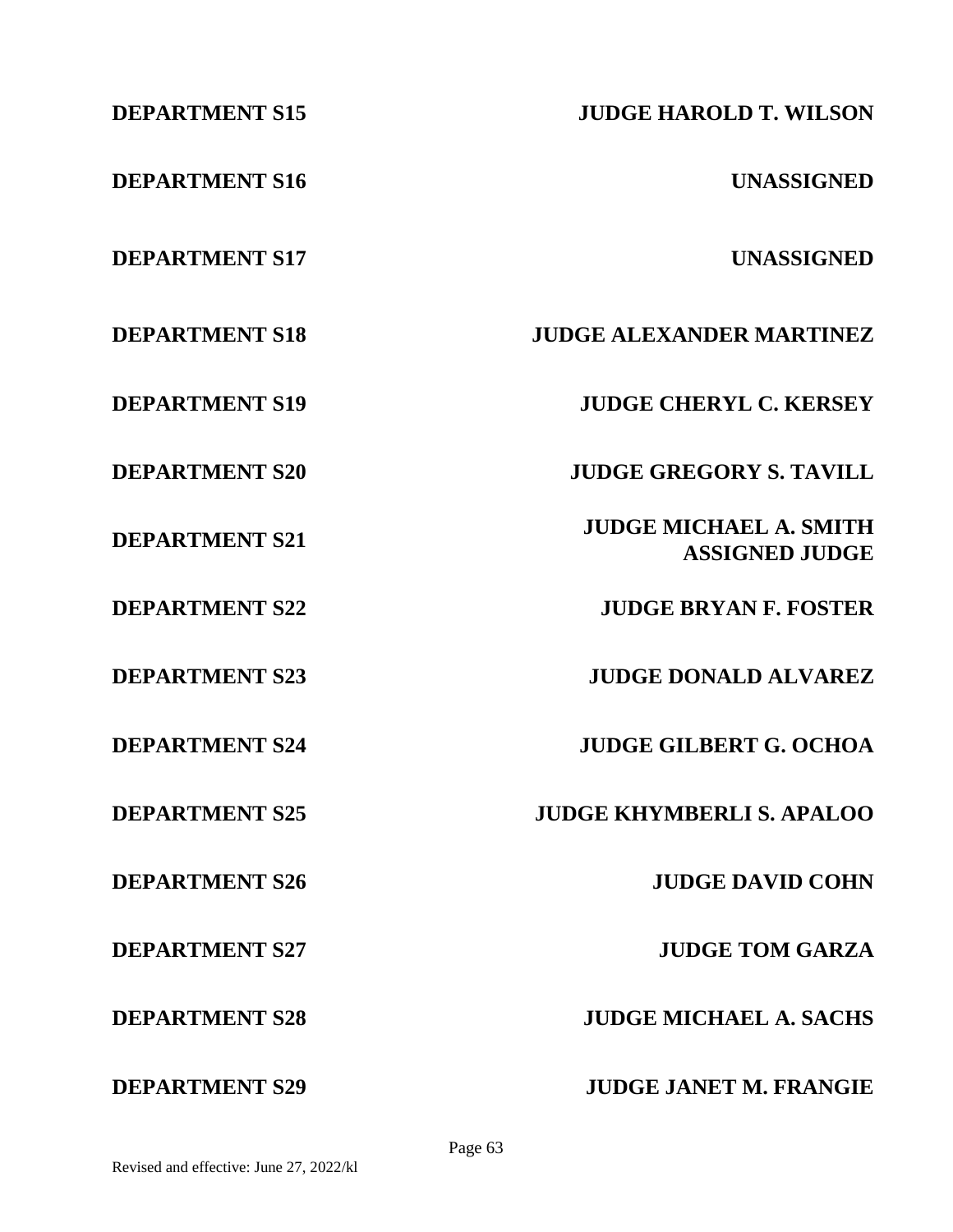**DEPARTMENT S34 MEDIATIONS**

**DEPARTMENT S30 JUDGE BRIAN S. MC CARVILLE**

**DEPARTMENT S31 JUDGE JOHN M. PACHECO SUPERVISING CIVIL JUDGE**

**DEPARTMENT S32 JUDGE WILFRED J. SCHNEIDER, JR.**

**DEPARTMENT S33 JUDGE WINSTON KEH**

**DEPARTMENT S35 JUDGE DOUGLAS K. MANN**

**DEPARTMENT S36 JUDGE MICHELLE H. GILLEECE SUPERVISING PROBATE JUDGE**

**DEPARTMENT S37 JUDGE TARA REILLY**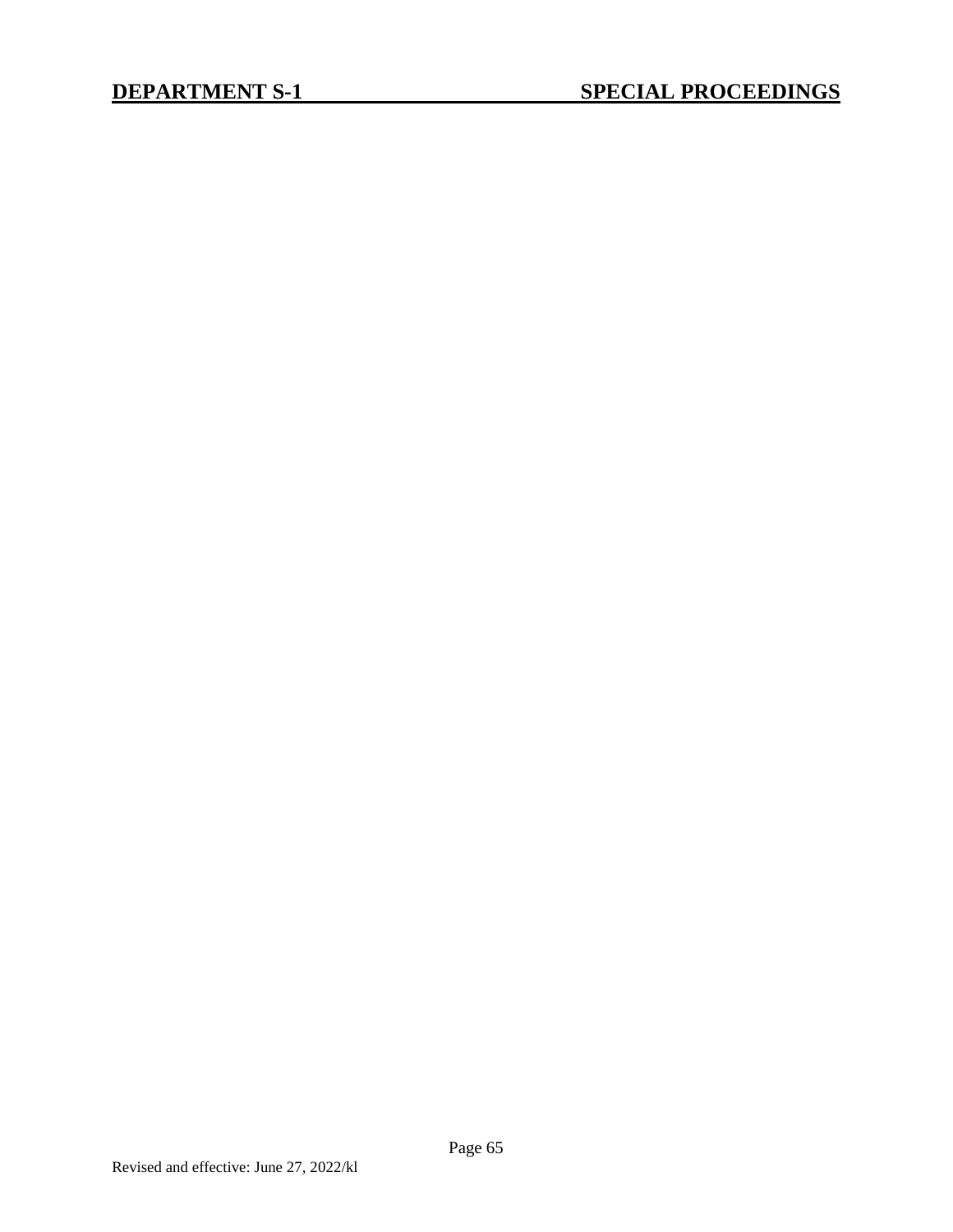## **DEPARTMENT S-2 JUDGE COLIN BILASH**

*Partner to S4 Judge Powell*

## **PRE-PRELIMINARY HEARINGS**

## **CASE SPLIT: 01-45**

## PRE-PRELIMINARY HEARINGS

Heard Monday – Friday at 8:30 a.m.

PRELIMINARY HEARINGS Heard Monday – Friday at 8:30 a.m.

FIREARM RELINQUISHMENT COMPLIANCE Heard Monday – Friday at 8:30 a.m.

OUT OF CUSTODY FELONY ARRAIGNMENTS Heard Monday – Thursday at 8:30 a.m.

PETITION TO TERMINATE SEX OFFENDER RESIGTRATION (CASE SPLIT: 01-07) Heard Monday – Thursday at 8:30 a.m.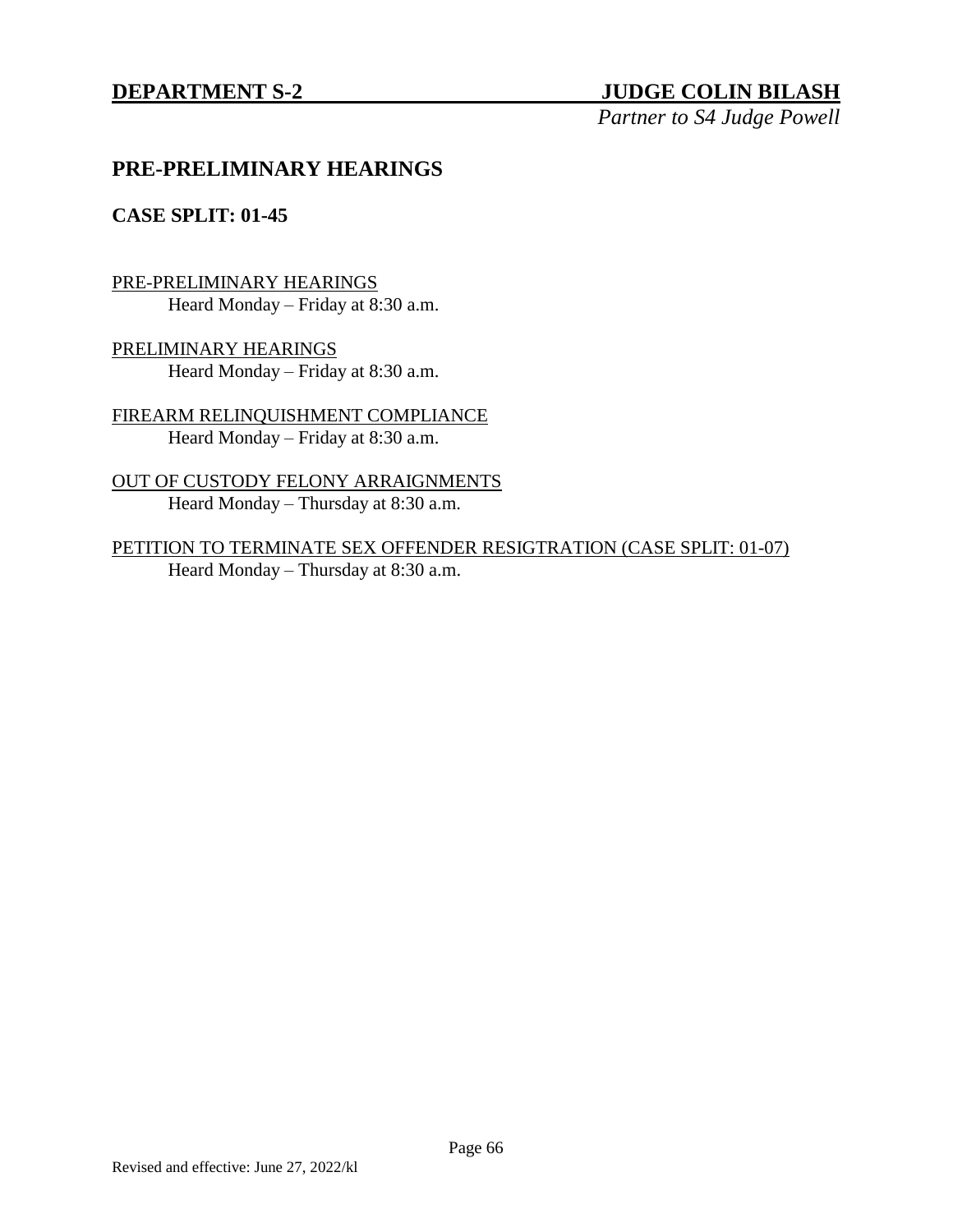*Partner to S2 Judge Bilash*

## **PRE-PRELIMINARY HEARINGS**

## **CASES SPLIT: 46-00**

PRE-PRELIMINARY HEARINGS Heard Monday – Thursday at 9:00 a.m.

VIDEO PRE-PRELIMINARY HEARINGS (WVDC & HDDC ONLY) Heard Monday – Thursday at 8:30 a.m.

OUT OF CUSTODY FELONY ARRAIGNMENTS Heard Monday – Thursday at 8:30 a.m.

FIREARM RELINQUISHMENT COMPLIANCE Heard Monday – Friday at 8:30 a.m.

PETITION TO TERMINATE SEX OFFENDER RESIGTRATION (CASE SPLIT: 08-15) Heard Monday – Thursday at 8:30 a.m.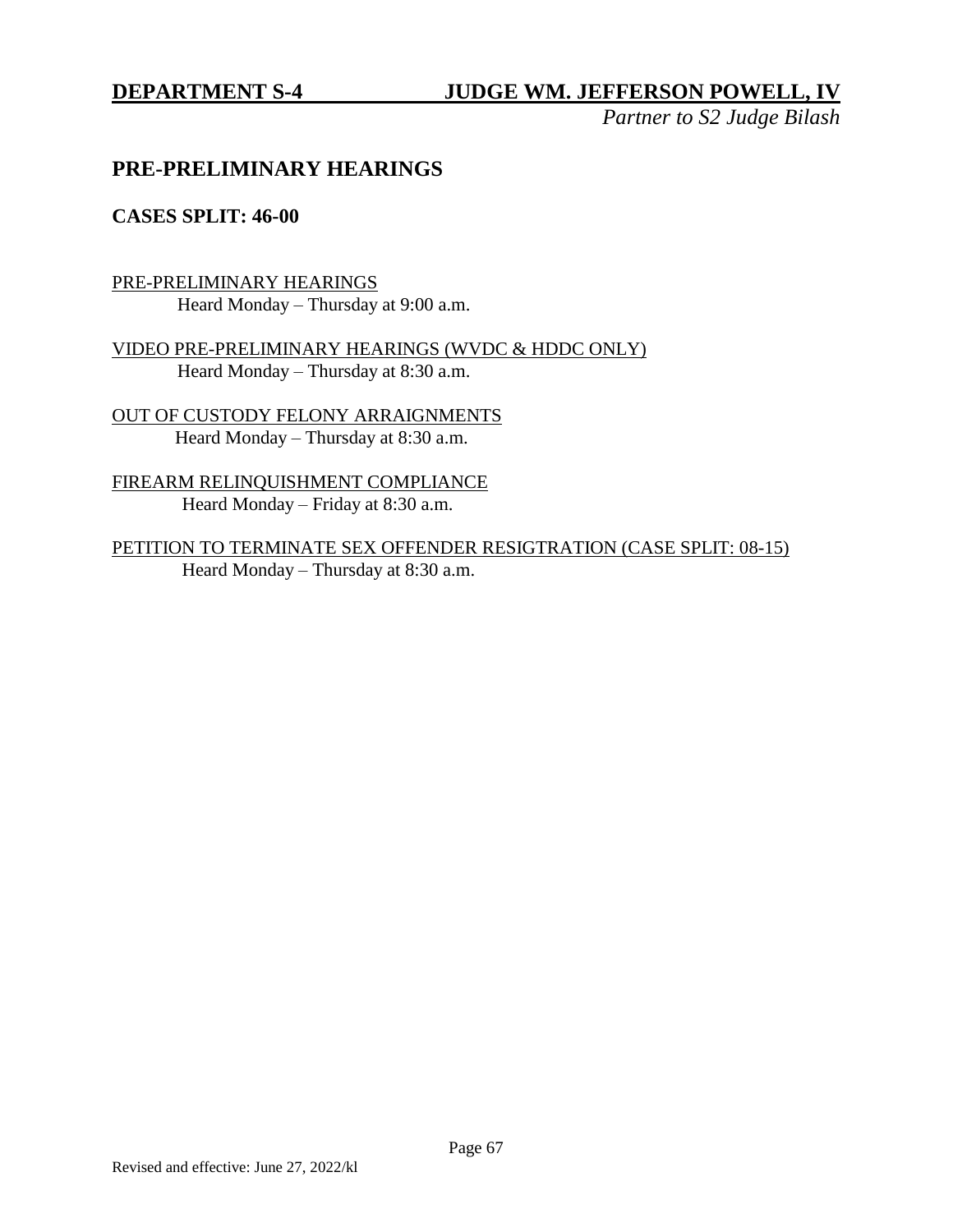## **DEPARTMENT S-5 JUDGE DENISE TRAGER DVORAK**

*Partner to S6 Judge Garza*

## **MISDEMEANOR PRE-TRIALS**

## **CASE SPLIT: ALL**

MISDEMEANOR PRE-TRIALS Heard Monday – Thursday at 8:30 a.m.

MISDEMEANOR MOTIONS – Even Number Split (CAP OF 7) Heard Friday at 8:30 a.m.

MISDEMEANOR RESTITUTION HEARINGS Heard Friday at 8:30 a.m.

COUNTY SEAT INFRACTION REQUESTED ARRAIGNMENTS Heard Monday – Thursday at 8:30 a.m.

COUNTY SEAT INFRACTION COURT TRIALS Heard Friday at 8:30 a.m**.**

VIDEO ARRAIGNMENTS Heard Friday at 1:00 p.m. in Department S-9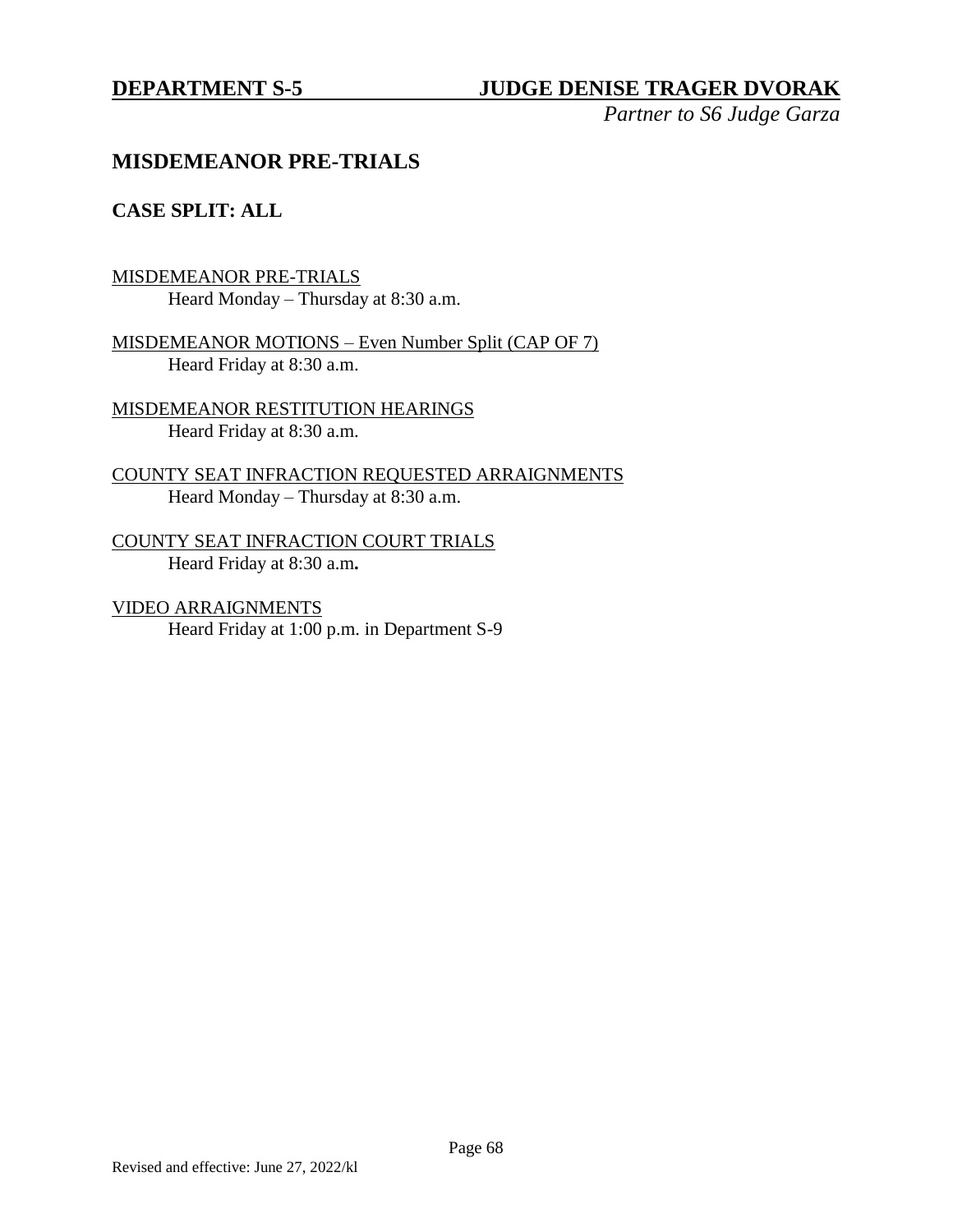## **DEPARTMENT S-6 JUDGE DONNA G. GARZA ASSIGNED JUDGE**

*Partner to S7 Judge Rogan*

## **OVERFLOW PRELIMINARY HEARINGS**

## **CASE SPLIT: ALL**

OVERFLOW PRELIMINARY HEARINGS Heard Monday – Thursday at 9:00 a.m.

MISDEMEANOR MOTIONS (CAP OF 7) Heard Friday at 8:30 a.m.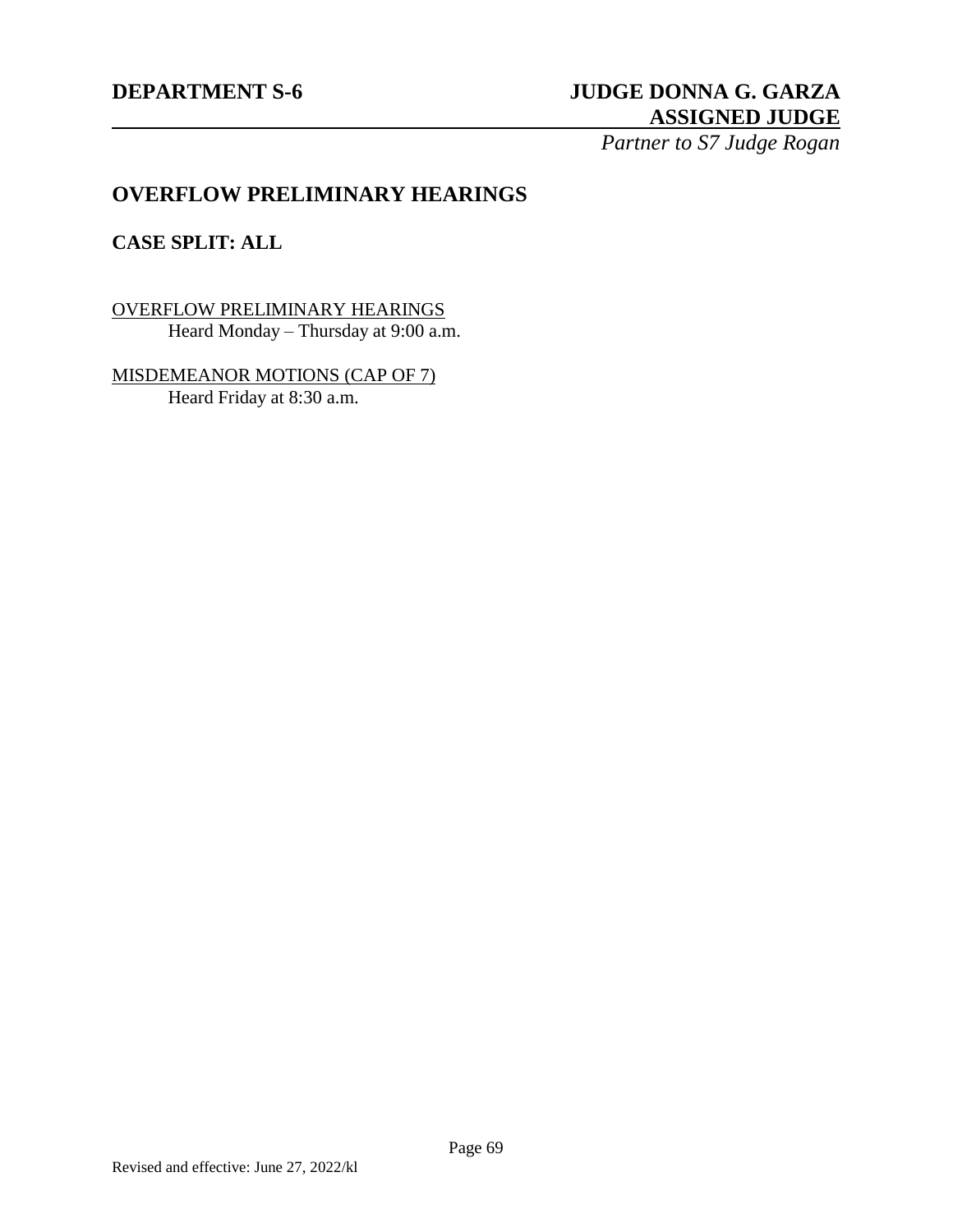## **DEPARTMENT S-7 JUDGE LISA M. ROGAN SUPERVISING CRIMINAL JUDGE**

*Partner to S6 Assigned Judge D. Garza*

## **MASTER CALENDAR TRIAL READINESS**

## **CASE SPLIT: ALL**

## MISDEMEANOR ARRAIGNMENTS (OUTDOOR COURT) Heard Monday – Thursday at 8:30 a.m.

MISDEMEANOR RESTITUTION HEARINGS Heard Friday at 8:30 a.m.

## MASTER CALENDAR TRIAL READINESS

Felonies heard Friday at 8:30 a.m. and 10:30 a.m. Misdemeanors heard Tuesday at 8:30 a.m. and 10:30 a.m.

## OVERFLOW PRELIMINARY HEARINGS

Heard Monday – Thursday at 9:00 a.m.

FELONY WARRANT WALK-INS (CAP OF 10) Heard Monday – Thursday at 8:30 a.m.

IN-PERSON IN-CUSTODY ARRAIGNMENTS (VIDEO REFUSALS) Heard Monday – Friday at 8:30 a.m.

EXTRADITION HEARINGS Heard Monday – Thursday at 8:30 a.m.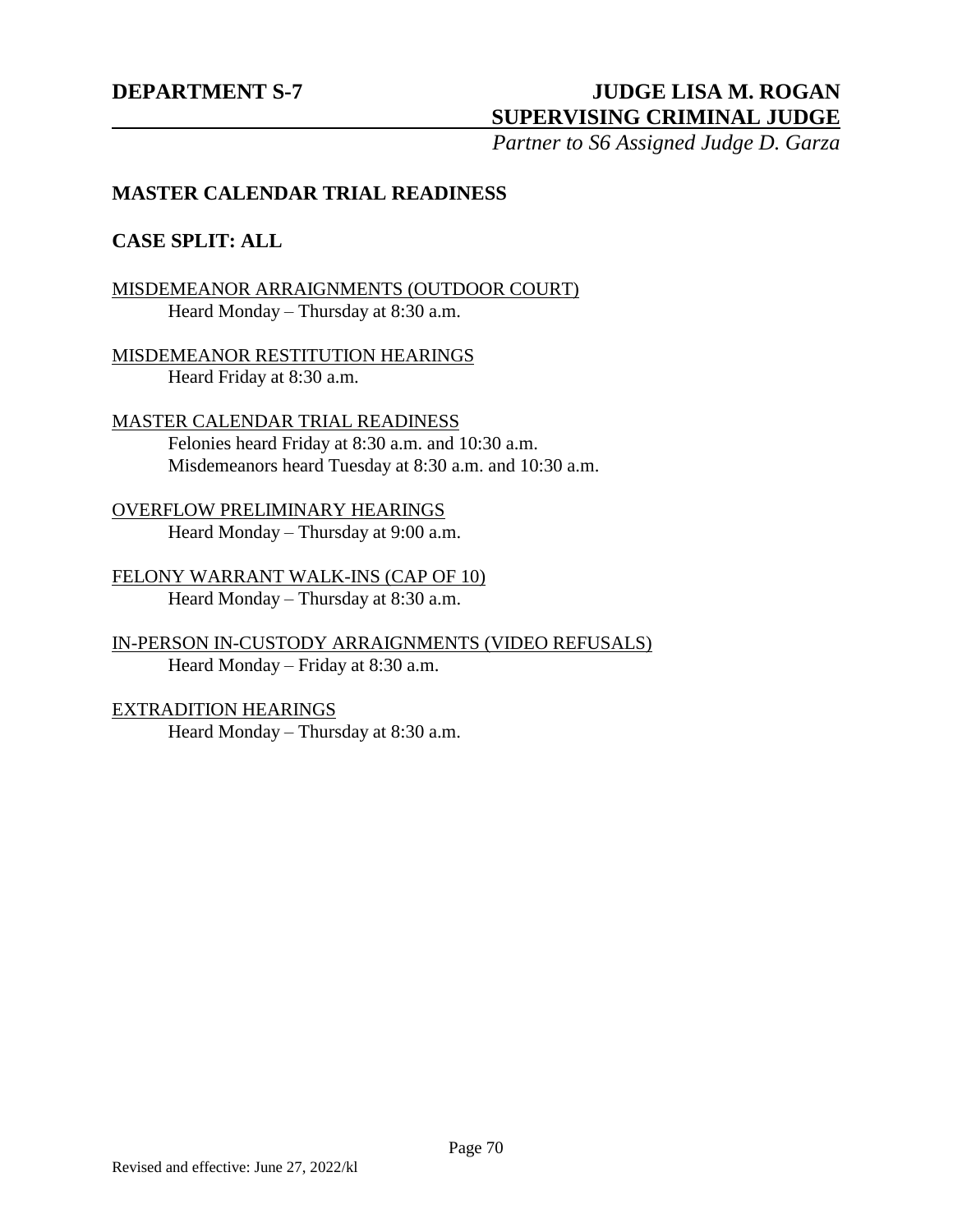*Partner to S10 Judge Balderrama*

# **TREATMENT COURT & VIDEO ARRAIGNMENT COURT**

## HEARINGS ON REVOCATION OF PROBATION & HEARINGS ON REINSTATEMENT OF CRIMINAL PROCEEDINGS

Heard Monday at 8:30 a.m.

#### DRUG COURT

Tuesday at 10:00 a.m. (P.R.I.D.E.); at 2:00 p.m. (Big Bear and Fontana) Thursday at 10:00 a.m. (Redlands); at 2:00 p.m. (San Bernardino) (Screenings Heard Tuesday at 8:00 a.m.)

#### DRUG COURT RELATED MENTAL HEALTH COURT – RANCHO AND SAN BERNARDINO CASES

Wednesday at 10:00 a.m. (Screenings Heard Monday at 8:30 a.m.)

### VETERANS TREATMENT COURT (Wednesday Afternoon)

Wednesday at 2:00 p.m. (Screenings Heard Monday at 8:30 a.m.)

#### SENTENCING/CONFERENCES Heard Monday through Thursday at 8:30 a.m.

## FIREARM RELINQUISHMENT COMPLIANCE Heard Monday – Thursday at 8:30 a.m.

## VIDEO ARRAIGNMENTS

Heard Monday – Friday at 1:00 p.m.

## POST RELEASE COMMUNITY SUPERVISION (PRCS) VIOLATION ARRAIGNMENTS Heard Monday – Thursday at 1:00 p.m.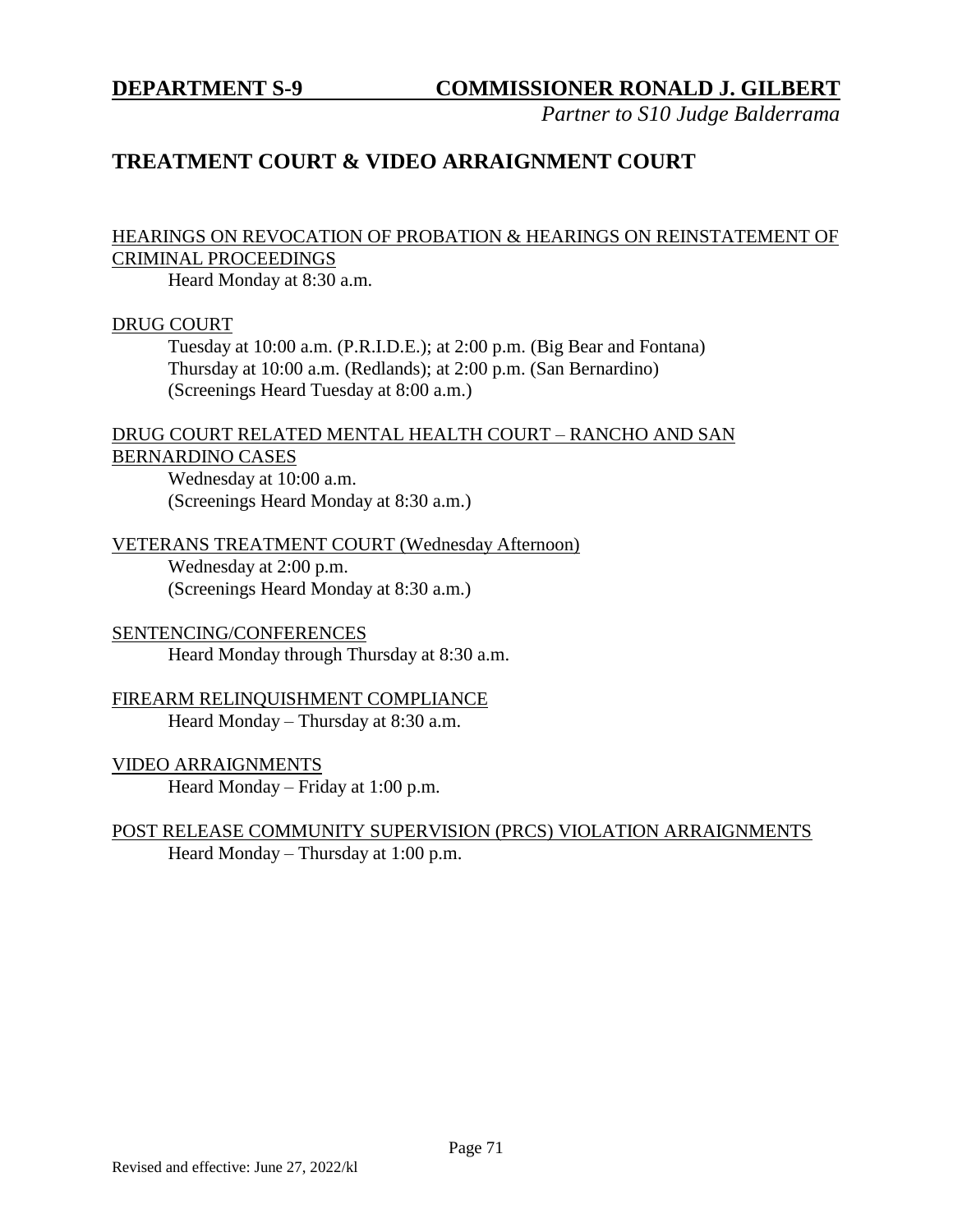*Partner to S9 Comm. Gilbert*

# **MDO/SVP CALENDAR**

### MDO/SVP LAW & MOTION

Heard Monday – Thursday at 8:30 a.m.

## TRIAL RE: MDO/SVP/NGI/DEVELOPMENTAL DISABLED/RESTORATION OF SANITY Heard Monday – all day; Tuesday a.m.; Wednesday – all day; Thursday p.m.

CRIMINAL OVERFLOW TRIAL CALENDAR Heard Monday – Friday at 9:00 a.m.

PETITIONS FOR THE RETURN OF FIREARMS Heard at  $8:30$  a.m. on the  $2<sup>nd</sup>$  Tuesday of each month

CONTESTED QAWI & GREENSHIELDS HEARINGS (HEARD BY VIDEO IN S1) Heard 1<sup>st</sup> Tuesday of each month at 9 a.m.

FIREARM PROHIBITION HEARINGS Heard the first Tuesday of each month at 8:30 a.m.

MDO PETITIONS (WI6500/PC2970/PC2966) Heard Monday – Thursday at 8:30 a.m.

## WI6500 PETITIONS Heard Monday – Thursday at 8:30 a.m.

## PC1368 PILOT PROJECT (FELONY & MISDEMEANOR CASES) Heard Tuesday at 8:30 a.m. Overflow Heard Friday at 8:30 a.m.

## PETITION TO TERMINATE SEX OFFENDER RESIGTRATION (CASE SPLIT: 97-00) Heard Monday – Thursday at 8:30 a.m.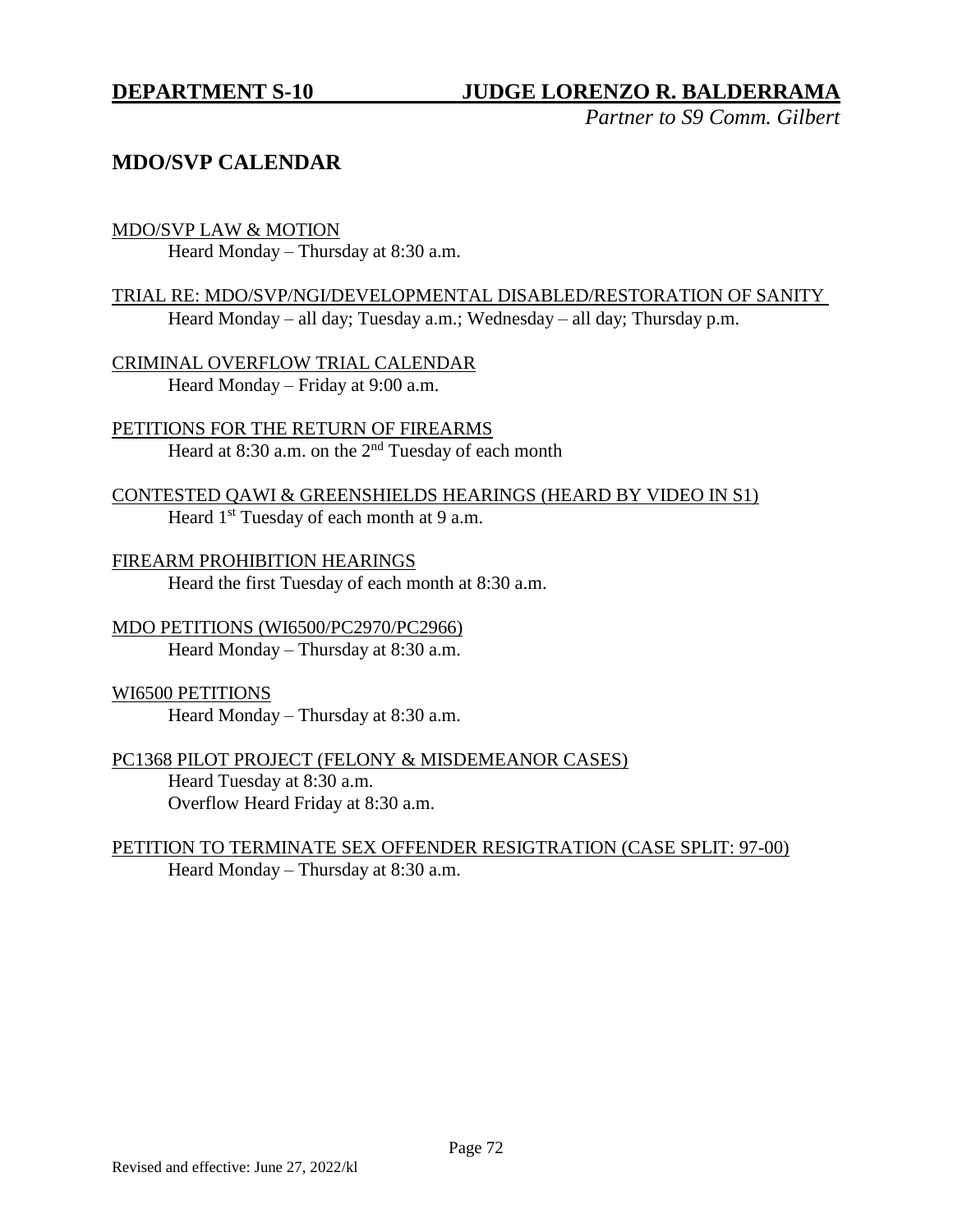*Partner to S12 Judge Malone*

# **FELONY POST PRELIMINARY HEARINGS/TRIALS**

## **CASE SPLIT: 61-75**

POST-PRELIMINARY FELONY HEARINGS/DISPO RESET HEARINGS Heard Tuesday & Friday at 8:30 a.m.

JURY TRIALS (FELONY & MISDEMEANOR) Heard Monday – Thursday at 10:00 a.m.

FELONY AND MISDEMEANOR TRIAL READINESS Heard Friday at 8:30 a.m.

#### FELONY PRE-TRIALS Heard Tuesday & Friday at 8:30 a.m.

SPECIAL SETTINGS/MOTIONS SET BY COURT Heard Tuesday & Friday at 8:30 a.m.

FIREARM RELINQUISHMENT COMPLIANCE Heard Tuesday & Friday at 8:30 a.m.

PETITION TO TERMINATE SEX OFFENDER RESIGTRATION Heard Tuesday & Friday at 8:30 a.m.

MENTAL DISORDER DIVERSION CASES (MDD) Heard Tuesday & Friday at 8:30 a.m.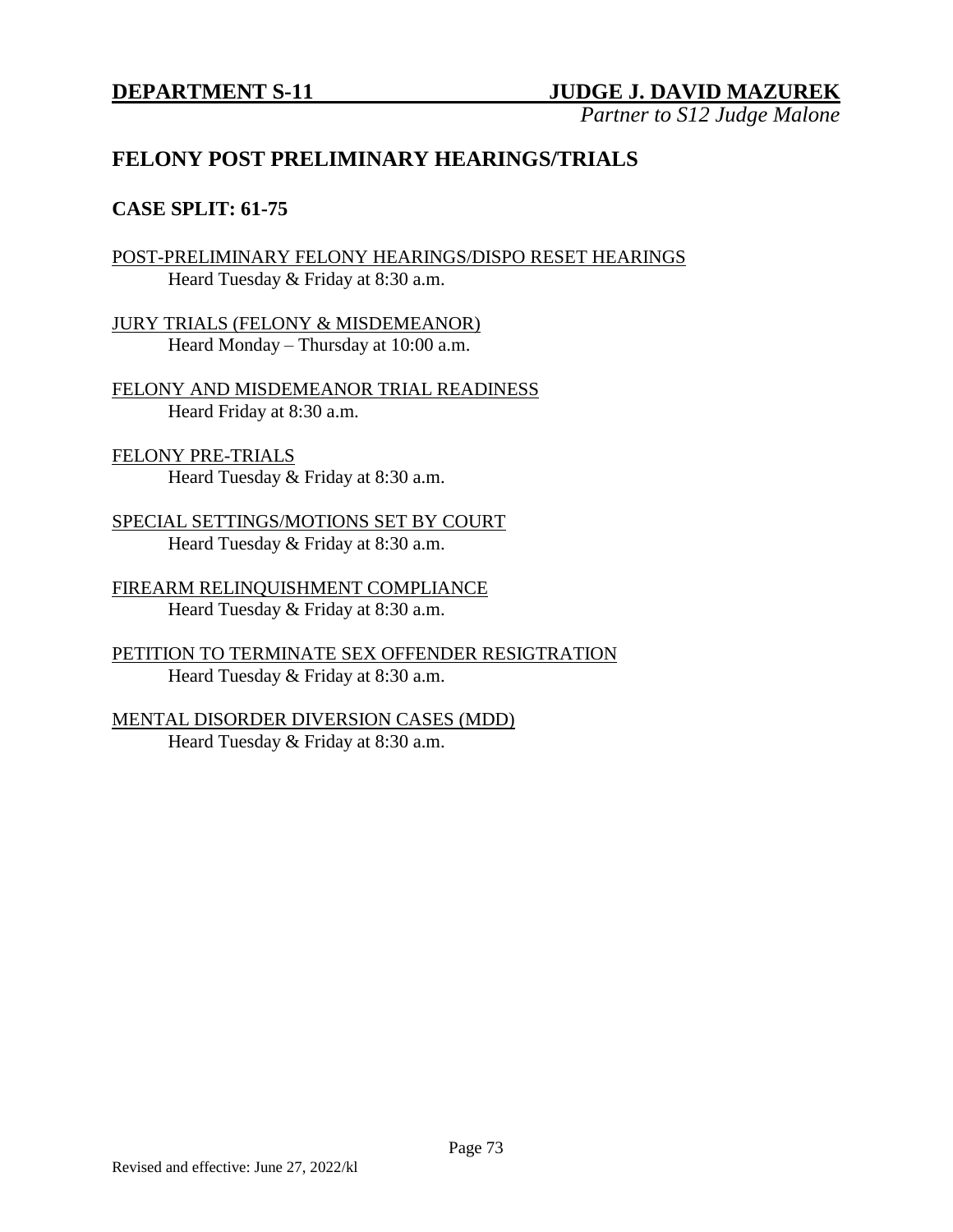# **DEPARTMENT S-12 JUDGE STEVE MALONE**

*Partner to S11 Judge Mazurek*

# **FELONY POST PRELIMINARY HEARINGS/TRIALS**

## **CASE SPLIT: 01-15**

## POST-PRELIMINARY FELONY HEARINGS/DISPO RESET HEARINGS Heard Wednesday & Friday at 8:30 a.m.

JURY TRIALS (FELONY & MISDEMEANOR) Heard Monday – Thursday at 10:00 a.m.

FELONY AND MISDEMEANOR TRIAL READINESS Heard Wednesday & Friday at 8:30 a.m.

## FELONY PRE-TRIALS Heard Wednesday & Friday at 8:30 a.m.

SPECIAL SETTINGS/MOTIONS SET BY COURT Heard Wednesday & Friday at 8:30 a.m.

FIREARM RELINQUISHMENT COMPLIANCE Heard Wednesday & Friday at 8:30 a.m.

PETITION TO TERMINATE SEX OFFENDER RESIGTRATION (CASE SPLIT: 48-55) Heard Wednesday & Friday at 8:30 a.m.

# MENTAL DISORDER DIVERSION CASES (MDD)

Heard Wednesday & Friday at 8:30 a.m.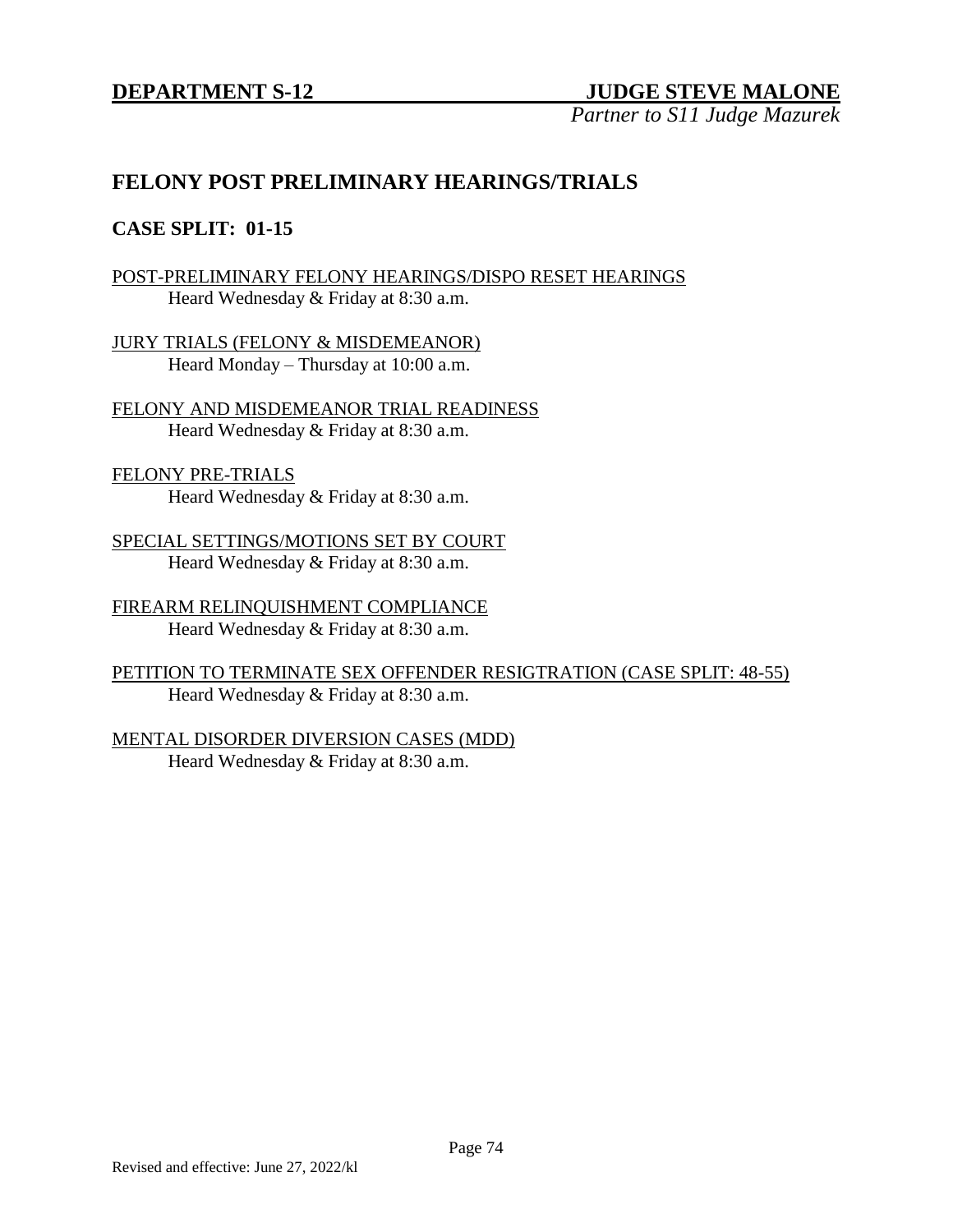*Partner to S15 Judge Wilson*

# **FELONY POST PRELIMINARY HEARINGS/TRIALS**

## **CASE SPLIT: 16-30**

## POST-PRELIMINARY FELONY HEARINGS/DISPO RESET HEARINGS Heard Thursday & Friday at 8:30 a.m.

JURY TRIALS (FELONY & MISDEMEANOR) Heard Monday – Thursday at 10:00 a.m.

FELONY AND MISDEMEANOR TRIAL READINESS Heard Thursday & Friday at 8:30 a.m.

FELONY PRE-TRIALS Heard Thursday & Friday at 8:30 a.m.

SPECIAL SETTINGS/MOTIONS SET BY COURT Heard Thursday & Friday at 8:30 a.m.

FIREARM RELINQUISHMENT COMPLIANCE Heard Thursday & Friday at 8:30 a.m.

PETITION TO TERMINATE SEX OFFENDER RESIGTRATION (CASE SPLIT: 56-63) Heard Thursday & Friday at 8:30 a.m.

MENTAL DISORDER DIVERSION CASES (MDD) Heard Thursday & Friday at 8:30 a.m.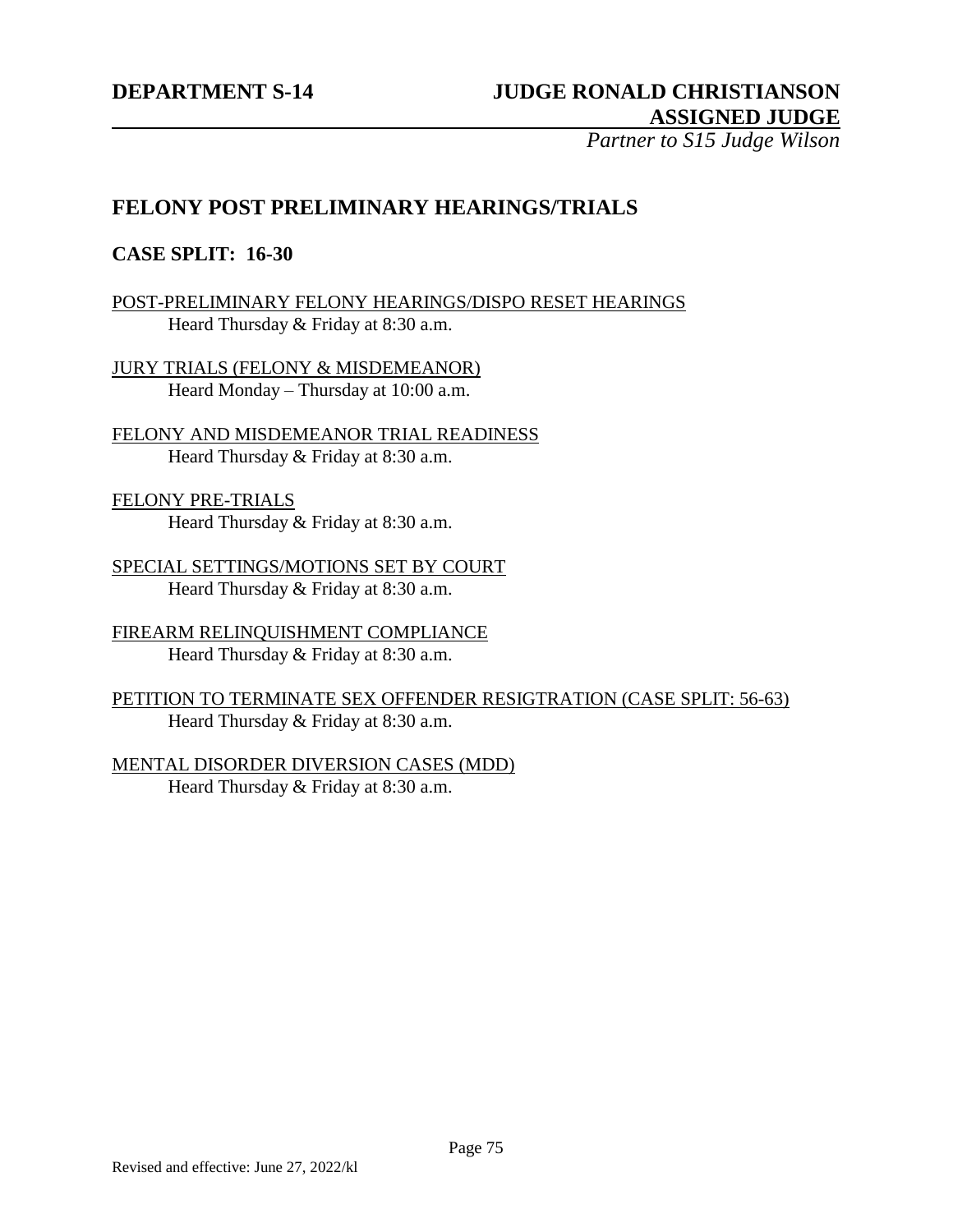*Partner to S14 Assigned Judge Christianson*

# **FELONY POST PRELIMINARY HEARINGS/TRIALS**

## **CASE SPLIT: 31-45**

POST-PRELIMINARY FELONY HEARINGS/DISPO RESET HEARINGS Heard Tuesday & Friday at 8:30 a.m.

JURY TRIALS (FELONY & MISDEMEANOR) Heard Monday – Thursday at 10:00 a.m.

FELONY AND MISDEMEANOR TRIAL READINESS Heard Tuesday & Friday at 8:30 a.m.

FELONY PRE-TRIALS Heard Tuesday & Friday at 8:30 a.m.

SPECIAL SETTINGS/MOTIONS SET BY COURT Heard Tuesday & Friday at 8:30 a.m.

FIREARM RELINQUISHMENT COMPLIANCE Heard Tuesday & Friday at 8:30 a.m.

PETITION TO TERMINATE SEX OFFENDER RESIGTRATION Heard Tuesday & Friday at 8:30 a.m.

MENTAL DISORDER DIVERSION CASES (MDD) Heard Tuesday & Friday at 8:30 a.m.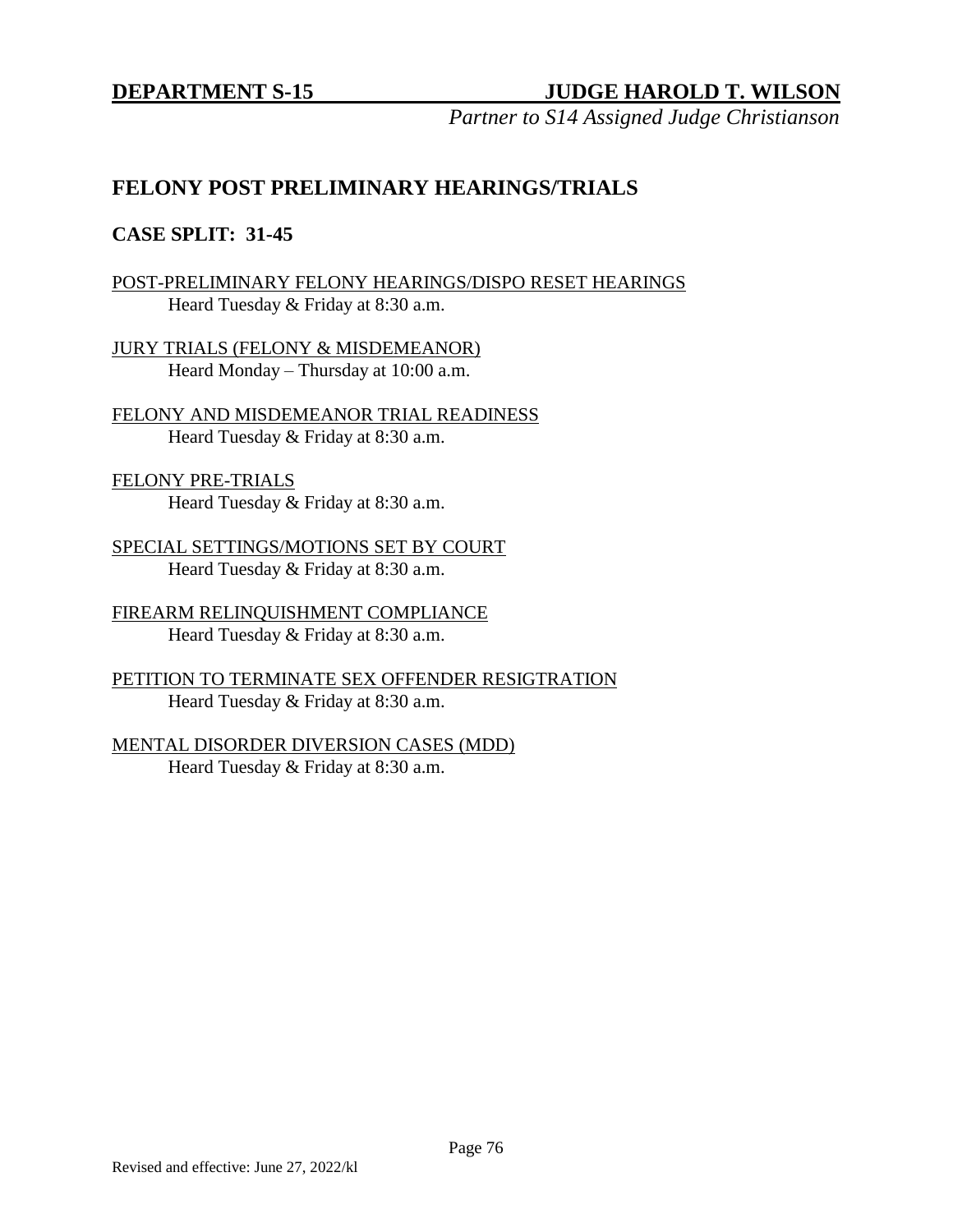# **LIMITED CIVIL MATTERS, NAME CHANGES, SAME DAY HARASSMENTS**

**Designated Gun Violence Restraining Order Judge**

## **CASE SPLIT: 0-4**

ALL GUN VIOLENCE RESTRAINING ORDERS Heard Monday through Friday at 8:30 a.m.

ALL LIMITED JURISDICTION MATTERS Heard Monday through Friday at 8:30 a.m.

ALL IMPOUND HEARINGS Heard Monday through Friday at 8:30 a.m.

ALL SAME DAY EX PARTE HEARINGS Heard Monday through Friday as needed at 8:30 a.m. (Remote only)

CODE ENFORCEMENT Heard Monday through Friday at 8:30 a.m.

LAW AND MOTION Heard Monday through Friday at 8:30 a.m.

MOTION FOR SUMMARY JUDGMENT/MOTION FOR SUMMARY ADJUDICATION Heard Monday through Thursday at 8:30 a.m.

MANDATORY SETTLEMENT CONFERENCES (JUDICIAL) Heard Thursday and Friday at 1:30 p.m. as set by any civil department

NAME CHANGE/PETITION FOR CHANGE OF NAME AND GENDER Opposed Heard Monday through Friday at 8:30 a.m. Non-opposed, Chambers

REQUEST TO REMOVE NAME FROM GANG DATABASE Heard Monday through Thursday at 8:30 a.m. Non-opposed, Chambers

#### VICIOUS DOG PETITIONS

Heard Monday through Friday at 8:30 a.m.

# ORDER TO SHOW CAUSE RE: DISMISSAL/ARBITRATION/ORDER TO APPEAR FOR EXAMINATION (ORAPS)

Heard Monday through Friday at 8:30 a.m.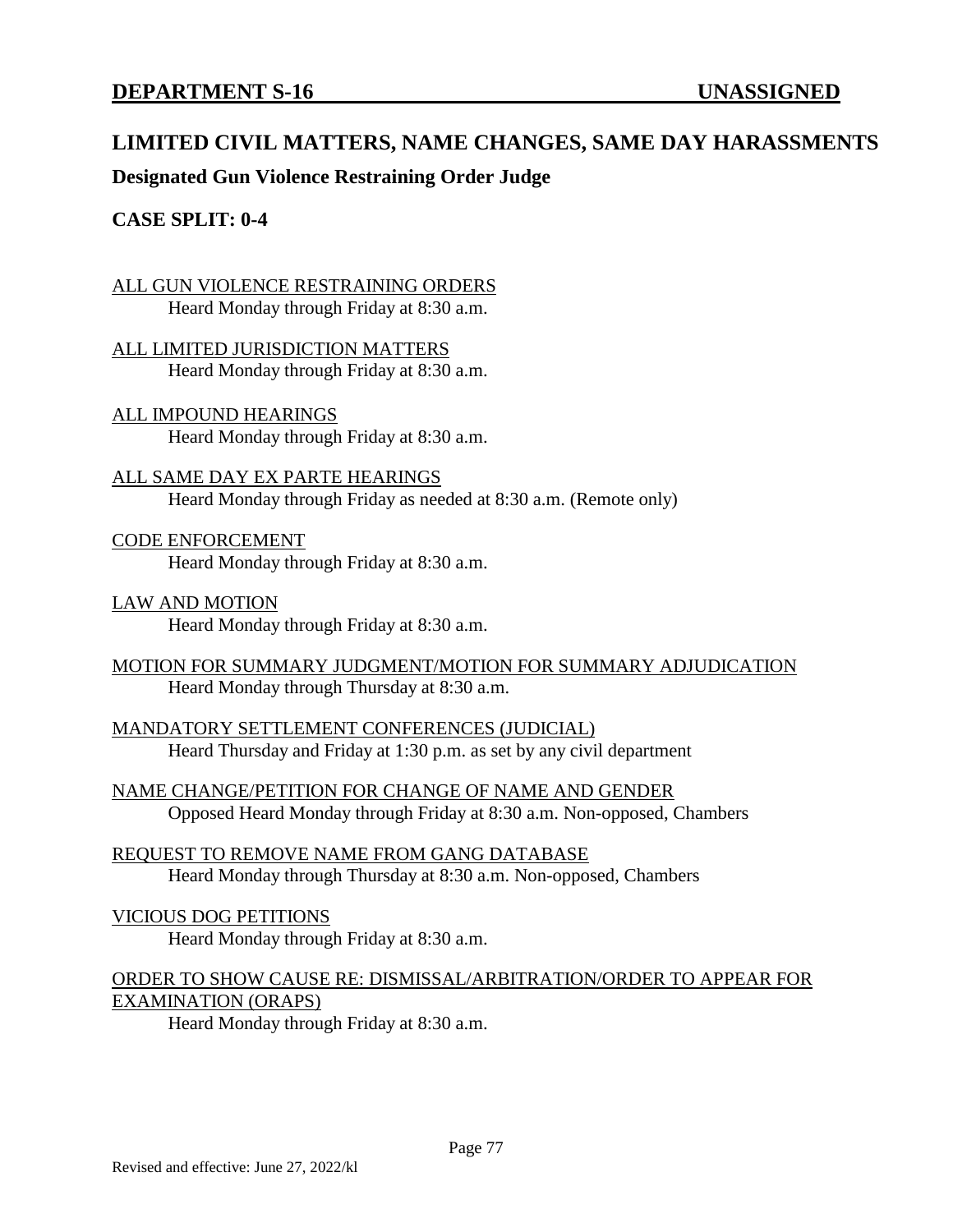## TRIAL SETTING CONFERENCE

- Initial Trial Setting Conference Heard Monday through Friday in Chambers.
	- o Initial Trial Setting Conference Statement and Initial Trial Setting Conference Order forms required and can be dropped in the assigned department. *See Emergency Local Rule 1.1*
- Further Trial Setting Conferences Heard Monday through Friday at 8:30 a.m.

## TRIAL READINESS

Heard Thursday at 8:30 a.m.

### TRIALS (COURT)

Heard Monday through Friday at 10:00 a.m. & 10:30 a.m.

### TRIALS (JURY)

Monday through Thursday at 10:30 a.m. (as set by the Court)

## **PARTNER JUDGE: Dept. S17**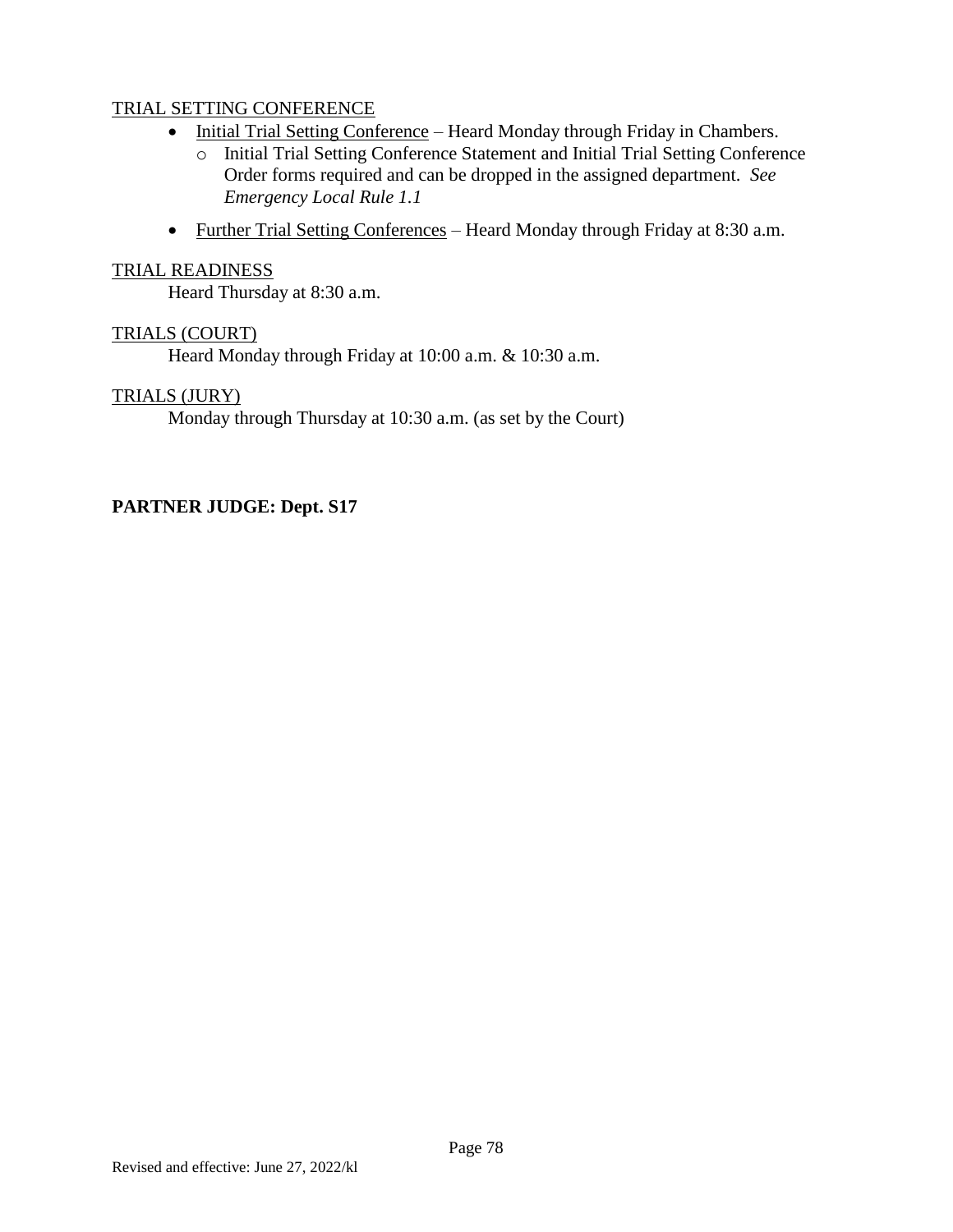# **LIMITED CIVIL MATTERS, NAME CHANGES, SAME DAY HARASSMENTS**

## **CASE SPLIT: 5-9**

#### ALL LIMITED JURISDICTION MATTERS Heard Monday through Friday at 8:30 a.m.

ALL IMPOUND HEARINGS Heard Monday through Friday at 8:30 a.m.

ALL SAME DAY EX PARTE HEARINGS Heard Monday through Friday as needed at 8:30 a.m. (Remote only)

CODE ENFORCEMENT Heard Monday through Friday at 8:30 a.m.

#### LAW AND MOTION

Heard Monday through Thursday at 8:30 a.m.

MOTION FOR SUMMARY JUDGMENT/MOTION FOR SUMMARY ADJUDICATION Heard Monday through Thursday at 8:30 a.m.

MANDATORY SETTLEMENT CONFERENCES (JUDICIAL) Heard Thursday and Friday at 1:30 p.m. as set by any civil department

NAME CHANGE/PETITION FOR CHANGE OF NAME AND GENDER Opposed Heard Monday through Friday at 8:30 a.m. Non-opposed, Chambers

REQUEST TO REMOVE NAME FROM GANG DATABASE Heard Monday through Thursday at 8:30 a.m. Non-opposed, Chambers

#### VICIOUS DOG PETITIONS

Heard Monday through Friday at 8:30 a.m.

### ORDER TO SHOW CAUSE RE: DISMISSAL/ARBITRATION/ORDER TO APPEAR FOR EXAMINATION (ORAPS)

Heard Monday through Friday at 8:30 a.m.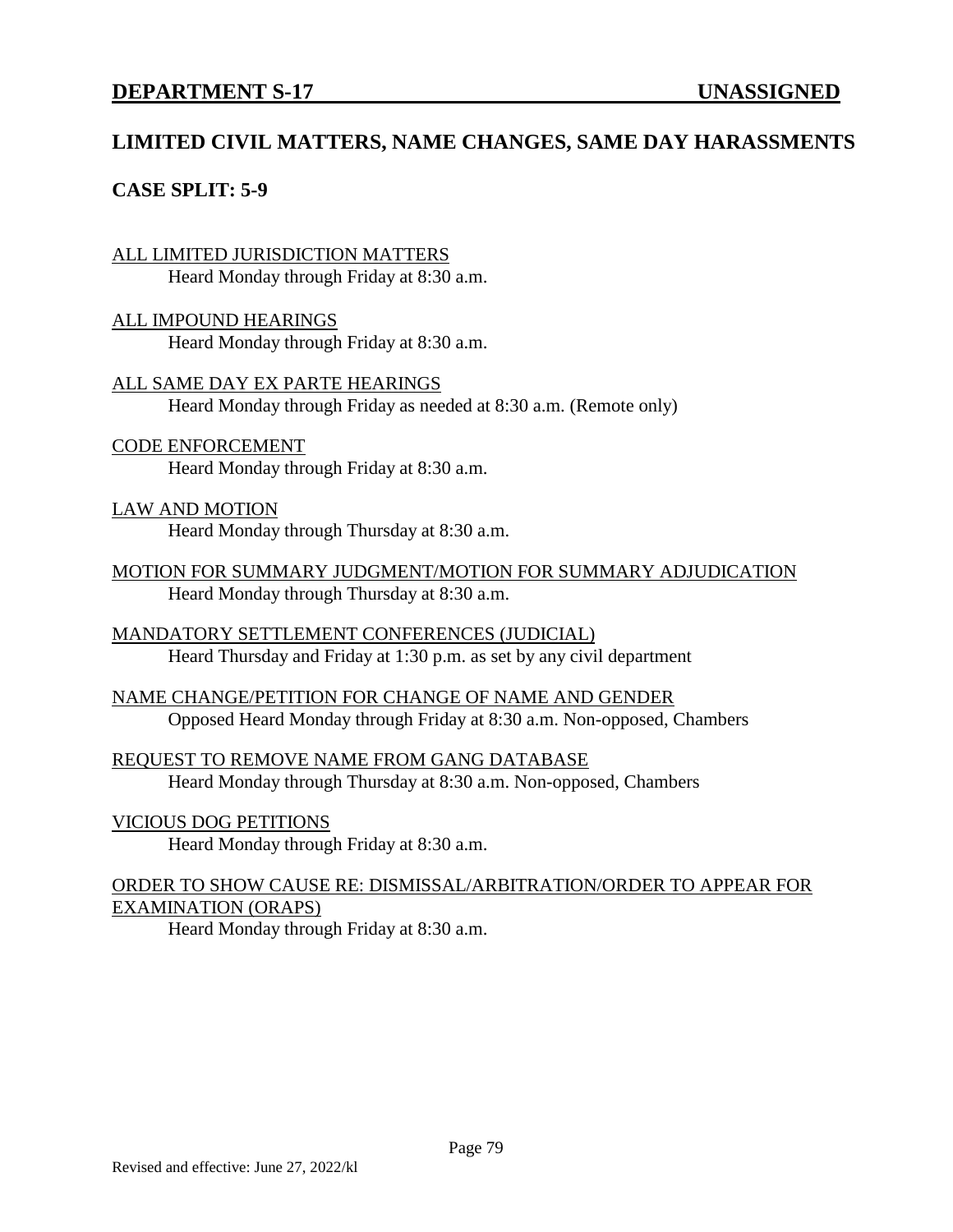## TRIAL SETTING CONFERENCE

- Initial Trial Setting Conference Heard Monday through Friday in Chambers.
	- o Initial Trial Setting Conference Statement and Initial Trial Setting Conference Order forms required and can be dropped in the assigned department. *See Emergency Local Rule 1.1*
- Further Trial Setting Conferences Heard Monday through Friday at 8:30 a.m.

#### TRIAL READINESS

Heard Thursday at 8:30 a.m.

#### TRIALS (COURT)

Heard Monday through Friday at 10:00 a.m. & 10:30 a.m.

#### TRIALS (JURY)

Monday through Thursday at 10:30 a.m. (as set by the Court)

#### **PARTNER JUDGE: Unassigned, Department S16**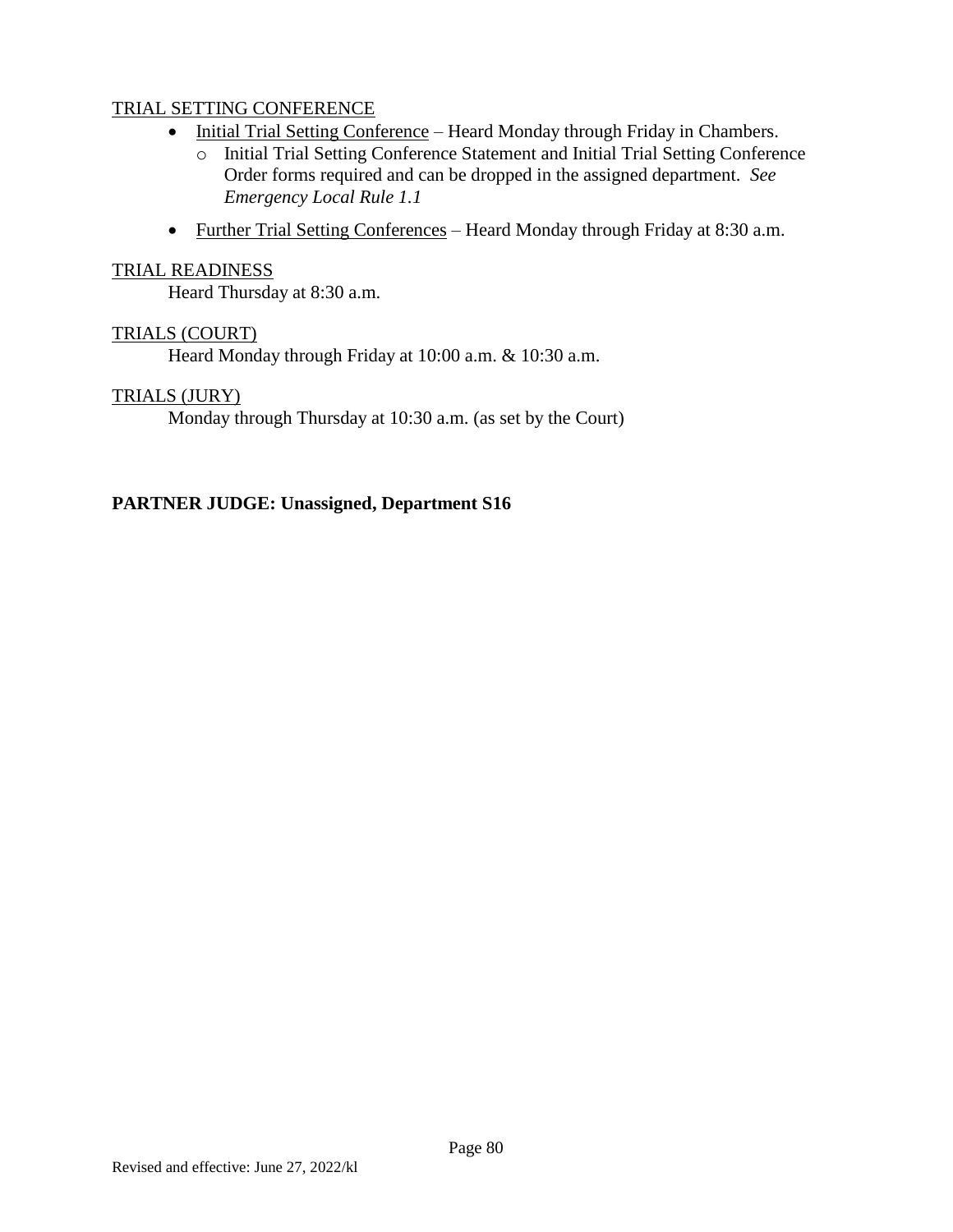# **FELONY POST PRELIMINARY HEARINGS/TRIALS**

## **CASE SPLIT: 46-60**

POST-PRELIMINARY FELONY HEARINGS/DISPO RESET HEARINGS Heard Wednesday & Friday at 8:30 a.m.

JURY TRIALS (FELONY & MISDEMEANOR) Heard Monday – Thursday at 10:00 a.m.

FELONY AND MISDEMEANOR TRIAL READINESS Heard Wednesday & Friday at 8:30 a.m.

FELONY PRE-TRIALS Heard Wednesday & Friday at 8:30 a.m.

SPECIAL SETTINGS/MOTIONS SET BY COURT Heard Wednesday & Friday at 8:30 a.m.

FIREARM RELINQUISHMENT COMPLIANCE Heard Wednesday & Friday at 8:30 a.m.

PETITION TO TERMINATE SEX OFFENDER RESIGTRATION Heard Wednesday & Friday at 8:30 a.m.

MENTAL DISORDER DIVERSION CASES (MDD) Heard Wednesday & Friday at 8:30 a.m.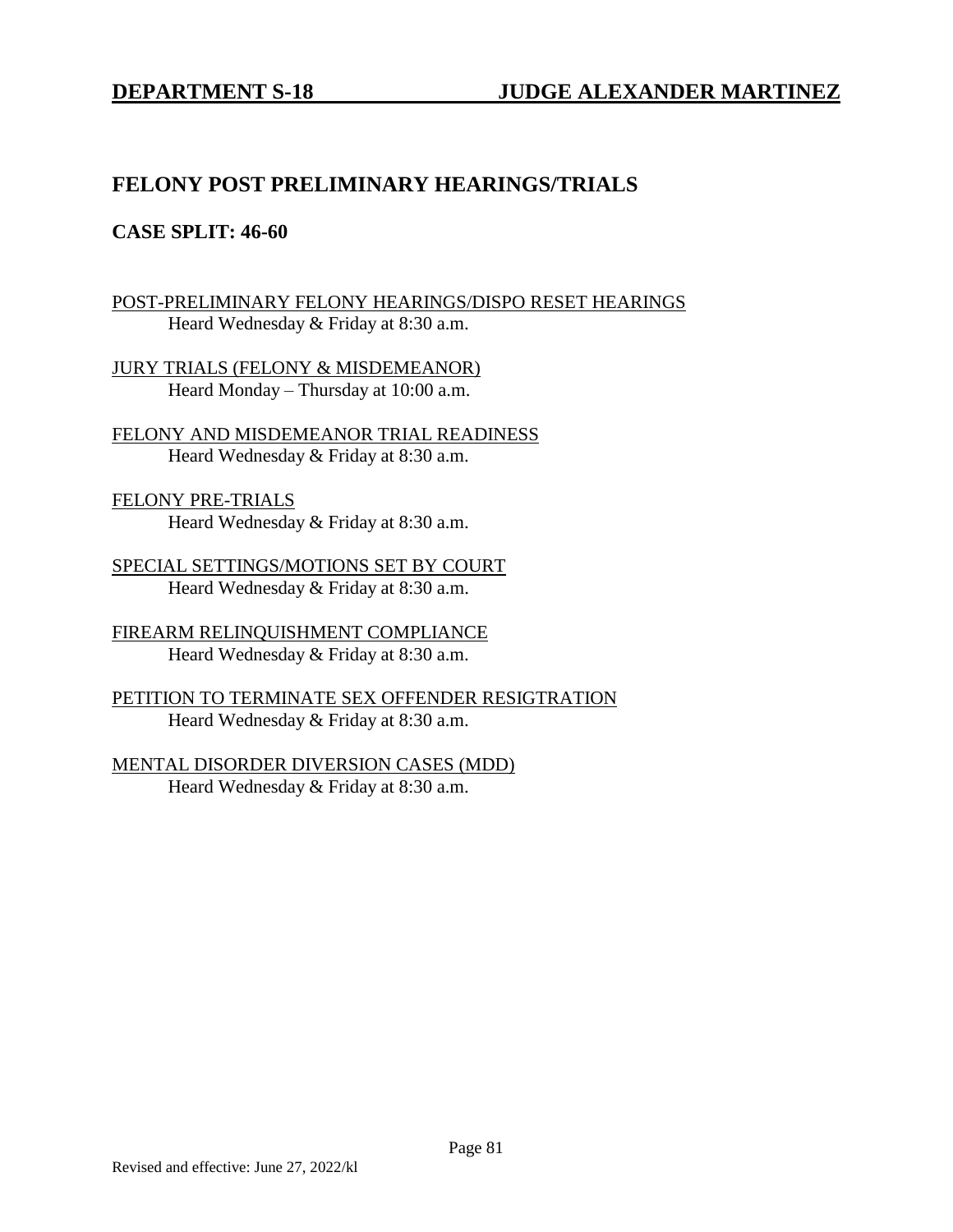## **DEPARTMENT S-19 JUDGE CHERYL KERSEY**

*Partner to S20 Judge Tavill*

# **FELONY POST PRELIMINARY HEARINGS/TRIALS**

## **CASE SPLIT: 76-90**

POST-PRELIMINARY FELONY HEARINGS/DISPO RESET HEARINGS Heard Wednesday & Friday at 8:30 a.m.

JURY TRIALS (FELONY & MISDEMEANOR) Heard Monday – Thursday at 10:00 a.m.

FELONY AND MISDEMEANOR TRIAL READINESS Heard Wednesday & Friday at 8:30 a.m.

FELONY PRE-TRIALS Heard Wednesday & Friday at 8:30 a.m.

SPECIAL SETTINGS/MOTIONS SET BY COURT Heard Wednesday & Friday at 8:30 a.m.

FIREARM RELINQUISHMENT COMPLIANCE Heard Wednesday & Friday at 8:30 a.m.

PETITION TO TERMINATE SEX OFFENDER RESIGTRATION Heard Wednesday & Friday at 8:30 a.m.

MENTAL DISORDER DIVERSION CASES (MDD) Heard Wednesday & Friday at 8:30 a.m.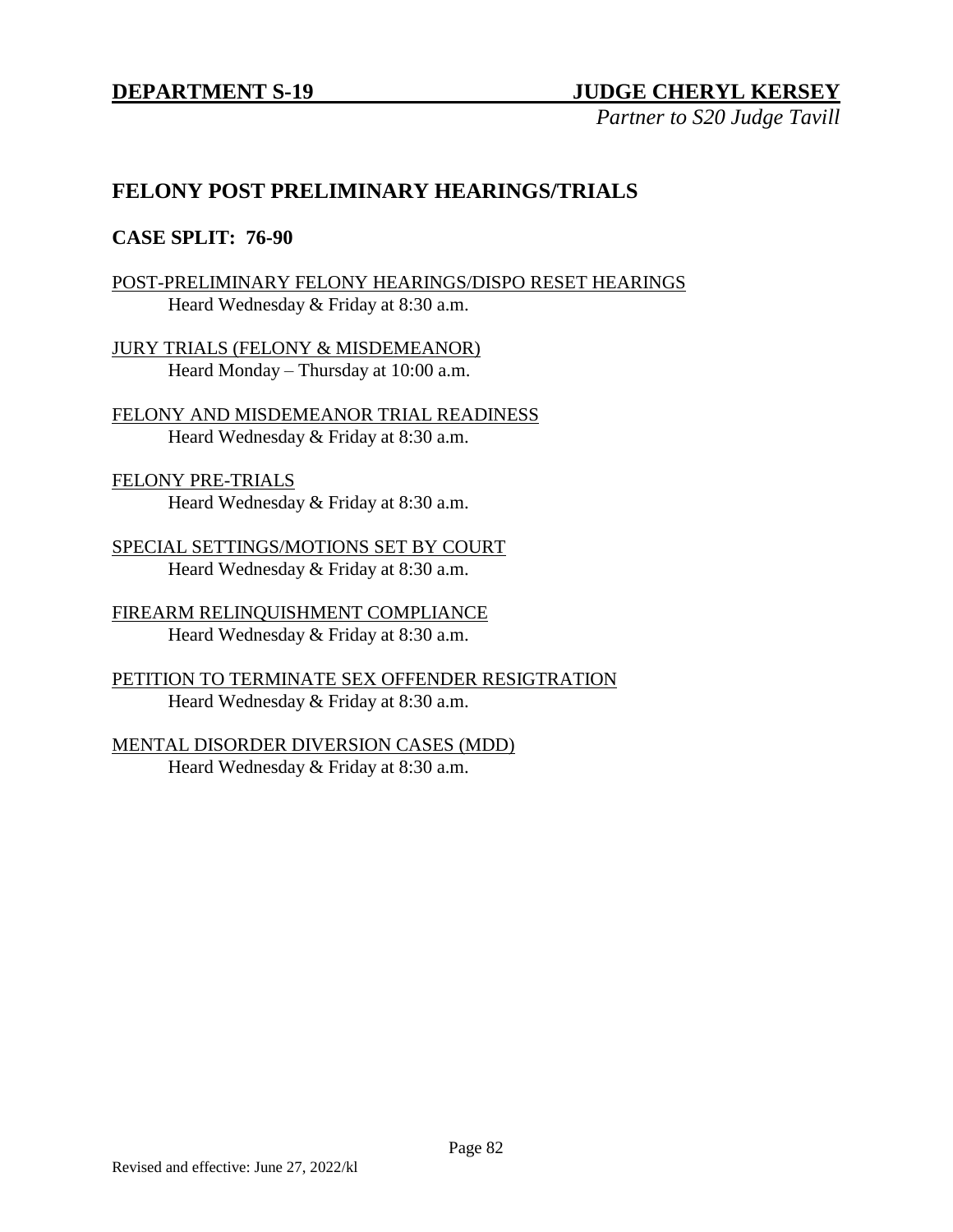*Partner to S21 Judge Smith*

# **FELONY POST PRELIMINARY HEARINGS/TRIALS**

## **CASE SPLIT: 91-00**

POST-PRELIMINARY FELONY HEARINGS/DISPO RESET HEARINGS Heard Thursday & Friday at 8:30 a.m.

JURY TRIALS (FELONY & MISDEMEANOR) Heard Monday – Thursday at 10:00 a.m.

FELONY AND MISDEMEANOR TRIAL READINESS Heard Thursday & Friday at 8:30 a.m.

FELONY PRE-TRIALS Heard Thursday & Friday at 8:30 a.m.

SPECIAL SETTINGS/MOTIONS SET BY COURT Heard Thursday & Friday at 8:30 a.m.

FIREARM RELINQUISHMENT COMPLIANCE Heard Thursday & Friday at 8:30 a.m.

COUNTY-WIDE WRITS OF HABEAS CORPUS Heard Thursday & Friday at 8:30 a.m.

CAPITAL CASE WRITS OF HABEAS CORPUS Heard Thursday & Friday at 8:30 a.m.

PETITION TO TERMINATE SEX OFFENDER RESIGTRATION Heard Thursday & Friday at 8:30 a.m.

MENTAL DISORDER DIVERSION CASES (MDD) Heard Thursday & Friday at 8:30 a.m.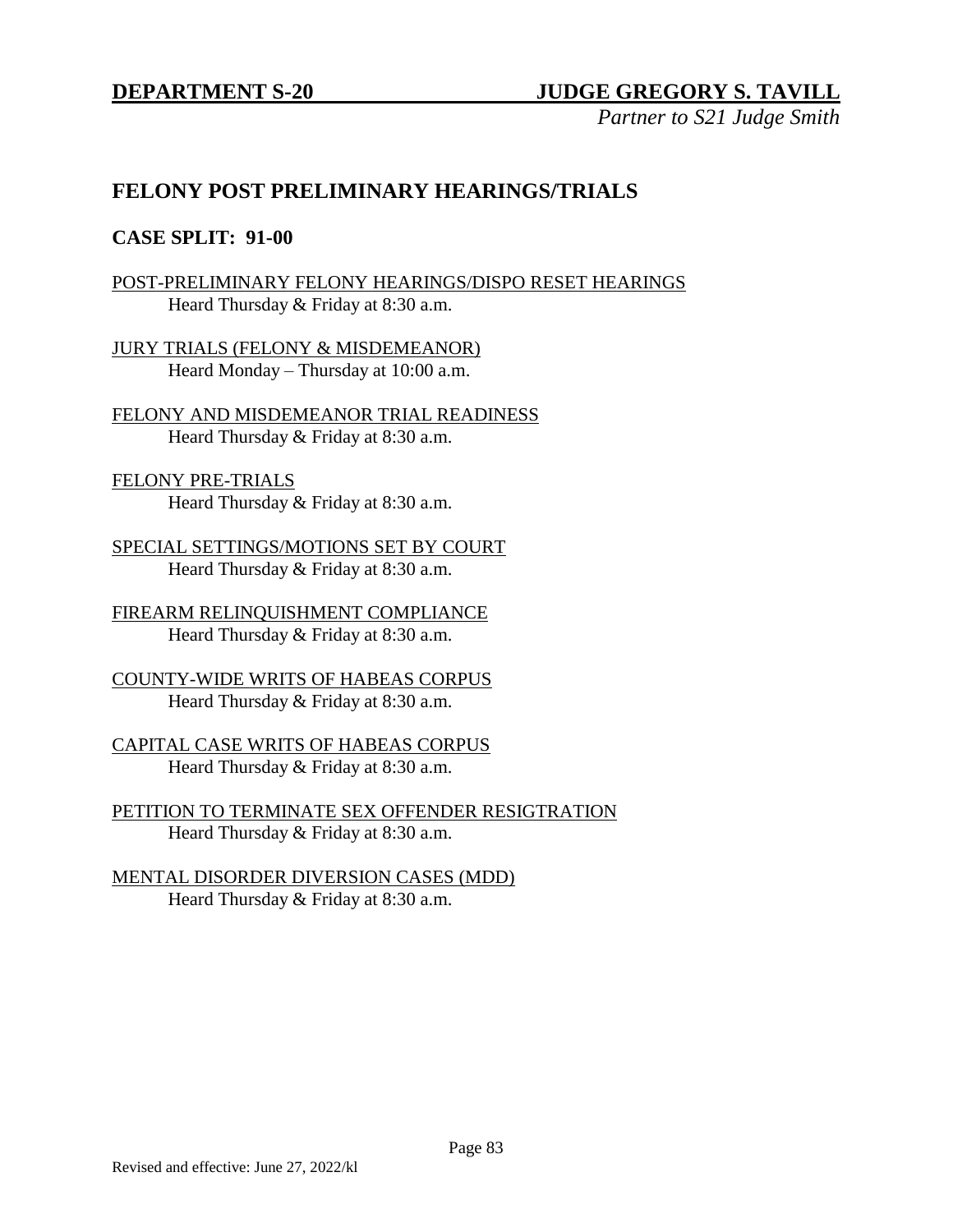# **DEPARTMENT S-21 JUDGE MICHAEL A. SMITH ASSIGNED JUDGE**

*Partner to S19 Judge Kersey*

# **LONG CAUSE AND SPECIAL CIRCUMSTANCE HEARINGS**

#### BAIL FORFEITURES

Heard Friday at 8:30 a.m.

## DESTRUCTION OF ALTERED VEHICLES Heard Friday at 8:30 a.m.

PC 1170.126 – 3 STRIKES RE-SENTENCING HEARINGS Heard Friday at 8:30 a.m.

#### PC1170.18 HEARINGS

Heard the 3<sup>rd</sup> Friday of every month at 8:30 a.m.

# JURY TRIALS (FELONY & MISDEMEANOR) Heard Monday – Thursday at 10:00 a.m.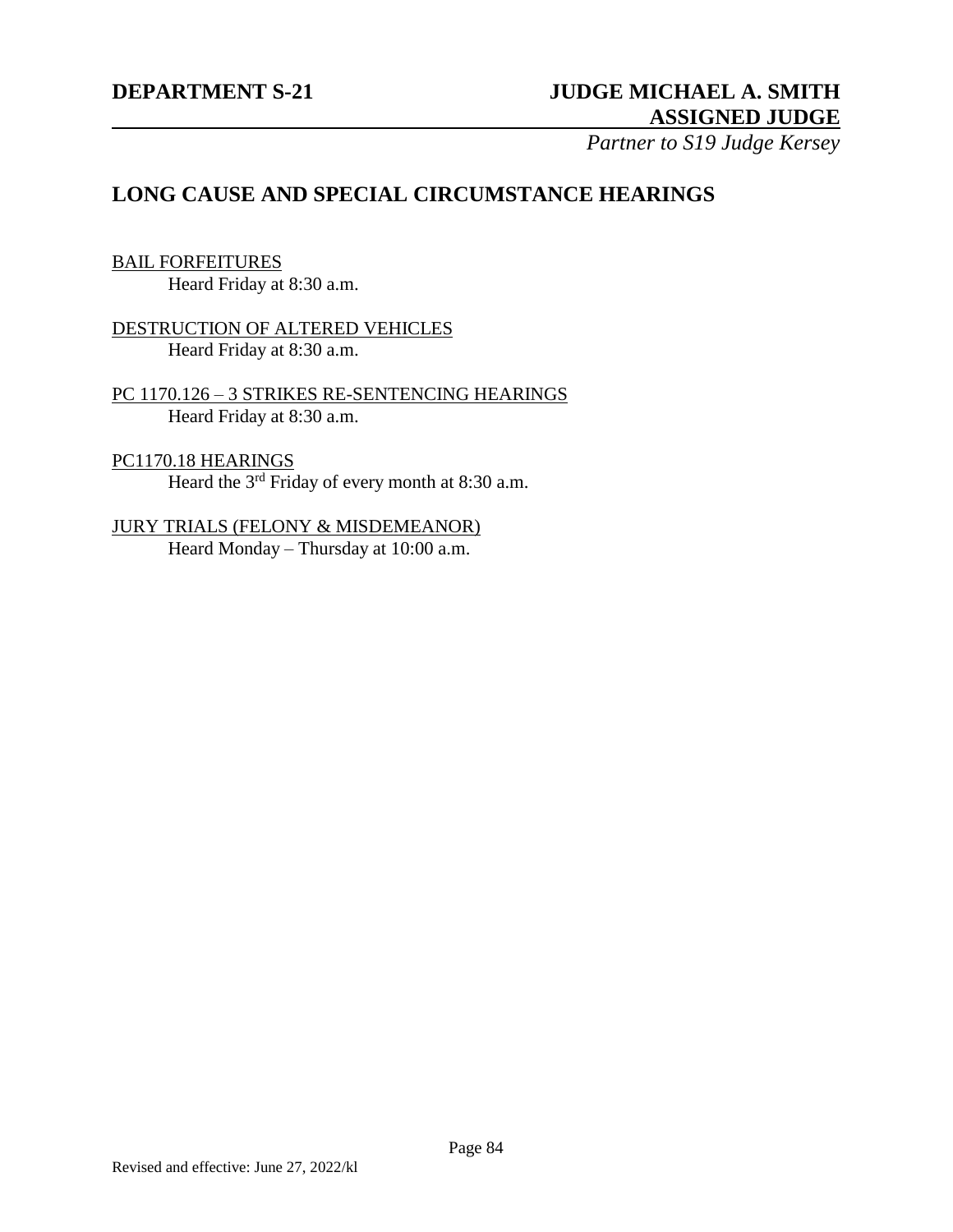# **CIVIL CASE NUMBERS: 82-90**

#### CASE MANAGEMENT CONFERENCES/STATUS CONFERENCE/ORDER TO SHOW **CAUSE**

Heard Monday through Friday at 8:30 a.m.

## TRIAL SETTING CONFERENCE

- Initial Trial Setting Conference Heard Monday through Friday in Chambers.
	- o Initial Trial Setting Conference Statement and Initial Trial Setting Conference Order forms required and can be dropped in the assigned department. *See Emergency Local Rule 1.1*
- Further Trial Setting Conferences Heard Monday through Friday at 8:30 a.m.

### CIVIL DEFAULTS PROVE – UP HEARINGS

Heard Friday at 8:30 a.m.

### CIVIL HARASSMENTS – TEMPORARY

Heard Monday through Friday at 8:30 a.m.

#### CIVIL HARASSMENTS – PERMANENT

Heard Monday through Friday at 8:30 a.m.

#### EX PARTE HEARINGS

Heard Monday through Friday at 8:30 a.m. must reserve date with courtroom. (Remote Only)

#### LAW AND MOTION

Heard Monday through Thursday at 8:30 a.m.

- MOTION FOR SUMMARY JUDGMENT/MOTION FOR SUMMARY ADJUDICATION Heard Monday through Thursday at 8:30 a.m.
- MANDATORY SETTLEMENT CONFERENCES (JUDICIAL) Heard on Friday at 8:30 a.m.
- MEDIATIONS (VOLUNTARY) (Inland Fair Housing & Mediation Board) General Civil Heard Thursday and Friday at 9:00 a.m. & 1:30 p.m.

PETITION FOR MINOR'S COMPROMISE Heard Monday through Friday at 8:30 a.m.

MISCELLANEOUS PETITIONS (Examples: DMV Contempt, Structured Settlements) Heard Monday through Friday at 8:30 a.m.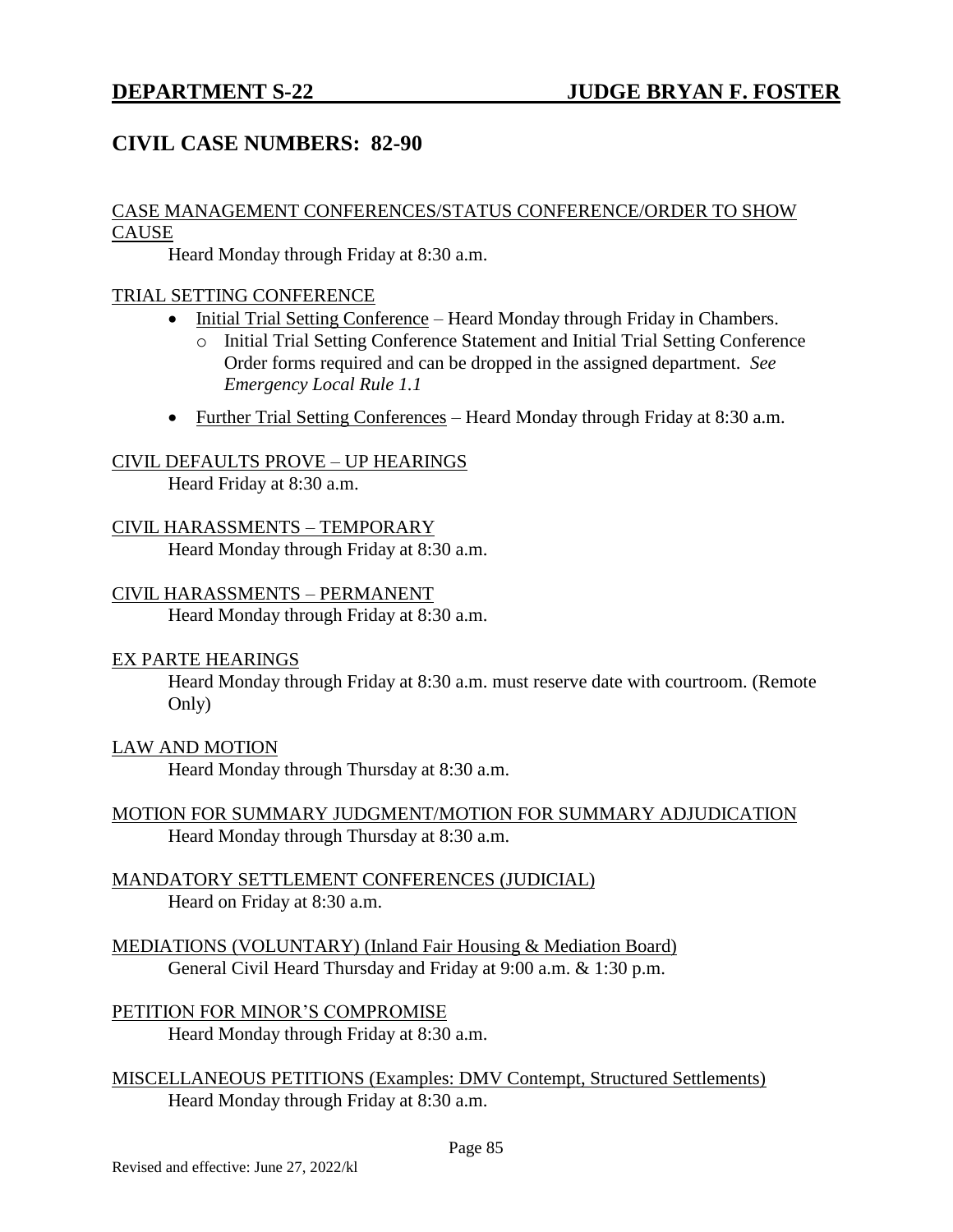## ORDER TO SHOW CAUSE RE: DISMISSAL/ARBITRATION/ORDER TO APPEAR FOR EXAMINATION (ORAPS)

Heard Monday through Friday at 8:30 a.m.

### TRIAL READINESS

Heard Thursday at 8:30 a.m.

TRIALS (GENERAL CIVIL COURT / JURY) Heard Monday through Thursday at 10:00 a.m. to 4:00 p.m.

TRIALS (SHORT CAUSE) Heard Friday as set by department

### **WRITS**

Heard Monday through Thursday at 8:30 a.m.

## **PARTNER JUDGE: Judge Donald R. Alvarez, Department S23**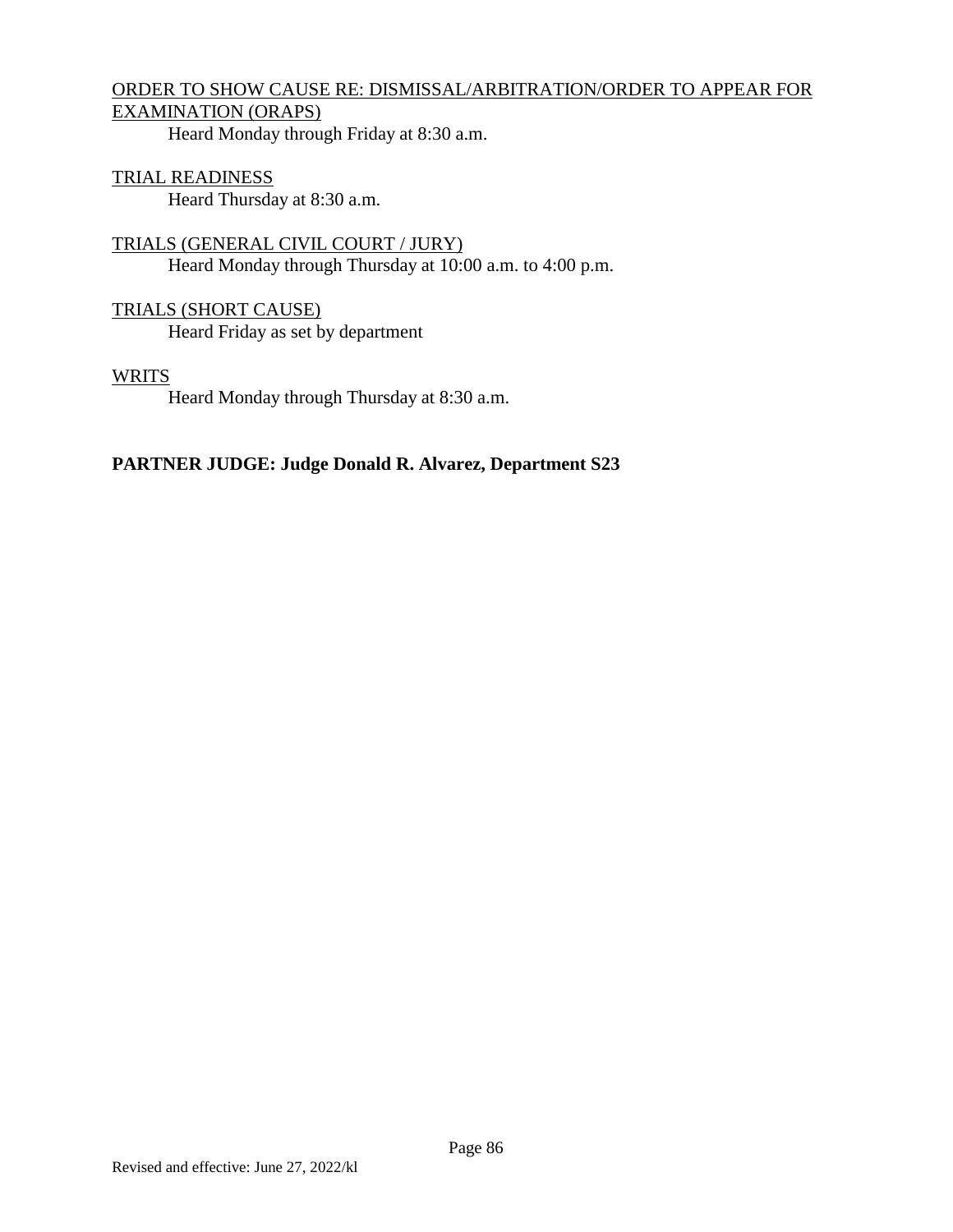# **CIVIL CASE NUMBERS: 09-17**

## CASE MANAGEMENT CONFERENCES/STATUS CONFERENCE/ORDER TO SHOW CAUSE

Heard Monday through Friday 8:30 a.m.

### TRIAL SETTING CONFERENCE

- Initial Trial Setting Conference Heard Monday through Friday.
	- o Initial Trial Setting Conference Statement and Initial Trial Setting Conference Order forms required and can be dropped in the assigned department. *See Emergency Local Rule 1.1*
- Further Trial Setting Conferences Heard Monday through Friday at 8:30 a.m.

CEQA *(Western Region - Fontana, Rialto, Crestmore, Bloomington, unincorporated areas of Lytle Creek, Alta Loma, Chino, Chino Hills, Etiwanda, Guasti, Montclair, Ontario, Rancho Cucamonga, Upland, parts of Pomona and unincorporated areas of Mt. Baldy)* Heard Monday through Friday at 8:30 a.m.

CIVIL DEFAULTS PROVE-UP HEARINGS Heard Monday – Friday at  $8:30$  a.m.

CIVIL HARASSMENTS – TEMPORARY Heard Monday – Friday at 8:30 a.m.

CIVIL HARASSMENTS – PERMANENT Heard Monday – Friday at 8:30 a.m.

EX PARTE HEARINGS

Heard Monday – Friday at 8:30 a.m. Must reserve date with courtroom..

JUDICIAL COORDINATION PROCEEDINGS (JCP) Heard Friday, must reserve a date with the courtroom

LAW AND MOTION

Heard Monday – Thursday at 8:30 a.m.

MOTION FOR SUMMARY JUDGMENT/MOTION FOR SUMMARY ADJUDICATION Heard Monday – Thursday at 8:30 a.m.

MANDATORY SETTLEMENT CONFERENCES (JUDICIAL) Heard on Friday as set by department at 8:30 a.m.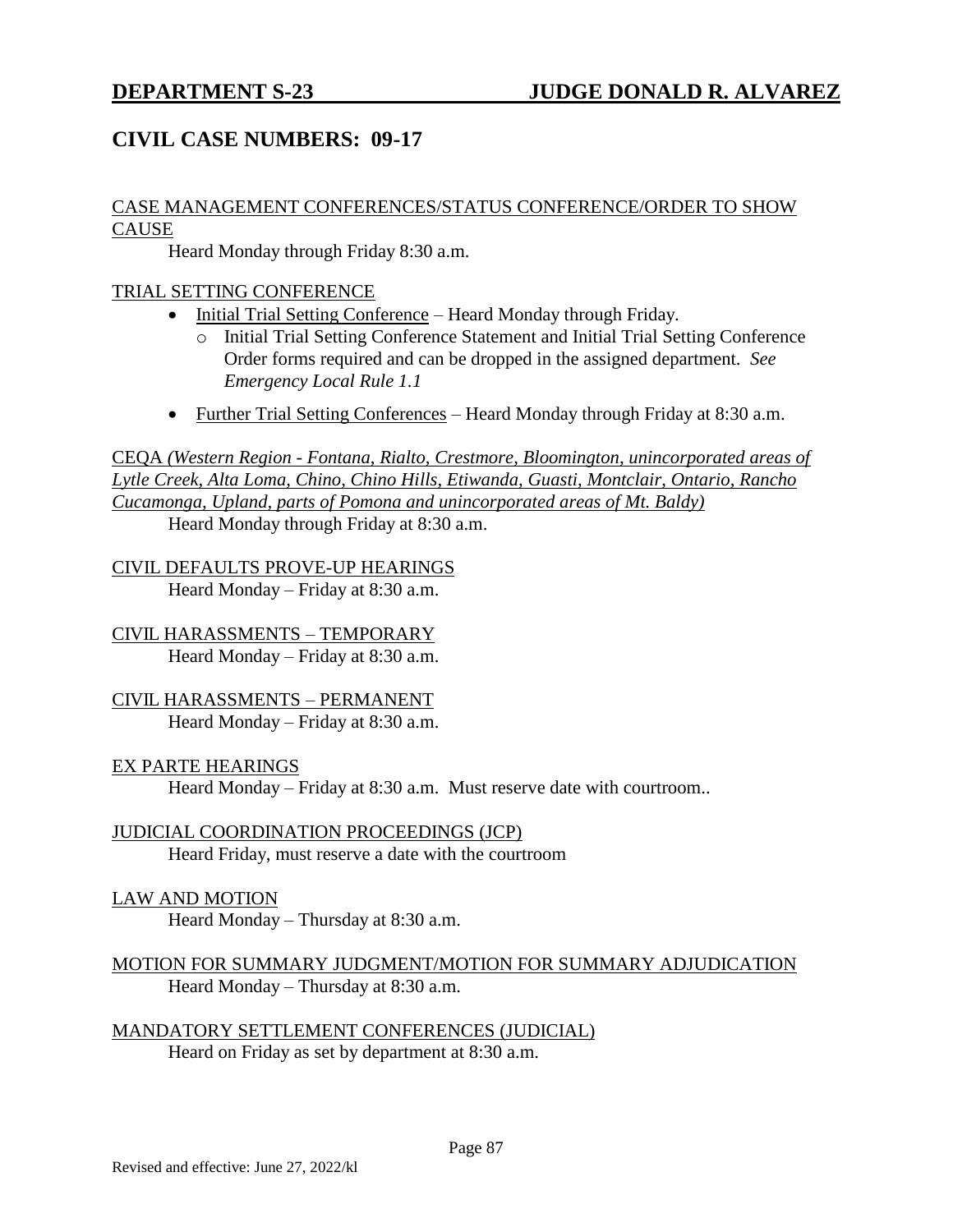## MEDIATIONS (VOLUNTARY) (Inland Fair Housing & Mediation Board) General Civil: Heard Thursday and Friday at 9:00 a.m. & 1:30 p.m.

## PETITION FOR MINOR'S COMPROMISE

Heard Monday – Friday at 8:30 a.m.

MISCELLANEOUS PETITIONS (Examples: DMV Contempt, Structured Settlements) Heard Monday – Friday at 8:30 a.m.

## ORDER TO SHOW CAUSE RE: DISMISSAL/ARBITRATION/ORDER TO APPEAR FOR EXAMINATION (ORAPS)

Heard Monday – Friday at 8:30 a.m.

### WRIT OF MANDATE

Heard Fridays at 10:00 a.m., must reserve a date with the courtroom

### TRIAL READINESS

Heard Thursday at 8:30 a.m.

## TRIALS (GENERAL CIVIL COURT / JURY)

Heard Monday – Thursday at 10:00 a.m. to 4:00p.m. Note: All Stipulation and Order to Continue Trial are to be approved by department prior to filing.

## TRIALS (SHORT CAUSE)

Heard Fridays at 10:00 a.m. as set by department

#### **WRITS**

Heard Monday – Thursday at 8:30 a.m.

## **PARTNER JUDGE: Judge Bryan F. Foster, Department S22**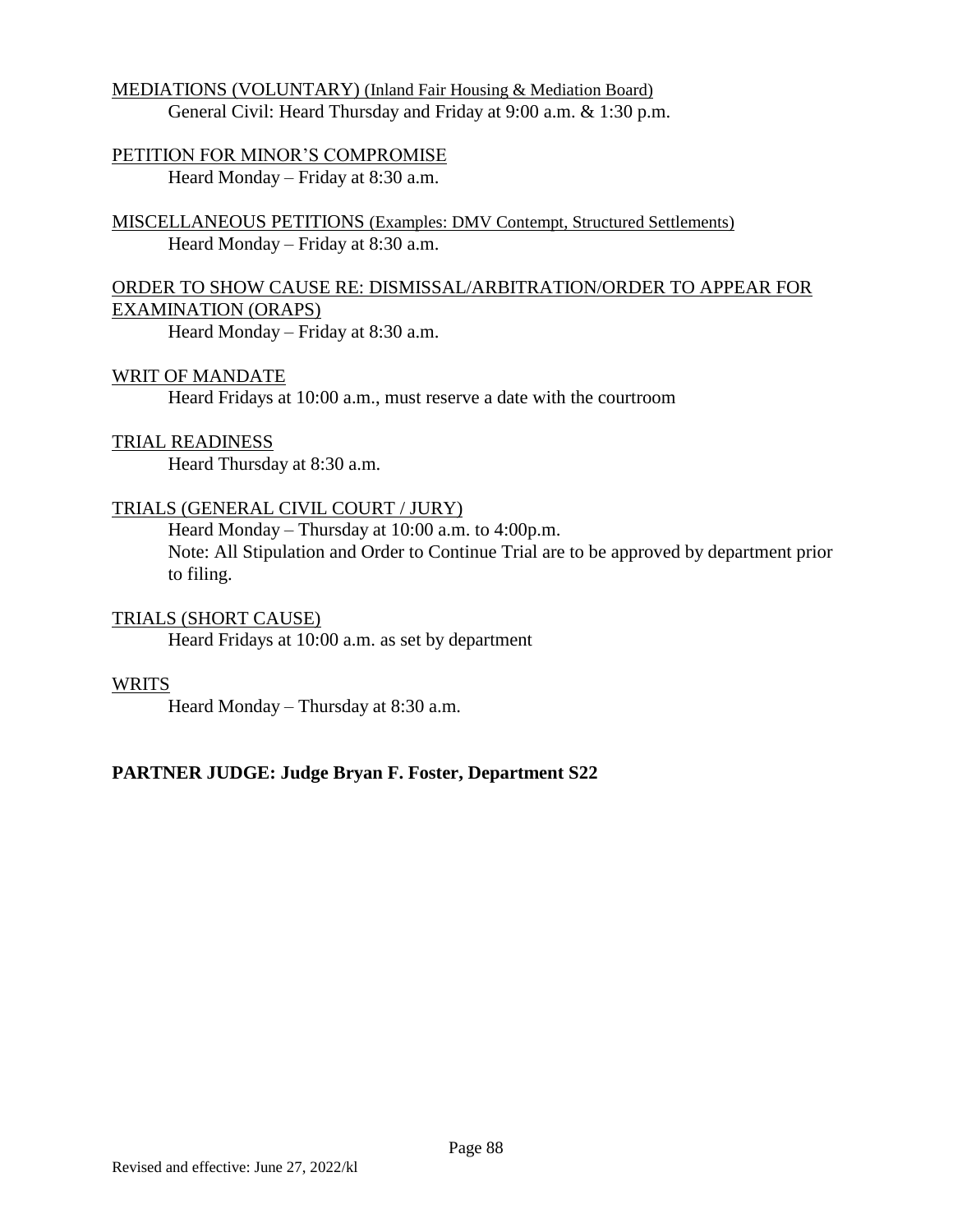# **CIVIL CASE NUMBERS: 00-08**

#### CASE MANAGEMENT CONFERENCES/STATUS CONFERENCE/ORDER TO SHOW **CAUSE**

Heard Monday – Friday at 8:30 a.m.

## TRIAL SETTING CONFERENCE

- Initial Trial Setting Conference Heard Monday through Friday in Chambers.
	- o Initial Trial Setting Conference Statement and Initial Trial Setting Conference Order forms required and can be dropped in the assigned department. *See Emergency Local Rule 1.1*
- Further Trial Setting Conferences Heard Monday through Friday at 8:30 a.m.

#### CEQA *(San Bernardino Region)*

Heard Monday – Friday at 8:30 a.m.

#### CIVIL DEFAULTS PROVE-UP HEARINGS

Heard Friday at 8:30 a.m. Must reserve date with courtroom.

## CIVIL HARASSMENTS – TEMPORARY

Heard Monday – Friday at 8:30 a.m.

## CIVIL HARASSMENTS – PERMANENT

Heard Monday – Friday at 8:30 a.m.

#### EX PARTE HEARINGS

Heard Monday – Thursday at 8:30 a.m. (remote only) must reserve date with courtroom.

#### LAW AND MOTION

Heard Monday – Thursday at 8:30 a.m.

### MOTION FOR SUMMARY JUDGMENT/MOTION FOR SUMMARY ADJUDICATION Heard Monday – Thursday at 8:30 a.m.

## MANDATORY SETTLEMENT CONFERENCES (JUDICIAL) Heard on Friday as set by department at 8:30 a.m.

MEDIATIONS (VOLUNTARY) (Inland Fair Housing & Mediation Board) General Civil: Heard Thursday and Friday at 9:00 a.m. & 1:30 p.m.

MISCELLANEOUS PETITIONS (Examples: DMV Contempt, Structured Settlements) Heard Monday – Friday at 8:30 a.m.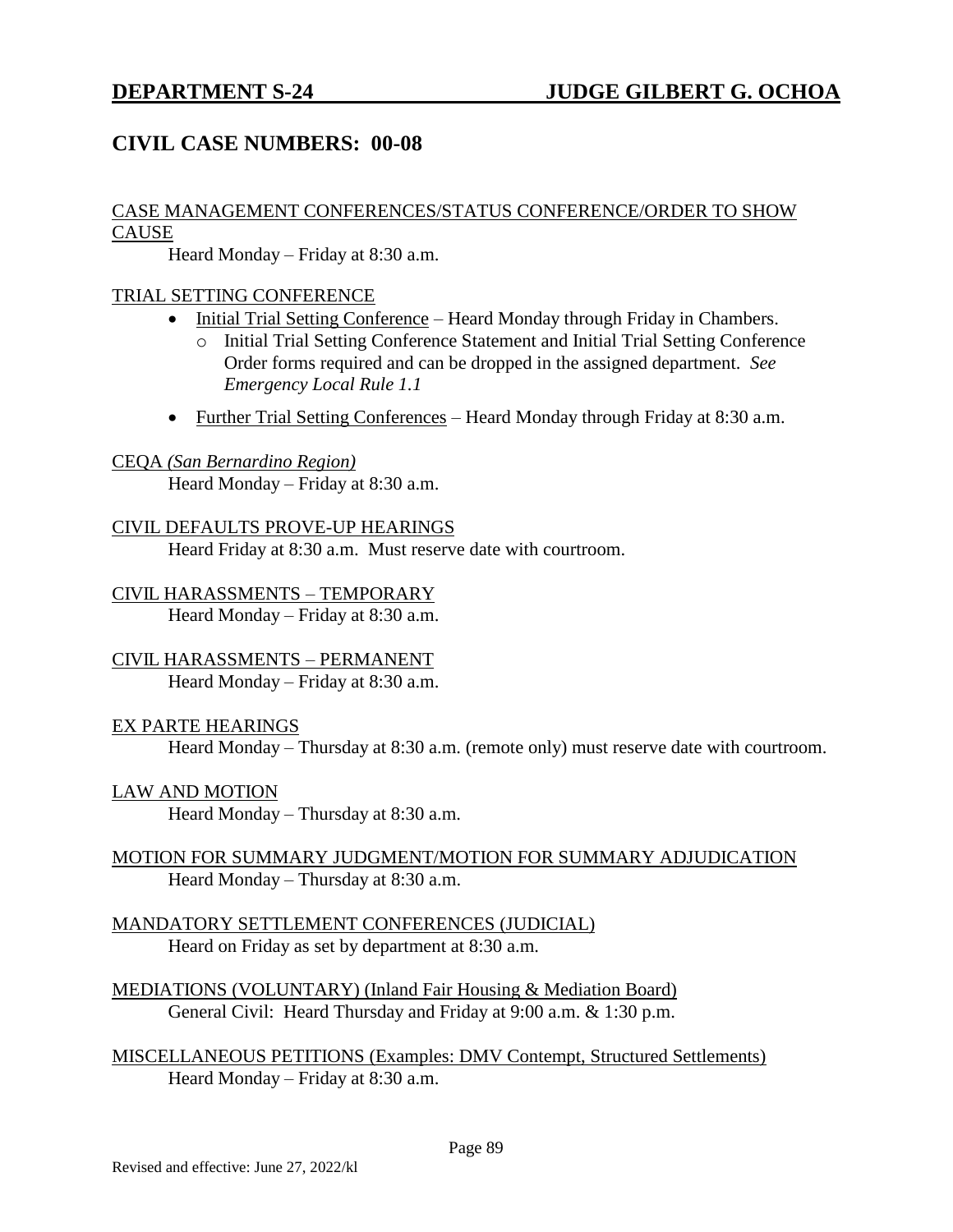## PETITION FOR MINOR'S COMPROMISE

Heard Monday – Friday at 8:30 a.m.

## ORDER TO SHOW CAUSE RE: DISMISSAL/ARBITRATION/ORDER TO APPEAR FOR EXAMINATION (ORAPS)

Heard Monday – Friday at 8:30 a.m.

#### TRIAL READINESS

Heard Thursday at 8:30 a.m.

### TRIALS (GENERAL CIVIL COURT / JURY)

Heard Monday – Thursday at 10:00 a.m. to 4:00 p.m.

Note: All Stipulation and Orders to Continue Trial are to be approved by department prior to filing.

## TRIALS (SHORT CAUSE)

Heard Friday as set by department

#### WRITS

Heard Monday – Thursday at 8:30 a.m.

#### **PARTNER JUDGE: Judge Khymberli S. Apaloo, Department S25**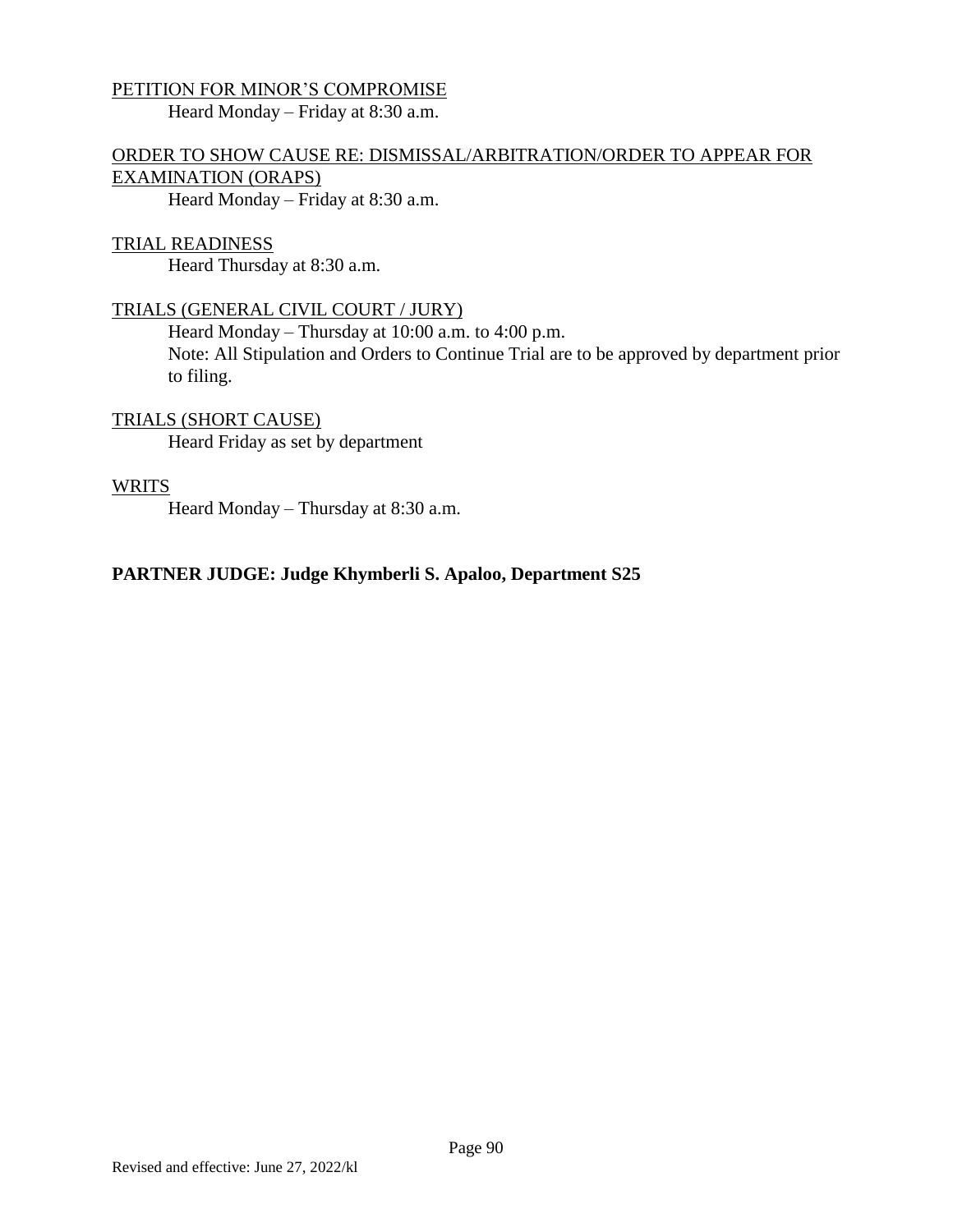# **CIVIL CASE NUMBERS: 18-26**

#### CASE MANAGEMENT CONFERENCES/STATUS CONFERENCE/ORDER TO SHOW **CAUSE**

Heard Monday through Friday at 8:30 a.m.

## TRIAL SETTING CONFERENCE

- Initial Trial Setting Conference Heard Monday through Friday in Chambers.
	- o Initial Trial Setting Conference Statement and Initial Trial Setting Conference Order forms required and can be dropped in the assigned department. *See Emergency Local Rule 1.1*
- Further Trial Setting Conferences Heard Monday through Friday at 8:30 a.m.

#### CIVIL DEFAULT PROVE-UPS

Heard on Fridays at 8:30 a.m.

# CIVIL HARASSMENTS – TEMPORARY

Heard Monday – Friday at 8:30 a.m.

#### CIVIL HARASSMENTS – PERMANENT Heard Monday – Friday at 8:30 a.m.

#### EX PARTE HEARINGS

Heard Monday – Thursday at 8:30 a.m., must reserve date with courtroom (remote only)

## LAW AND MOTION

Heard Monday – Thursday at 8:30 a.m.

### MOTION FOR SUMMARY JUDGMENT/MOTION FOR SUMMARY ADJUDICATION Heard Monday – Thursday at 8:30 a.m.

MANDATORY SETTLEMENT CONFERENCES (JUDICIAL) Heard Friday at 8:30 a.m. as set by department

MEDIATIONS (VOLUNTARY) (Inland Fair Housing & Mediation Board) General Civil Heard Thursday and Friday at 9:00 a.m. & 1:30 p.m.

MISCELLANEOUS PETITIONS (Examples: DMV Contempt, Structured Settlements) Heard Monday – Friday at 8:30 a.m.

## ORDER TO SHOW CAUSE RE: DISMISSAL/ARBITRATION/ORDER TO APPEAR FOR EXAMINATION (ORAPS)

Heard Monday – Friday at 8:30 a.m.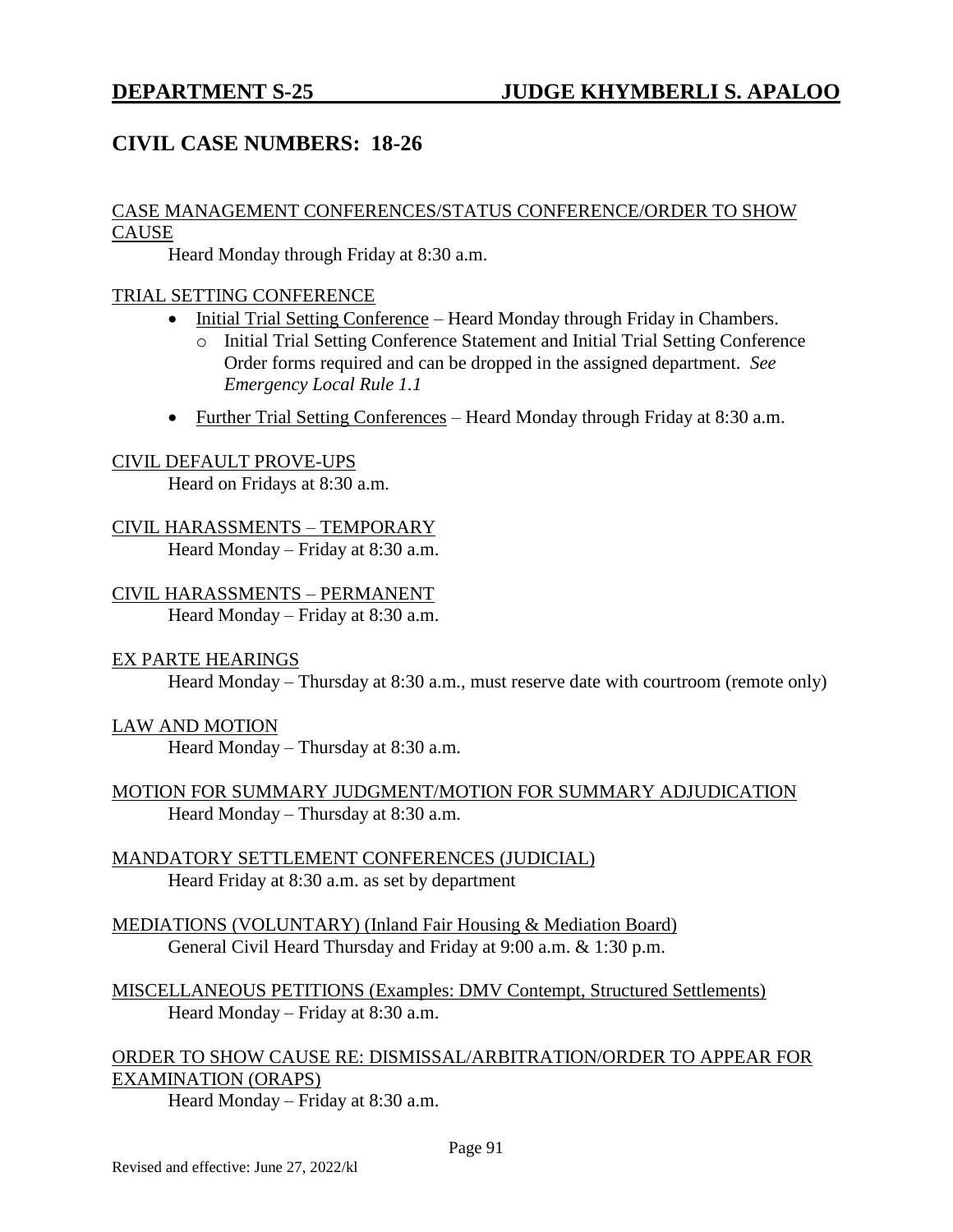## PETITION FOR MINOR'S COMPROMISE

Heard Monday – Friday at 8:30 a.m.

TRIAL READINESS Heard Thursday at 8:30 a.m.

TRIALS (GENERAL CIVIL COURT / JURY) Heard Monday – Thursday from 10:00 a.m. to 4:00 p.m.

## TRIALS (SHORT CAUSE)

Heard Friday from 10:00 a.m. to 4:00 p.m.

#### **WRITS**

Heard Monday – Thursday at 8:30 a.m.

### **PARTNER JUDGE: Judge Gilbert G. Ochoa, Department S24**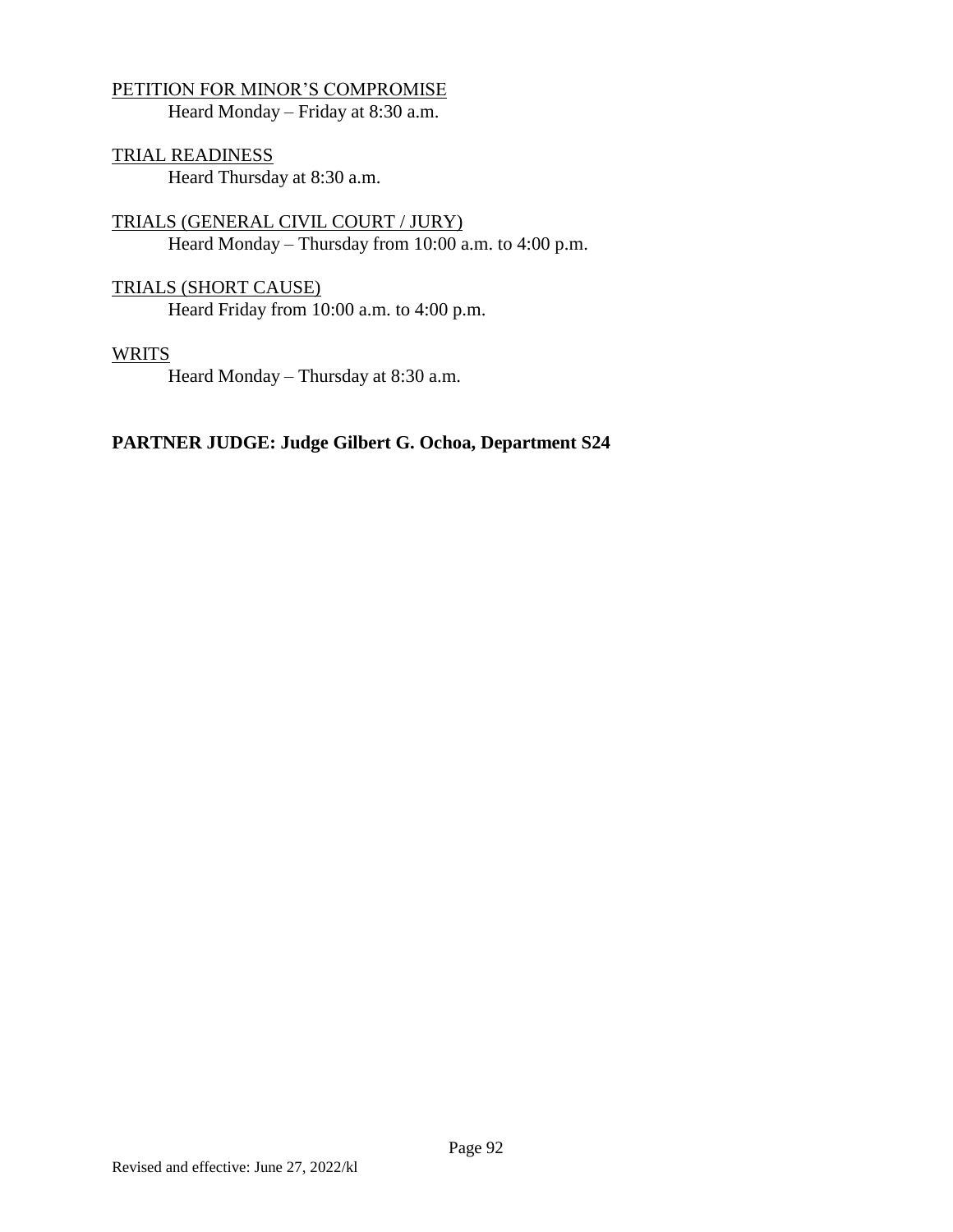# **COMPLEX LITIGATION, WRITS (CEQA ONLY), CEQA, AND CIVIL CASES**

#### CEQA CASES (Desert Region) As scheduled by the Department

## WRITS OF MANDATE (CCP 1094.5 AND 1085) As scheduled by the Department

## MEDICAL MARIJUANA DISPENSARY WRITS AND COMPLAINTS (SPECIAL ASSIGNMENT)

As scheduled by the Department

## LAW AND MOTION (INCLUDING CLASS ACTION AND PAGA SETTLEMENT APPROVALS)

Heard Monday – Friday at 10:00 a.m.

 *MSJ/MSA & CLASS CERT MOTIONS* Heard Monday through Friday at 1:20 p.m.

## COMPLEX CASE MANAGEMENT CONFERENCES AND STATUS CONFERENCES Heard Monday – Friday at 9:00 a.m. (via CourtCall)

## TRIAL SETTING CONFERENCE

- Initial Trial Setting Conference Heard Monday through Friday in Chambers.
	- o Initial Trial Setting Conference Statement and Initial Trial Setting Conference Order forms required and can be dropped in the assigned department. *See Emergency Local Rule 1.1*
- Further Trial Setting Conferences Heard Monday through Friday at 9:00 a.m.

## INFORMAL DISCOVERY CONFERENCES

Heard Monday through Friday as scheduled by the Department (in chambers via BlueJeans video conference, off the record)

## CIVIL DEFAULTS

Heard Friday as scheduled by the Department at 10:00 a.m.

## CIVIL HARASSMENTS – TEMPORARY

Heard Monday – Friday at 9:00 a.m.

#### CIVIL HARASSMENTS – PERMANENT Heard Monday – Friday at 10:30 a.m.

## EX PARTE HEARINGS

Heard Monday – Friday at 9:00 a.m. Must reserve date with the Department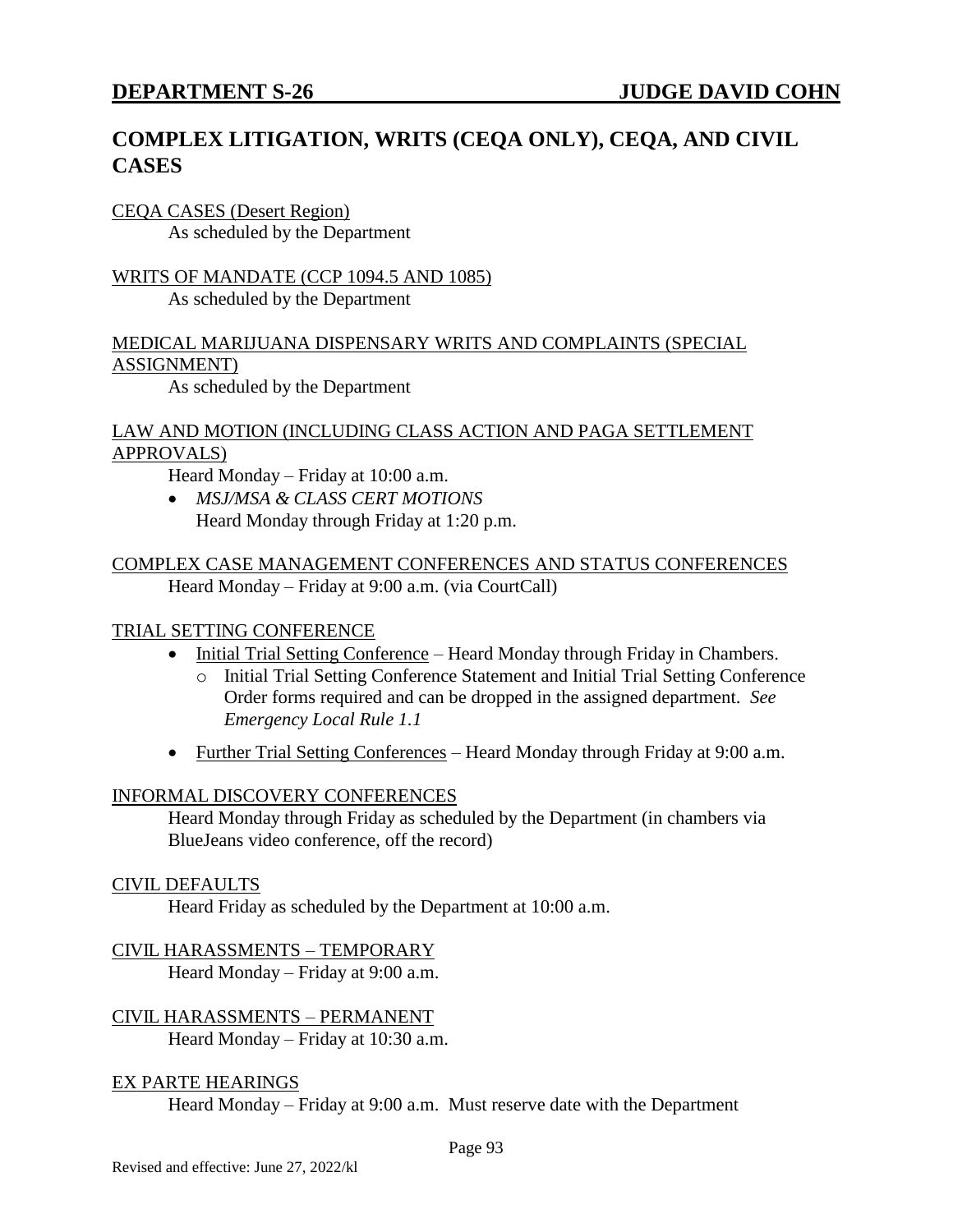#### VOLUNTARY AND MANDATORY SETTLEMENT CONFERENCES Heard Friday as scheduled by the Department

MEDIATIONS (VOLUNTARY) (Inland Fair Housing & Mediation Board) General Civil Heard Thursday and Friday at 9:00 a.m. & 1:30 p.m.

PETITIONS FOR MINOR'S COMPROMISE Heard Monday – Friday at 1:30 p.m.

ORDER TO SHOW CAUSE RE: DISMISSAL/ARBITRATION/ORDER TO APPEAR FOR EXAMINATION (ORAPS)

Heard Monday – Thursday at 9:00 a.m.

TRIAL READINESS Heard Thursday at 9:00 a.m.

TRIALS (GENERAL CIVIL COURT / JURY) Heard Monday – Thursday at 10:00 a.m. to 4:00 p.m.

TRIALS (SHORT CAUSE)

Heard Friday from 9:00 a.m. to 10:00 a.m. as scheduled by the Department

## **PARTNER JUDGE: Judge Janet Frangie, Department S29**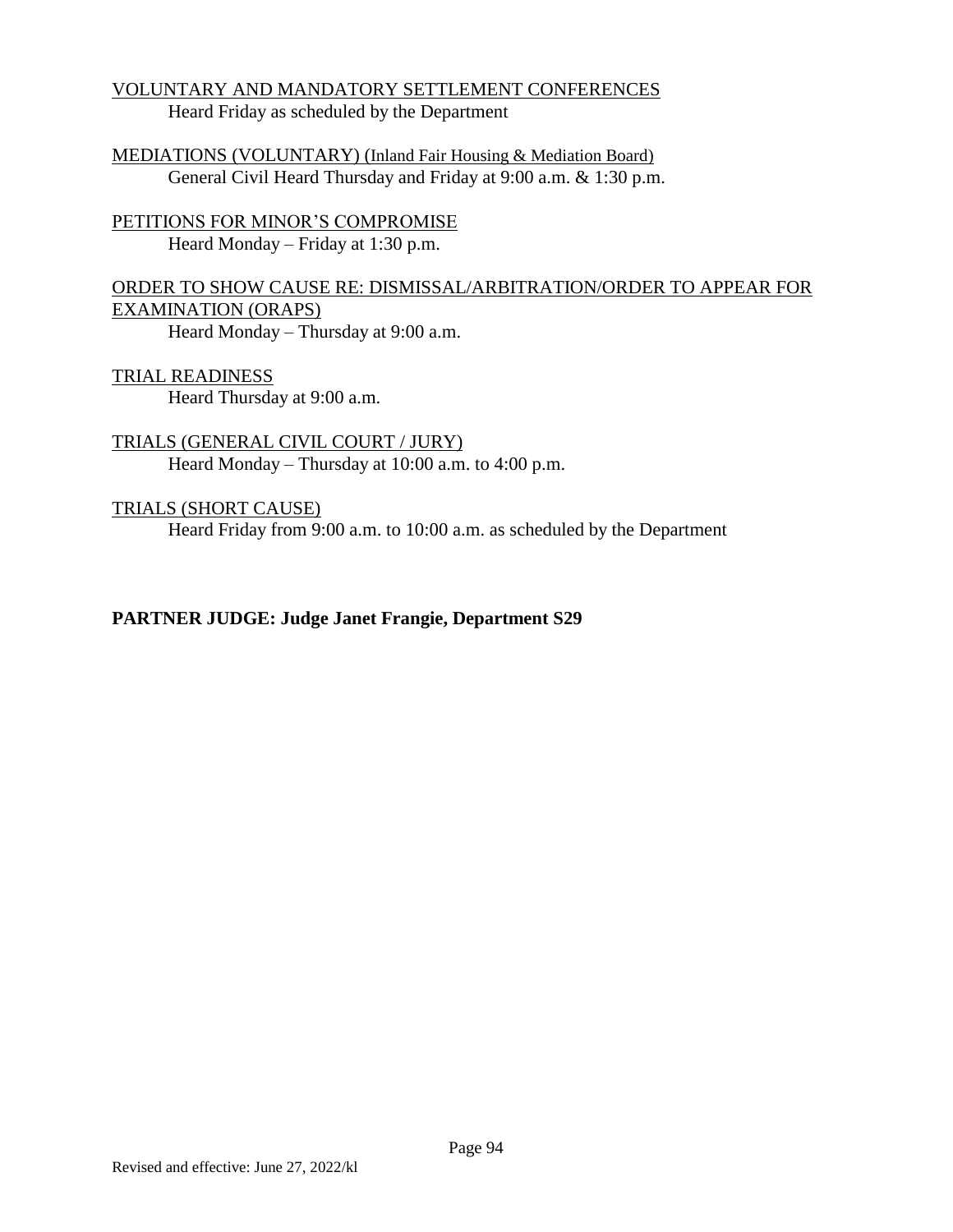# **CIVIL CASE NUMBERS: 27-35**

#### CASE MANAGEMENT CONFERENCES/STATUS CONFERENCE/ORDER TO SHOW CAUSE

Heard Monday – Friday at 8:30 a.m.

## TRIAL SETTING CONFERENCE

- Initial Trial Setting Conference Heard Monday through Friday in Chambers.
	- o Initial Trial Setting Conference Statement and Initial Trial Setting Conference Order forms required and can be dropped in the assigned department. *See Emergency Local Rule 1.1*
- Further Trial Setting Conferences Heard Monday through Friday at 8:30 a.m.

#### CIVIL DEFAULT PROVE-UPS

Heard on Fridays at 8:30 a.m.

### CIVIL HARASSMENTS – TEMPORARY

Heard Monday – Friday at 8:30 a.m.

### CIVIL HARASSMENTS – PERMANENT

Heard Monday – Friday at 8:30 a.m.

#### EX PARTE HEARINGS

Heard Monday – Friday as needed at 8:30 a.m. must reserve date with courtroom (remote only)

#### LAW AND MOTION

Heard Monday – Thursday 8:30 a.m.

### MOTION FOR SUMMARY JUDGMENT/MOTION FOR SUMMARY ADJUDICATION Heard Monday – Thursday at 8:30 a.m.

#### MANDATORY SETTLEMENT CONFERENCES (JUDICIAL) To be set by judge only at 8:30 a.m.

- MEDIATIONS (VOLUNTARY) (Inland Fair Housing & Mediation Board) General Civil Heard Thursday and Friday at 9:00 a.m. & 1:30 p.m.
- MISCELLANEOUS PETITIONS (Examples: DMV Contempt, Structured Settlements) Heard Monday – Friday at 8:30 a.m.
- PETITION'S FOR MINOR'S COMPROMISE Heard Monday – Friday at 8:30 a.m.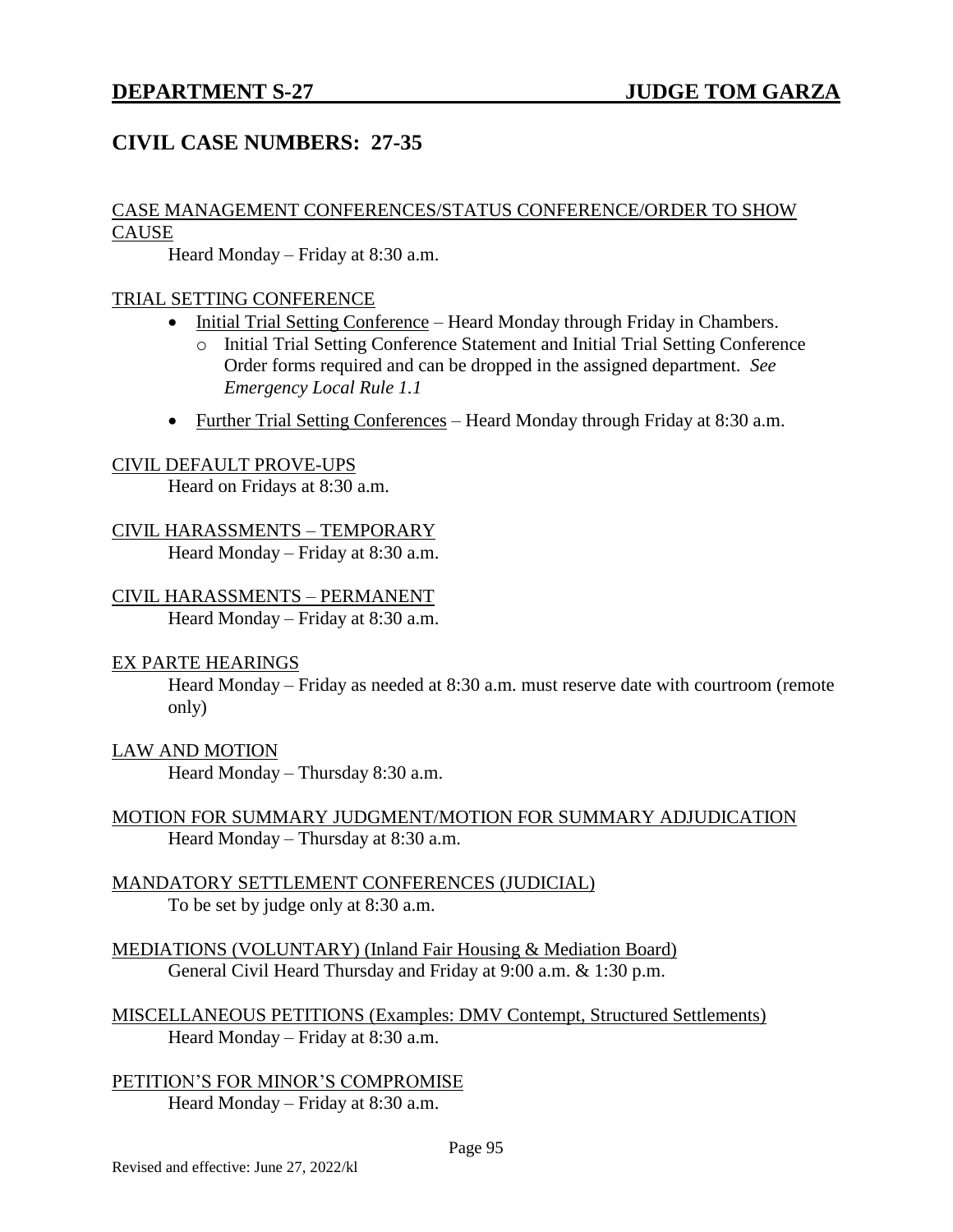# ORDER TO SHOW CAUSE RE: DISMISSAL/ARBITRATION/ORDER TO APPEAR FOR EXAMINATION (ORAPS)

Heard Monday – Friday at 8:30 a.m.

# TRIAL READINESS

Heard Thursday at 8:30 a.m.

TRIALS (GENERAL CIVIL COURT / JURY) Heard Monday – Thursday from 9:30 a.m. to 4:15 p.m.

### TRIALS (SHORT CAUSE) Heard Friday at 10:00 a.m. (set by judge)

#### WRITS

Heard Monday – Thursday at 8:30 a.m.

### **PARTNER JUDGE: Judge Michael A. Sachs, Department S28**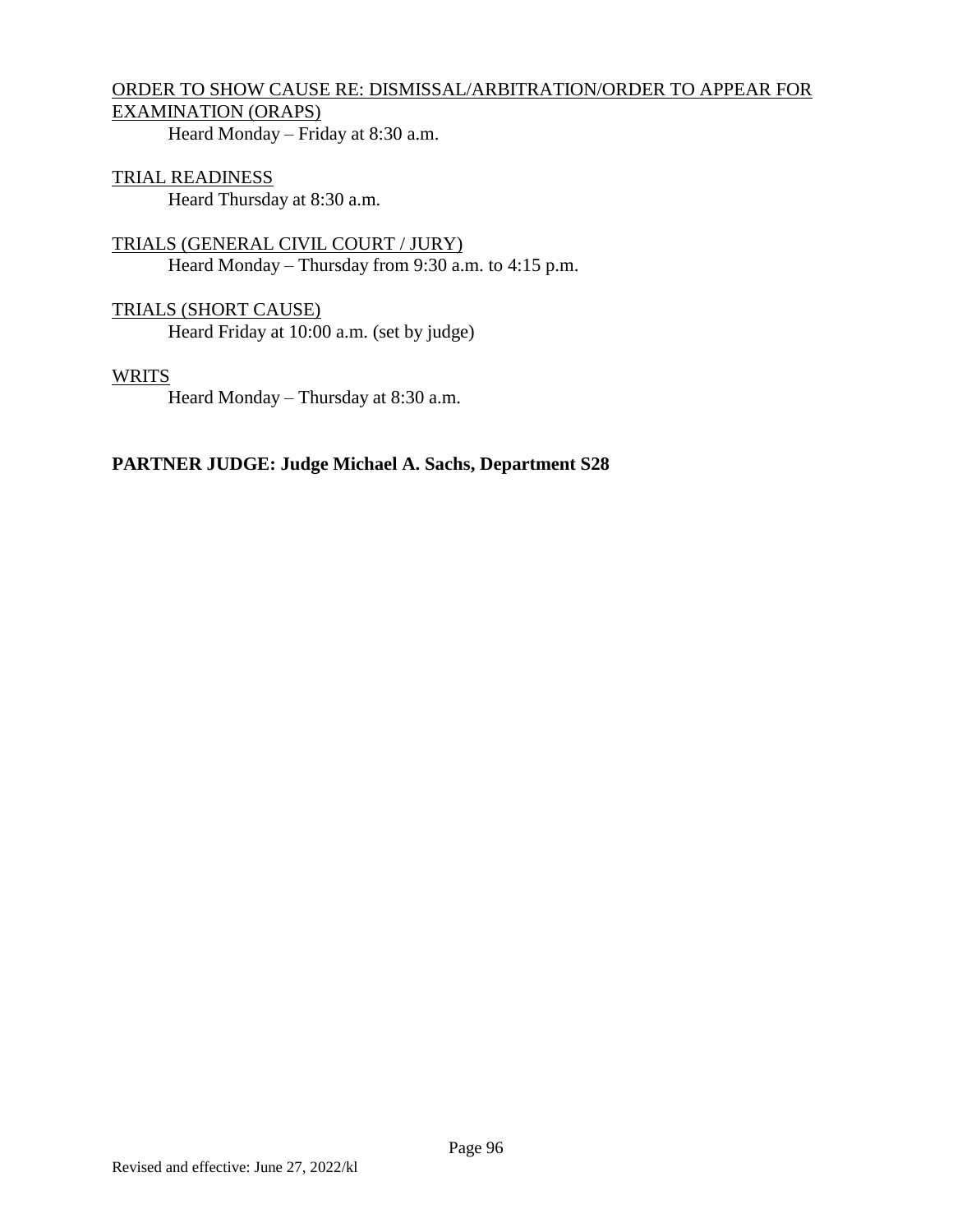# **CIVIL CASE NUMBERS: 36-44**

### CASE MANAGEMENT CONFERENCES/STATUS CONFERENCE/ORDER TO SHOW **CAUSE**

Heard Monday – Thursday 8:30 a.m.

### TRIAL SETTING CONFERENCE

- Initial Trial Setting Conference Heard Monday through Friday in Chambers.
	- o Initial Trial Setting Conference Statement and Initial Trial Setting Conference Order forms required and can be dropped in the assigned department. *See Emergency Local Rule 1.1*
- Further Trial Setting Conferences Heard Monday through Friday at 8:30 a.m.

### CIVIL DEFAULTS PROVE UP HEARINGS

Heard Friday at 8:30 a.m.

## CIVIL HARASSMENTS – TEMPORARY

Heard Monday – Friday at 8:30 a.m.

# CIVIL HARASSMENTS – PERMANENT

Heard Monday – Friday 8:30 a.m.

#### EX PARTE HEARINGS

Heard Monday – Friday at 8:30 a.m. Must reserve date with courtroom. (Remote Only)

## LAW AND MOTION

Heard Monday – Thursday 8:30 a.m.

### MOTION FOR SUMMARY JUDGMENT/MOTION FOR SUMMARY ADJUDICATION Heard Monday – Thursday at 8:30 a.m.

MEDIATIONS (VOLUNTARY) (Inland Fair Housing & Mediation Board) General Civil: Heard Thursday and Friday at 9:00 a.m. & 1:30 p.m.

#### MANDATORY SETTLEMENT CONFERENCES (JUDICIAL) Heard on Friday at 8:30 a.m.

PETITIONS FOR MINOR'S COMPROMISE Heard Monday – Thursday at 8:30 a.m.

MISCELLANEOUS PETITIONS (Examples: DMV Contempt, Structured Settlements) Heard Monday – Friday at 8:30 a.m.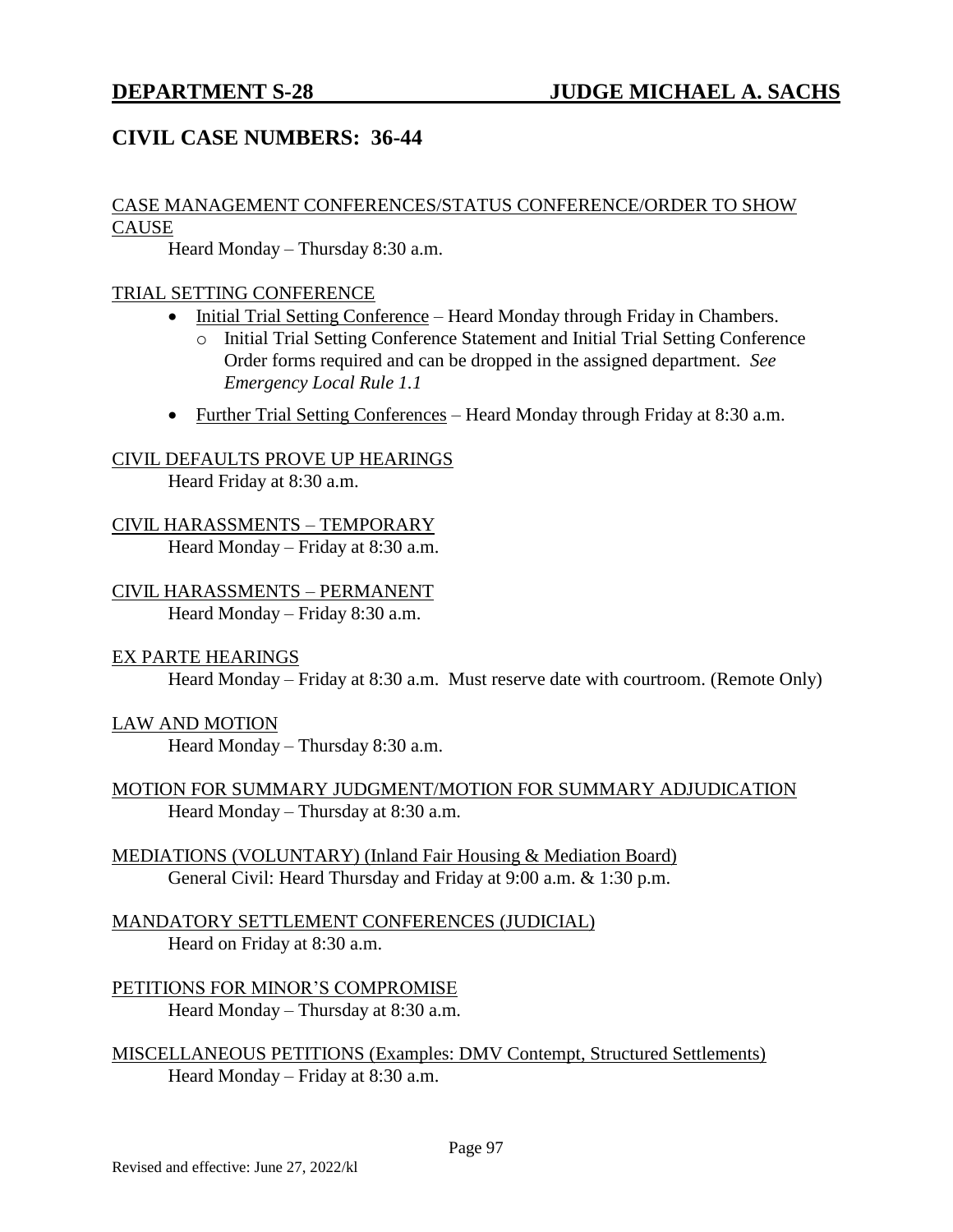# ORDER TO SHOW CAUSE RE: DISMISSAL/ARBITRATION/ORDER TO APPEAR FOR EXAMINATION (ORAPS)

Heard Monday – Friday at 8:30 a.m.

#### TRIAL READINESS Heard Thursday at 8:30 a.m.

TRIALS (GENERAL CIVIL COURT / JURY) Heard Monday – Thursday at 10:00 a.m. to 4:30 p.m.

TRIALS (SHORT CAUSE) Heard Friday as set by department

#### WRITS

Heard Monday – Thursday at 8:30 a.m.

# **PARTNER JUDGE: Judge Tom Garza, Department S27**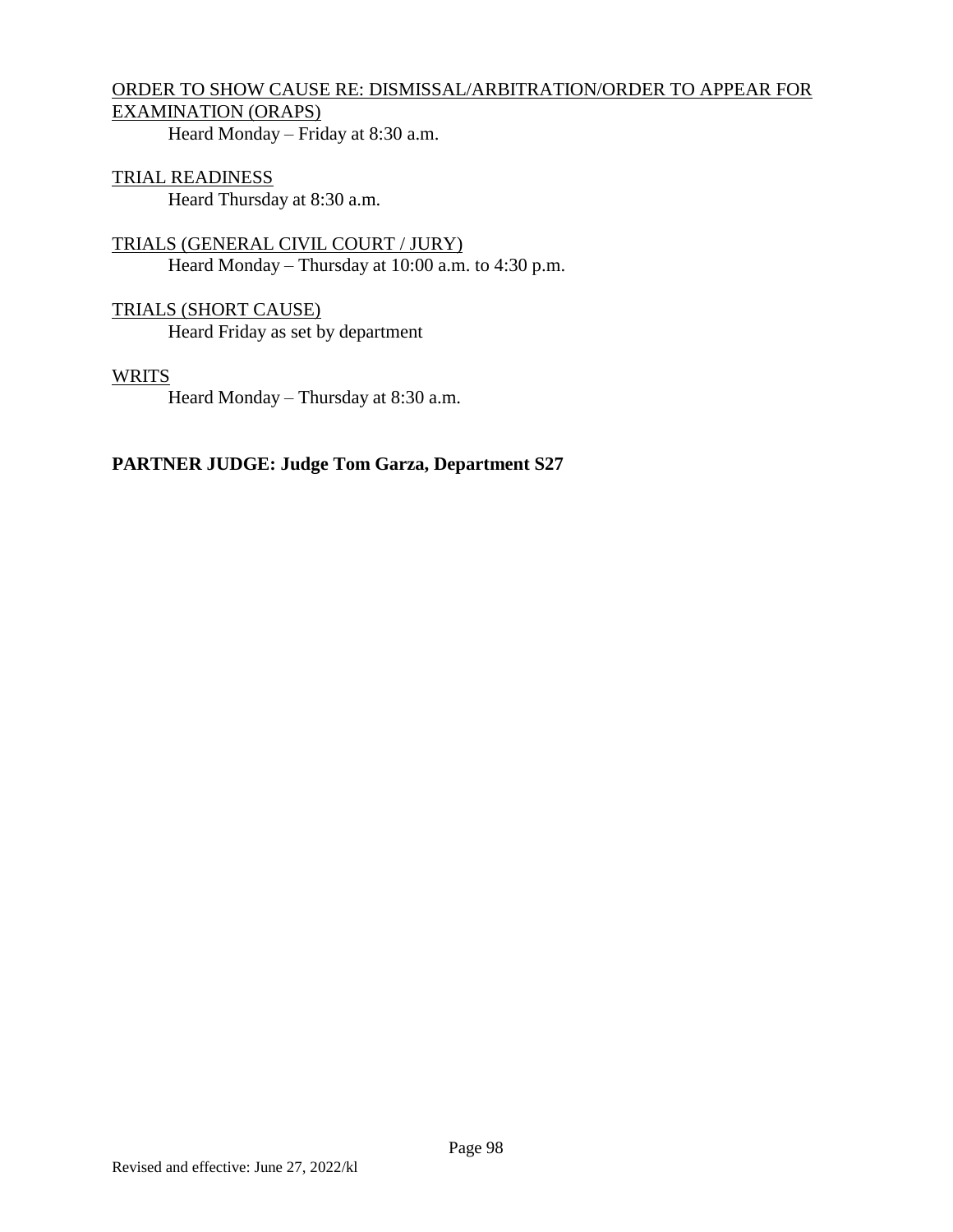# **CIVIL CASE NUMBERS: 45-53**

## CASE MANAGEMENT CONFERENCES/STATUS CONFERENCE/ORDER TO SHOW **CAUSE**

Heard Monday – Friday at 8:30 a.m.

## TRIAL SETTING CONFERENCE

- Initial Trial Setting Conference Heard Monday through Friday in Chambers.
	- o Initial Trial Setting Conference Statement and Initial Trial Setting Conference Order forms required and can be dropped in the assigned department. *See Emergency Local Rule 1.1*
- Further Trial Setting Conferences Heard Monday through Friday at 8:30 a.m.

## CIVIL DEFAULTS – PROVE UP HEARINGS

Heard Friday at 8:30 a.m.

# CIVIL HARASSMENTS –TEMPORARY

Heard Monday – Friday at 8:30 a.m.

# CIVIL HARASSMENTS – PERMANENT

Heard Monday – Friday at 8:30 a.m.

## EX PARTE HEARINGS

Heard Monday – Friday as needed at 8:30 a.m. No reserved dates. Paperwork filed by noon the day prior. (Remote Only)

## MANDATORY SETTLEMENT CONFERENCE (JUDICIAL)

To be set by judge only at 8:30 a.m.

## LAW AND MOTION

Heard Monday – Thursday at 8:30 a.m.

## MOTION FOR SUMMARY JUDGMENT/MOTION FOR SUMMARY ADJUDICATION Heard Monday – Thursday at 8:30 a.m.

MEDIATIONS (VOLUNTARY) (Inland Fair Housing & Mediation Board) General Civil Heard Thursday and Friday at 9:00 a.m. & 1:30 p.m.

MISCELLANEOUS PETITIONS (Examples: DMV Contempt, Structured Settlements) Heard Monday – Friday at 8:30 a.m.

ORDER TO SHOW CAUSE RE: DISMISSAL/ARBITRATION/ORDER TO APPEAR FOR EXAMINATION (ORAPS)

Heard Monday – Friday at 8:30 a.m.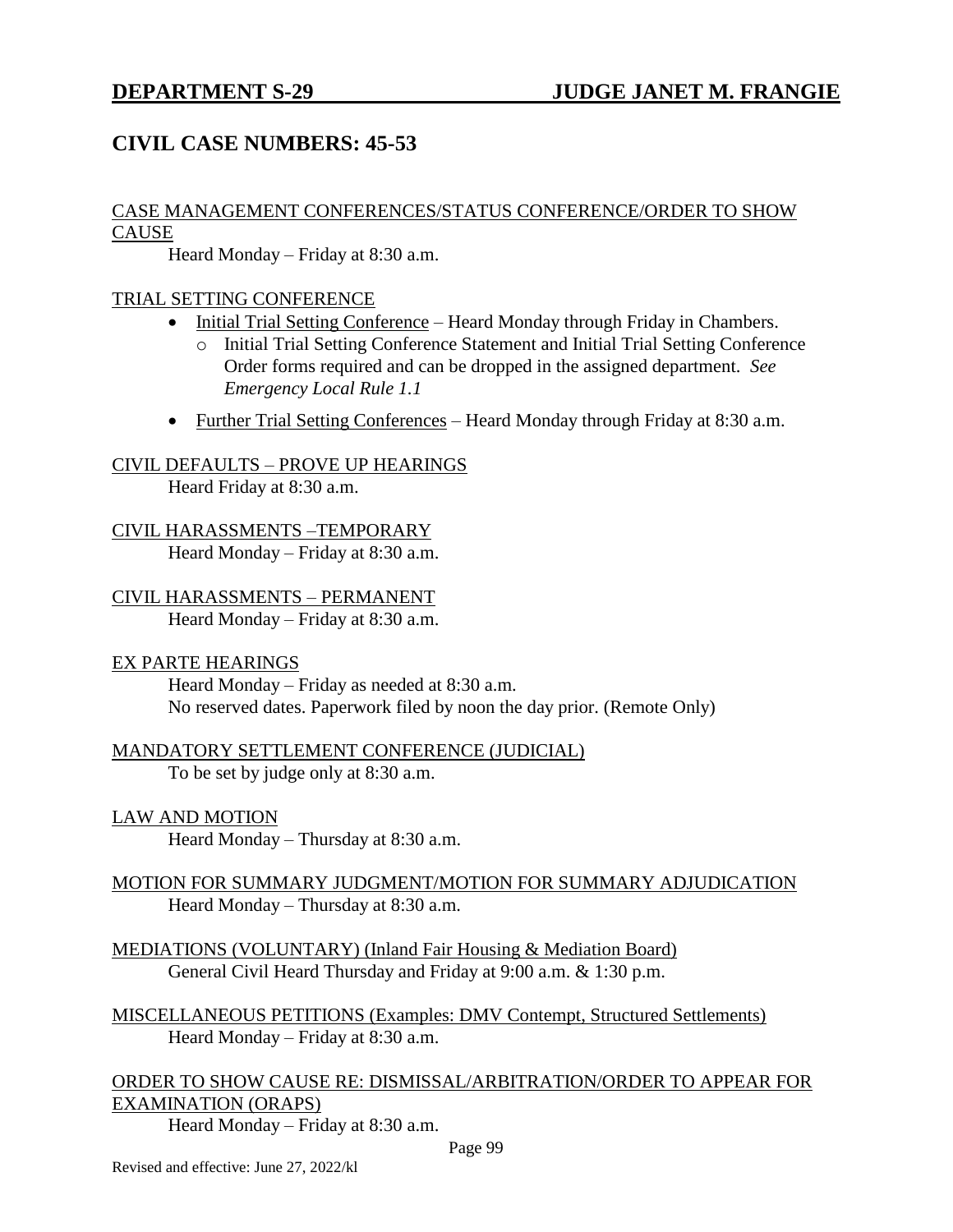## PETITION FOR MINOR'S COMPROMISE

Heard Monday – Friday at 8:30 a.m.

TRIAL READINESS Heard Thursday at 8:30 a.m.

TRIALS (GENERAL CIVIL COURT / JURY) Heard Monday – Thursday from 10:00 a.m. to 4:00 p.m.

## TRIALS (SHORT CAUSE)

Heard Friday at 10:00 a.m. or 1:30 p.m. (set by judge)

#### WRITS

Heard Monday – Thursday at 8:30 a.m.

## **PARTNER JUDGE: Judge David Cohn, Department S26**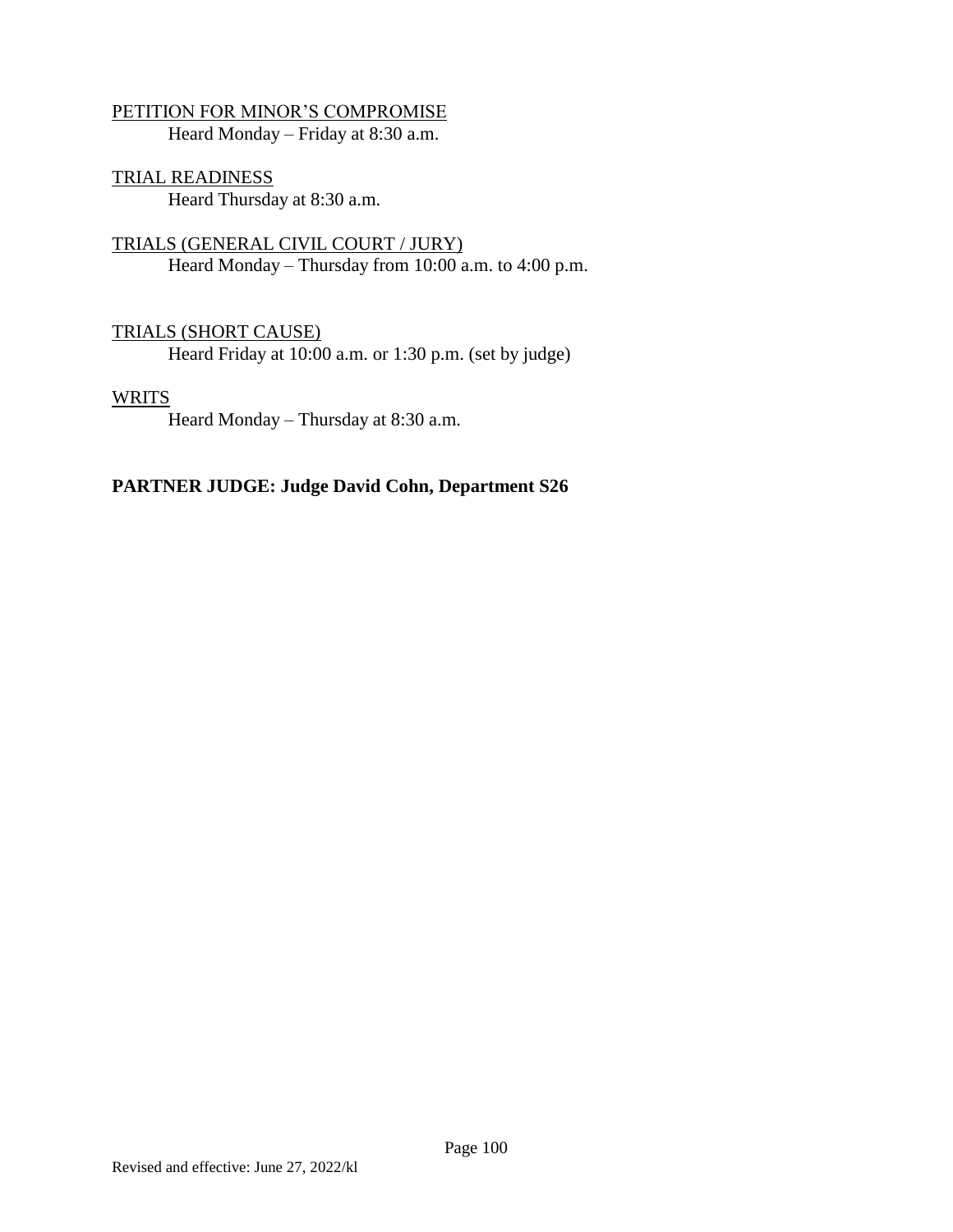# **CIVIL CASE NUMBERS: 54-62**

#### ASSET FORFEITURE

Heard on the  $1<sup>st</sup>$  and  $3<sup>rd</sup>$  Friday of each month at 8:30 a.m. Heard on the  $2<sup>nd</sup>$  and  $4<sup>th</sup>$  Friday of each month at 8:30 a.m. (Prove Up Hearings)

#### CASE MANAGEMENT CONFERENCES/STATUS CONFERENCE/ORDER TO SHOW **CAUSE**

Heard Monday – Friday at 8:30 a.m.

#### TRIAL SETTING CONFERENCE

- Initial Trial Setting Conference Heard Monday through Friday in Chambers.
	- o Initial Trial Setting Conference Statement and Initial Trial Setting Conference Order forms required and can be dropped in the assigned department. *See Emergency Local Rule 1.1*
- Further Trial Setting Conferences Heard Monday through Friday at 8:30 a.m.

#### CIVIL DEFAULTS PROVE UP HEARINGS

Heard Friday at 8:30 a.m.

#### CIVIL HARASSMENTS – TEMPORARY and/or PERMANENT

Temporary heard Monday – Friday at 8:30 a.m. Permanent heard Monday – Friday at 8:30 a.m.

#### EX PARTE HEARINGS

Heard Monday through Friday at 8:30 a.m. Must reserve date with courtroom (remote only).

LAW AND MOTION

Heard Monday through Thursday at 8:30 a.m.

- MANDATORY SETTLEMENT CONFERENCES (JUDICIAL) Heard on Friday as set by department
- MEDIATIONS (VOLUNTARY) (Inland Fair Housing & Mediation Board) General Civil Heard Thursday and Friday at 9:00 a.m. & 1:30 p.m.
- MISCELLANEOUS PETITIONS (Examples: DMV Contempt, Structured Settlements) Heard Tuesday and Friday at 8:30 a.m.

PETITION FOR MINOR'S COMPROMISE Heard Monday – Friday at 8:30 a.m.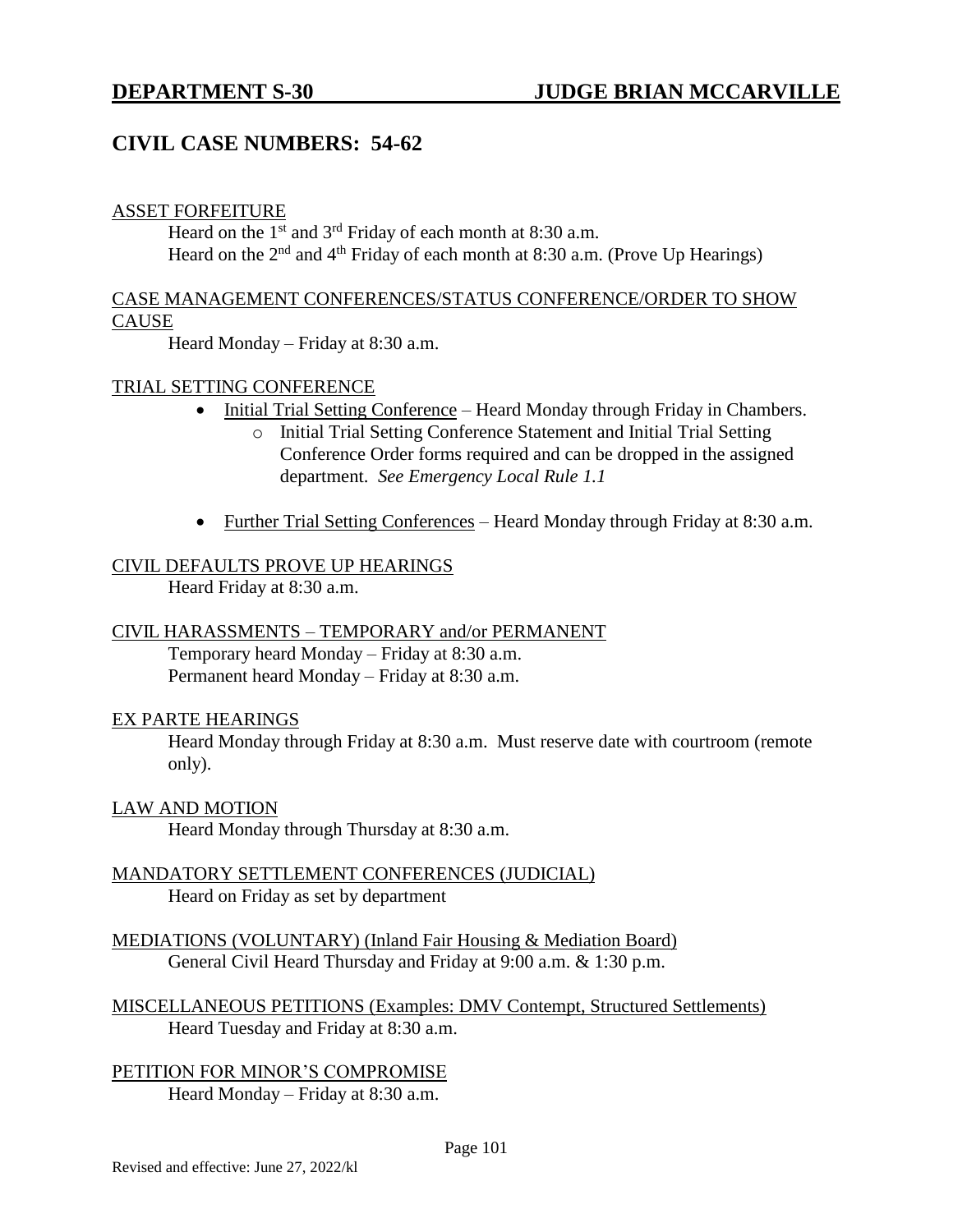## ORDER TO SHOW CAUSE RE: DISMISSAL/ARBITRATION/ORDER TO APPEAR FOR EXAMINATION (ORAPS)

Heard Monday – Friday at 8:30 a.m.

## TRIAL READINESS

Heard Thursday at 8:30 a.m.

## TRIALS (GENERAL CIVIL COURT / JURY)

Heard Monday – Thursday at 10:00 a.m. to 4:00 p.m. Note: All Stipulation and Order to Continue Trial are to be approved by department prior to filing.

## TRIALS (SHORT CAUSE)

Heard Friday as set by department

#### **WRITS**

Heard Monday – Thursday at 8:30 a.m.

## **PARTNER JUDGE: Judge Winston Keh, Department S33**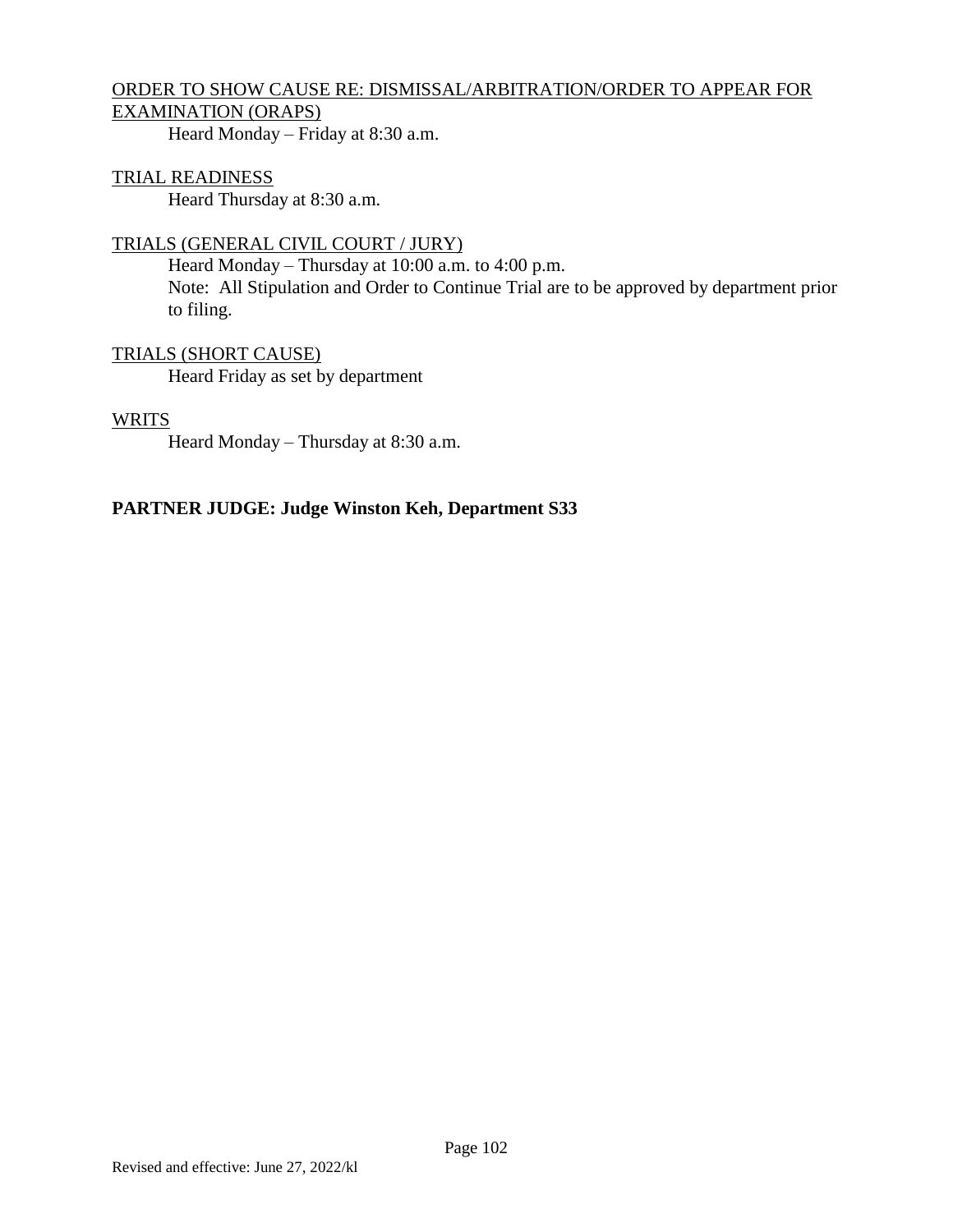# **CIVIL CASE NUMBERS: 63-72**

#### CASE MANAGEMENT CONFERENCES/STATUS CONFERENCE/ORDER TO SHOW CAUSE

Heard Monday – Friday 8:30 a.m.

#### TRIAL SETTING CONFERENCE

- Initial Trial Setting Conference Heard Monday through Friday in Chambers.
	- o Initial Trial Setting Conference Statement and Initial Trial Setting Conference Order forms required and can be dropped in the assigned department. *See Emergency Local Rule 1.1*
- Further Trial Setting Conferences Heard Monday through Friday at 8:30 a.m.

CIVIL DEFAULTS PROVE UP HEARINGS Heard Friday at 8:30 a.m.

CIVIL HARASSMENTS – TEMPORARY Heard Monday – Friday at 8:30 a.m.

CIVIL HARASSMENTS – PERMANENT Heard Monday – Friday at 8:30 a.m.

#### EX PARTE HEARINGS

Heard Monday – Friday at 8:30 a.m. Must reserve date with courtroom (remote only).

#### LAW AND MOTION

Heard Monday – Thursday at 8:30 a.m.

### MOTION FOR SUMMARY JUDGMENT/MOTION FOR SUMMARY ADJUDICATION Heard Monday – Thursday at 8:30 a.m.

#### MANDATORY SETTLEMENT CONFERENCES (JUDICIAL) Heard on Friday at 8:30 a.m.

MEDIATIONS (VOLUNTARY) (Inland Fair Housing & Mediation Board) General Civil: Heard Thursday and Friday at 9:00 a.m. & 1:30 p.m.

PETITION FOR MINOR'S COMPROMISE Heard Monday – Friday at 8:30 a.m.

MISCELLANEOUS PETITIONS (Examples: DMV Contempt, Structured Settlements) Heard Monday and Friday at 8:30 a.m.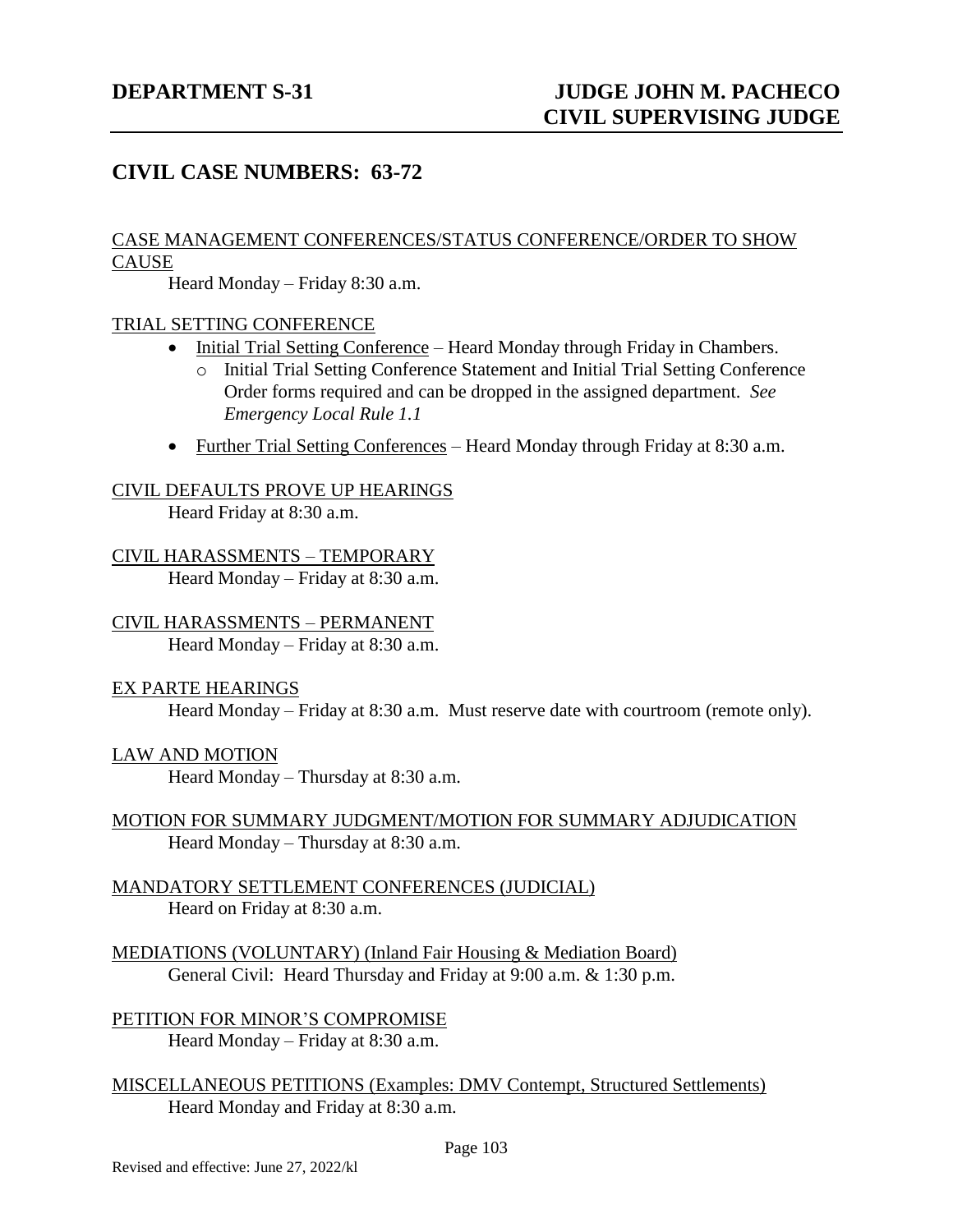## ORDER TO SHOW CAUSE RE: DISMISSAL/ARBITRATION/ORDER TO APPEAR FOR EXAMINATION (ORAPS)

Heard Monday – Friday 8:30 a.m.

## TRIAL READINESS

Heard Thursday at 8:30 a.m.

## TRIALS (GENERAL CIVIL COURT / JURY)

Heard Monday – Thursday at 10:00 a.m. to 4:00 p.m. Note: All Stipulation and Order to Continue Trial are to be approved by department prior to filing.

## TRIALS (SHORT CAUSE)

Heard Friday as set by department

## **WRITS**

Heard Monday – Thursday at 8:30 a.m.

## **PARTNER JUDGE: Judge Wilfred J. Schneider, Jr., Department S32**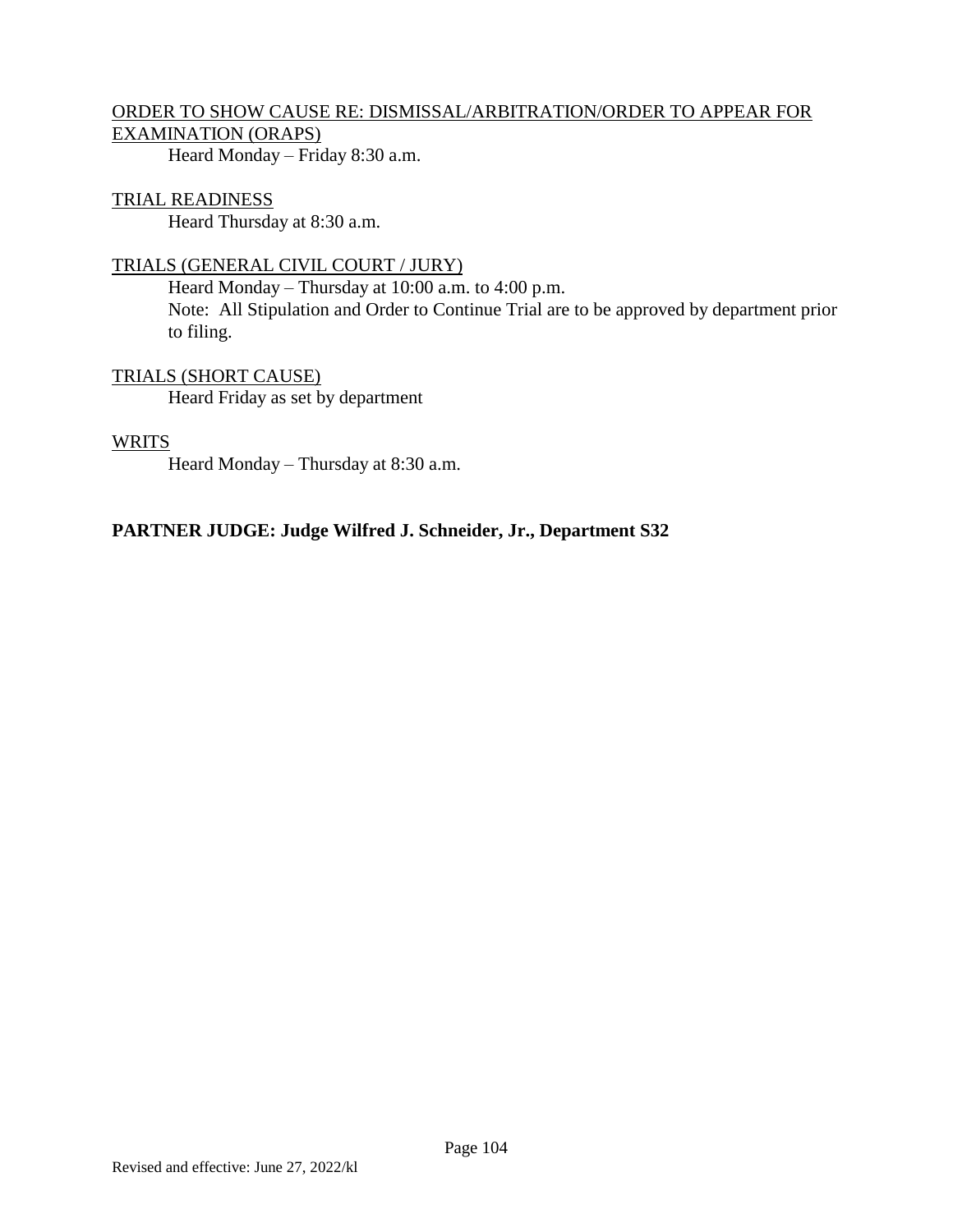# **CIVIL CASE NUMBERS: 73-81**

#### CASE MANAGEMENT CONFERENCES/STATUS CONFERENCE/ORDER TO SHOW CAUSE

Heard Monday – Friday at 8:30 a.m.

## TRIAL SETTING CONFERENCE

- Initial Trial Setting Conference Heard Monday through Friday in Chambers.
	- o Initial Trial Setting Conference Statement and Initial Trial Setting Conference Order forms required and can be dropped in the assigned department. *See Emergency Local Rule 1.1*
- Further Trial Setting Conferences Heard Monday through Friday at 8:30 a.m.

#### CIVIL DEFAULTS PROVE UP HEARINGS

Heard Friday 8:30 a.m.

## CIVIL HARASSMENTS – TEMPORARY

Heard Monday – Friday at 8:30 a.m.

## CIVIL HARASSMENTS – PERMANENT

Heard Monday – Friday at 8:30 a.m.

#### EX PARTE HEARINGS

Heard Monday – Friday at 8:30 a.m. Must reserve date with courtroom in advance (remote only).

#### LAW AND MOTION

Heard Monday – Thursday at 8:30 a.m.

### MOTION FOR SUMMARY JUDGMENT/MOTION FOR SUMMARY ADJUDICATION Heard Monday – Thursday at 8:30 a.m.

MANDATORY SETTLEMENT CONFERENCES (JUDICIAL) Heard on Friday as set by department at 8:30 a.m.

MEDIATIONS (VOLUNTARY) (Inland Fair Housing & Mediation Board) General Civil Heard Thursday and Friday at 9:00 a.m. & 1:30 p.m.

MISCELLANEOUS PETITIONS (Examples: DMV Contempt, Structured Settlements) Heard Monday – Friday at 8:30 a.m.

PETITION FOR MINOR'S COMPROMISE Heard Monday – Friday at  $8:30$  a.m.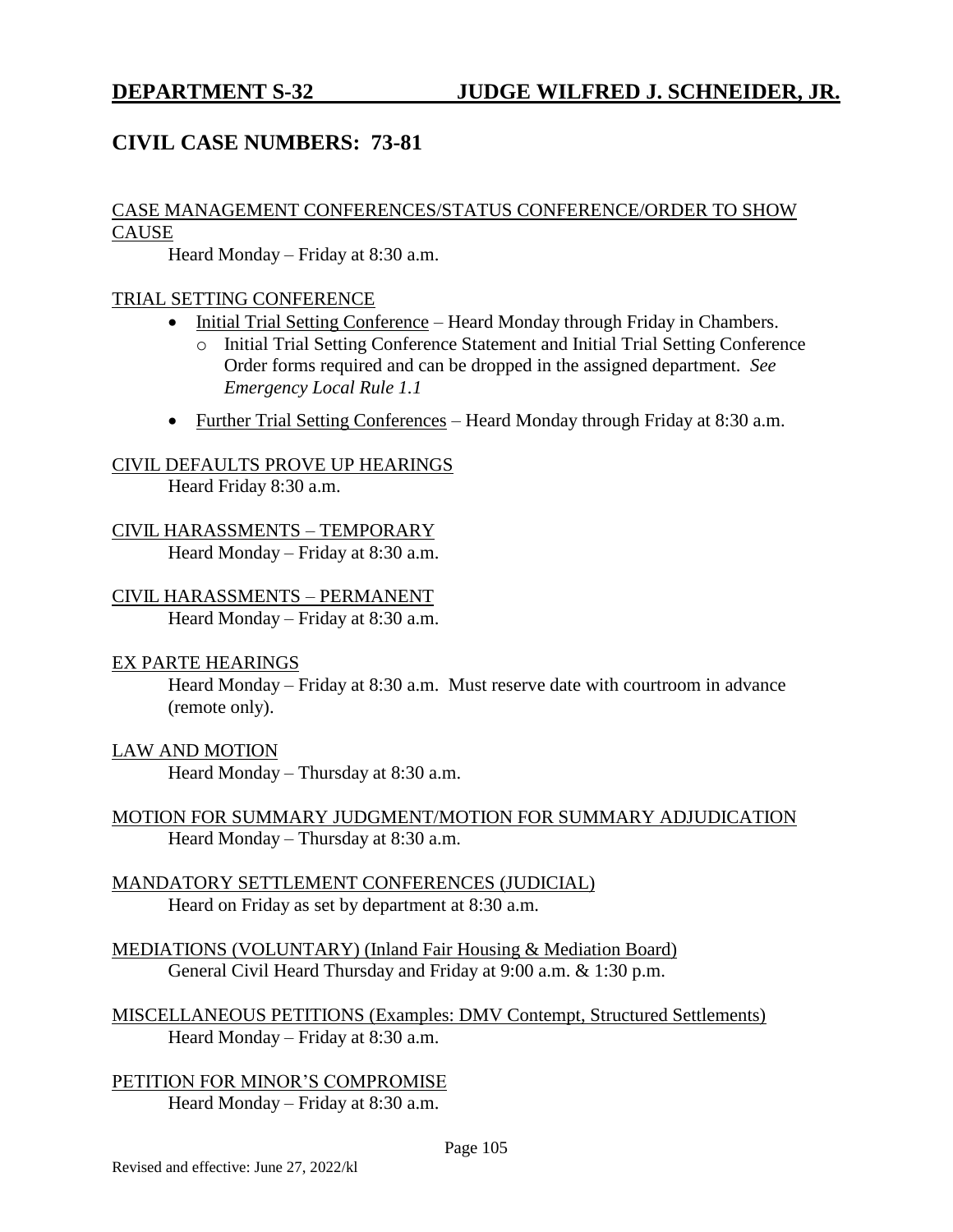## ORDER TO SHOW CAUSE RE: DISMISSAL/ARBITRATION/ORDER TO APPEAR FOR EXAMINATION (ORAPS)

Heard Monday – Friday at 8:30 a.m.

## TRIAL READINESS

Heard Thursday at 8:30 a.m.

## TRIALS (GENERAL CIVIL COURT / JURY)

Heard Monday – Thursday at 10:00 a.m. to 4:00 p.m. Note: All Stipulation and Order to Continue Trial are to be approved by department prior to filing.

### TRIALS (SHORT CAUSE)

Heard Friday as set by department at 9:30 a.m. or 1:30 p.m.

#### **WRITS**

Heard Monday – Thursday at 8:30 a.m.

### **PARTNER JUDGE: Judge John M. Pacheco, Department S31**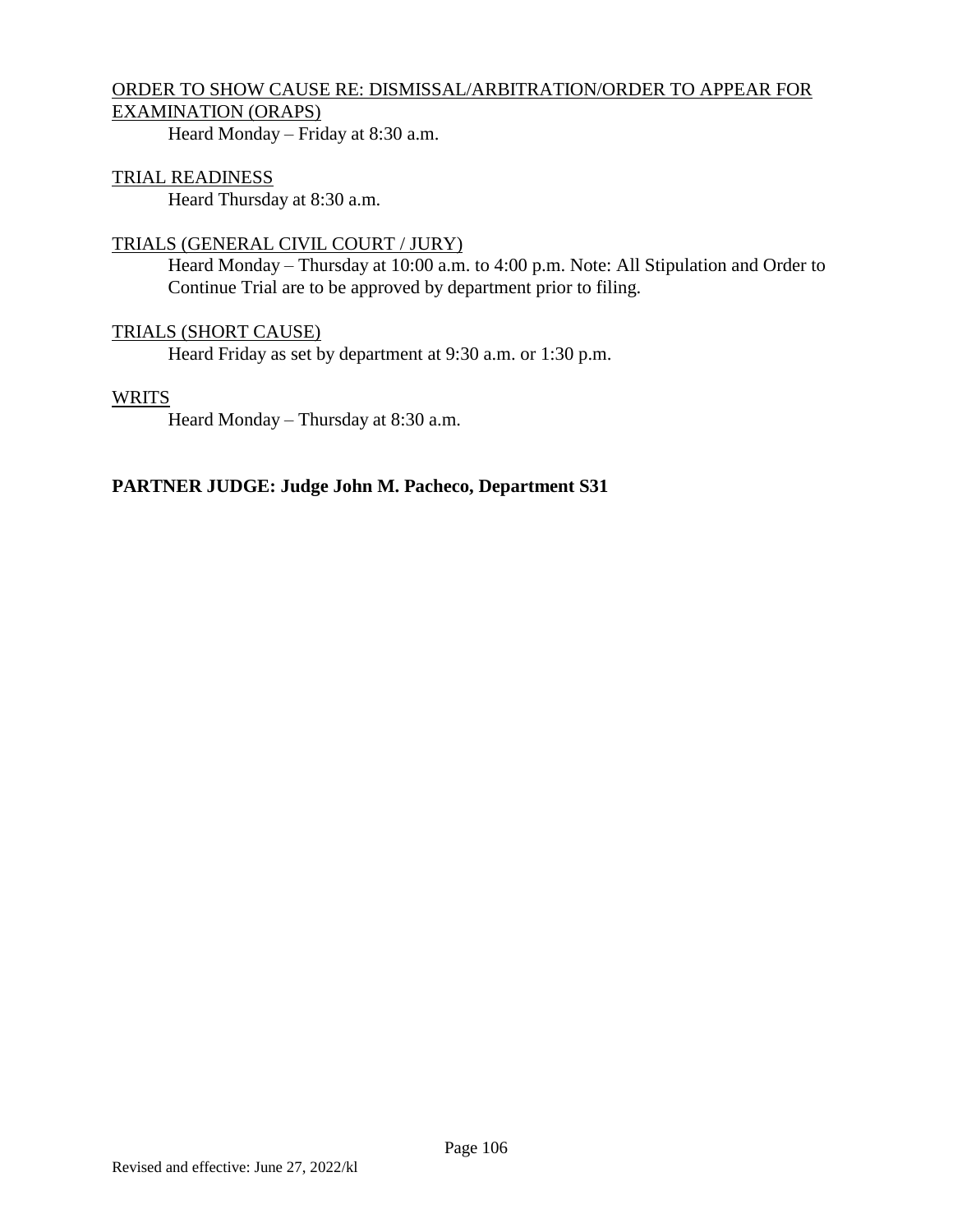# **CIVIL CASE NUMBERS: 91-99**

#### CASE MANAGEMENT CONFERENCES/STATUS CONFERENCE/ORDER TO SHOW **CAUSE**

Heard Monday – Friday at 8:30 a.m.

#### TRIAL SETTING CONFERENCE

- Initial Trial Setting Conference Heard Monday through Friday in Chambers.
	- o Initial Trial Setting Conference Statement and Initial Trial Setting Conference Order forms required and can be dropped in the assigned department. *See Emergency Local Rule 1.1*
- Further Trial Setting Conferences Heard Monday through Friday at 8:30 a.m.

#### CIVIL DEFAULTS PROVE UP HEARINGS

Heard Friday at 8:30 a.m.

# CIVIL HARASSMENTS – TEMPORARY

Heard Monday – Friday at 8:30 a.m.

#### CIVIL HARASSMENTS – PERMANENT

Heard Monday – Friday at 8:30 a.m.

#### EX PARTE HEARINGS

Heard Monday – Friday as needed at 8:30 a.m. Must reserve date with courtroom. Limit two per day. Paperwork filed by 12:00 p.m. the day prior. (Remote only)

#### LAW AND MOTION

Heard Monday – Thursday at 8:30 a.m.

- MOTION FOR SUMMARY JUDGMENT/MOTION FOR SUMMARY ADJUDICATION Heard Monday – Thursday at 8:30 a.m.
- MEDIATIONS (VOLUNTARY) (Inland Fair Housing & Mediation Board) General Civil: Heard Thursday and Friday at 9:00 a.m. & 1:30 p.m.

#### MANDATORY SETTLEMENT CONFERENCES (JUDICIAL) Heard Friday at 8:30 a.m. as set by department

MISCELLANEOUS PETITIONS (Examples: DMV Contempt, Structured Settlements) Heard Monday – Friday at 8:30 a.m.

ORDER TO SHOW CAUSE RE: DISMISSAL/ARBITRATION/ORDER TO APPEAR FOR EXAMINATION (ORAPS)

Heard Monday – Friday at 8:30 a.m.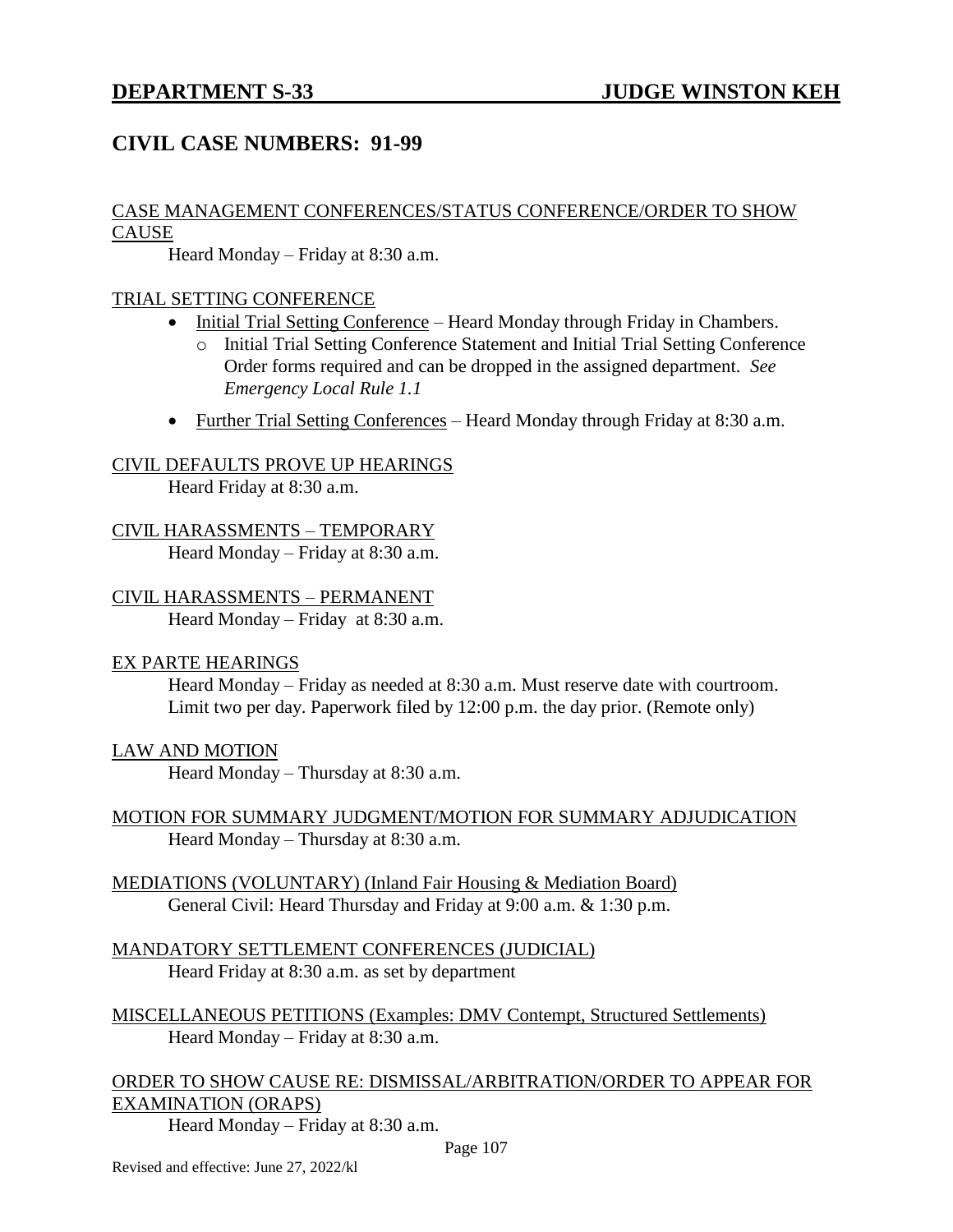PETITION FOR MINOR'S COMPROMISE Heard Monday – Friday at 8:30 a.m.

STATUS CONFERENCES Heard Monday – Friday at 8:30 a.m.

TRIAL ASSIGNMENT CALENDAR Heard Thursday at 8:30 a.m.

TRIALS (GENERAL CIVIL COURT / JURY) Heard Monday – Thursday from 10:00 a.m. to 4:00 p.m.

TRIALS (SHORT CAUSE) Heard Friday at 10:00 a.m.

**WRITS** 

Heard Monday – Thursday at 8:30 a.m.

### **PARTNER JUDGE: Judge Brian S. McCarville, Department S30**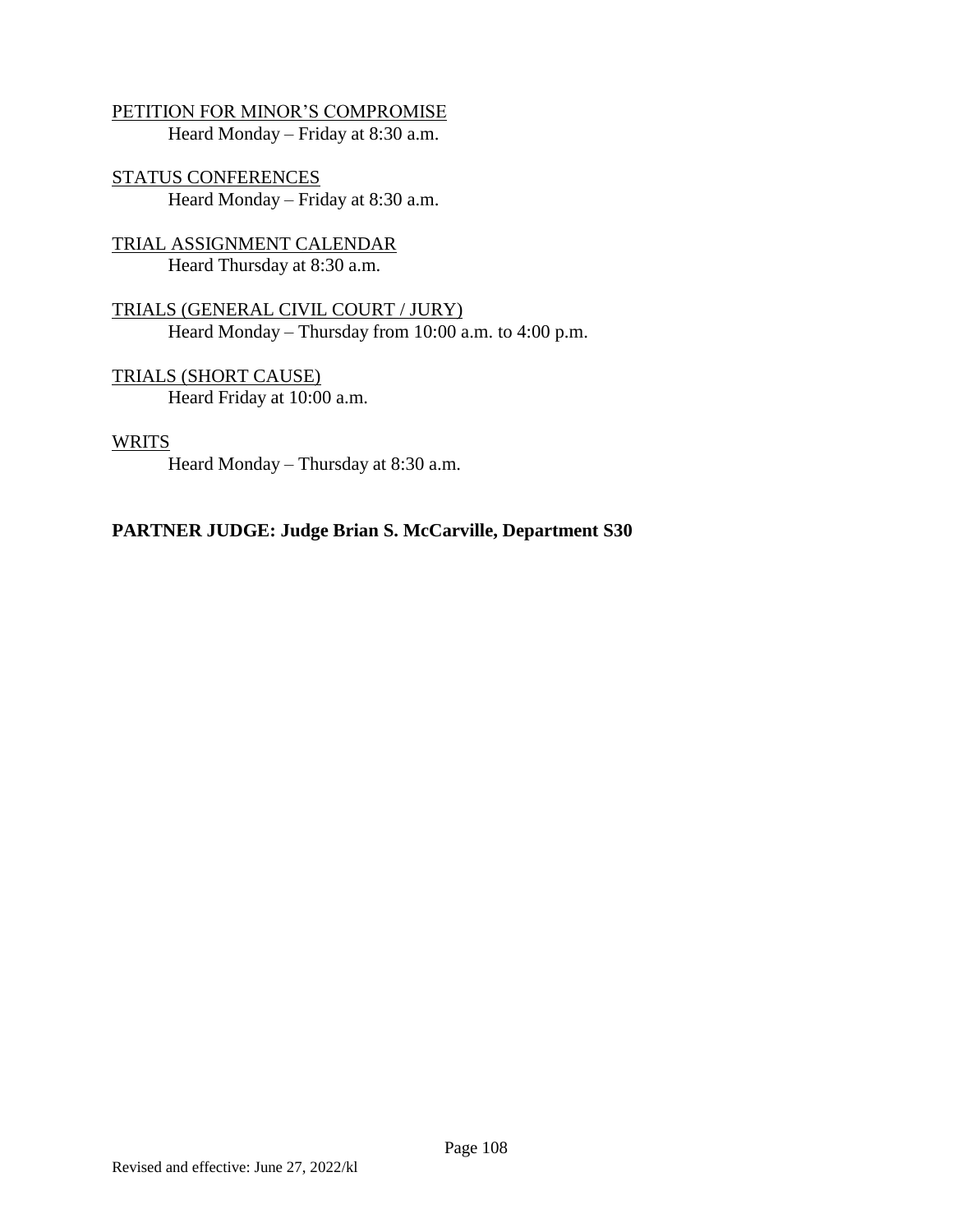### **PROBATE / CONSERVATORSHIP / GUARDIANSHIP / ELDER OR DEPENDENT ADULT ABUSE**

#### **CASE SPLIT: 1, 2, 3, 0**

#### CONSERVATORSHIP HEARINGS

Heard Monday – Thursday at 10:00 a.m.

#### CONSERVATORSHIP EX PARTES

Heard Monday – Thursday at 10:00 a.m. Heard on Friday at 9:00 a.m.

#### FEE WAIVER HEARINGS

Probate heard Monday – Thursday at 9:00 a.m. Conservatorships heard Monday – Thursday at 10:00 a.m. Guardianships heard Monday – Thursday at 11:00 a.m.

#### GUARDIANSHIP HEARINGS

Heard Tuesday – Thursday at 11:00 a.m.

#### GUARDIANSHIP EX PARTES

Heard Monday – Thursday at 11:00 a.m. Heard on Friday at 9:00 a.m.

#### MANDATORY SETTLEMENT CONFERENCES

Monday – Friday at 1:30 p.m. as calendared by department.

PROBATE/TRUSTS/ESTATES HEARINGS Heard Monday – Thursday at 9:00 a.m.

#### PROBATE/TRUSTS/ESTATES EX PARTES

Heard Monday – Thursday at 9:00 a.m. Heard Friday at 9:00 a.m.

PUBLIC GUARDIAN HEARINGS Heard Monday at 10:30 a.m.

### REQUEST FOR ELDER OR DEPENDENT ADULT ABUSE RESTRAINING ORDERS

Ex partes- Heard Monday – Thursday at 10:00 a.m. Heard on Friday 9:00 a.m. Hearings- Heard Fridays at 9:00 a.m., or as calendared by department. Same day requests- Monday through Friday in chambers.

#### TRIALS

To be determined.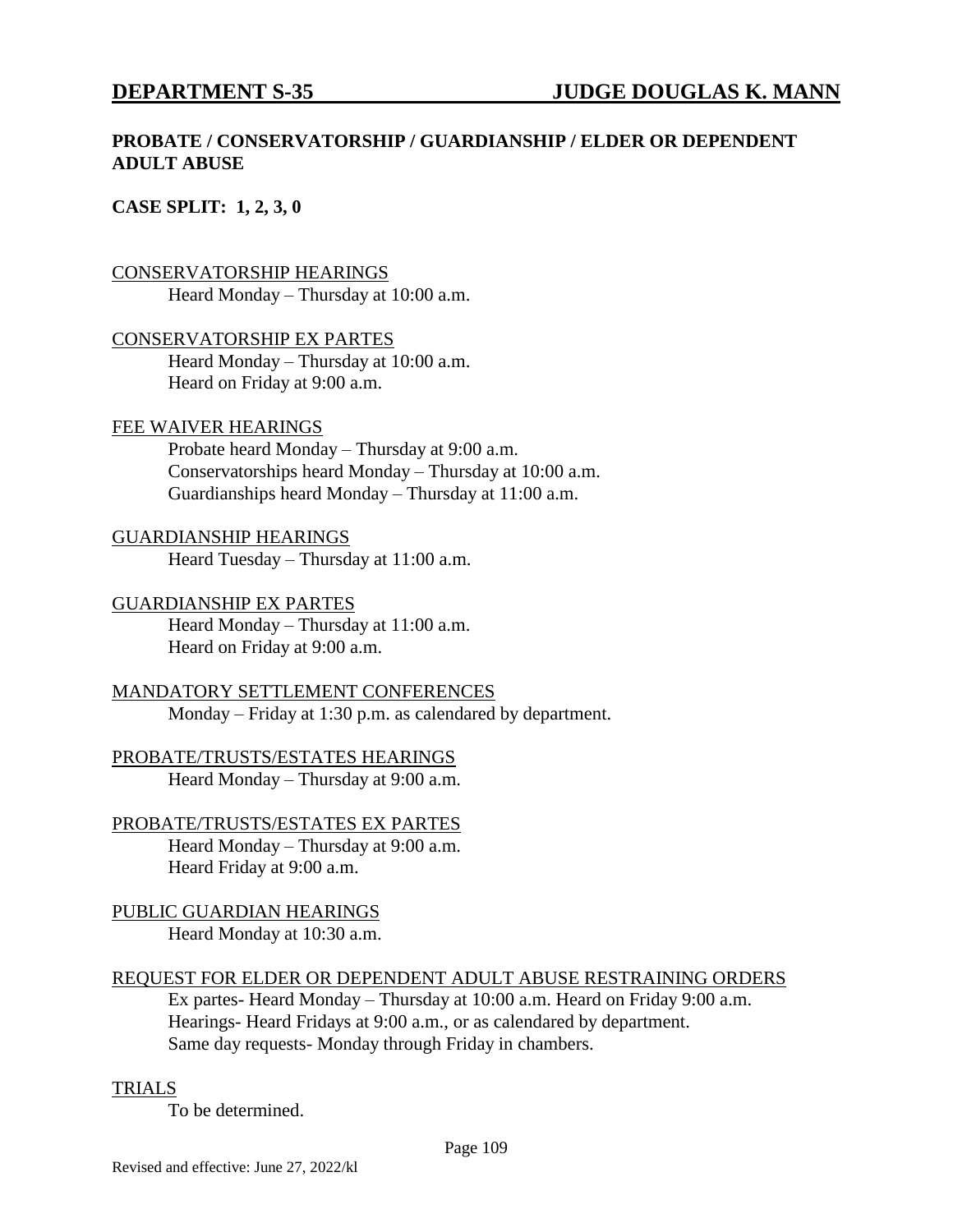### **PROBATE / CONSERVATORSHIP / GUARDIANSHIP / ELDER OR DEPENDENT ADULT ABUSE**

#### **CASE SPLIT: 4, 5, 6, 0**

#### CONSERVATORSHIPS HEARINGS

Heard Monday – Thursday at 10:00 a.m.

#### CONSERVATORSHIPS EX PARTES

Heard Monday – Thursday at 10:00 a.m. Heard on Friday at 9:00 a.m.

#### FEE WAIVER HEARINGS

Probate heard Monday – Thursday at 9:00 a.m. Conservatorships heard Monday – Thursday at 10:00 a.m. Guardianships heard Monday – Thursday at 11:00 a.m.

#### GUARDIANSHIP HEARINGS

Heard Tuesday – Thursday at 11:00 a.m.

#### GUARDIANSHIP EX PARTES

Heard Monday – Thursday at 11:00 a.m. Heard on Friday at 9:00 a.m.

#### MANDATORY SETTLEMENT CONFERENCES As set by the department

PETITION TO ESTABLISH BIRTH/DEATH Heard Monday – Thursday at  $9:00$  a.m.

PROBATE/TRUSTS/ESTATES HEARINGS Heard Monday – Thursday at 9:00 a.m.

#### PROBATE/TRUSTS/ESTATES EX PARTES Heard Monday – Thursday at 9:00 a.m. Heard Friday at 9:00 a.m.

PUBLIC ADMINISTRATOR HEARINGS Heard Tuesday at 9:30 a.m.

PUBLIC GUARDIAN HEARINGS Heard Monday at 10:30 a.m.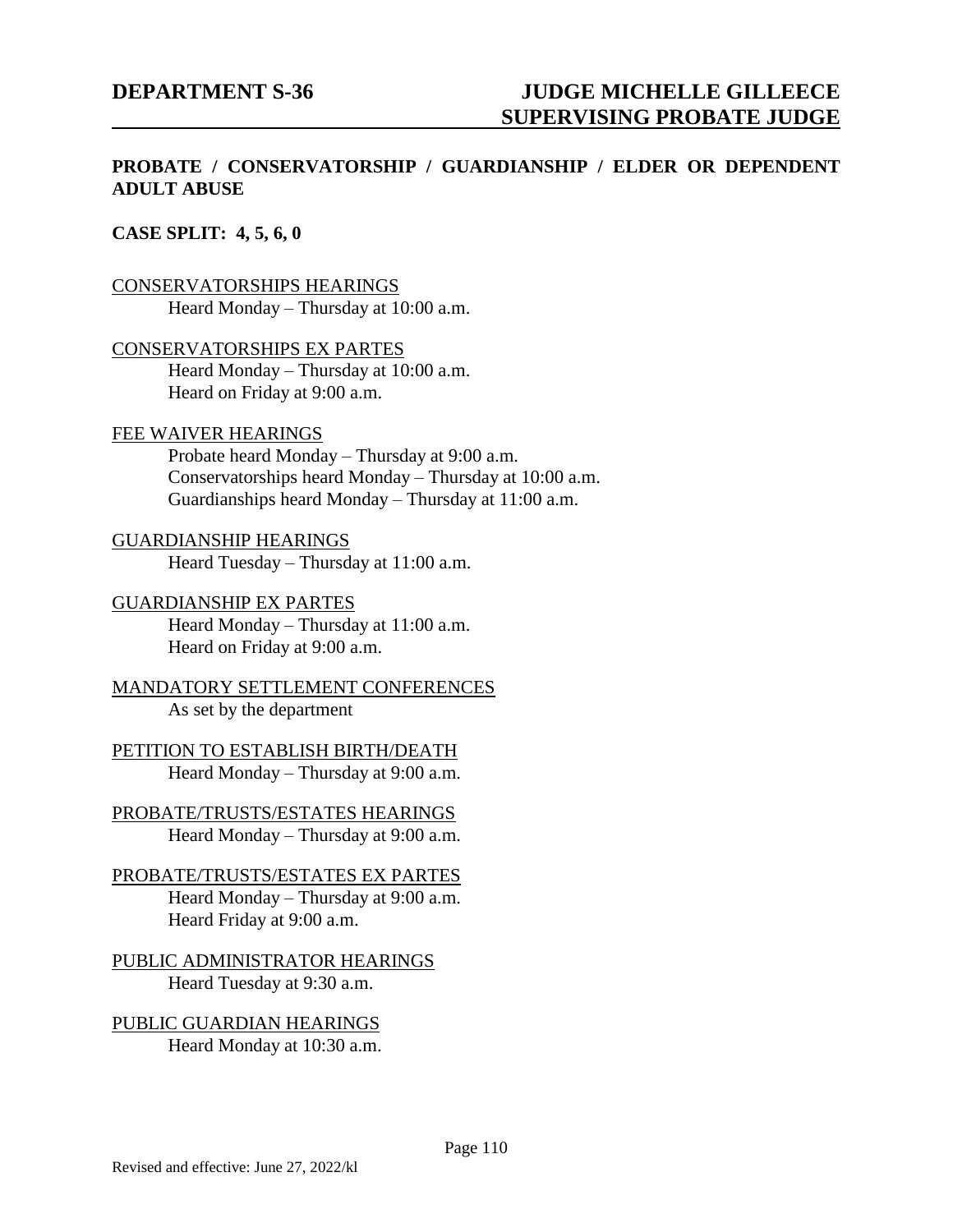# REQUEST FOR ELDER OR DEPENDENT ADULT ABUSE RESTRAINING ORDERS

Ex partes- Heard Monday – Thursday at 10:00 a.m. Heard on Friday 9:00 a.m. Hearings- Heard Fridays at 9:00 a.m., or as calendared by department. Same day requests- Heard Monday through Friday in chambers

#### TRIALS

To be determined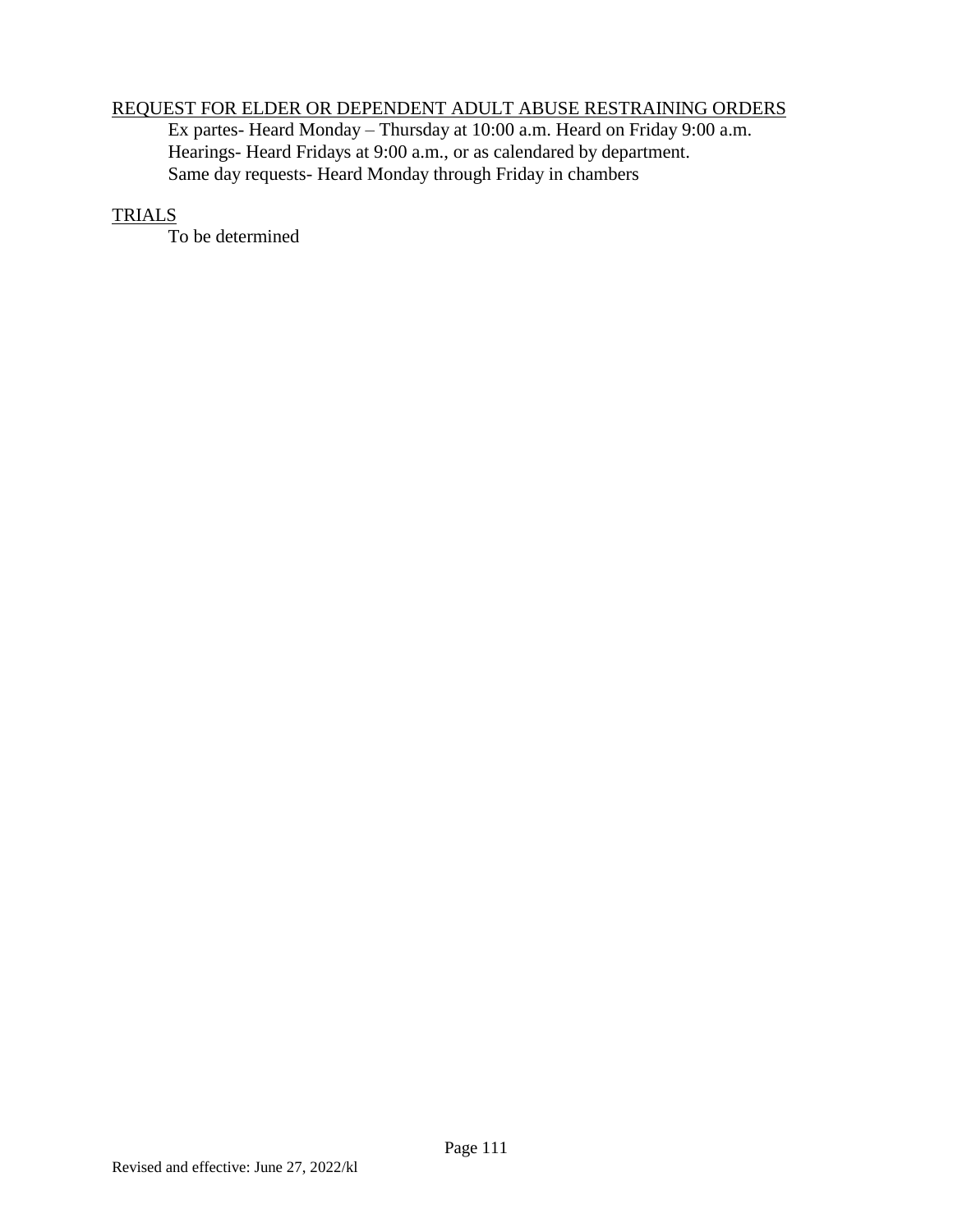### **PROBATE / CONSERVATORSHIP / GUARDIANSHIP / ELDER OR DEPENDENT ADULT ABUSE**

#### **CASE SPLIT: 7, 8, 9.**

#### CONSERVATORSHIP HEARINGS

Heard Monday – Thursday at 10:00 a.m.

CONSERVATORSHIP EX PARTES Heard Monday – Thursday at 10:00 a.m.

#### FEE WAIVER HEARINGS

Probate heard Monday – Thursday at 9:00 a.m. Conservatorships heard Monday – Thursday at 10:00 a.m. Guardianships heard Monday – Thursday 11:00 a.m.

#### GUARDIANSHIP HEARINGS

Heard Tuesday – Thursday at 11:00 a.m.

GUARDIANSHIP EX PARTES Heard Monday – Thursday at 11:00 a.m.

MANDATORY SETTLEMENT CONFERENCES As set by the department

#### PROBATE/TRUSTS/ESTATES HEARINGS Heard Monday – Thursday at 9:00 a.m.

PROBATE/TRUSTS/ESTATES EX PARTES Heard Monday – Thursday at 9:00 a.m.

LPS/MENTAL HEALTH HEARINGS (HEARD AT ARMC) Heard Tuesday at 1:30 p.m. and Friday at 8:30 a.m.

#### REQUEST FOR ELDER OR DEPENDENT ADULT ABUSE RESTRAINING ORDERS Ex partes- Heard Monday – Thursday at 10:00 a.m. Same day requests- Monday – Thursday in chambers.

#### TRIALS

To be determined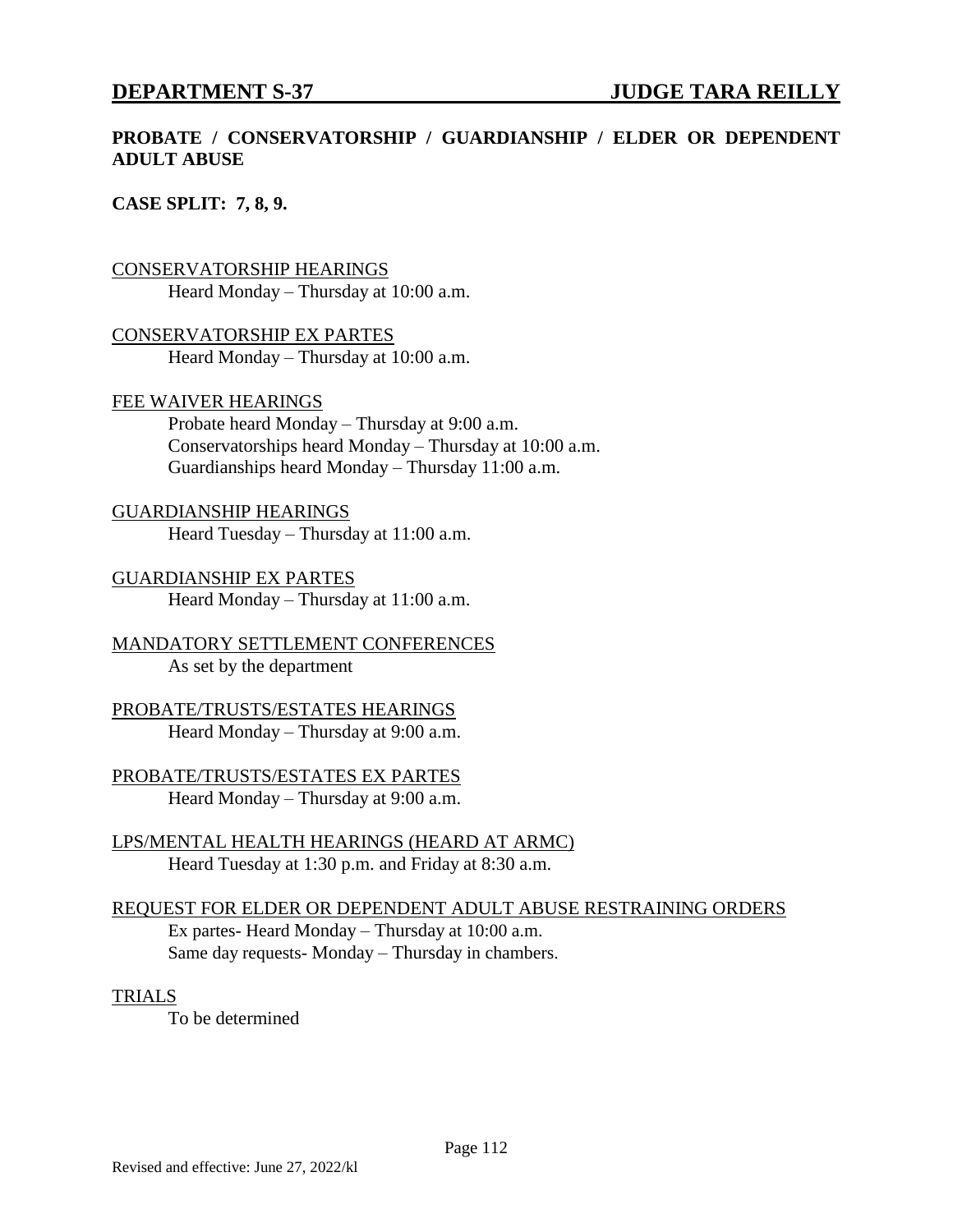# **SCHEDULE OF ASSIGNMENTS**

# **SAN BERNARDINO FAMILY LAW DISTRICT**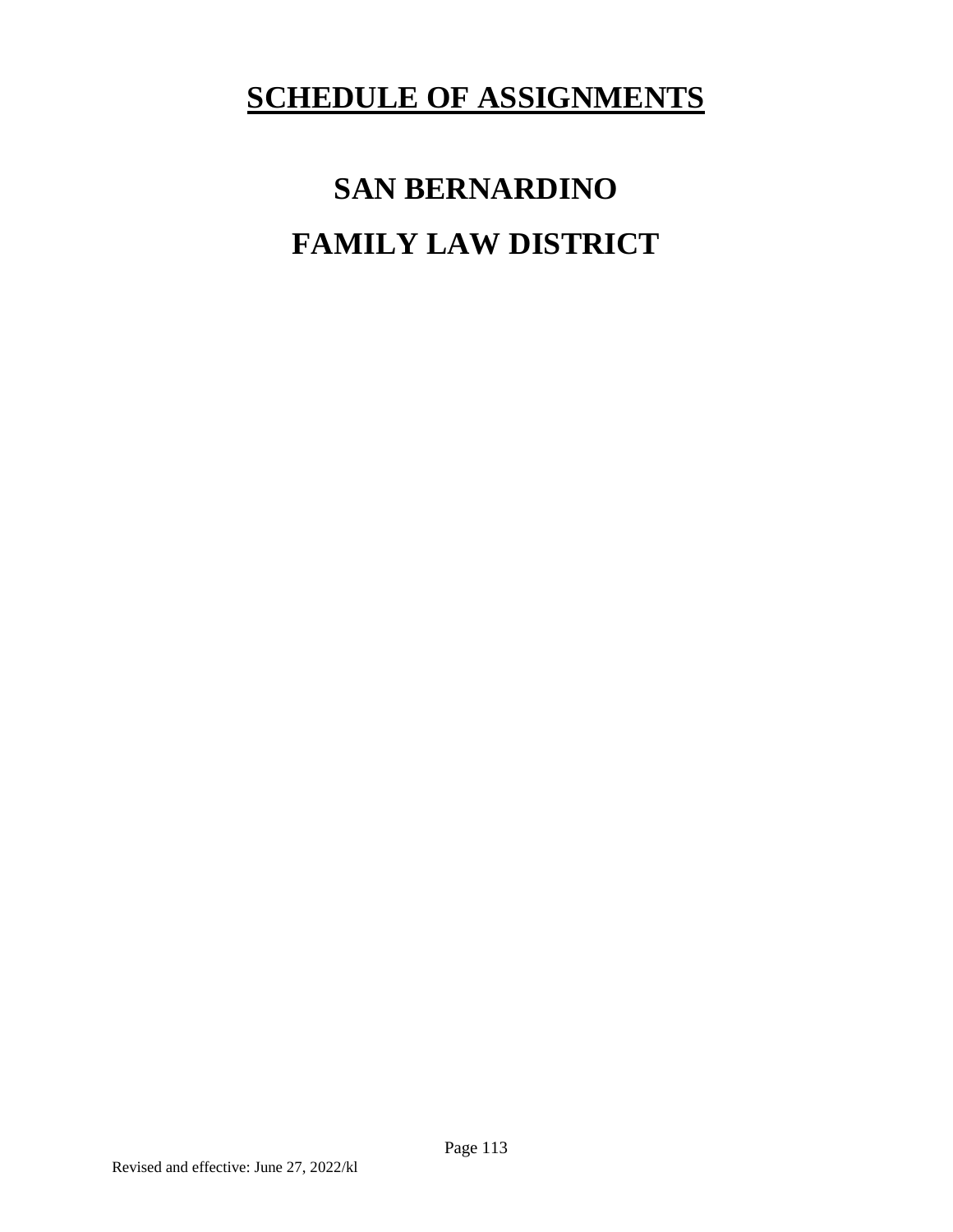# **SAN BERNARDINO CALENDAR OF ASSIGNMENTS**

| <b>DEPARTMENT S43</b> | <b>COMMISSIONER ARTHUR B. BENNER II</b>                    |
|-----------------------|------------------------------------------------------------|
| <b>DEPARTMENT S44</b> | <b>COMMISSIONER SHANNON SUBER</b>                          |
| <b>DEPARTMENT S45</b> | <b>MEDIATION ROOM</b>                                      |
| <b>DEPARTMENT S46</b> | <b>JUDGE TERESA S. BENNETT</b>                             |
| <b>DEPARTMENT S47</b> | <b>JUDGE STEVEN J. SINGLEY</b>                             |
| <b>DEPARTMENT S48</b> | <b>COMMISSIONER DINA ISSAM AMANI</b>                       |
| <b>DEPARTMENT S49</b> | <b>VACANT</b>                                              |
| <b>DEPARTMENT S50</b> | <b>JUDGE JOEL S. AGRON</b>                                 |
| <b>DEPARTMENT S51</b> | <b>VACANT</b>                                              |
| <b>DEPARTMENT S52</b> | <b>JUDGE CANDICE A. GARCIA- RODRIGO</b>                    |
| <b>DEPARTMENT S53</b> | <b>JUDGE CARLOS M. CABRERA</b><br><b>SUPERVISING JUDGE</b> |
| <b>DEPARTMENT S54</b> | <b>JUDGE STEPHANIE E. THORNTON-HARRIS</b>                  |
| <b>DEPARTMENT S55</b> | <b>COMMISSIONER MICHAEL J. GASSNER</b>                     |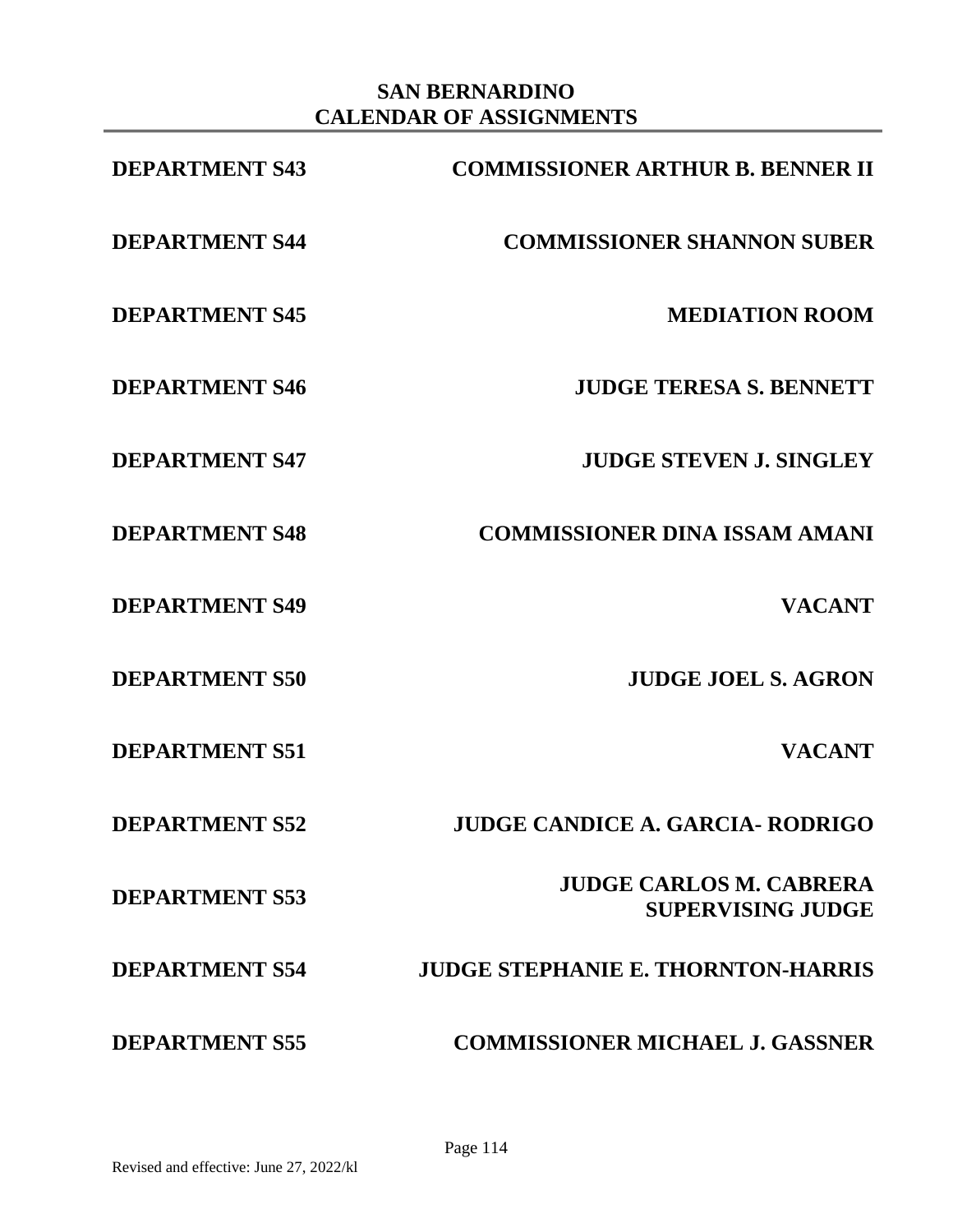# **DEPARTMENT S-43 COMMISSIONER ARTHUR BENNER, II**

*Partner to S53 Judge Cabrera*

#### **FAMILY LAW NUMBER SPLIT: 9**

ADOPTION/FREEDOM FROM CUSTODY Heard  $1<sup>st</sup>$  Monday at 1:30 p.m.

#### DOMESTIC VIOLENCE HEARINGS

Heard Monday and Tuesday at 8:30 a.m. and 10:30 a.m.

DEFAULT HEARINGS

Heard Friday at 8:30 a.m.

#### EX PARTE MATTERS

Heard Monday through Friday at 8:30 a.m.

#### FEE WAIVER

Heard Friday at 1:30 p.m.

#### REQUEST FOR ORDER AND MOTION

Heard Monday and Tuesday at 8:30 a.m. and 10:30 a.m.

#### TRIALS

Heard Wednesday and Thursday at 8:30 a.m., 10:30 a.m. or 1:30p.m.

# JUDICIAL MSC'S, STATUS CONFERENCE, TRIAL READINESS, TRIAL SETTLING CONFERENCE, CASE RESOLUTION STATUS CONFERENCES

Heard Friday at 8:30 a.m. and 10:30 a.m.

#### SAME DAY JUDICIAL REVIEW (DOMESTIC VIOLENCE RESTRAINING ORDERS)

Heard Monday through Friday at 8:30 a.m., 10:30 a.m., 1:30 p.m., and 3:00 p.m., if meets the cut-off time of 2:30 p.m. filing at clerk's window. After 2:30 p.m., to be reviewed on the next judicial court day.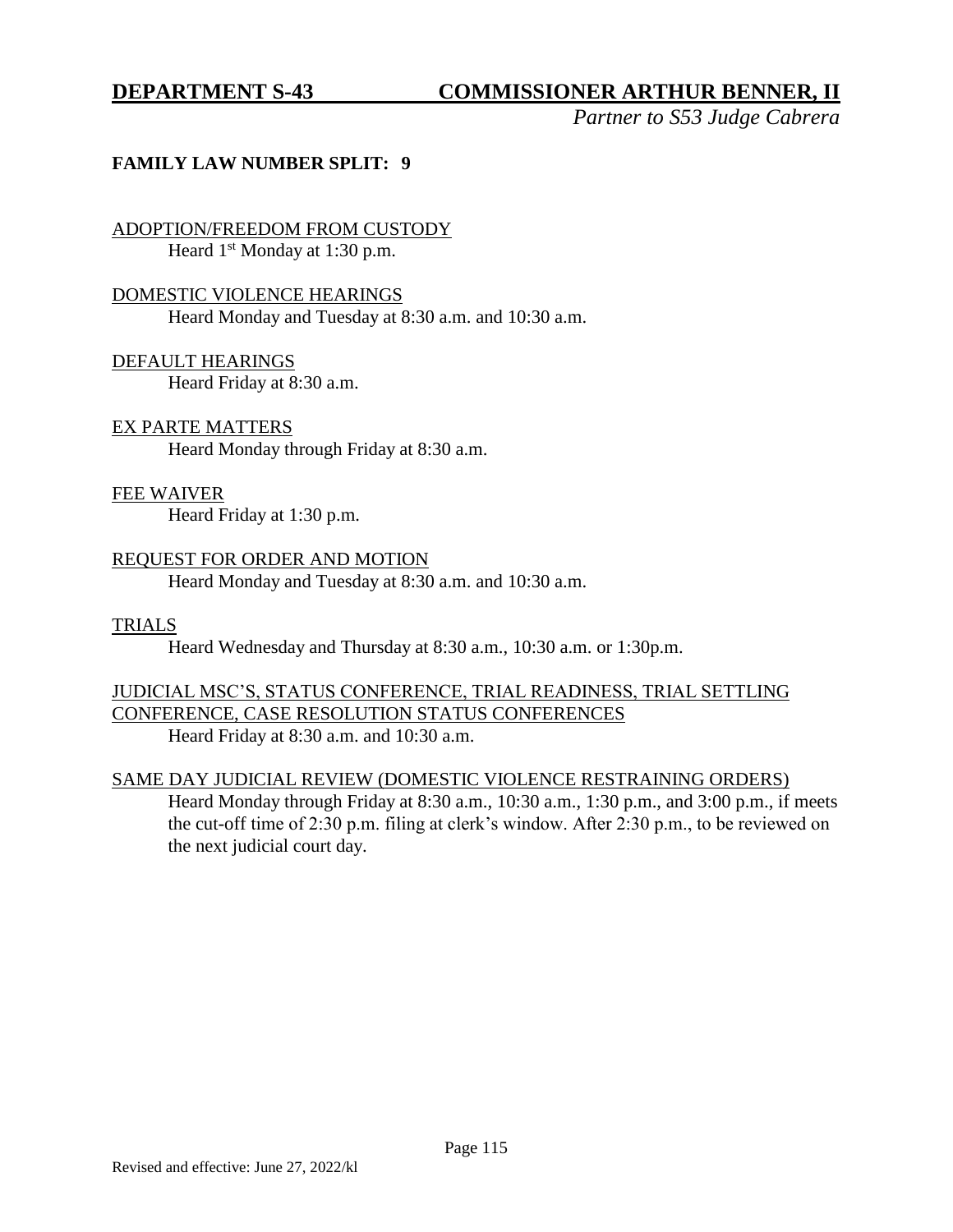# **DEPARTMENT S-44 COMMISSIONER SHANNON SUBER**

*Partner to S46 Judge Bennett*

### **FAMILY LAW NUMBER SPLIT: 2**

#### ADOPTIONS/FFC

Heard Monday at 1:30 p.m.

#### DOMESTIC VIOLENCE HEARINGS

Heard Monday through Thursday at 8:30 a.m.

#### EX PARTE MATTERS

Heard Monday through Friday at 8:30 a.m.

#### FEE WAIVER

Heard Friday at 8:30 a.m.

### LAW & MOTION MATTERS Heard Monday through Thursday at 8:30 a.m.

LONG CAUSE TRIALS Heard Monday through Thursday at 10:00 a.m.

#### MANDATORY SETTLEMENT CONFERENCES Heard Friday at 8:30 a.m.

### MINOR'S EMANCIPATION PETITIONS Heard Friday at 8:30 a.m.

#### RFO CALENDAR

Heard Monday through Thursday at 8:30 a.m.

#### SAME DAY JUDICIAL REVIEW (DOMESTIC VIOLENCE RESTRAINING ORDERS)

Heard Monday through Friday, if meets the cut-off time of 3:00 p.m. filing at clerk's window. After 3:00 p.m., to be reviewed on the next judicial Court date.

SHORT CAUSE TRIALS (Two hours or less) Heard Friday at 9:00 a.m.

#### STATUS CONFERENCE/OSC RE DISMISSALS Heard Friday at 8:30 a.m.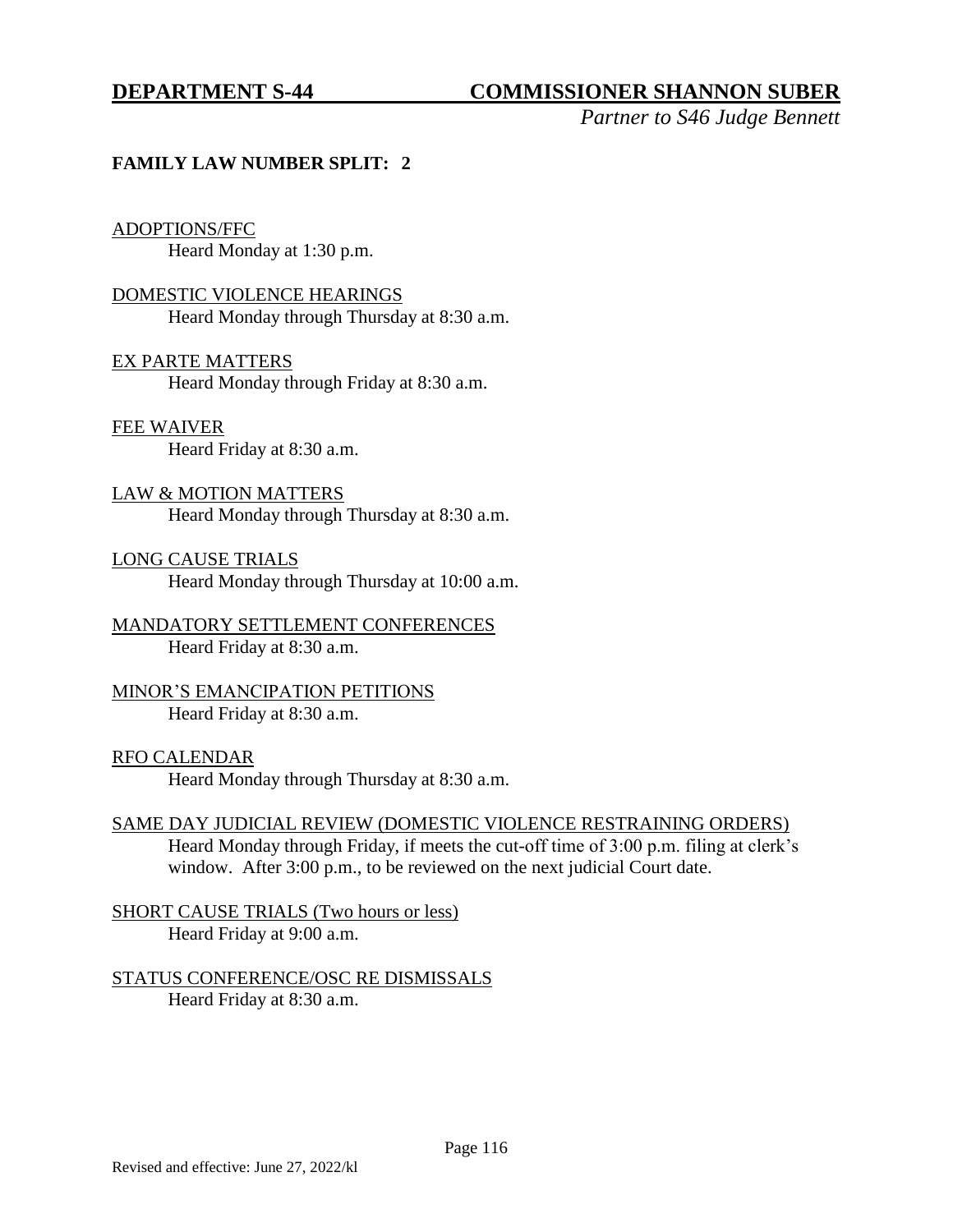Family Law Mediations are heard Tuesday at 8:30 a.m. to 3:30 p.m.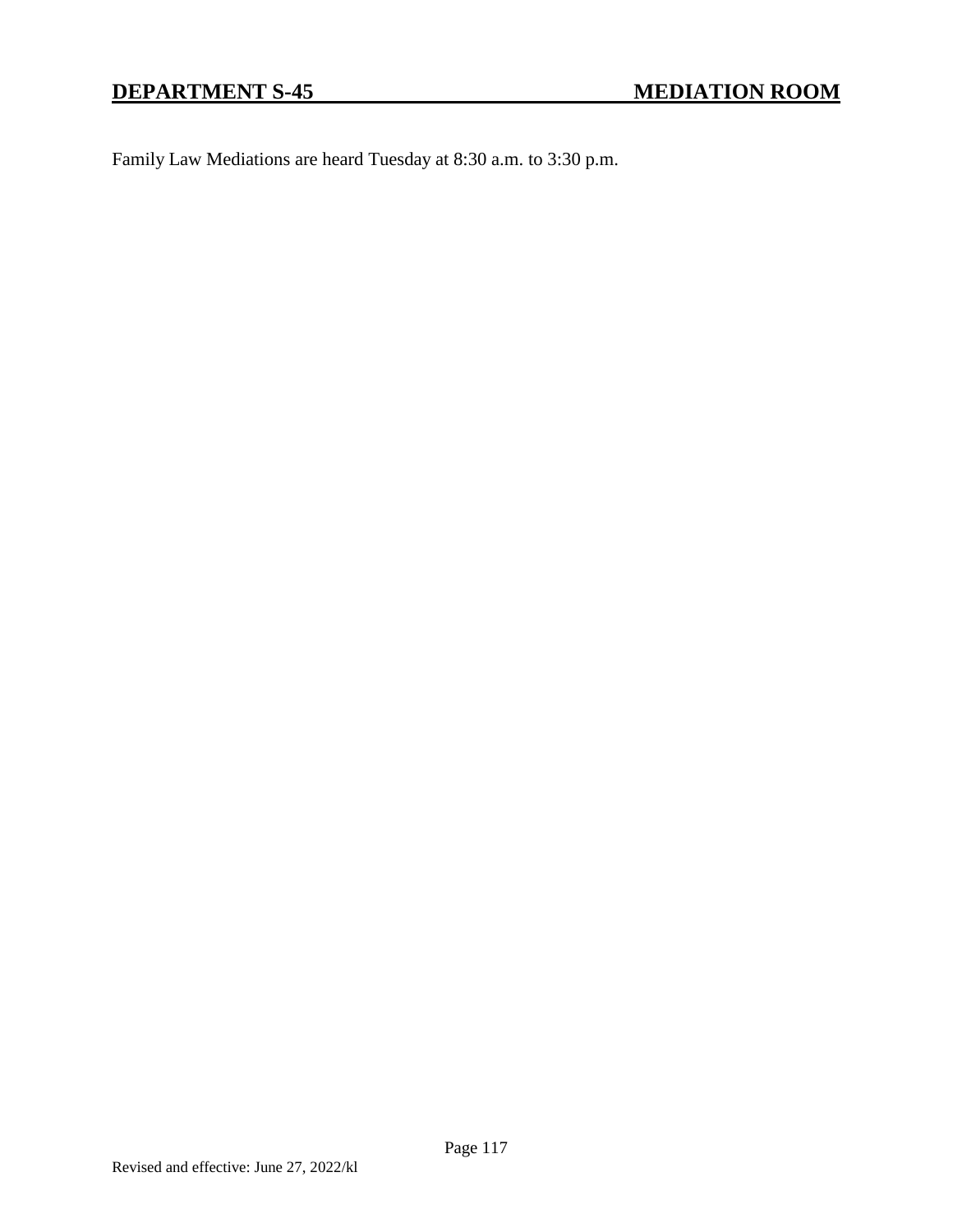### **DEPARTMENT S-46 JUDGE TERESA S. BENNETT**

*Partner to S44 Commissioner Suber*

#### **FAMILY LAW NUMBER SPLIT: 6**

#### ADOPTIONS

Heard Monday at 1:30 p.m.

#### CMC/STATUS CONFERENCE

Heard Wednesday and Thursday at 8:30 a.m.

#### EX PARTE MATTERS

Heard Monday through Friday at 8:30 a.m.

# FEE WAIVER APPLICATIONS

Heard Monday at 1:30 p.m.

### LAW AND MOTION AND SPECIFIC ISSUES (REQUESTS FOR ORDER) Heard Wednesday and Thursday at 8:30 a.m.

LONG CAUSE TRIALS Heard Wednesday & Thursday at 9:30 a.m.

# MANDATORY SETTLEMENT CONFERENCES

Heard Tuesday at 1:30 p.m.

#### OSC RE: DISMISSALS

Heard Friday at 8:30 a.m.

#### RFO CALENDAR

Heard Monday & Tuesday at 8:30 a.m.

#### SAME DAY JUDICIAL REVIEW (DOMESTIC VIOLENCE RESTRAINING ORDERS)

Heard Monday through Friday, if meets the cut-off time of 3:00 p.m. filing at clerk's window. After 3:00 p.m., to be reviewed on the next judicial Court date.

#### SHORT CAUSE TRIALS

Heard Friday at 9:00 a.m.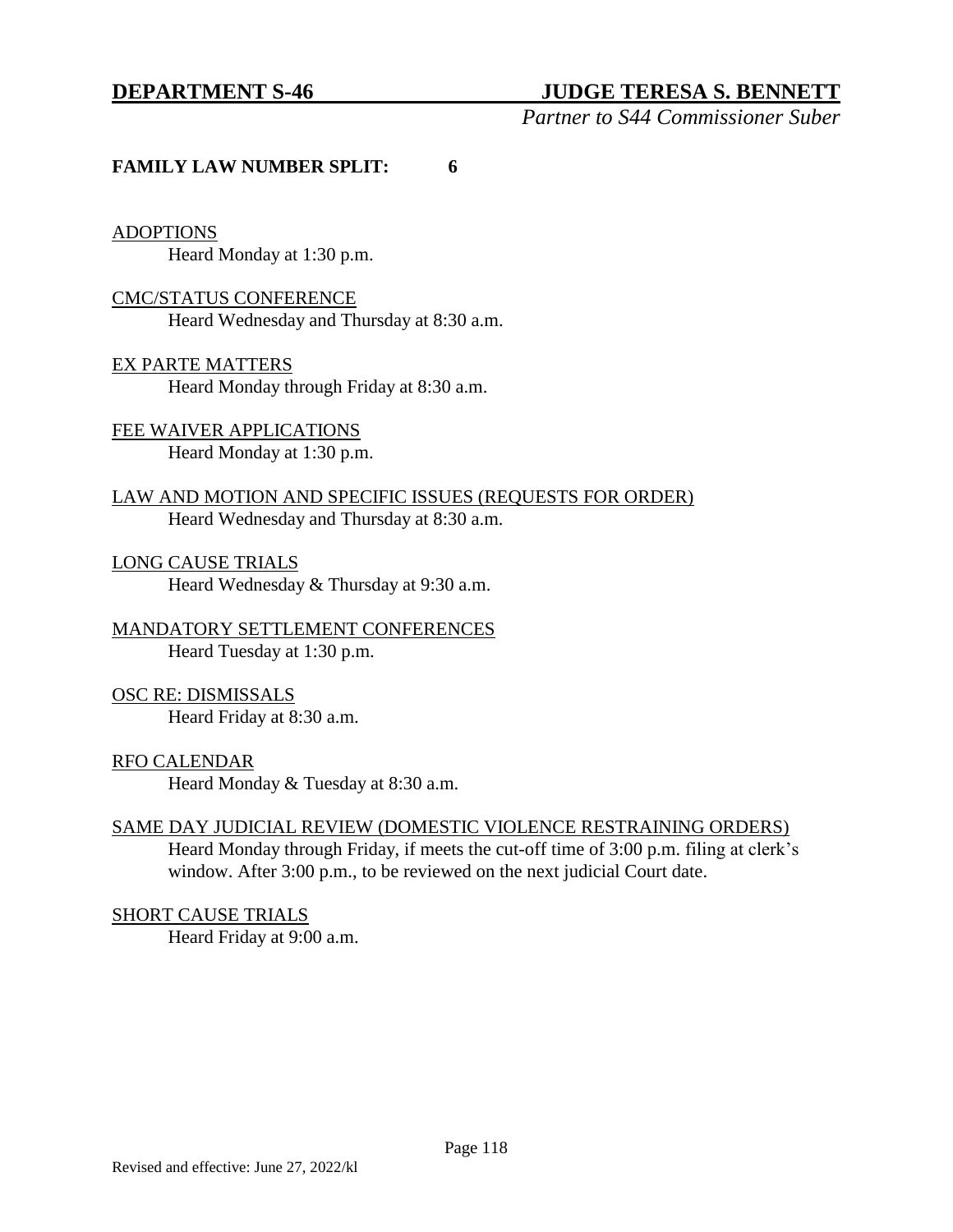# **DEPARTMENT S-47 JUDGE STEVEN J. SINGLEY**

*Partner to S54 Judge Thornton-Harris*

#### **FAMILY LAW NUMBER SPLIT: 8**

#### ADOPTIONS/FFC

Heard on the 1<sup>st</sup> Wednesday of each month at 11:00 a.m.

#### CMC/STATUS CONFERENCE

Heard Thursday and Friday at 8:30 a.m.

#### EX PARTE MATTERS

Heard Monday through Friday at 8:30 a.m.

#### FEE WAIVER APPLICATIONS Heard Friday at 8:30 a.m.

LAW AND MOTION AND SPECIFIC ISSUES (REQUESTS FOR ORDER) Heard Wednesday and Thursday at 8:30 a.m.

LONG CAUSE TRIALS Heard Monday & Tuesday from 9:00 a.m. to 4:30 p.m.

#### MANDATORY SETTLEMENT CONFERENCES Heard Thursday at 10:00 a.m.

### OSC RE: DISMISSALS

Heard Thursday at 8:30 a.m.

#### RFO CALENDAR

Heard Wednesday & Thursday at 8:30 a.m.

#### SAME DAY JUDICIAL REVIEW (DOMESTIC VIOLENCE RESTRAINING ORDERS)

Heard Monday through Friday, if meets the cut-off time of 3:00 p.m. filing at clerk's window. After 3:00 p.m., to be reviewed on the next judicial Court date.

#### SHORT CAUSE TRIALS

Heard Friday from 8:30 a.m. to 4:30 p.m.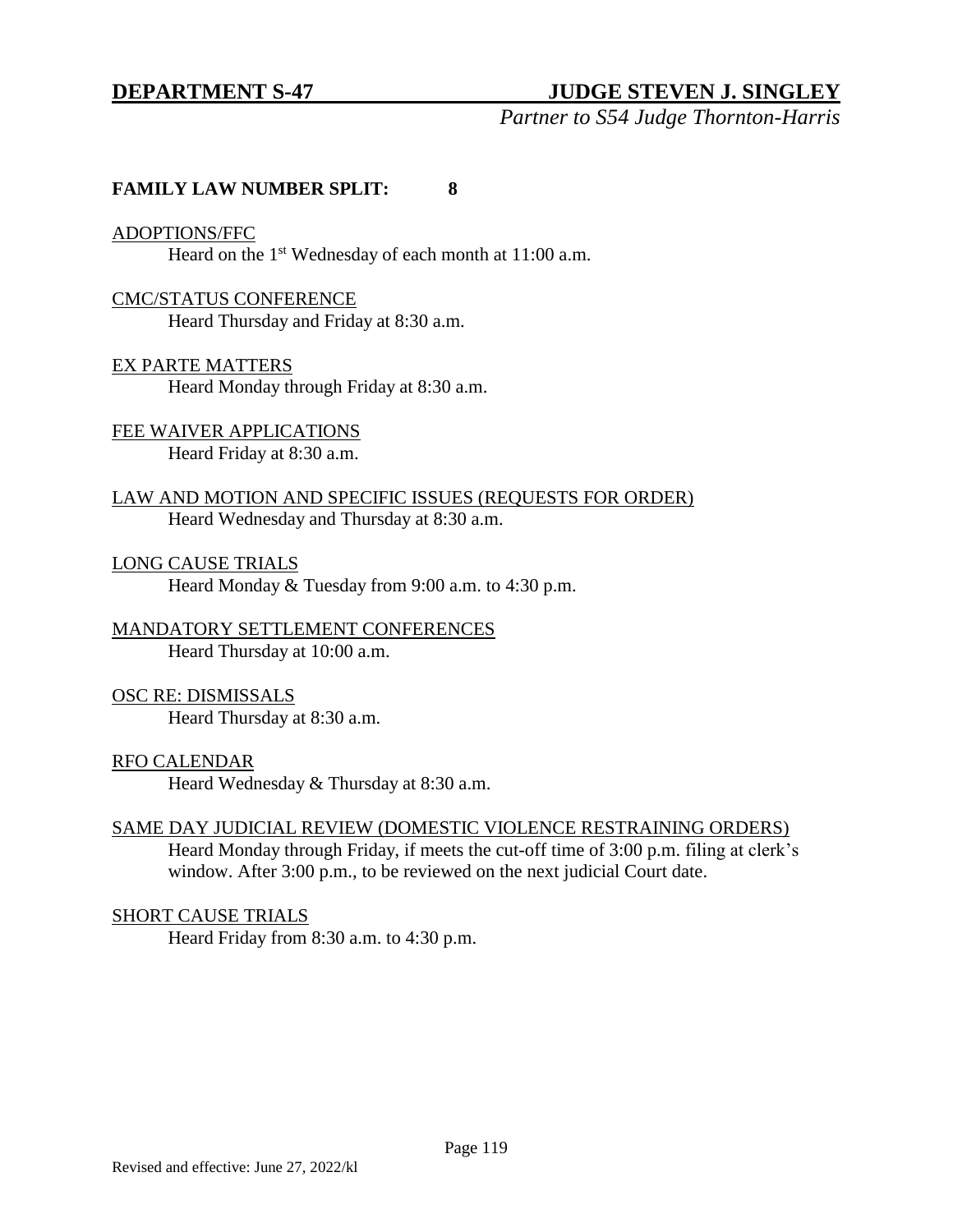# **DEPARTMENT S-48 COMMISSIONER DINA ISSAM AMANI**

*Partner to S50 Judge Agron*

#### **FAMILY LAW NUMBER SPLIT: 7**

#### ADOPTIONS/FFC

Heard on the first Friday of the month at 1:30 p.m.

#### DEFAULTS

Heard Monday and Friday at 8:30 a.m.

# DOMESTIC VIOLENCE HEARINGS

Heard Tuesday and Thursday at 8:30 a.m.

#### EX PARTE MATTERS

Heard Monday through Thursday at8:30 a.m.

# FEE WAIVER HEARINGS

Heard Friday at 1:30 p.m.

#### LAW & MOTION MATTERS Heard Tuesday and Thursday at 8:30 a.m.

#### LONG CAUSE TRIALS

Heard Monday and Wednesday at 10:30 a.m.

#### MANDATORY SETTLEMENT CONFERENCES

Heard Wednesday as set by the department

### MINOR'S EMANCIPATION PETITIONS

Heard Thursday at 1:30 p.m.

#### RFO CALENDAR

Heard Tuesday and Friday at 8:30 a.m.

#### SAME DAY JUDICIAL REVIEW (DOMESTIC VIOLENCE RESTRAINING ORDERS)

Heard Monday through Friday, if meets the cut-off time of 3:00 p.m. filing at clerk's window. After 3:00 p.m., to be reviewed on the next judicial Court date.

#### SHORT CAUSE TRIALS (Two hours or less) Heard Thursday from 8:30 a.m. to 4:15 p.m.

#### STATUS CONFERENCES/OSC re DISMISSALS/RECEIPT OF JUDGMENT/NULLITY PROVE-UPS/DEFAULTS

Heard Monday and Wednesday at 8:30 a.m.

#### TRIALS

Heard Monday and Wednesday at 10:00 a.m.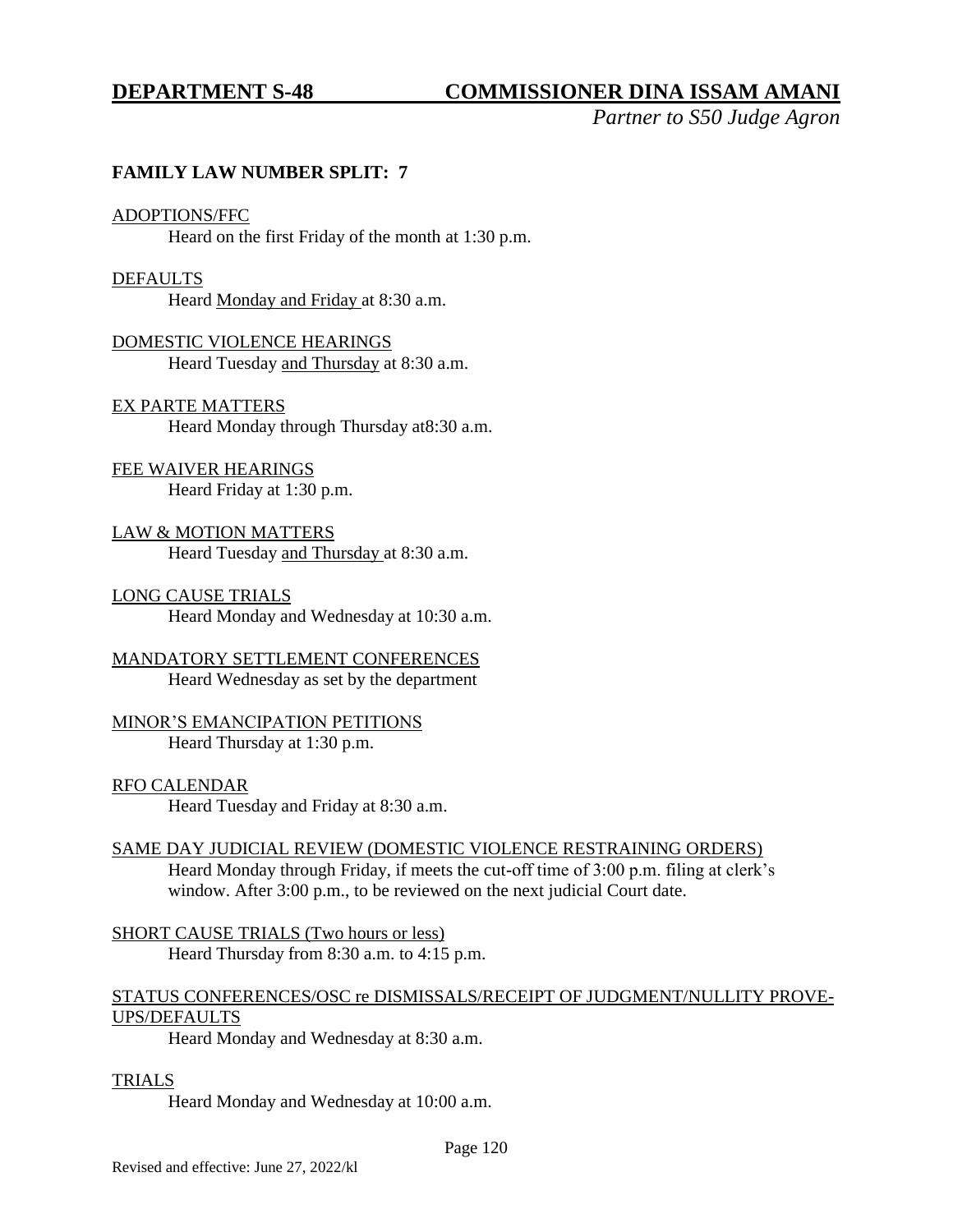# **DEPARTMENT S-50 JUDGE JOEL S. AGRON**

*Partner to S50 Commissioner Amani*

#### **FAMILY LAW NUMBER SPLIT: 5**

#### ADOPTIONS/FFC

Heard Monday at 1:30 p.m.

#### DOMESTIC VIOLENCE HEARINGS

Heard Tuesday & Thursday at 8:30 a.m.

#### EX PARTE MATTERS

Heard Monday through Friday at 8:30 a.m.

#### FEE WAIVERS

Heard Monday & Wednesday at 1:30 p.m.

### LAW & MOTION MATTERS Heard Monday & Wednesday at 8:30 a.m.

LONG CAUSE TRIALS Heard Monday & Wednesday at 10:00 a.m.

MANDATORY SETTLEMENT CONFERENCES Heard Monday & Wednesday at 8:30 a.m.

#### MINOR'S EMANCIPATION PETITIONS

Heard on Monday & Wednesday at 8:30 a.m.

#### RFO CALENDAR

Heard Tuesday & Thursday at 8:30 a.m.

# SAME DAY JUDICIAL REVIEW (DOMESTIC VIOLENCE RESTRAINING ORDERS)

Heard Monday through Friday, if meets the cut-off time of 3:00 p.m. filing at clerk's window. After 3:00 p.m., to be reviewed on the next judicial Court date.

#### SHORT CAUSE TRIALS (Two hours or less) Heard Friday at 8:30 a.m.

# STATUS CONFERENCE/OSC RE DISMISSALS

Heard Monday & Wednesday at 8:30 a.m.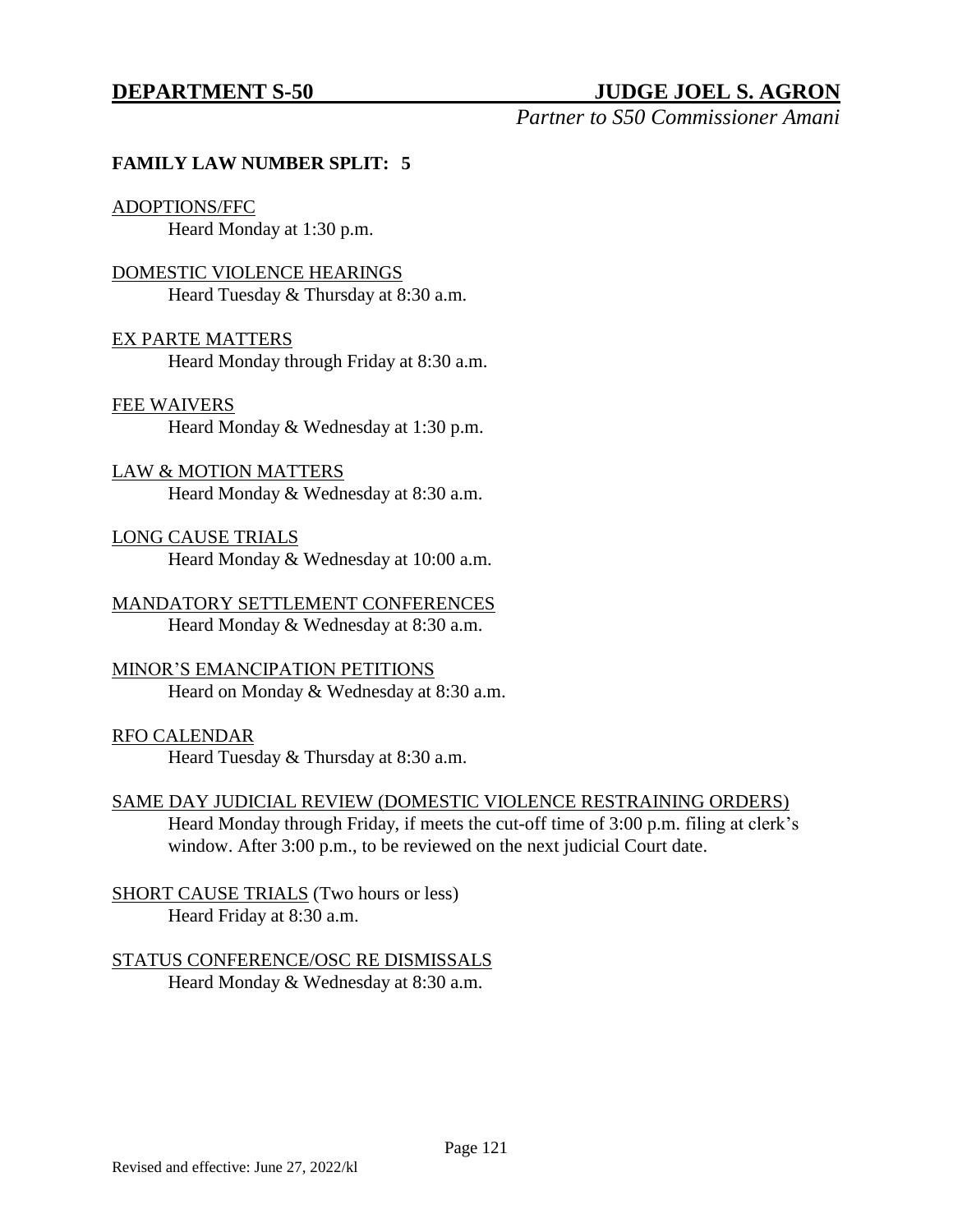# **DEPARTMENT S-52 JUDGE CANDICE A. GARCIA-RODRIGO**

*Partner to S55 Comm. Gassner*

#### **FAMILY LAW NUMBER SPLIT: 1**

#### ADOPTIONS/FFC

Heard Monday at 1:30 p.m.

#### DEFAULT HEARINGS

Heard Friday at 8:30 a.m.

#### DOMESTIC VIOLENCE HEARINGS Heard Monday & Wednesday at 8:30 a.m.

#### EX PARTE MATTERS

Heard Monday through Friday at 8:30 a.m.

#### FEE WAIVER

Heard Monday & Wednesday at 1:30 p.m.

#### LAW & MOTION MATTERS

Heard Monday & Wednesday at 8:30 a.m.

#### LONG CAUSE TRIALS

Heard Tuesday & Thursday at 10:00 a.m.

# MANDATORY SETTLEMENT CONFERENCES

Heard Tuesday & Thursday at 8:30 a.m.

#### MINOR'S EMANCIPATION PETITIONS Heard Tuesday & Thursday at 8:30 a.m.

RFO CALENDAR

Heard Monday & Wednesday at 8:30 a.m.

#### SAME DAY JUDICIAL REVIEW (DOMESTIC VIOLENCE RESTRAINING ORDERS)

Heard Monday through Friday, if meets the cut-off time of 3:00 p.m. filing at clerk's window. After 3:00 p.m., to be reviewed on the next judicial Court date.

SHORT CAUSE TRIALS (Two hours or less) Heard Friday at 8:30 a.m.

#### STATUS CONFERENCE/OSC RE DISMISSALS Heard Tuesday & Thursday at 8:30 a.m.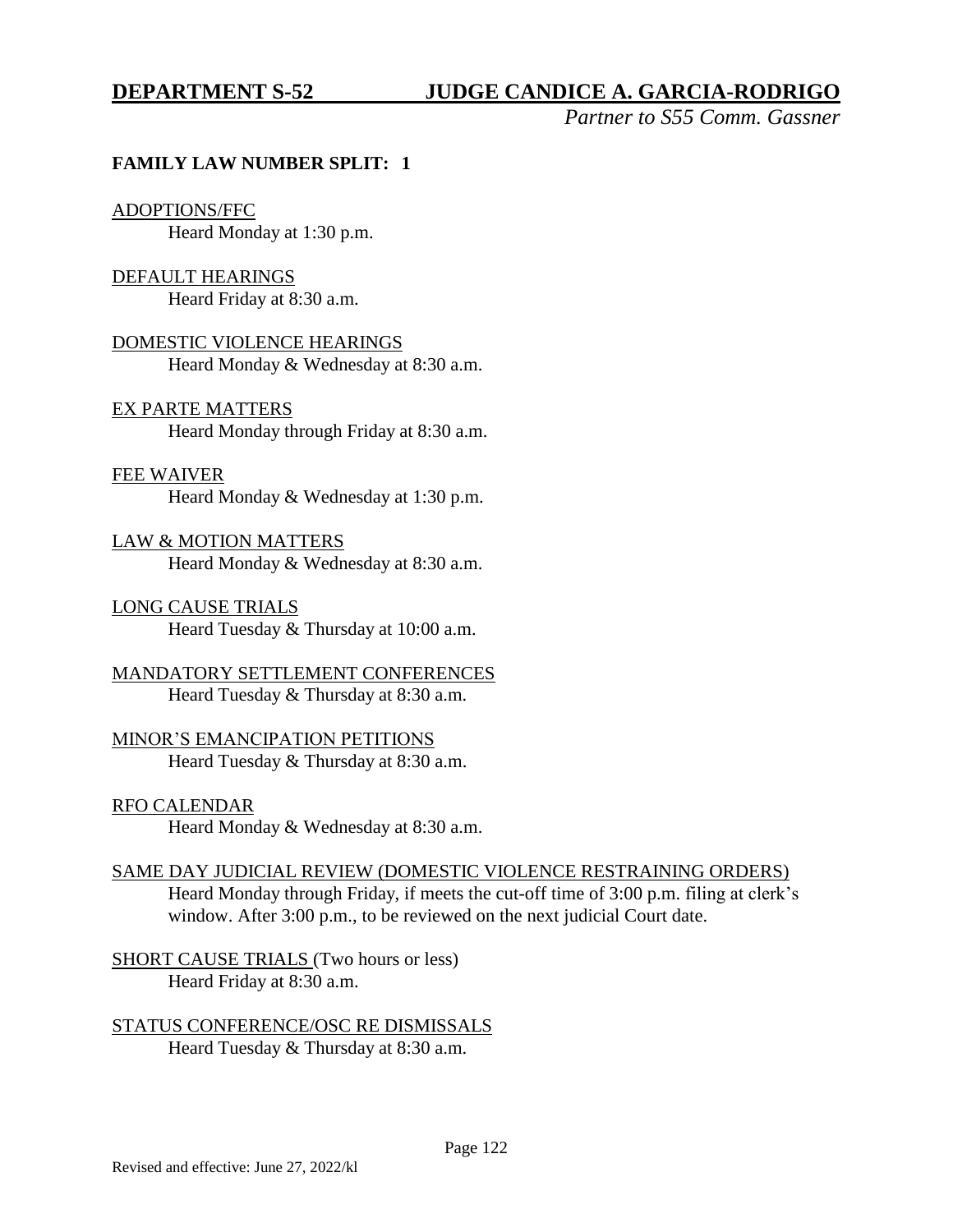# **DEPARTMENT S-53 JUDGE CARLOS M. CABRERA SUPERVISING JUDGE**

*Partner to S43 Commissioner Benner*

#### **FAMILY LAW NUMBER SPLIT: 3**

# ADOPTION/FREEDOM FROM CUSTODY

Heard 1<sup>st</sup> Monday at 1:30 p.m.

#### DOMESTIC VIOLENCE HEARINGS

Heard Monday and Tuesday at 8:30 a.m. and 10:30 a.m.

# DEFAULT HEARINGS

Heard Friday at 8:30 a.m.

### EX PARTE MATTERS

Heard Monday through Friday at 8:30 a.m.

#### FEE WAIVER

Heard Friday at 1:30 p.m.

#### REQUEST FOR ORDER AND MOTION

Heard Monday and Tuesday at 8:30 a.m. and 10:30 a.m.

#### TRIALS

Heard Wednesday and Thursday at 8:30 a.m., 10:30 a.m. or 1:30p.m.

#### JUDICIAL MSC'S, STATUS CONFERENCE, TRIAL READINESS, TRIAL SETTLING CONFERENCE, CASE RESOLUTION STATUS CONFERENCES Heard Friday at 8:30 a.m. and 10:30 a.m.

SAME DAY JUDICIAL REVIEW (DOMESTIC VIOLENCE RESTRAINING ORDERS)

Heard Monday through Friday at 8:30 a.m., 10:30 a.m., 1:30 p.m., and 3:00 p.m., if meets the cut-off time of 2:30 p.m. filing at clerk's window. After 2:30 p.m., to be reviewed on the next judicial court day.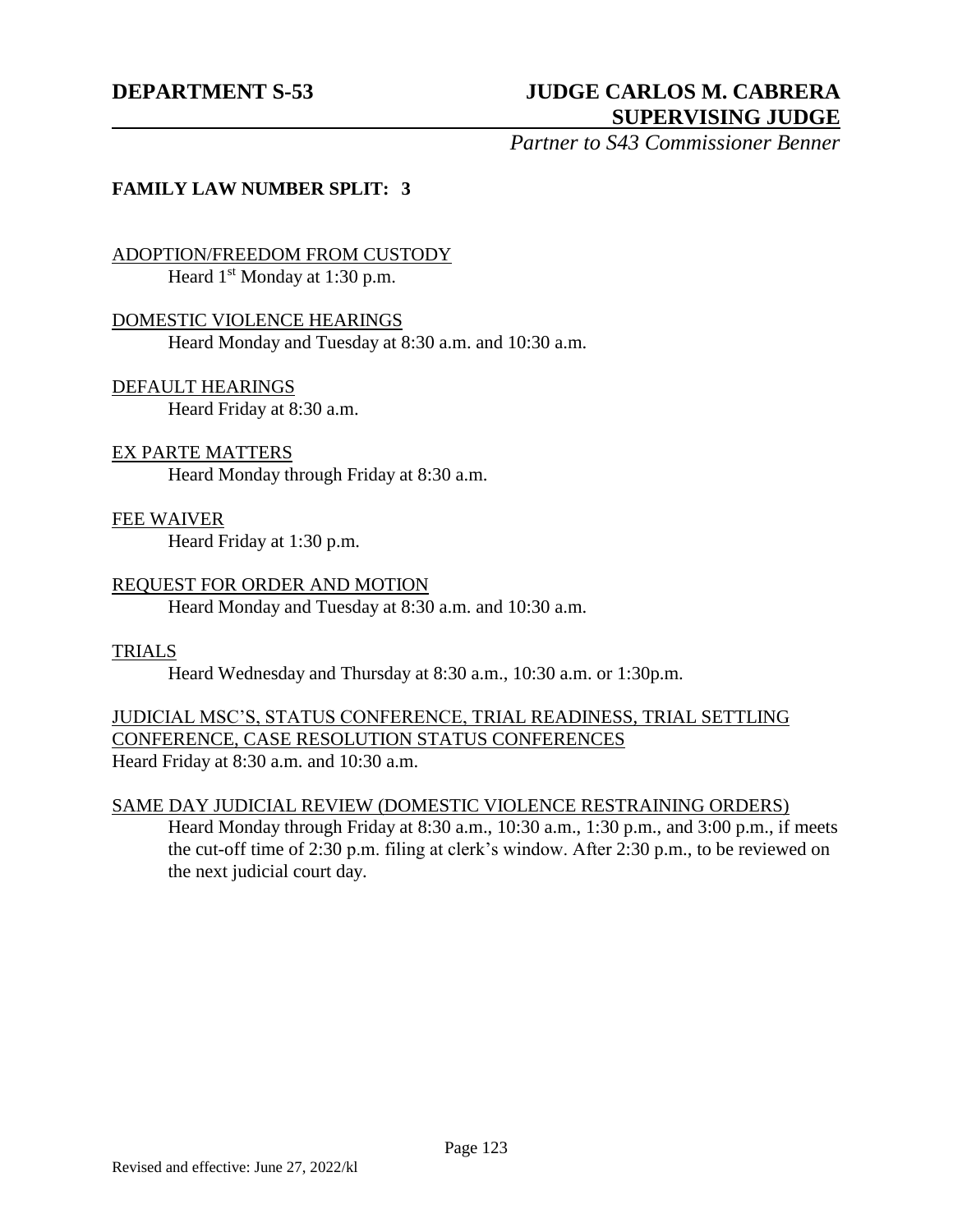### **DEPARTMENT S-54 JUDGE STEPHANIE E. THORNTON-HARRIS**

*Partner to S47 Judge Singley*

#### **FAMILY LAW NUMBER SPLIT: 4**

#### ADOPTIONS

Friday at 1:30 p.m.

CONFERENCES – CMC, MSC, JSC, TSC, SC, ETC. Friday at 8:30 a.m.

DEFAULT HEARINGS Friday at 8:30 a.m.

DOMESTIC VIOLENCE HEARINGS Monday – Thursday at 8:30 a.m.

#### DOMESTIC VIOLENCE – TRO REQUESTS

Monday – Friday, until 3pm. Those filed after 3:00 p.m., will be reviewed at 8:30 a.m. on the next court day.

EX PARTE / EMERGENCY MATTERS Monday – Friday at 8:30 a.m.

FEE WAIVER HEARINGS Monday – Thursday at 8:30 a.m.

OSC'S RE: DISMISSAL Friday at 8:30 a.m.

RFO CALENDAR – INITIAL DATES, SET BY CLERK'S OFFICE Monday & Tuesday at 8:30 a.m.

RFO CALENDAR – PREVIOUSLY ON CALENDAR & CONTINUED BY THE COURT Wednesday & Thursday at 8:30 a.m.

EVIDENTIARY HEARINGS & TRIALS Monday – Thursday at 1:30 p.m.

CONTEMPT PRE-TRIAL HEARINGS Friday at 8:30 a.m.

CONTEMPT TRIALS

Friday at 1:30 p.m.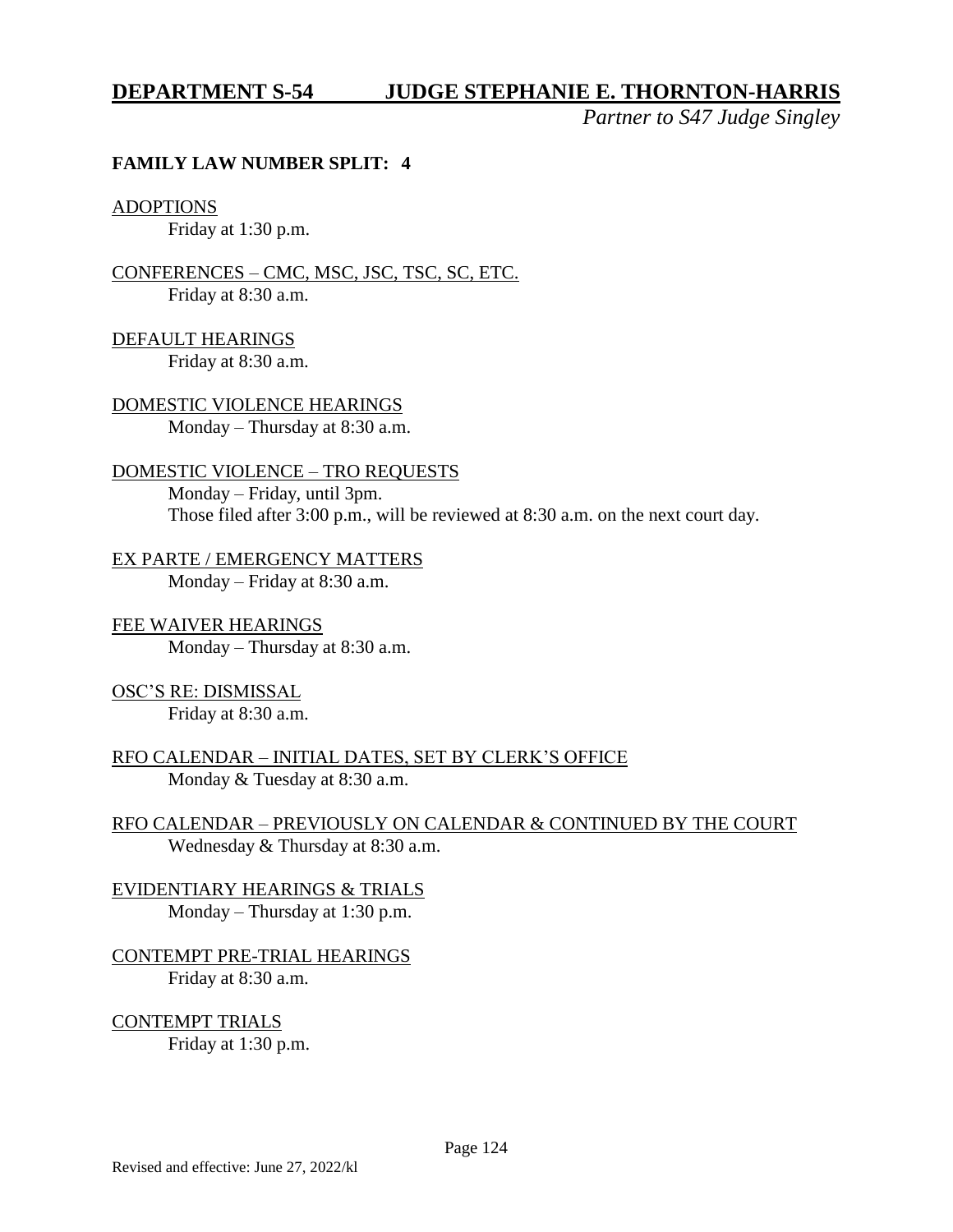# **DEPARTMENT S-55 COMMISSIONER MICHAEL J. GASSNER**

*Partner to S52 Judge Garcia-Rodrigo*

### **FAMILY LAW NUMBER SPLIT: 0**

#### ADOPTIONS/FFC

Heard Monday at 1:30 p.m.

#### CMC/STATUS CONFERENCES

Heard Monday through Friday at 8:30 a.m.

#### EX PARTE MATTERS

Heard Monday through Friday at 8:30 a.m.

# FEE WAIVER APPLICATIONS

Heard Monday at 1:30 p.m.

## LAW AND MOTION AND SPECIFIC ISSUES (REQUESTS FOR ORDER) Heard Monday & Tuesday at 8:30 a.m.

LONG CAUSE TRIALS Heard Monday & Tuesday from 9:00 a.m. to 4:30 p.m.

#### MANDATORY SETTLEMENT CONFERENCES Heard Monday & Tuesday at 8:30 a.m.

### OSC RE: DISMISSALS

Heard Friday at 8:30 a.m.

#### RFO CALENDAR

Heard Friday at 8:30 a.m. (Limited to 5 cases and set by clerk's office)

### SAME DAY JUDICIAL REVIEW (DOMESTIC VIOLENCE RESTRAINING ORDERS)

Heard Monday through Friday, if meets the cut-off time of 3:00 p.m. filing at clerk's window. After 3:00 p.m., to be reviewed on the next judicial Court date.

### SHORT CAUSE TRIALS

Heard Friday from 8:30 a.m. to 4:30 p.m.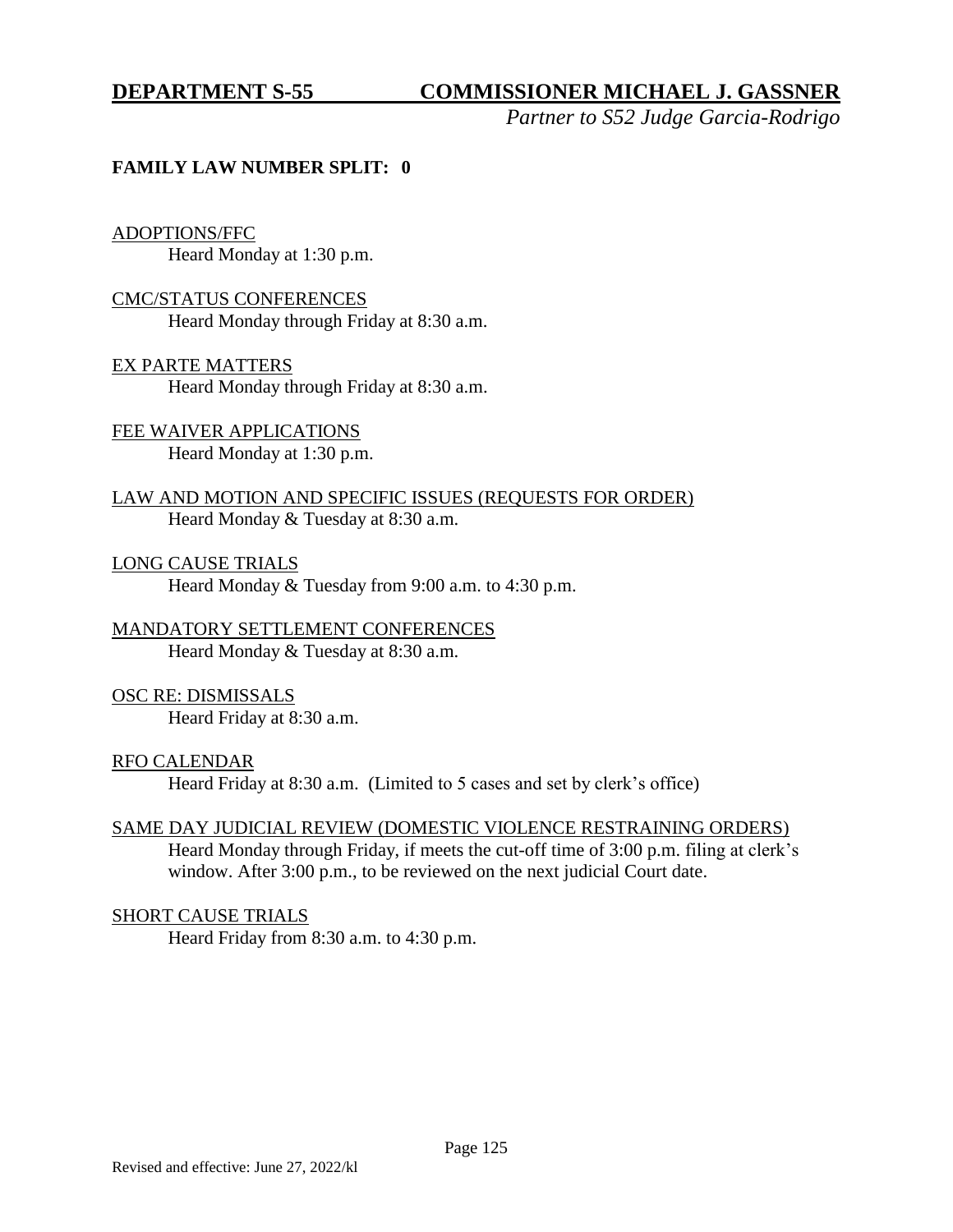# **SCHEDULE OF ASSIGNMENTS**

# **SAN BERNARDINO DISTRICT CHILD SUPPORT DIVISION**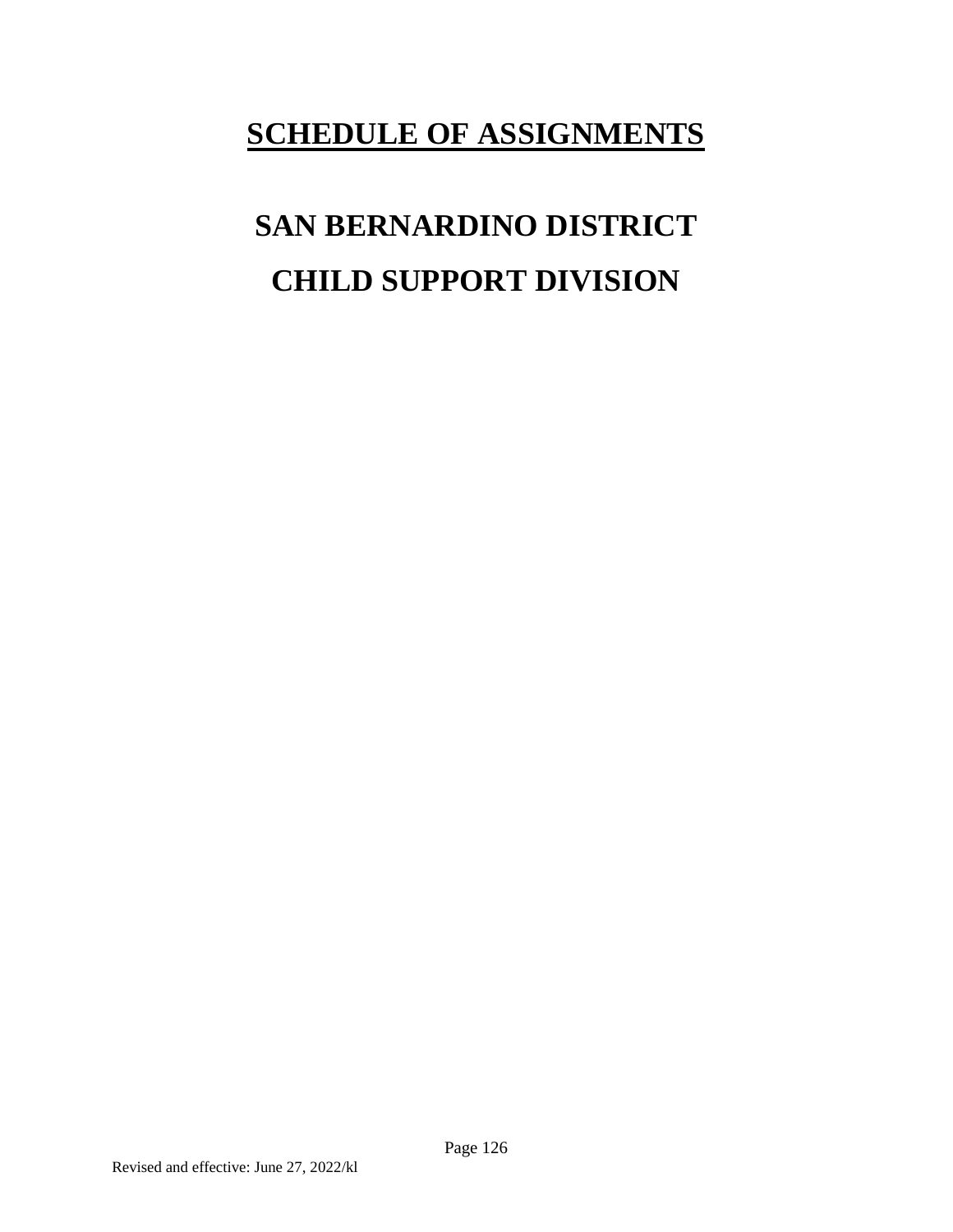# **SAN BERNARDINO DISTRICT – CHILD SUPPORT CALENDAR OF ASSIGNMENTS**

# **DEPARTMENT CS1 COMMISSIONER NATALIE S. KELLER**

**DEPARTMENT CS2 COMMISSIONER CHARLES FUERTSCH**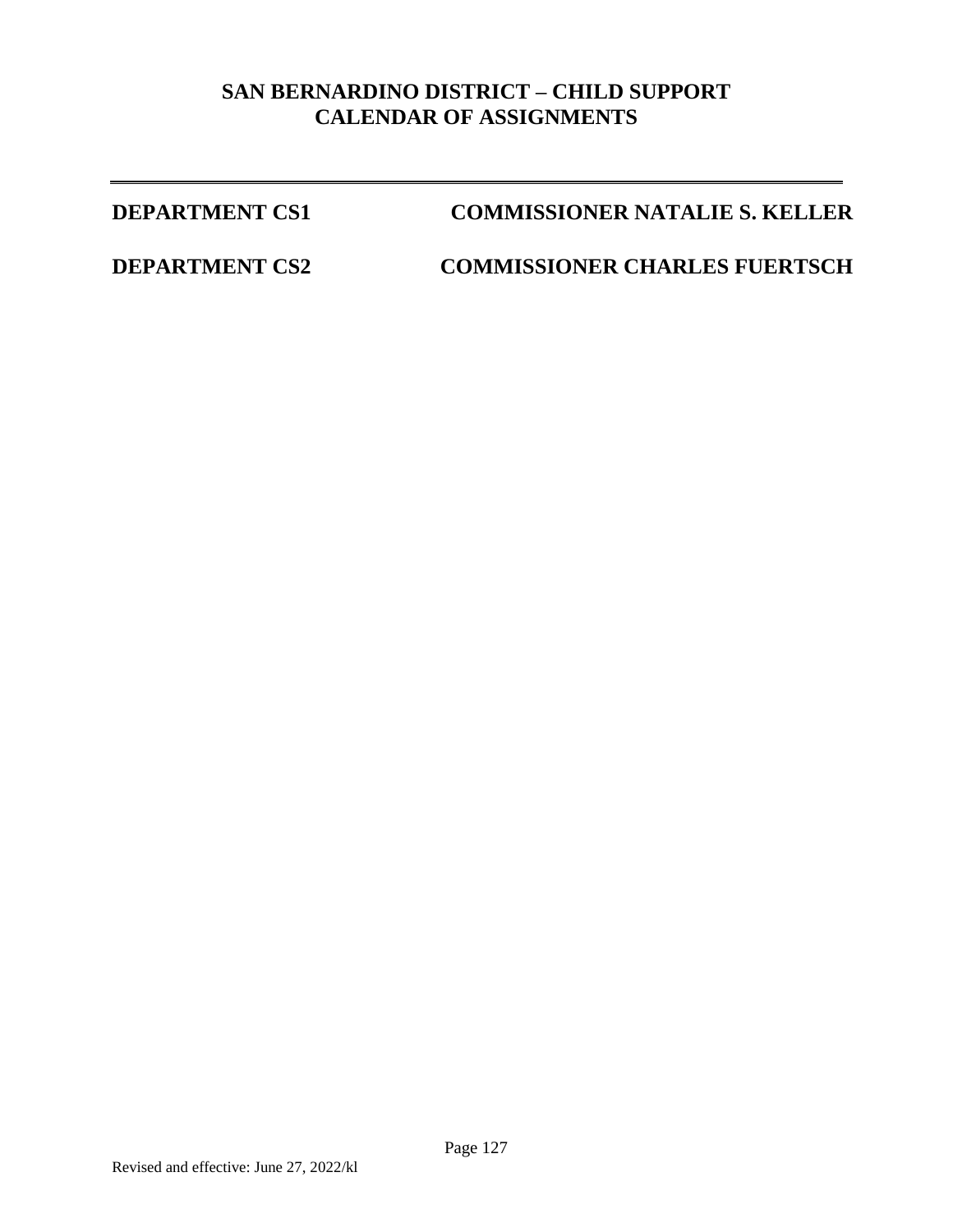# **DEPARTMENT CS-1 COMMISSIONER NATALIE SUZANNE KELLER**

### D.C.S.S./CHILD SUPPORT MATTERS Heard Monday through Friday 8:00 a.m.

## EX PARTE HEARINGS (CHILD SUPPORT) Heard Monday through Friday at 8:00 a.m.

### P.C. 270 ARRAIGNMENTS

Heard Monday through Friday at 8:00 a.m.

#### PRE-TRIALS (P.C. 270)

Heard Monday through Friday at 8:00 a.m.

#### COURT TRIALS

Heard Monday through Friday at 1:30 p.m.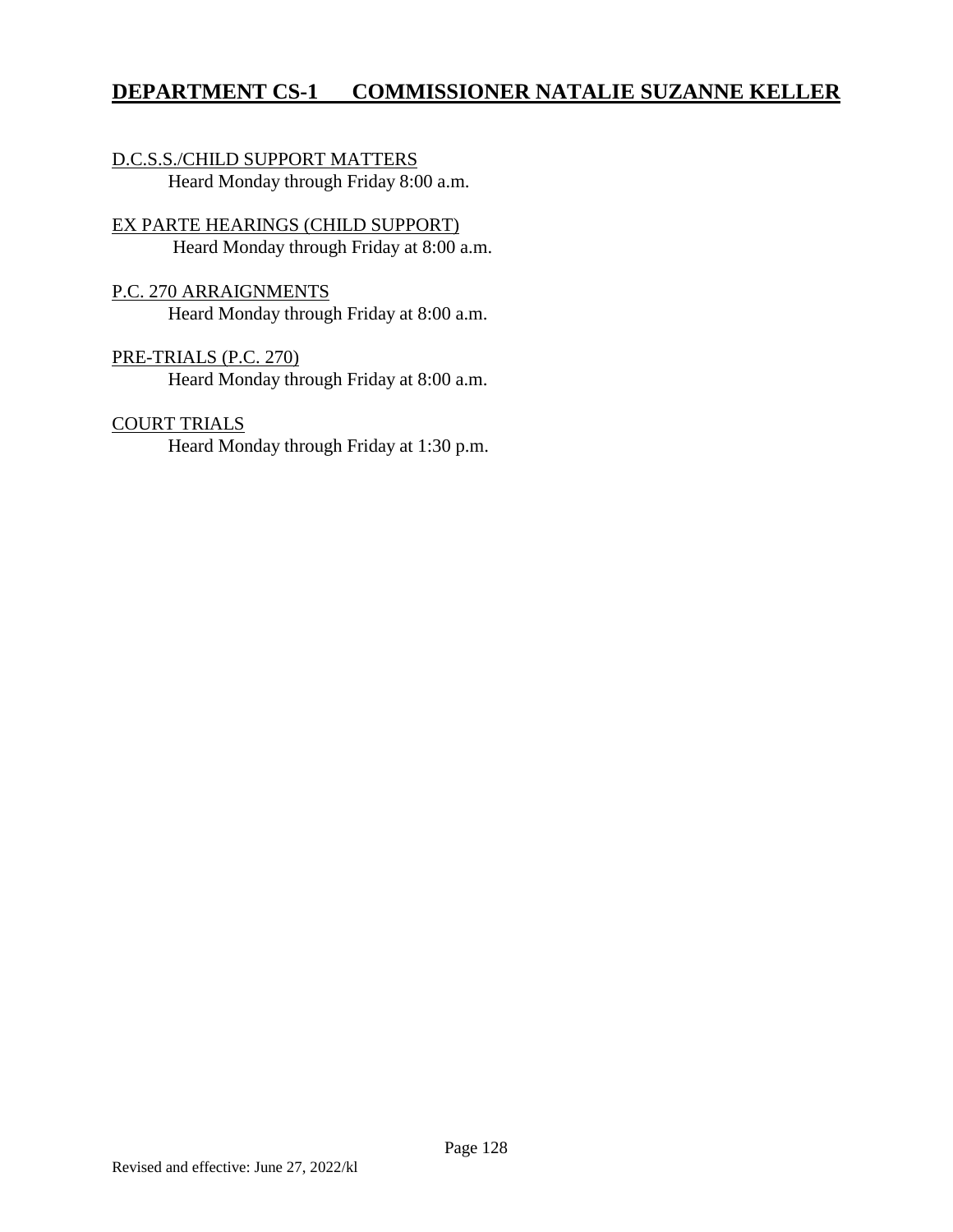#### D.C.S.S./CHILD SUPPORT MATTERS Heard Monday through Friday 8:00 a.m.

## EX PARTE HEARINGS (CHILD SUPPORT) Heard Monday through Friday at 8:00 a.m.

### P.C. 270 ARRAIGNMENTS

Heard Monday through Friday at 8:00 a.m.

# PRE-TRIALS (P.C. 270)

Heard Monday through Friday at 8:00 a.m.

## COURT TRIALS

Heard Monday through Friday at 1:30 p.m.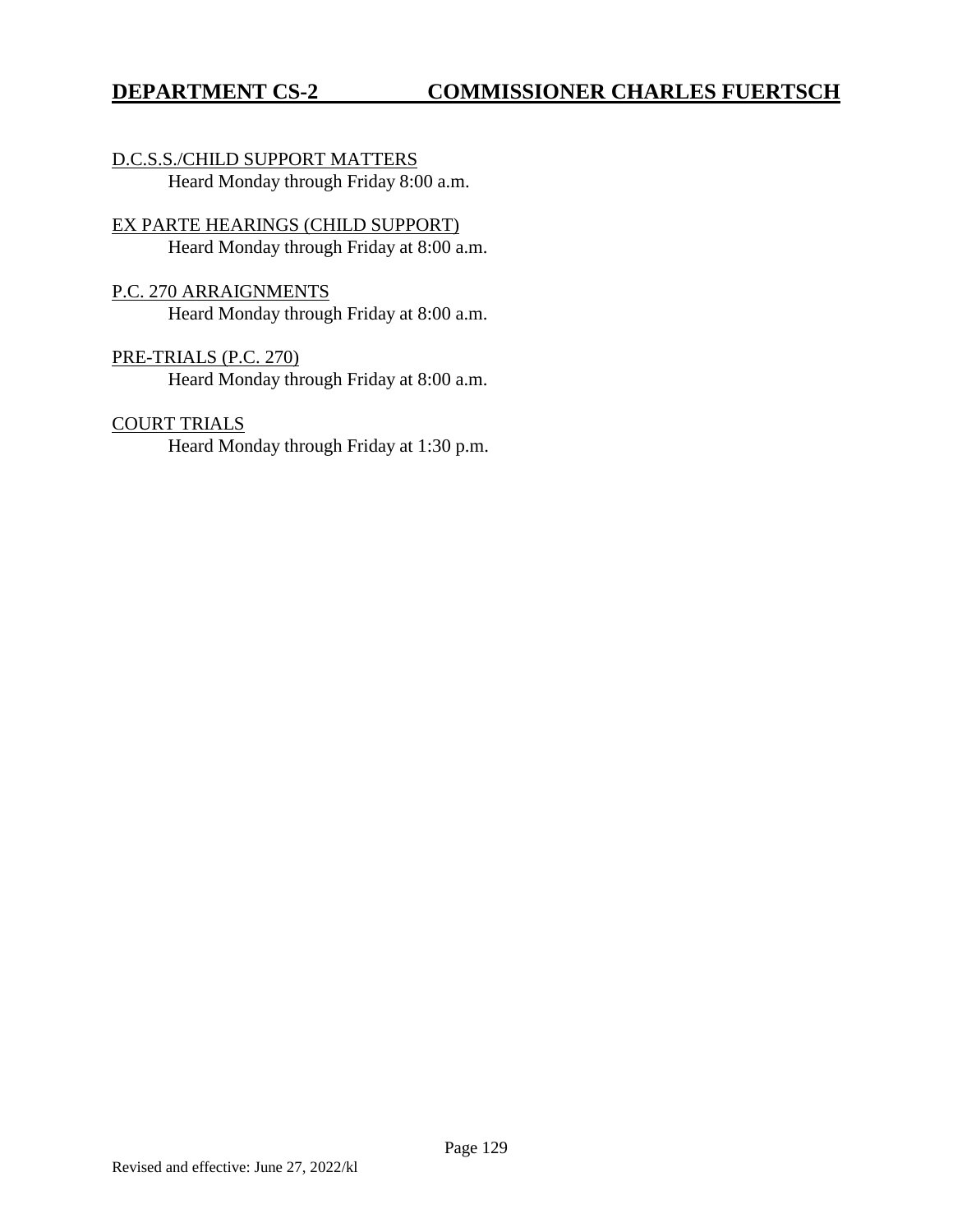# **SCHEDULE OF ASSIGNMENTS**

# **VICTORVILLE DISTRICT**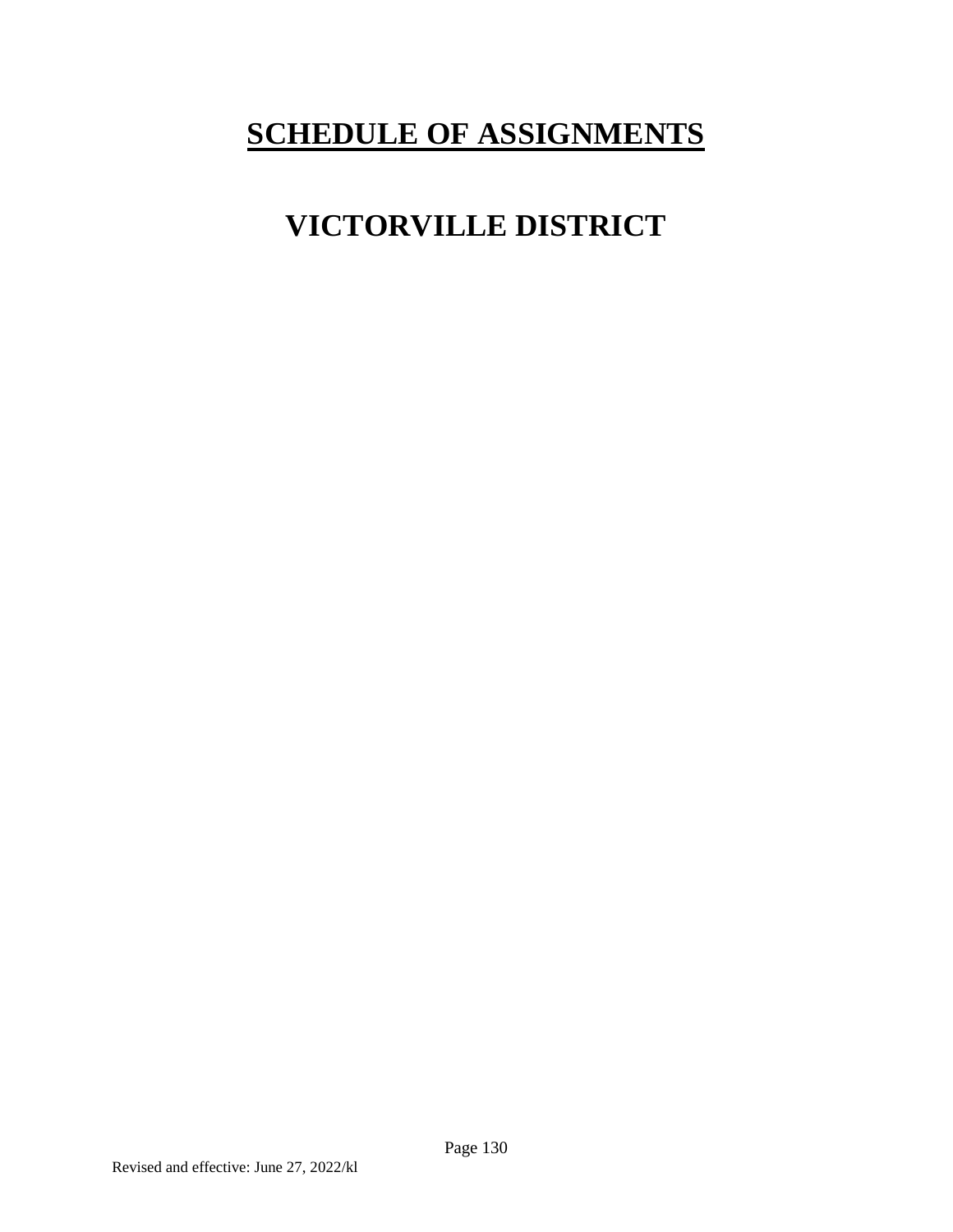# **VICTORVILLE CALENDAR OF ASSIGNMENTS**

| <b>DEPARTMENT V1</b>  | <b>JUDGE DAVID E. DRISCOLL</b>                               |
|-----------------------|--------------------------------------------------------------|
| <b>DEPARTMENT V2</b>  | <b>JUDGE SHANNON L. FAHERTY</b>                              |
| <b>DEPARTMENT V3</b>  | <b>JUDGE JOSEPH B. WIDMAN</b>                                |
| <b>DEPARTMENT V4</b>  | <b>JUDGE DEBRA HARRIS</b>                                    |
| <b>DEPARTMENT V5</b>  | <b>JUDGE KAWIKA SMITH</b>                                    |
| <b>DEPARTMENT V6</b>  | <b>COMMISSIONER SCOTT E. SEELEY</b>                          |
| <b>DEPARTMENT V7</b>  | <b>JUDGE CHRISTOPHER S. PALLONE</b>                          |
| <b>DEPARTMENT V8</b>  | <b>JUDGE JOHN P. VANDER FEER</b><br><b>SUPERVISING JUDGE</b> |
| <b>DEPARTMENT V9</b>  | <b>JUDGE MIRIAM I. MORTON</b>                                |
| <b>DEPARTMENT V10</b> | <b>JUDGE JONI I. SINCLAIR</b>                                |
| <b>DEPARTMENT V11</b> | <b>COMMISSIONER SUSAN SLATER</b>                             |
| <b>DEPARTMENT V12</b> | <b>VACANT</b>                                                |
| <b>DEPARTMENT V14</b> | <b>VACANT</b>                                                |
| <b>DEPARTMENT V15</b> | <b>VACANT</b>                                                |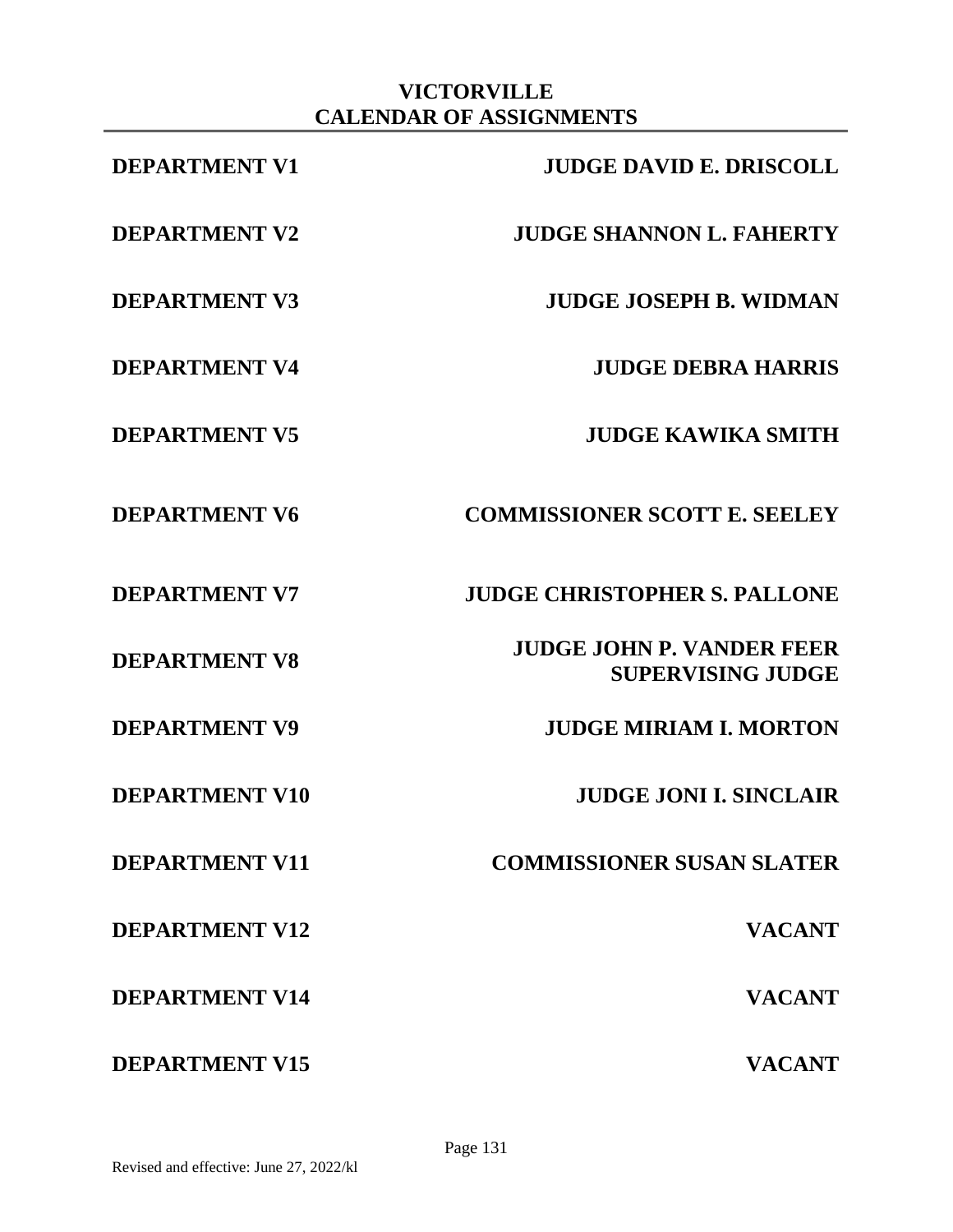### **JUVENILE COURT/PRELIMINARY HEARINGS (CASES ENDING IN 0-1**

#### DETENTIONS

Heard Monday through Friday at 8:30 a.m. and 9:30 a.m.

#### 602 PRE TRIALS AND DISPOSITIONS Heard Monday and Friday at 8:30 a.m.

UNCONTESTED MATTERS, APPEARANCE REVIEWS, PRE-HEARINGS, TRANSFERS IN Heard Monday and Friday at 8:30 a.m.

CONTESTED MATTERS – JURISDICTIONAL HEARINGS, FIT AND PROPER, DISPOSITIONAL HEARINGS

Heard Monday and Friday 1:30 p.m.

JUVENILE VIOLATION OF PROBATION, MODIFICATION OF PROBATION, CALENDARED FELONY PROBATION, MODIFICATIONS, EMANCIPATION Heard Monday and Friday at 8:30 a.m.

JUVENILE DRUG COURT Heard Thursday at 1:30 p.m. by video in Dept. J-1.

PRE-PRELIMINARY HEARINGS, PRELIMINARY HEARINGS Heard Tuesday – Thursday at 9:30 a.m.

FELONY ARRAIGNMENTS, BENCH WARRANTS, BAIL BOND HEARINGS Heard Tuesday- Thursday at 9:30 a.m. (Limit 10 cases per session.)

POST RELEASE COMMUNITY SUPERVISION Heard Wednesday at 9:30 a.m.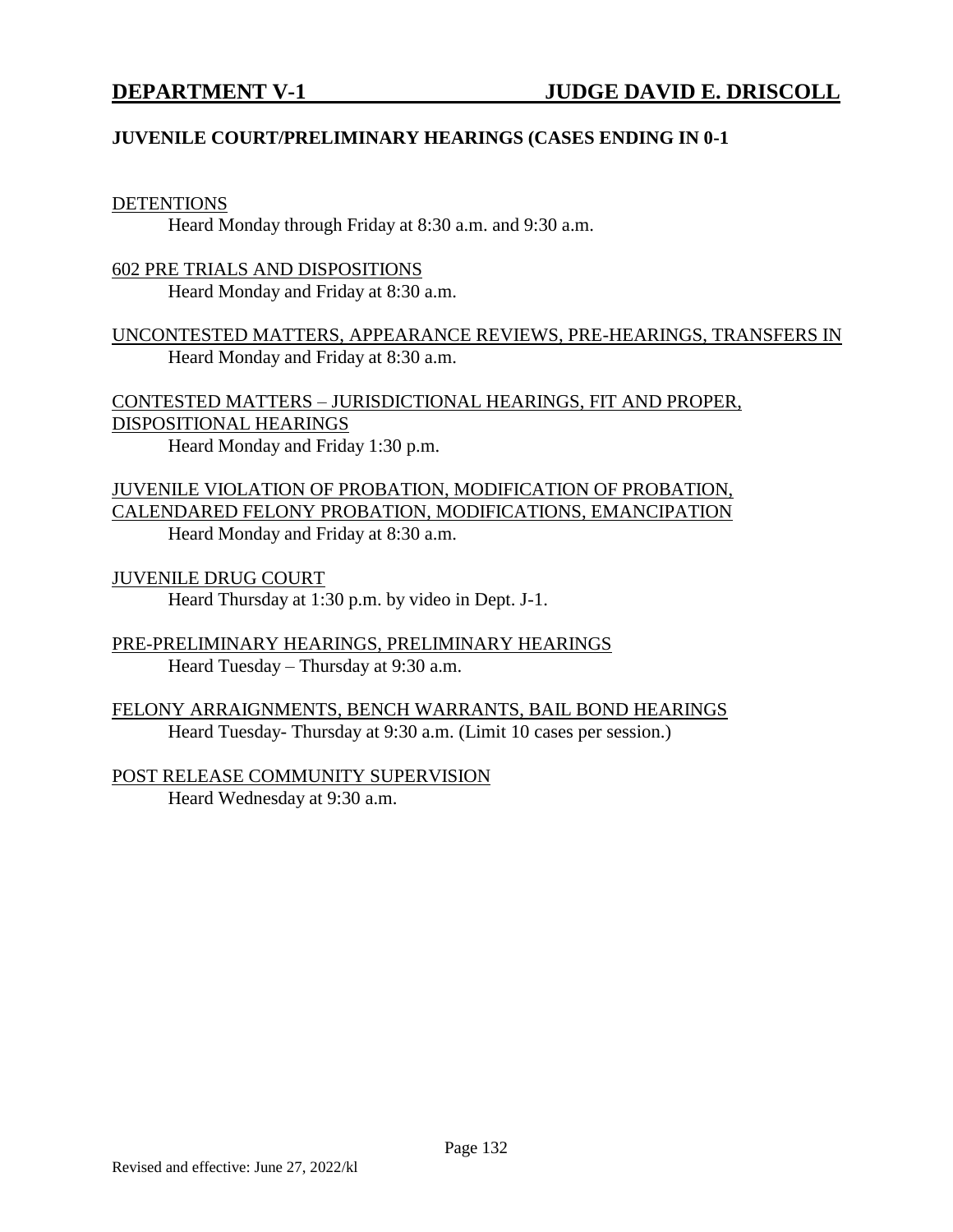# **DEPARTMENT V-2 JUDGE SHANNON L. FAHERTY**

*Partnered to V3- Judge Widman*

#### **CRIMINAL TRIALS (CASES ENDING 00-16)**

ARRAIGNMENT ON INFORMATION Heard Friday at 8:30 a.m.

PRONOUNCEMENTS OF JUDGMENTS Heard Monday – Friday at 8:30 a.m.

TRIAL READINESS CALENDAR, VIOLATION OF PROBATION, POST CONVICTION RECORD MATTERS, CALENDARED FELONY PROBATION MODIFICATION Heard Tuesday at 8:30 a.m.

POST-PRELIMINARY HEARING BENCH WARRANT ARRAIGNMENTS Heard Monday – Thursday at 8:30 a.m.

### FELONY PRE-TRIALS, LAW & MOTION, PETITIONS, RESENTENCINGS, CONTESTED VICKERS HEARING

Heard Friday at 8:30 a.m.

TRIALS (FELONY)

Heard Monday, Wednesday and Thursday at 9:00 a.m.; Heard Tuesday at 10:30 a.m.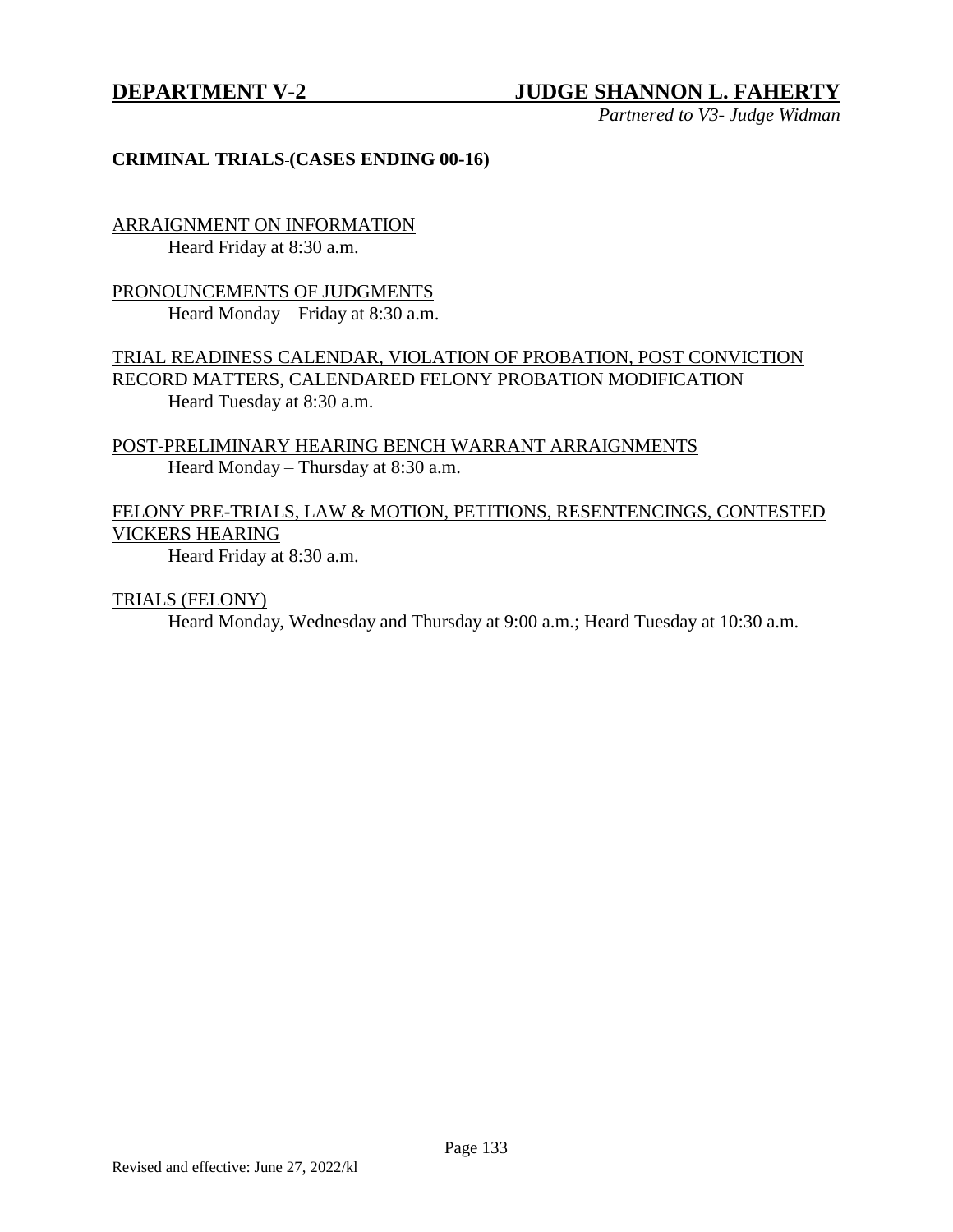# **DEPARTMENT V-3 JUDGE JOSEPH B. WIDMAN**

*Partnered to V2- Judge Faherty*

#### **CRIMINAL TRIAL (CASES ENDING 17-33)**

ARRAIGNMENT ON INFORMATION Heard Friday at 8:30 a.m.

PRONOUNCEMENTS OF JUDGMENTS Heard Monday – Friday at 8:30 a.m.

TRIAL READINESS CONFERENCE, VIOLATION OF PROBATION, POST CONVICTION RECORD MATTERS, CALENDARED FELONY PROBATION MODIFICATION Heard Tuesday at 8:30 a.m.

POST-PRELIMINARY HEARING BENCH WARRANT ARRAIGNMENTS Heard Monday – Thursday at 8:30 a.m.

#### FELONY PRE-TRIALS, LAW & MOTION, PETITIONS, RESENTENCINGS, CONTESTED VICKERS HEARING

Heard Friday at 8:30 a.m.

TRIALS (FELONY)

Heard Monday, Wednesday and Thursday at 9:00 a.m.; Heard Tuesday at 10:30 a.m.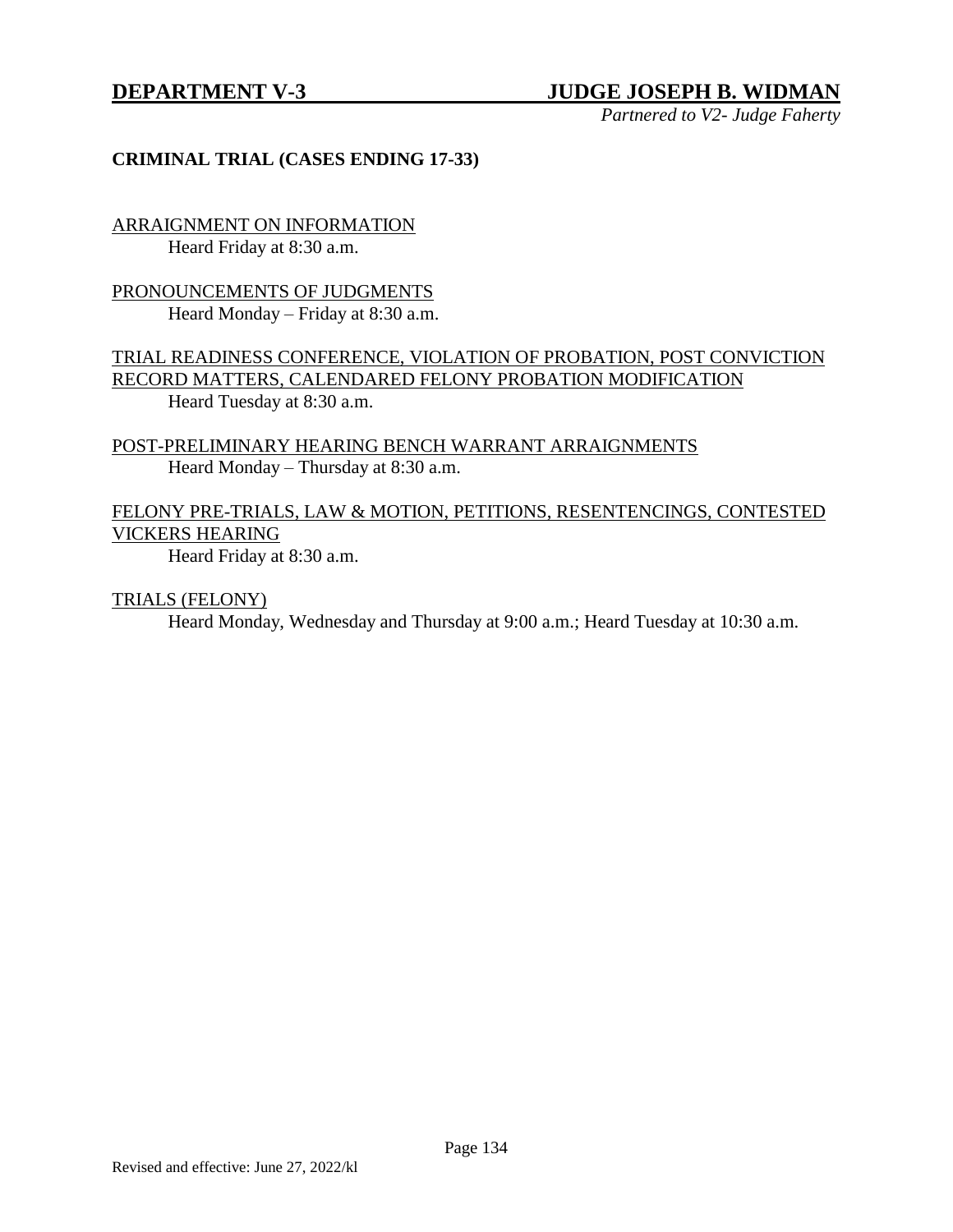# **DEPARTMENT V-4 JUDGE DEBRA HARRIS**

*Partnered to V5-Judge Smith*

#### **CRIMINAL TRIALS (CASES ENDING 34-49)**

ARRAIGNMENT ON INFORMATION Heard Friday at 8:30 a.m.

PRONOUNCEMENTS OF JUDGMENTS Heard Monday – Friday at 8:30 a.m.

TRIAL READINESS CONFERENCE, VIOLATION OF PROBATION, POST CONVICTION RECORD MATTERS, CALENDARED FELONY PROBATION MODIFICATION Heard Wednesday at 8:30 a.m.

POST-PRELIMINARY HEARING BENCH WARRANT ARRAIGNMENTS Heard Monday – Thursday at 8:30 a.m.

### FELONY PRE-TRIALS, LAW & MOTION, PETITIONS, RESENTENCINGS, CONTESTED VICKERS HEARING

Heard Friday at 8:30 a.m.

TRIALS (FELONY)

Heard Monday, Tuesday and Thursday at 9:00 a.m.; Heard Wednesday at 10:30 a.m.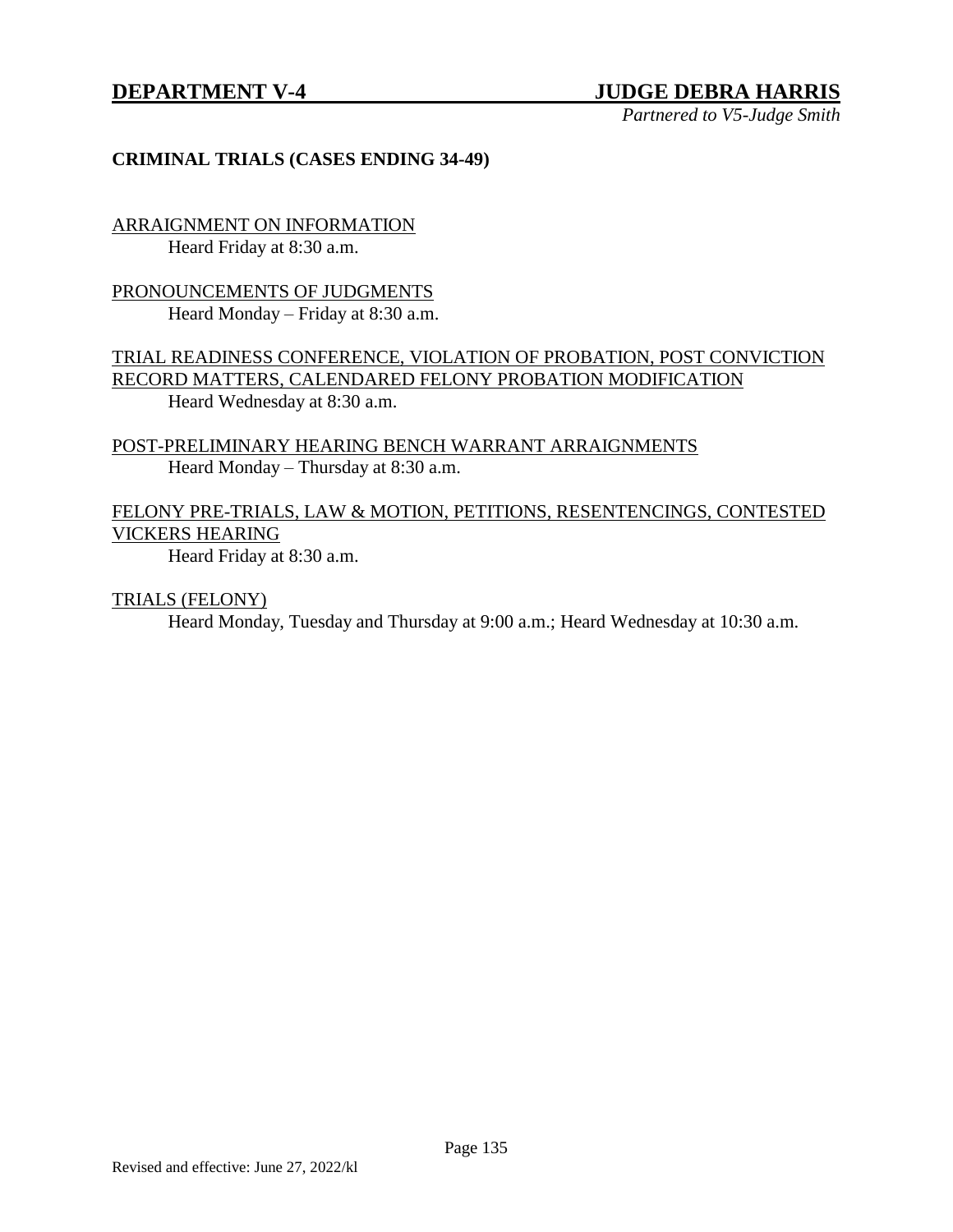# **DEPARTMENT V-5 JUDGE KAWIKA SMITH**

*Partnered to V4- Judge Harris*

#### **CRIMINAL TRIALS (CASES ENDING 50-67)**

ARRAIGNMENT ON INFORMATION Heard Friday at 8:30 a.m.

PRONOUNCEMENTS OF JUDGMENTS Heard Monday – Friday at 8:30 a.m.

TRIAL READINESS CONFERENCE, VIOLATION OF PROBATION, POST CONVICTION RECORD MATTERS, CALENDARED FELONY PROBATION MODIFICATION Heard Wednesday at 8:30 a.m.

POST-PRELIMINARY HEARING BENCH WARRANT ARRAIGNMENTS Heard Monday – Thursday at 8:30 a.m.

#### FELONY PRE-TRIALS, LAW & MOTION, PETITIONS, RESENTENCINGS, CONTESTED VICKERS HEARING

Heard Friday at 8:30 a.m.

TRIALS (FELONY)

Heard Monday, Tuesday and Thursday at 9:00 a.m.; Heard Wednesday at 10:30 a.m.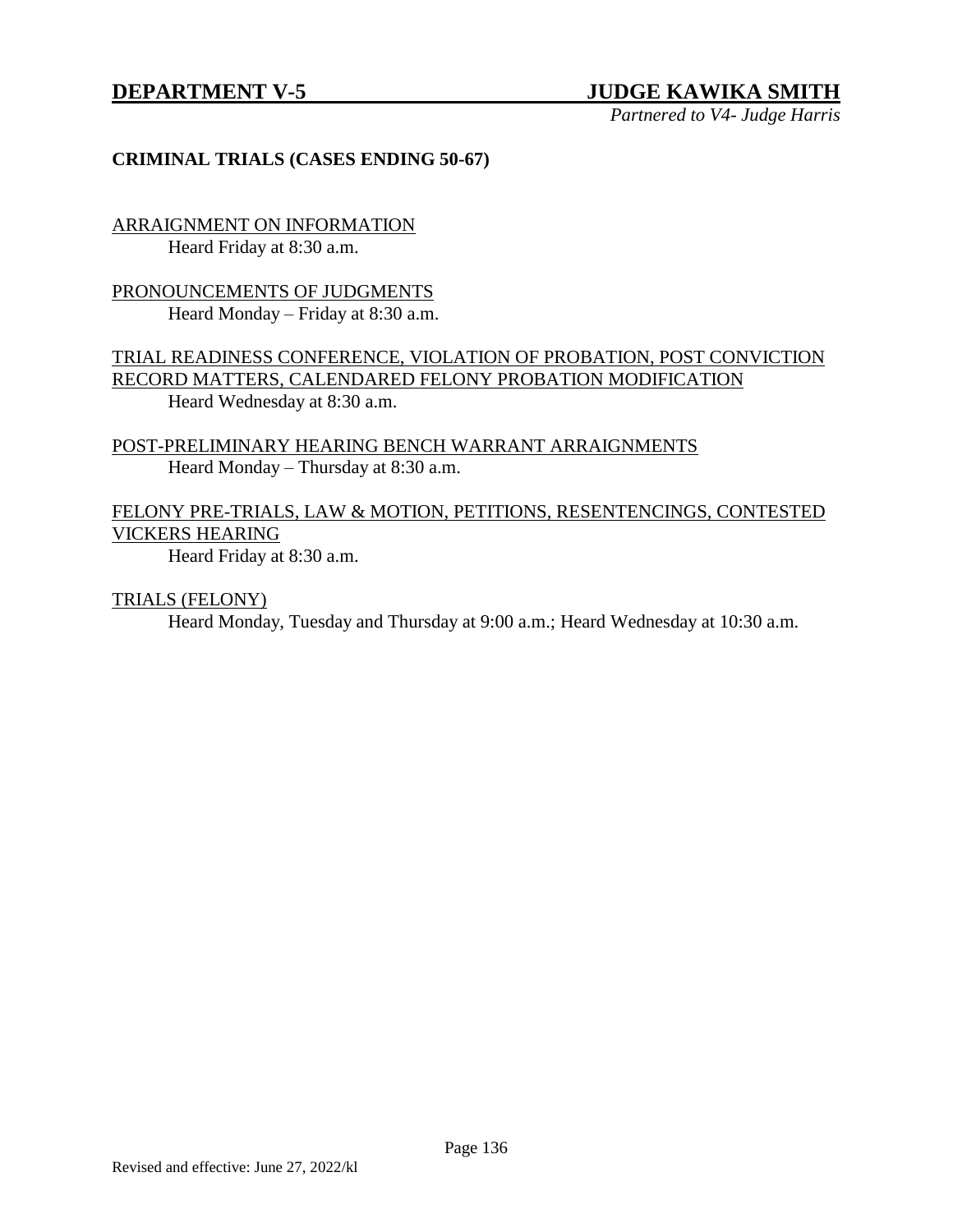### **MISDEMEANOR MASTER CALENDAR**

MISDEMEANOR PRE-TRIAL AND PROBATION VIOLATION CALENDAR Pre Trials & Violation of Probation Hearings, Monday through Friday at 8:30 a.m.

MISDEMEANOR ARRAIGNMENTS Monday through Friday at 8:30 a.m.

DIVERSION REVIEWS

Set by courtroom.

LAW & MOTION, FIREARM PETITIONS AND PENAL CODE 1203.3 & 1203.4 MISDEMEANOR MOTIONS

Monday through Thursday at 10:30 a.m.

RESERVE A COURT DATE Monday through Thursday at 10:15 a.m.

CODE ENFORCEMENT Thursday at 1:30 p.m.

ASSIGNMENT CALENDAR / READINESS Friday at 10:00 a.m.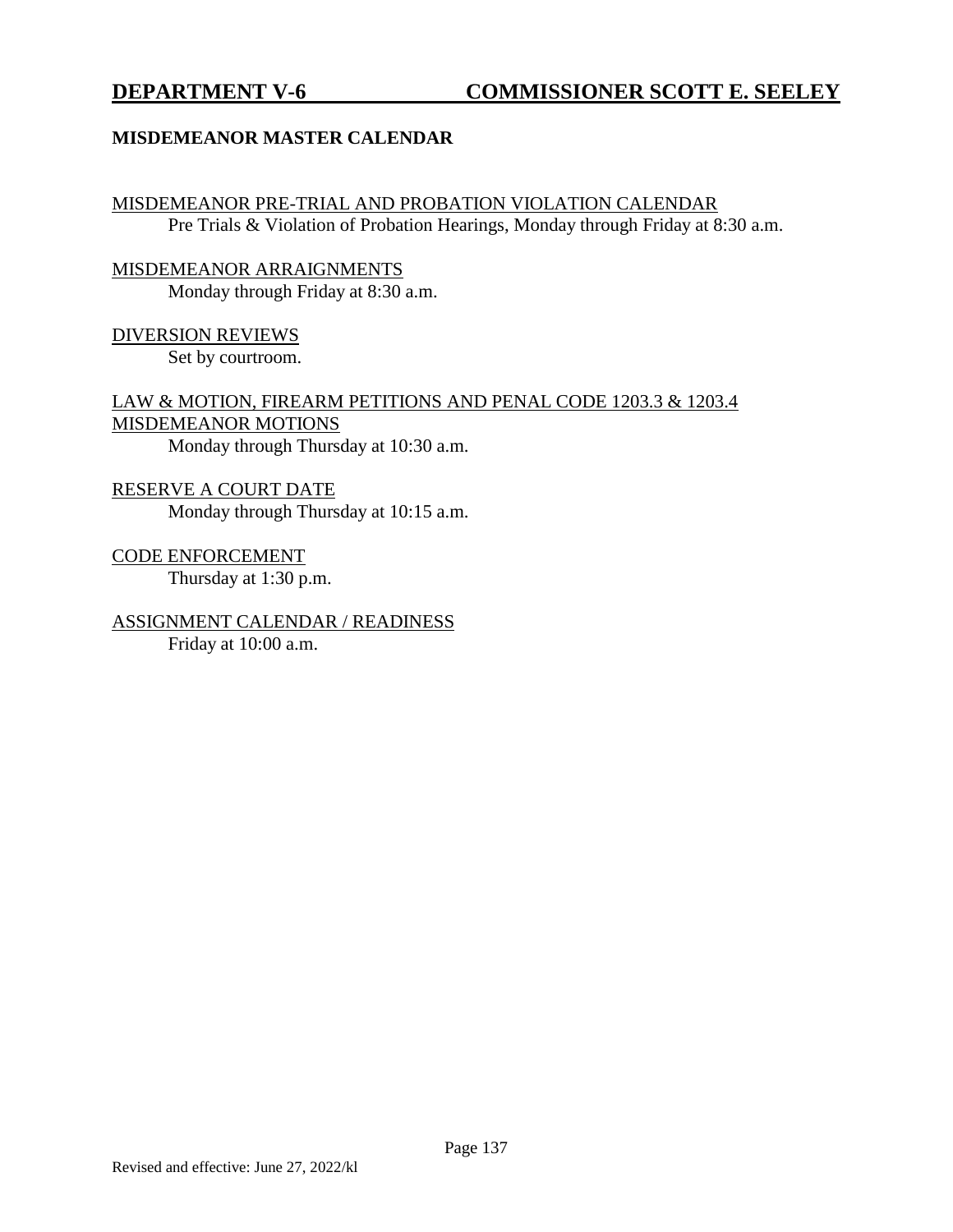### **CRIMINAL TRIAL (CASES ENDING 68-83)**

ARRAIGNMENT ON INFORMATION Heard Friday at 8:30 a.m.

PRONOUNCEMENTS OF JUDGMENTS Heard Monday – Friday at 8:30 a.m.

TRIAL READINESS CALENDAR, VIOLATION OF PROBATION, POST CONVICTION RECORD MATTERS, CALENDARED FELONY PROBATION MODIFICATION Heard Thursday at 8:30 a.m.

POST-PRELIMINARY HEARING BENCH WARRANT ARRAIGNMENTS Heard Monday – Thursday at 8:30 a.m.

# FELONY PRE-TRIALS, LAW & MOTION, PETITIONS, RESENTENCINGS, CONTESTED VICKERS HEARING

Heard Friday at 8:30 a.m.

TRIALS (FELONY)

Heard Monday, Tuesday and Wednesday at 9:00 a.m.; Heard Thursday at 10:30 a.m.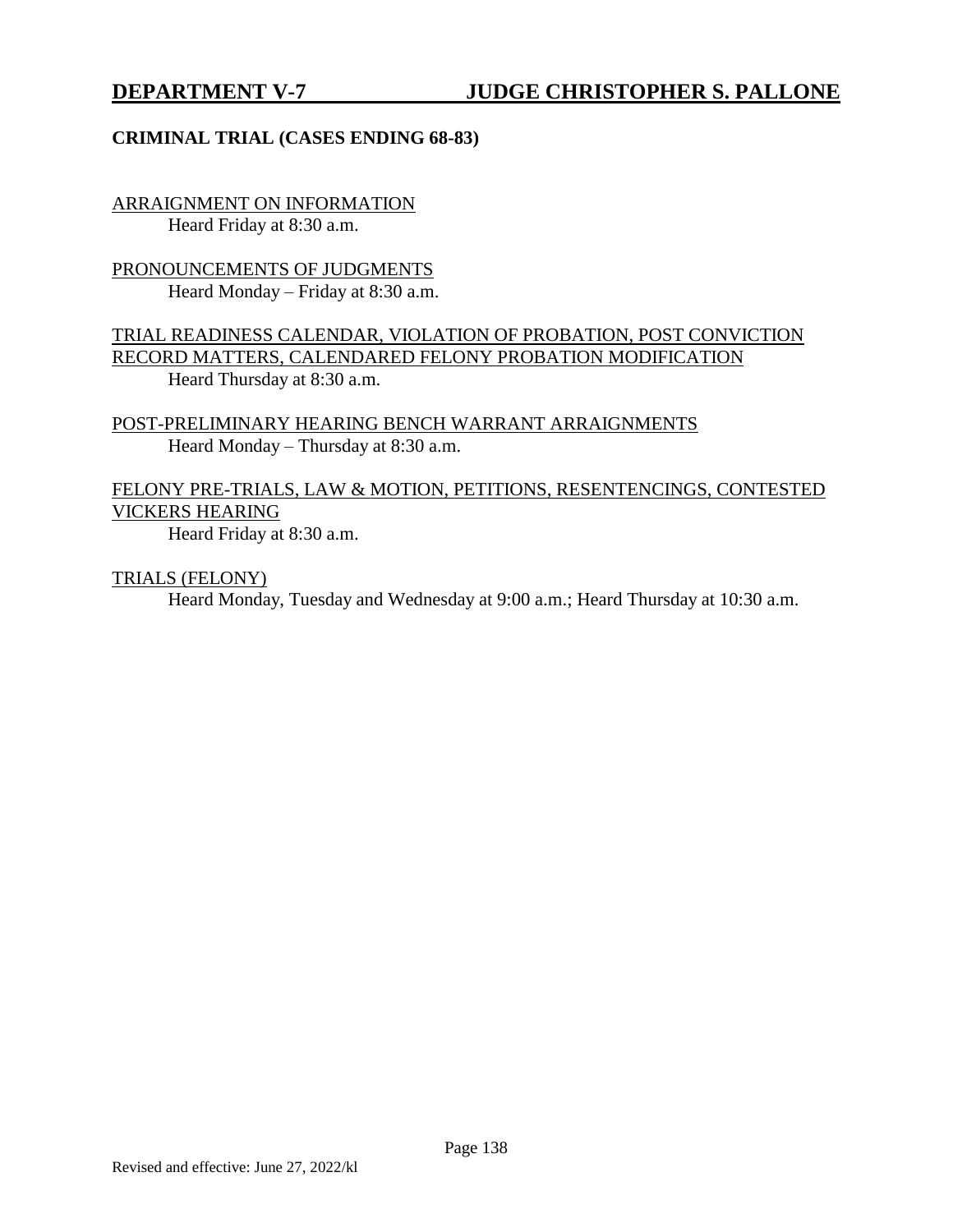### **CRIMINAL TRIAL (CASES ENDING 84-99)**

ARRAIGNMENT ON INFORMATION Heard Friday at 8:30 a.m.

PRONOUNCEMENTS OF JUDGMENTS Heard Monday – Friday at 8:30 a.m.

TRIAL READINESS CALENDAR, VIOLATION OF PROBATION, POST CONVICTION RECORD MATTERS, CALENDARED FELONY PROBATION MODIFICATION Heard Thursday at 8:30 a.m.

POST-PRELIMINARY HEARING BENCH WARRANT ARRAIGNMENTS Heard Monday – Thursday at 8:30 a.m.

FELONY PRE-TRIALS, LAW & MOTION, PETITIONS, RESENTENCINGS, CONTESTED VICKERS HEARING

Heard Friday at 8:30 a.m.

ANNOUNCED READY FOR TRIAL CALENDAR ALL FELONY CASES Heard Friday promptly at 8:30 a.m.

TRIAL RECALL CALENDAR ALL FELONY CASES Heard Monday – Thursday promptly at 8:30 a.m.

#### TRIALS (FELONY)

Heard Monday, Tuesday and Wednesday at 9:00 a.m.; Heard Thursday at 10:30 a.m.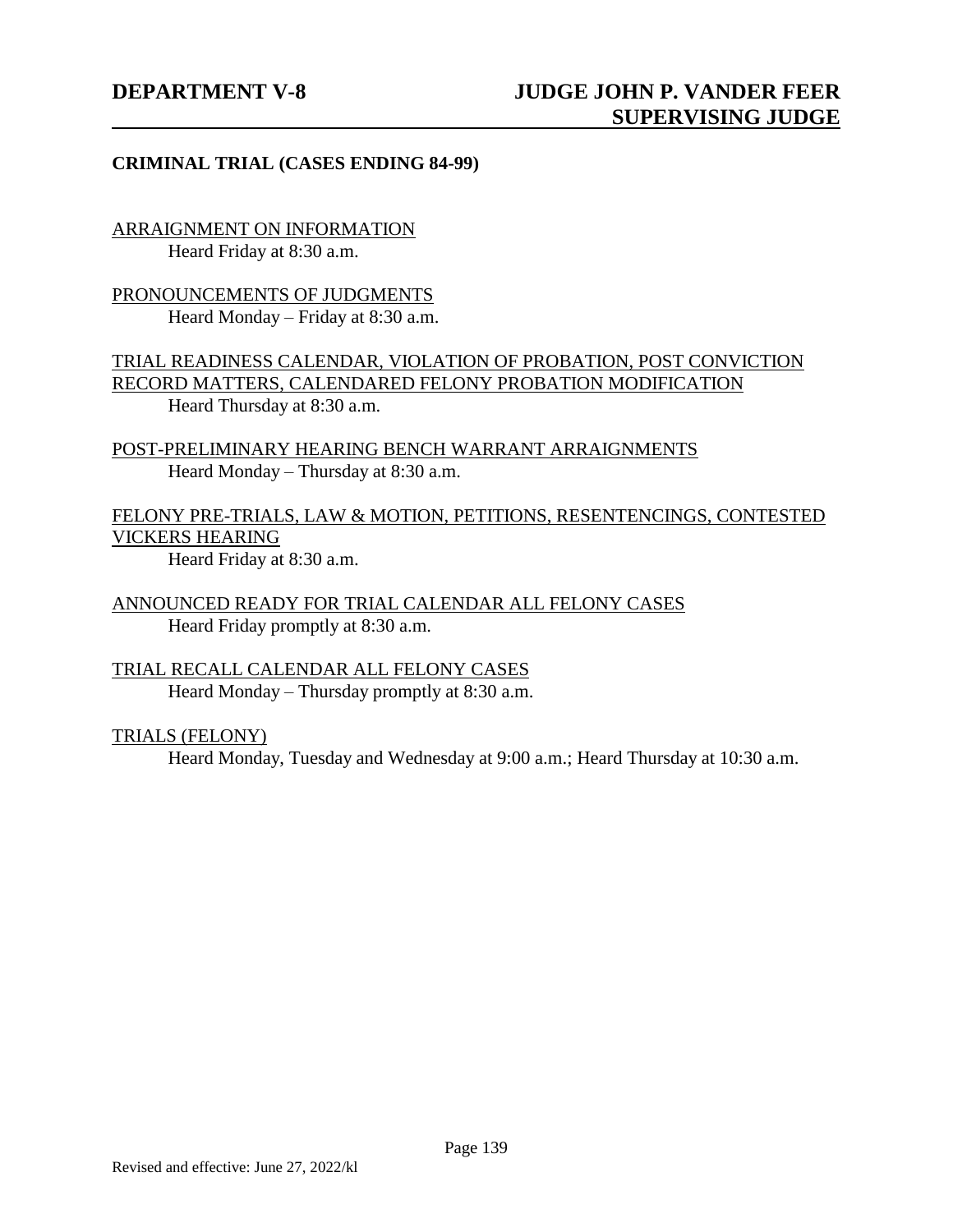### **PRELIMINARY HEARINGS (CASES ENDING IN 2-5)**

FELONY ARRAIGNMENTS, BENCH WARRANTS, BAIL BOND HEARINGS Heard Monday – Friday at 8:30 a.m.

### PRE-PRELIMINARY HEARINGS, PRELIMINARY HEARINGS Heard Monday – Thursday at 8:30 a.m.

#### DRUG COURT

Heard 1<sup>st</sup> and 3<sup>rd</sup> Friday at 10:00 a.m.

PENAL CODE § 2603 PETITIONS Heard  $2<sup>nd</sup>$  and  $4<sup>th</sup>$  Friday at 8:30 a.m.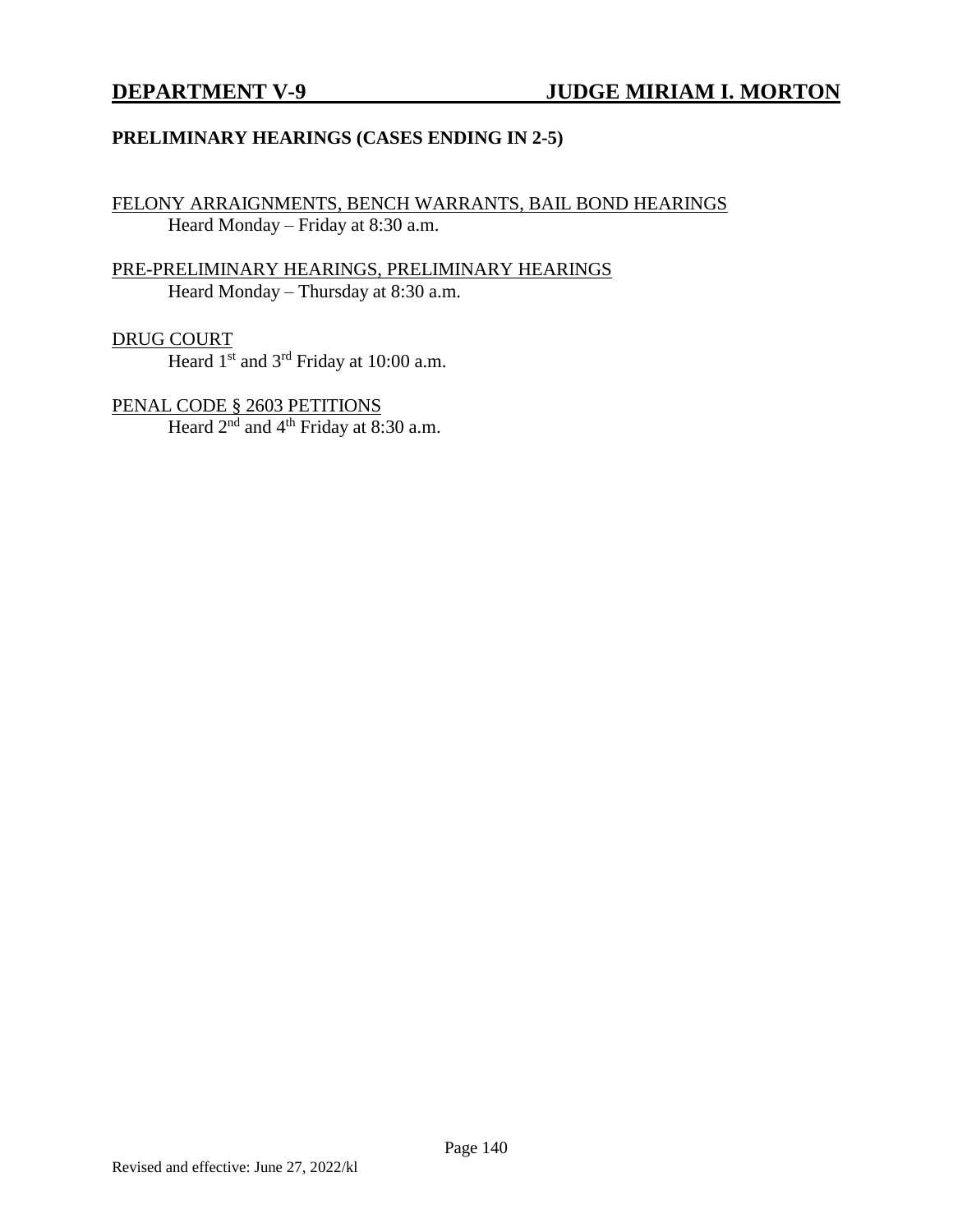### **PRELIMINARY HEARINGS (CASES ENDING IN 6-9)**

FELONY ARRAIGNMENTS, BENCH WARRANTS, BAIL BOND HEARINGS Heard Monday – Friday at 8:30 a.m.

PRE-PRELIMINARY HEARINGS, PRELIMINARY HEARINGS Heard Monday – Thursday at 8:30 a.m. and 10:30 a.m.

MENTAL HEALTH COURT Heard 2<sup>nd</sup> and 4<sup>th</sup> Friday at 9:00 a.m.

#### MENTAL DISORDER DIVERSION

Heard 1<sup>st</sup> and 3<sup>rd</sup> Friday: Progress Reports at 8:30 a.m., New Referrals at 10:30 a.m. and Evidentiary Hearings at 1:30 p.m.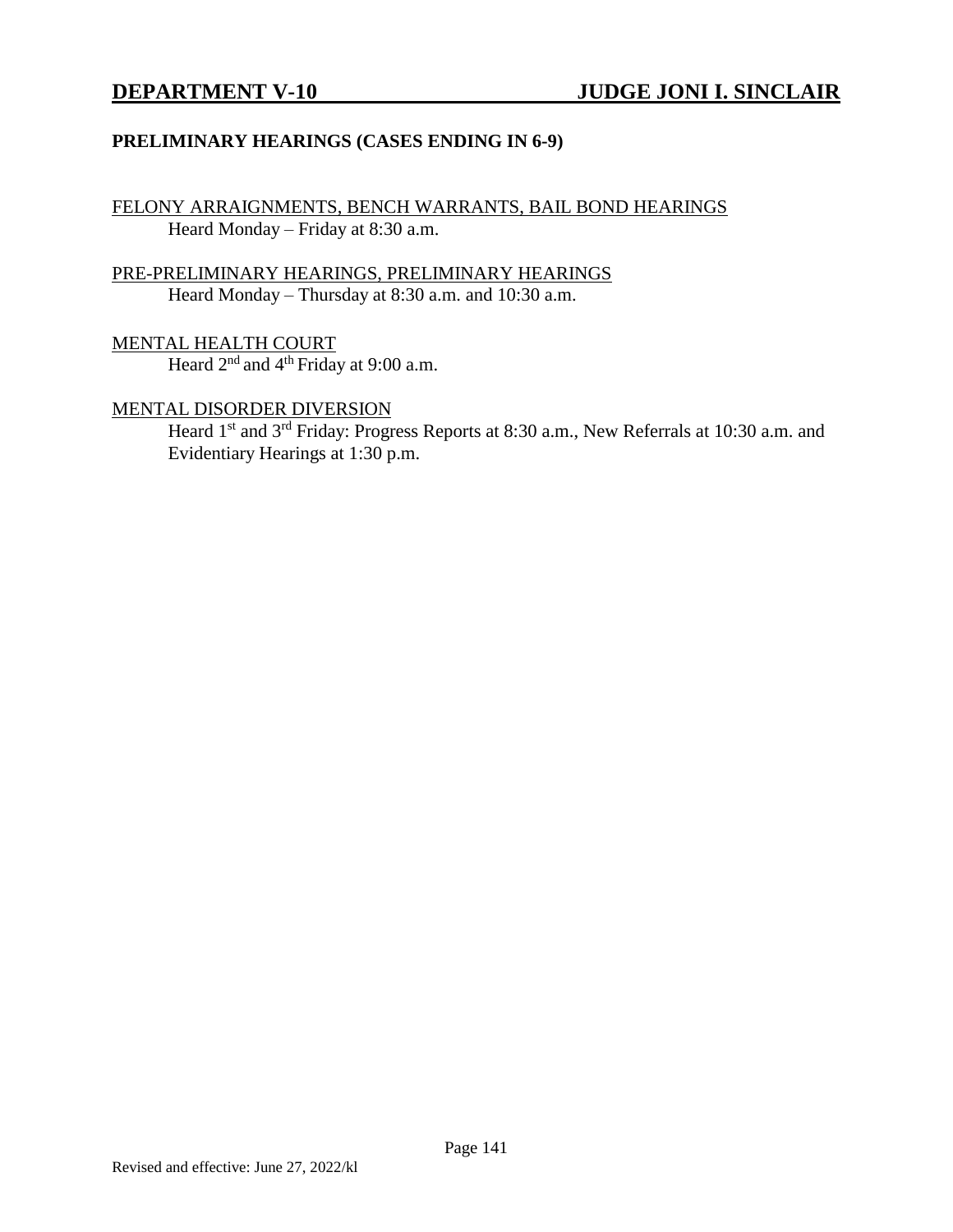#### **MISDEMEANOR CRIMINAL TRIALS**

## PRONOUNCEMENTS OF JUDGMENTS AFTER TRIAL Heard Monday – Friday as assigned.

TRIALS (MISDEMEANOR)

Heard Monday – Friday, 8:30 a.m. – 4:30 p.m.

# PROP 47

Friday at 8:20 a.m.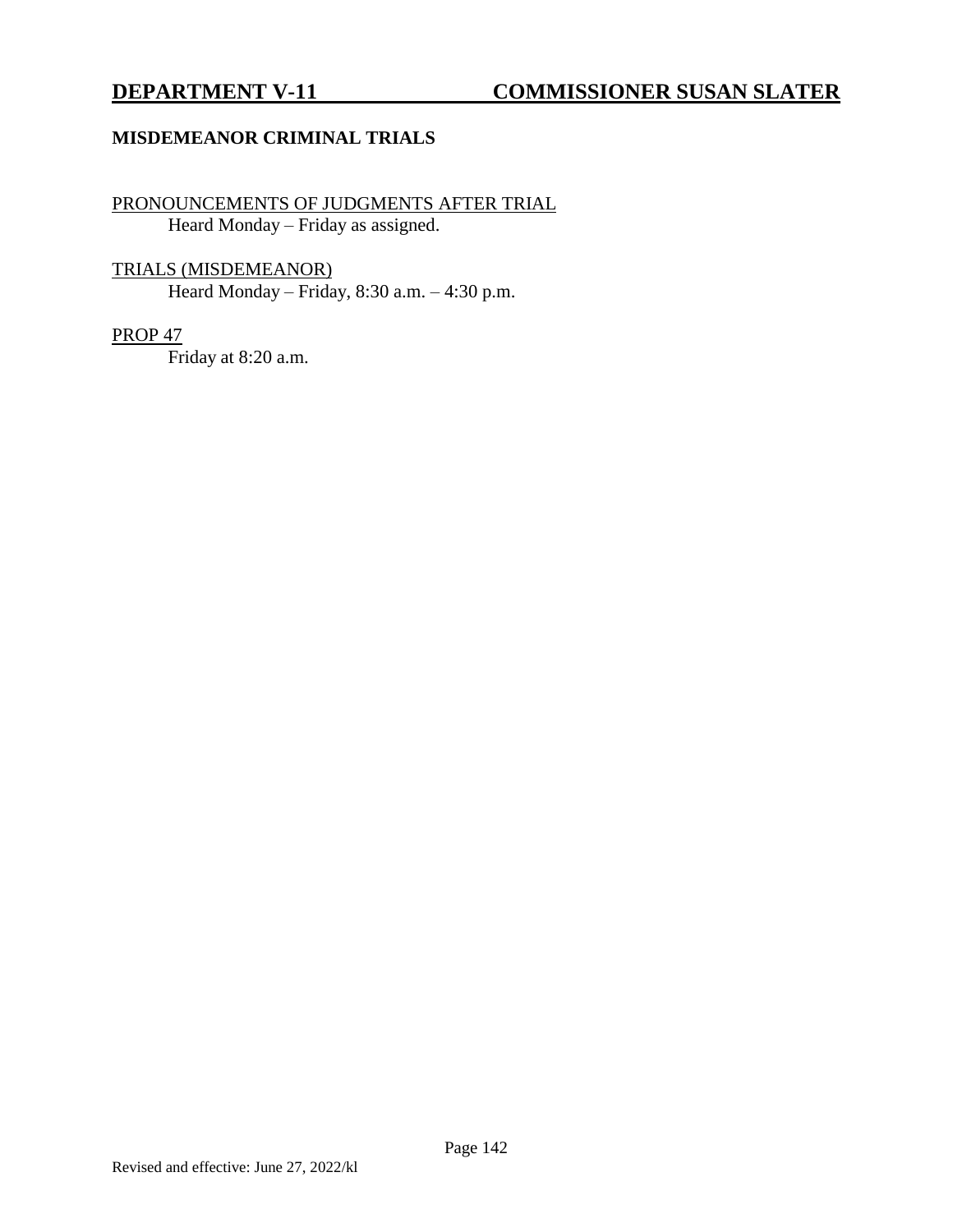## **TO BE DETERMINED WHEN JUDICIAL ASSIGNMENT IS MADE**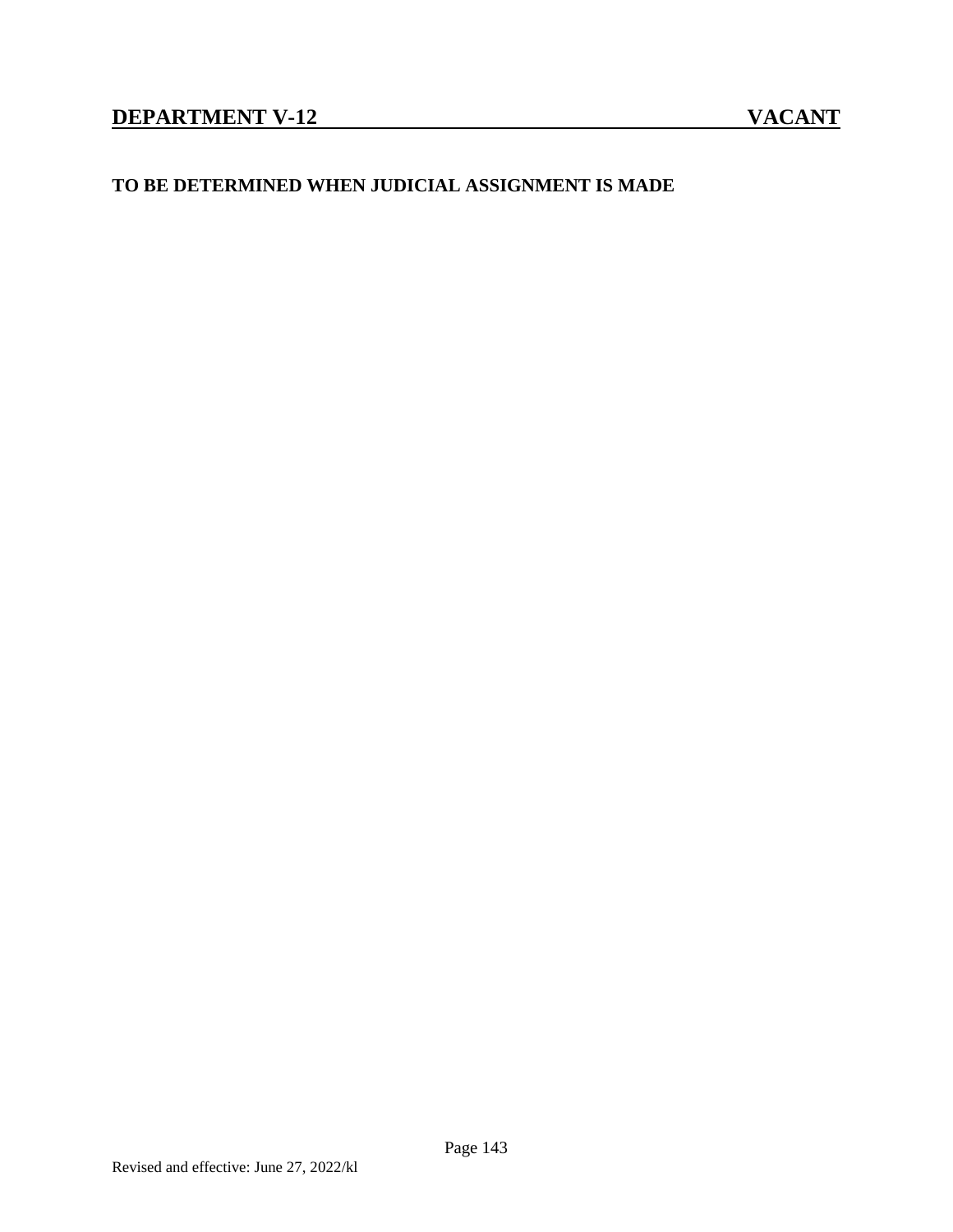## **TO BE DETERMINED WHEN JUDICIAL ASSIGNMENT IS MADE**